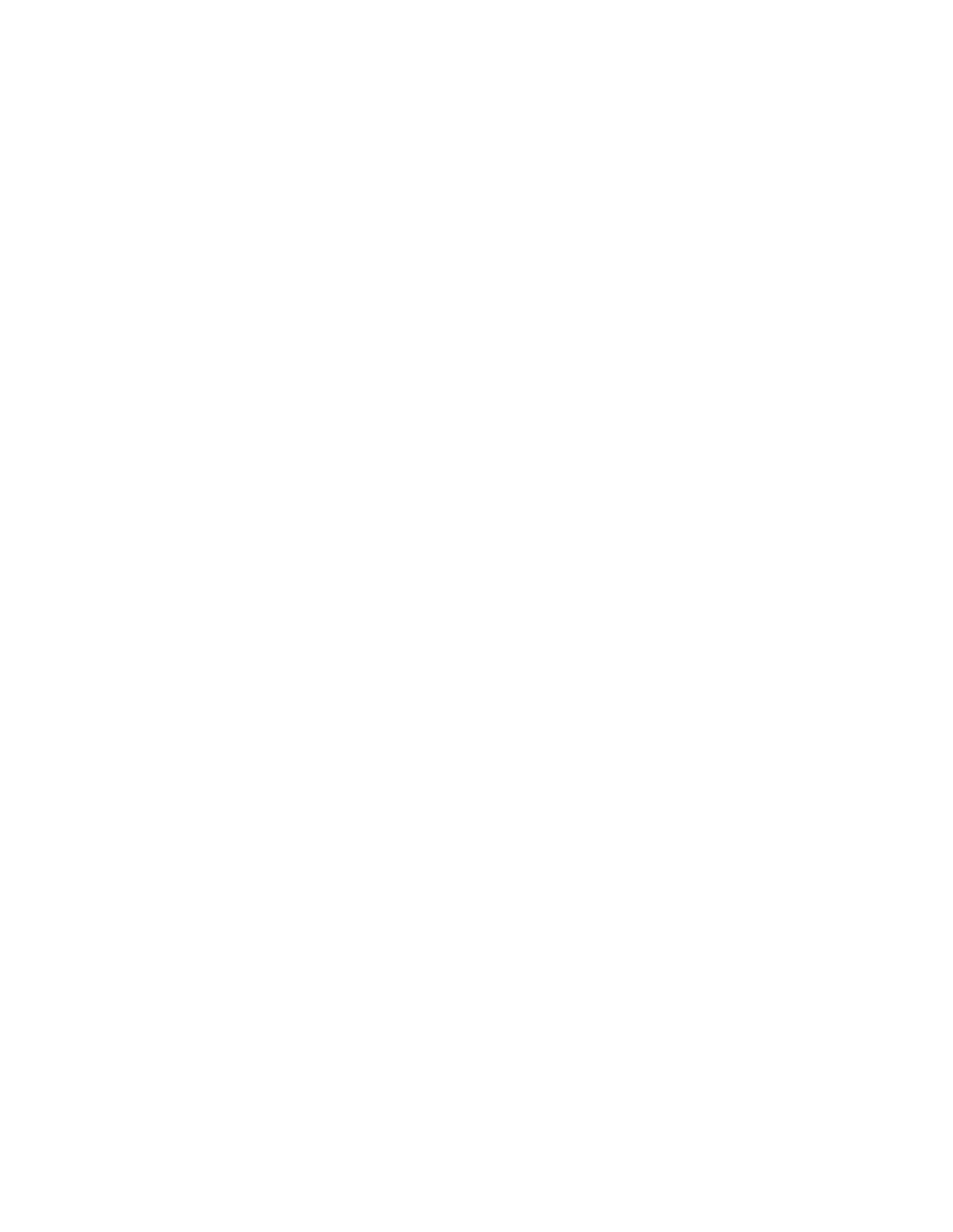The NASA/Science Office of Standards and Technology (NOST) of the National Space Science Data Center (NSSDC) of the National Aeronautics and Space Administration (NASA) has been established to serve the space science communities in evolving cost effective, interoperable data systems. The NOST performs a number of functions designed to facilitate the recognition, development, adoption, and use of standards by the space science communities.

Approval of a NOST standard requires verification by the NOST that the following requirements have been met: consensus of the Technical Panel, proper adjudication of the comments received from the targeted space and Earth science community, and conformance to the accreditation process.

A NOST standard represents the consensus of the Technical Panel convened by the NOST. Consensus is established when the NOST Accreditation Panel determines that substantial agreement has been reached by the Technical Panel. However, consensus does not necessarily imply that all members were in full agreement with every item in the standard. NOST standards are not binding as published; however, they may serve as a basis for mandatory standards when adopted by NASA or other organizations.

A NOST standard may be revised at any time, depending on developments in the areas covered by the standard. Also, within five years from the date of its issuance, this standard will be reviewed by the NOST to determine whether it should 1) remain in effect without change, 2) be changed to reflect the impact of new technologies or new requirements, or 3) be retired or canceled.

The Technical Panel that developed this version of the standard consisted of the following members:

| Robert J. Hanisch, Chair             | Space Telescope Science Institute    |
|--------------------------------------|--------------------------------------|
| William D. Pence, Secretary          | NASA Goddard Space Flight Center     |
| Barry M. Schlesinger, Past Secretary | Raytheon STX                         |
| Allen Farris                         | Space Telescope Science Institute    |
| Eric W. Greisen                      | National Radio Astronomy Observatory |
| Peter J. Teuben                      | University of Maryland               |
| Randall W. Thompson                  | Computer Sciences Corporation        |
| Archibald Warnock                    | A/WWW Enterprises                    |
|                                      |                                      |

Members of the previous Technical Panels also included: Lee E. Brotzman Hughes STX Edward Kemper Hughes STX Michael E. Van Steenberg NASA Goddard Space Flight Center Wayne H. Warren Jr. Hughes STX Richard A. White NASA Goddard Space Flight Center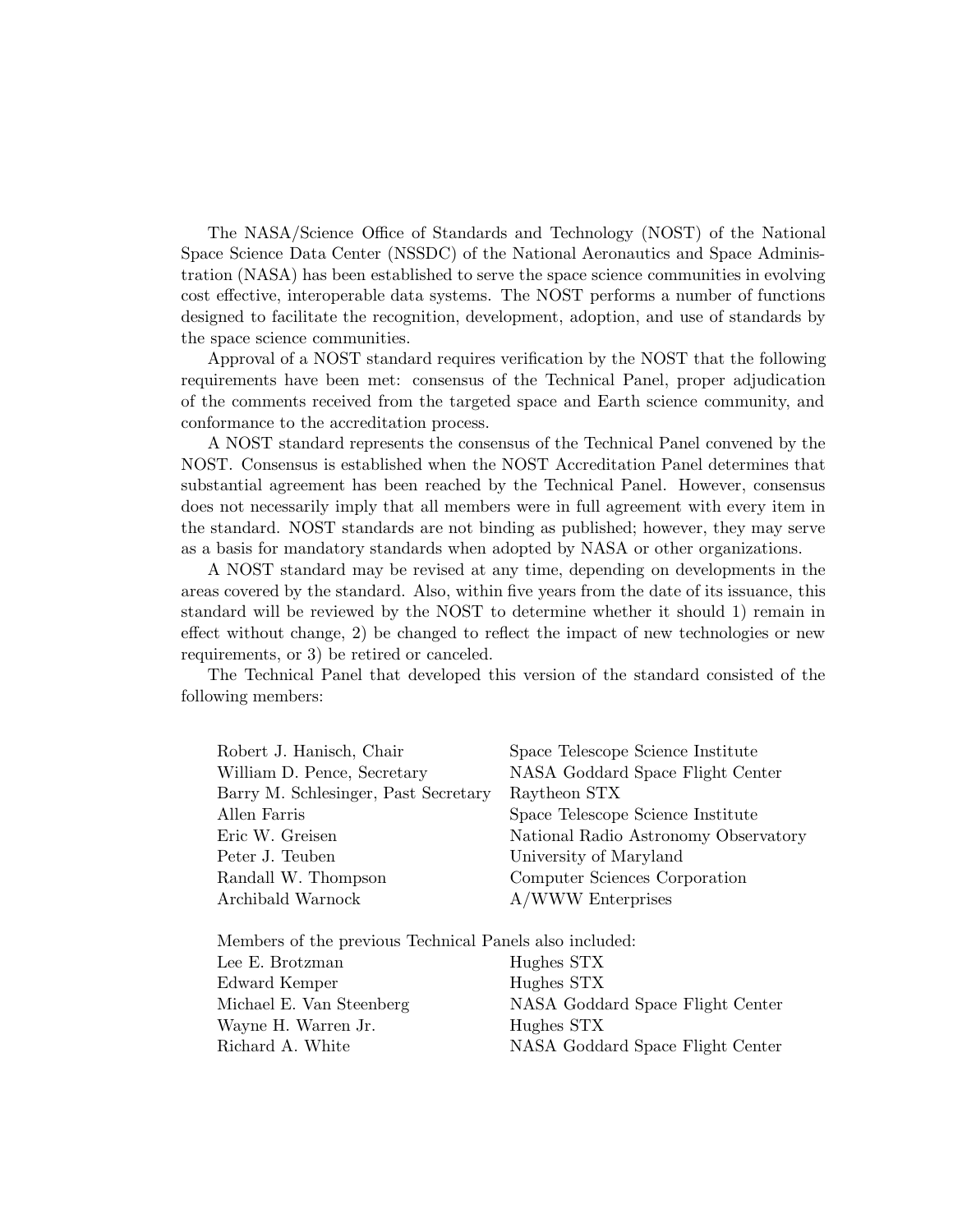This standard is published and maintained by the NOST. Send comments and orders for NOST documents to:

> NOST, Code 633.2, NASA Goddard Space Flight Center Greenbelt MD 20771 USA electronic mail: nost@nssdca.gsfc.nasa.gov +1-301-286-3575 http://ssdoo.gsfc.nasa.gov/nost/

Other information about *FITS* can be obtained from the *FITS* Support Office. The *FITS* Support Office can be contacted as follows:

> FITS Support Office Code 631, NASA Goddard Space Flight Center Greenbelt MD 20771 USA electronic mail: fits@fits.gsfc.nasa.gov  $+1-301-286-6695$ http://fits.gsfc.nasa.gov/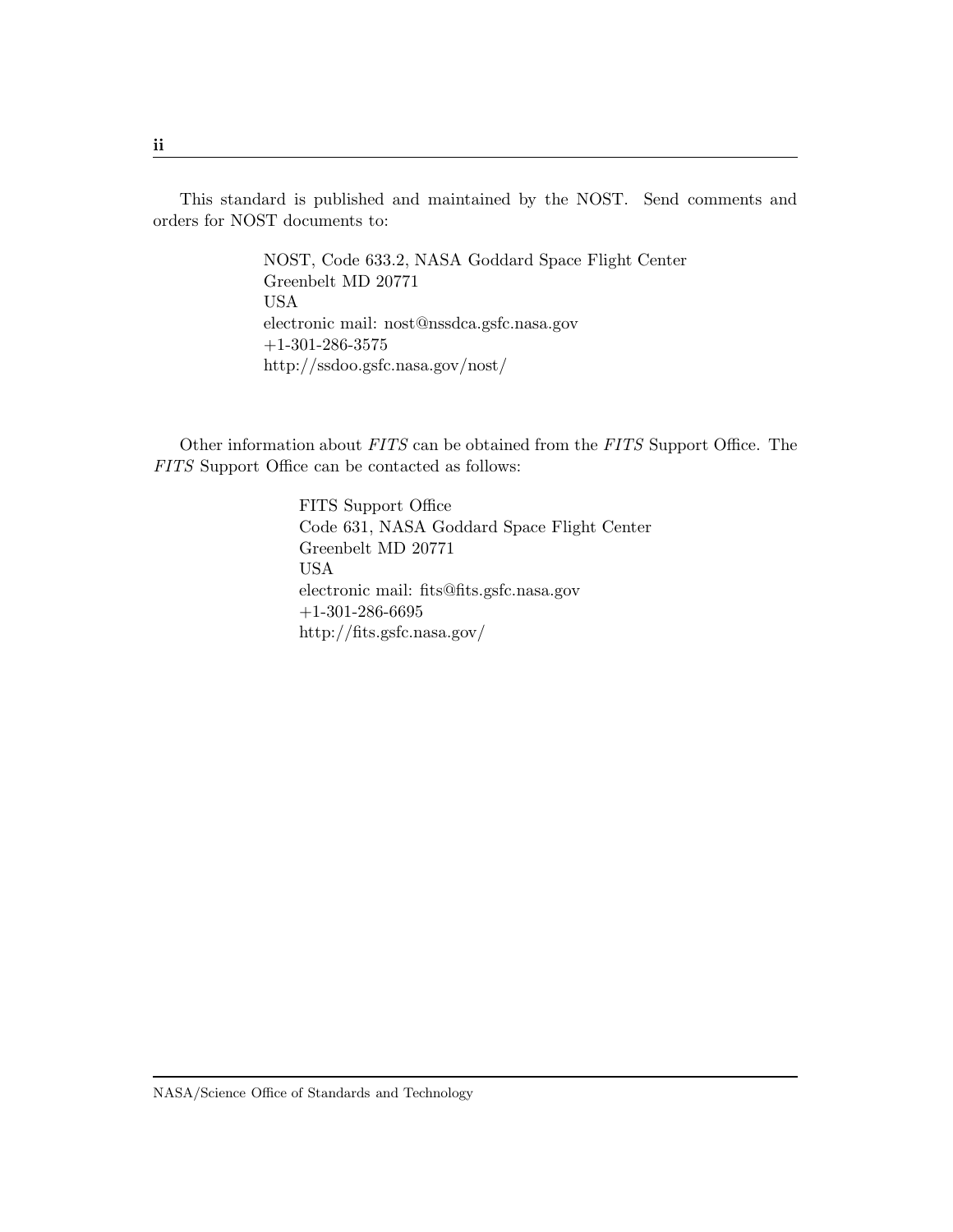# **Contents**

|              | Introduction                  |                                                                                                |                  |  |  |
|--------------|-------------------------------|------------------------------------------------------------------------------------------------|------------------|--|--|
| $\mathbf{1}$ |                               | Overview                                                                                       | $\mathbf 1$      |  |  |
|              | 1.1                           |                                                                                                | $\mathbf{1}$     |  |  |
|              | 1.2                           | Scope                                                                                          | $\mathbf{1}$     |  |  |
|              | 1.3                           |                                                                                                | $\boldsymbol{2}$ |  |  |
|              | 1.4                           |                                                                                                | $\overline{2}$   |  |  |
| $\bf{2}$     |                               | References                                                                                     | $\overline{5}$   |  |  |
| 3            |                               | Definitions, Acronyms, and Symbols                                                             | 7                |  |  |
| 4            | <b>FITS File Organization</b> |                                                                                                |                  |  |  |
|              | 4.1                           |                                                                                                | 11               |  |  |
|              | 4.2                           |                                                                                                | 11               |  |  |
|              | 4.3                           |                                                                                                | 11               |  |  |
|              |                               | 4.3.1                                                                                          | 12               |  |  |
|              |                               | 4.3.2                                                                                          | 12               |  |  |
|              | 4.4                           |                                                                                                | 12               |  |  |
|              |                               | Requirements for Conforming Extensions<br>4.4.1                                                | 12               |  |  |
|              |                               | 4.4.2                                                                                          | 13               |  |  |
|              |                               | 4.4.3                                                                                          | 13               |  |  |
|              | 4.5                           |                                                                                                | 14               |  |  |
|              | 4.6                           |                                                                                                | 14               |  |  |
|              |                               | 4.6.1                                                                                          | 14               |  |  |
|              |                               | Sequential Media $\ldots \ldots \ldots \ldots \ldots \ldots \ldots \ldots$<br>4.6.2            | 14               |  |  |
| $\mathbf{5}$ |                               | <b>Headers</b>                                                                                 | 15               |  |  |
|              | 5.1                           |                                                                                                | 15               |  |  |
|              |                               | $Syntax \ldots \ldots \ldots \ldots \ldots \ldots \ldots \ldots \ldots \ldots \ldots$<br>5.1.1 | 15               |  |  |
|              |                               | 5.1.2                                                                                          | 15               |  |  |

NOST FITS Definition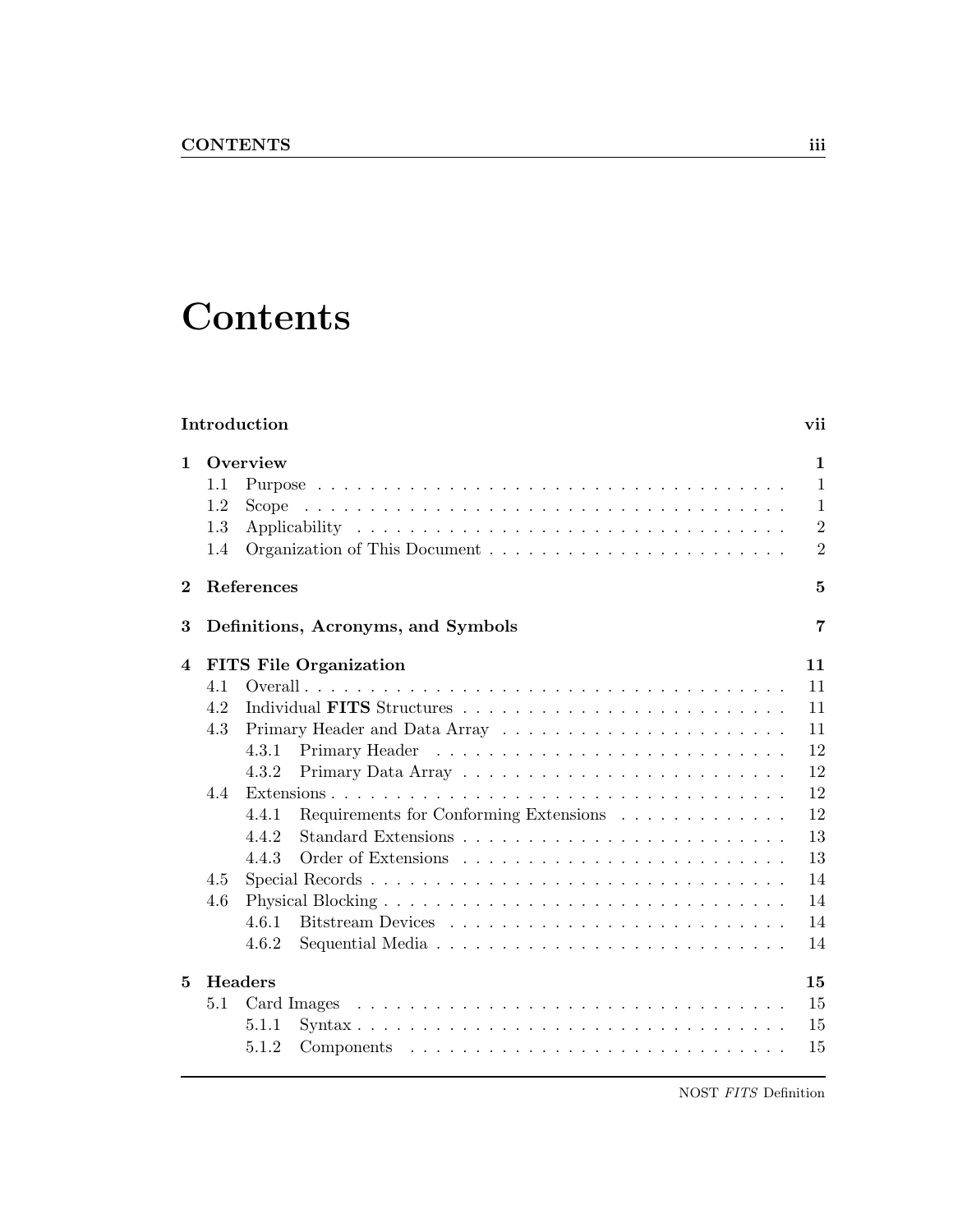|   | 5.2 | Value<br>16                                                                                           |
|---|-----|-------------------------------------------------------------------------------------------------------|
|   |     | 16<br>5.2.1                                                                                           |
|   |     | 17<br>5.2.2<br>Logical                                                                                |
|   |     | 17<br>5.2.3                                                                                           |
|   |     | 5.2.4<br>17                                                                                           |
|   |     | 18<br>5.2.5                                                                                           |
|   |     | 5.2.6<br>Complex Floating Point Number<br>18                                                          |
|   | 5.3 | 18                                                                                                    |
|   | 5.4 | 18                                                                                                    |
|   |     | 18<br>5.4.1                                                                                           |
|   |     | 21<br>5.4.2                                                                                           |
|   |     | 26<br>5.4.3                                                                                           |
| 6 |     | 29                                                                                                    |
|   | 6.1 | Data Representation<br>29                                                                             |
|   | 6.2 | 29<br>Integers                                                                                        |
|   |     | 29<br>6.2.1                                                                                           |
|   |     | 6.2.2<br>29<br>Sixteen-bit $\ldots \ldots \ldots \ldots \ldots \ldots \ldots \ldots \ldots \ldots$    |
|   |     | 6.2.3<br>29<br>Thirty-two-bit $\ldots \ldots \ldots \ldots \ldots \ldots \ldots \ldots \ldots \ldots$ |
|   |     | 30<br>6.2.4                                                                                           |
|   | 6.3 | 30                                                                                                    |
|   |     |                                                                                                       |
| 7 |     | Random Groups Structure<br>31                                                                         |
|   | 7.1 | 31                                                                                                    |
|   |     | 31<br>7.1.1                                                                                           |
|   |     | 33<br>7.1.2                                                                                           |
|   | 7.2 | 34                                                                                                    |
|   | 7.3 | 34                                                                                                    |
| 8 |     | <b>Standard Extensions</b><br>35                                                                      |
|   | 8.1 | 35                                                                                                    |
|   |     | 35<br>8.1.1                                                                                           |
|   |     | 37<br>8.1.2                                                                                           |
|   |     | 8.1.3<br>38                                                                                           |
|   |     | 8.1.4<br>38                                                                                           |
|   |     | 8.1.5<br>38                                                                                           |
|   | 8.2 | 40                                                                                                    |
|   |     | 40<br>8.2.1                                                                                           |
|   |     | 8.2.2<br>Units<br>41                                                                                  |
|   |     | 8.2.3<br>41                                                                                           |
|   | 8.3 | 41                                                                                                    |
|   |     |                                                                                                       |

NASA/Science Office of Standards and Technology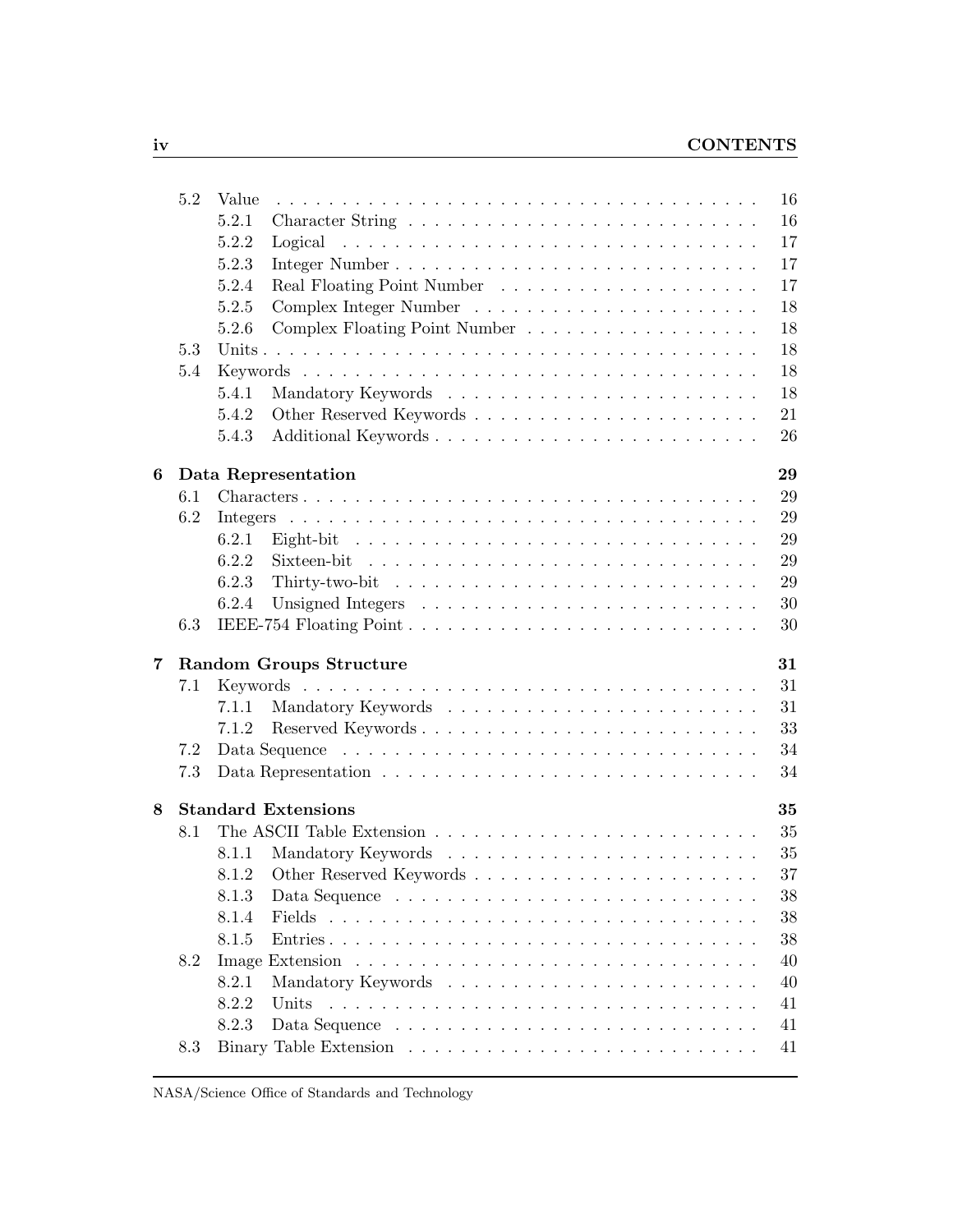|  | 9 Restrictions on Changes |  |
|--|---------------------------|--|

# **Appendixes**

|             | A Formal Syntax of Card Images                                                                   | 53                                                 |
|-------------|--------------------------------------------------------------------------------------------------|----------------------------------------------------|
|             | <b>B</b> Proposed Binary Table Conventions<br>B.1<br>B.2<br>B.3                                  | 57<br>57<br>60<br>61                               |
| $\mathbf C$ | <b>Implementation on Physical Media</b><br>C.2<br>C.2.1<br>C.2.2<br>C.3<br>C.3.1<br>C.3.2<br>C.4 | 65<br>65<br>65<br>65<br>65<br>65<br>65<br>66<br>66 |
| D           | <b>Suggested Time Scale Specification</b>                                                        | 67                                                 |
| E           | Differences from IAU-endorsed Publications                                                       | 71                                                 |
| F           | <b>Summary of Keywords</b>                                                                       | 79                                                 |
|             | <b>G</b> ASCII Text                                                                              | 81                                                 |
|             | <b>H</b> IEEE Floating Point Formats<br>H.1.1<br>H.1.2<br>H.2                                    | 83<br>83<br>83<br>84<br>85                         |
| 1           | <b>Reserved Extension Type Names</b>                                                             | 87                                                 |

NOST FITS Definition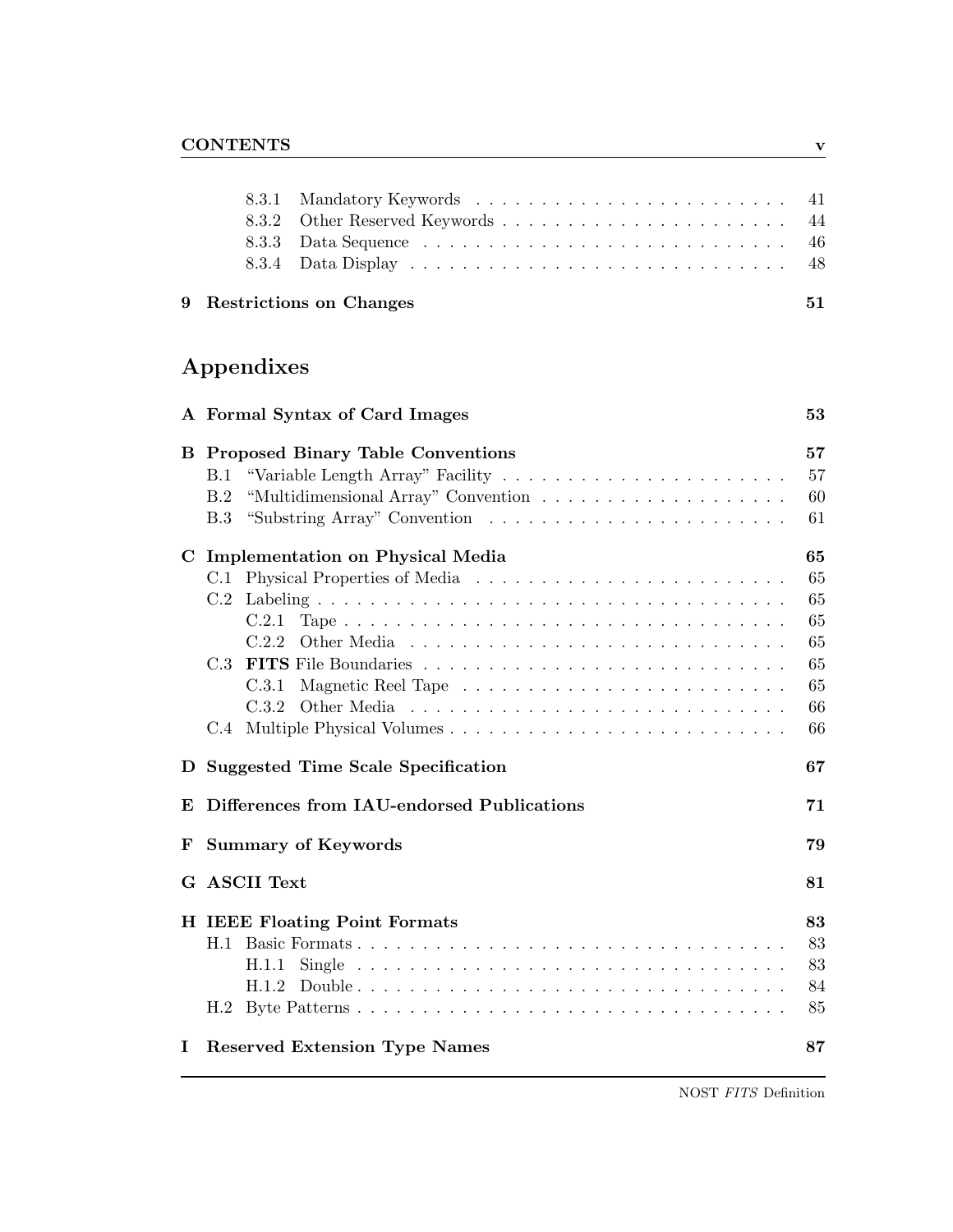## **J NOST Publications 91**

# **List of Tables**

| 5.1<br>5.2<br>5.3 | Mandatory keywords for primary header.<br>Mandatory keywords in conforming extensions.           | 19<br>20<br>20 |
|-------------------|--------------------------------------------------------------------------------------------------|----------------|
| 7.1               | Mandatory keywords in primary header preceding random groups.                                    | 32             |
| 8.1<br>8.2        | Mandatory keywords in ASCII table extensions.<br>Valid TFORMn format values in TABLE extensions. | 36<br>37       |
| 8.3               | Mandatory keywords in image extensions.                                                          | 40             |
| 8.4               |                                                                                                  | 42             |
| 8.5               | Valid TFORMn data types in BINTABLE extensions.                                                  | 43             |
| 8.6               | Valid TDISPn format values in BINTABLE extensions                                                | 45             |
| F.1               |                                                                                                  | 79             |
| F.2<br>F.3        |                                                                                                  | 80<br>80       |
| G.1               |                                                                                                  | 82             |
| H.1               |                                                                                                  | 84             |
| H.2               |                                                                                                  | 86             |
| I.1               |                                                                                                  | 88             |
| I.2               |                                                                                                  | 89             |
| <b>I.3</b>        | Acronyms in List of Registered Extensions                                                        | 89             |
| J.1               |                                                                                                  | 91             |

# **List of Figures**

| 4.1 Array data sequence $\ldots \ldots \ldots \ldots \ldots \ldots \ldots \ldots \ldots \ldots 13$ |  |
|----------------------------------------------------------------------------------------------------|--|
|                                                                                                    |  |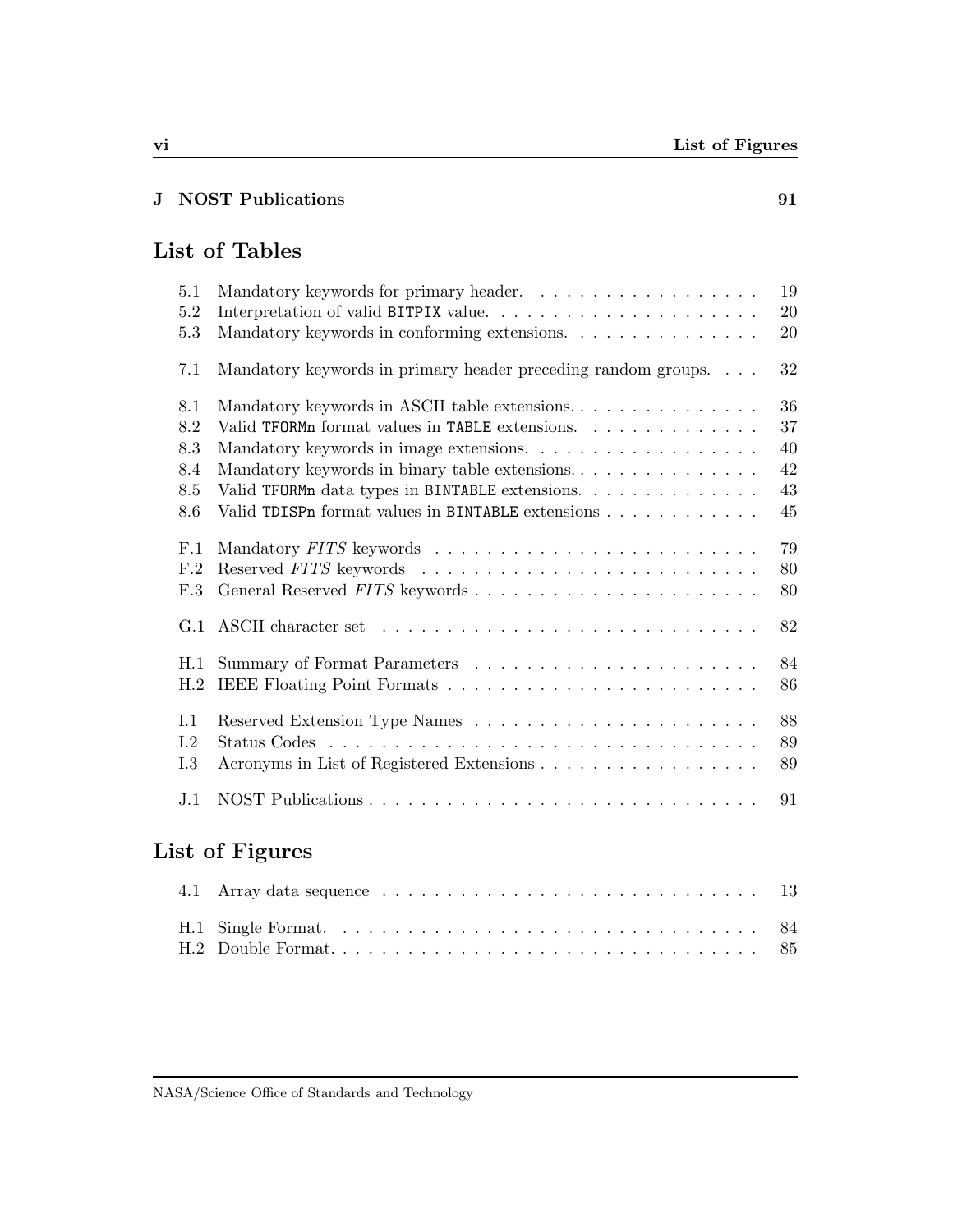# **Introduction**

The Flexible Image Transport System (*FITS*) evolved out of the recognition that a standard format was needed for transferring astronomical data from one installation to another. The original form, or Basic *FITS* [1], was designed for the transfer of images and consisted of a binary array, usually multidimensional, preceded by an ASCII text header with information describing the organization and contents of the array. The *FITS* concept was later expanded to accommodate more complex data formats. A new format for image transfer, *random groups*, was defined [2] in which the data would consist of a series of arrays, with each array accompanied by a set of associated parameters. These formats were formally endorsed [3] by the International Astronomical Union (IAU) in 1982. Provisions for data structures other than simple arrays or groups were made later. These structures appear in *extensions*, each consisting of an ASCII header followed by the data whose organization it describes. A set of general rules governing such extensions [4] and a particular extension, ASCII table [5], were endorsed by the IAU General Assembly [6] in 1988. At the same General Assembly, an IAU *FITS* Working Group (IAUFWG) was formed [7] under IAU Commission 5 (Astronomical Data) with the mandate to maintain the existing *FITS* standards and to review, approve, and maintain future extensions to *FITS*, recommended practices for *FITS*, implementations, and the thesaurus of approved *FITS* keywords. In 1989, the IAUFWG approved a formal agreement [8] for the representation of floating point numbers. In 1994, the IAUFWG endorsed two additional extensions, the image extension [9] and the binary table extension [10]. *FITS* was originally designed and defined for 9-track half-inch magnetic tape. However, as improvements in technology have brought forward other data storage and data distribution media, it has generally been agreed that the *FITS* format is to be understood as a logical format and not defined in terms of the physical characteristics of any particular data storage medium. In 1994, the IAUFWG adopted a set of rules [11] governing the relation between the *FITS* logical record size and the physical block size for sequential media and bitstream devices. The IAUFWG also approved in 1997 an agreement [12] defining a new format for encoding the date and time in the DATE, DATE-OBS, and other related DATExxxx keywords to correct the ambiguity in the original DATE keyword format beginning in the year 2000.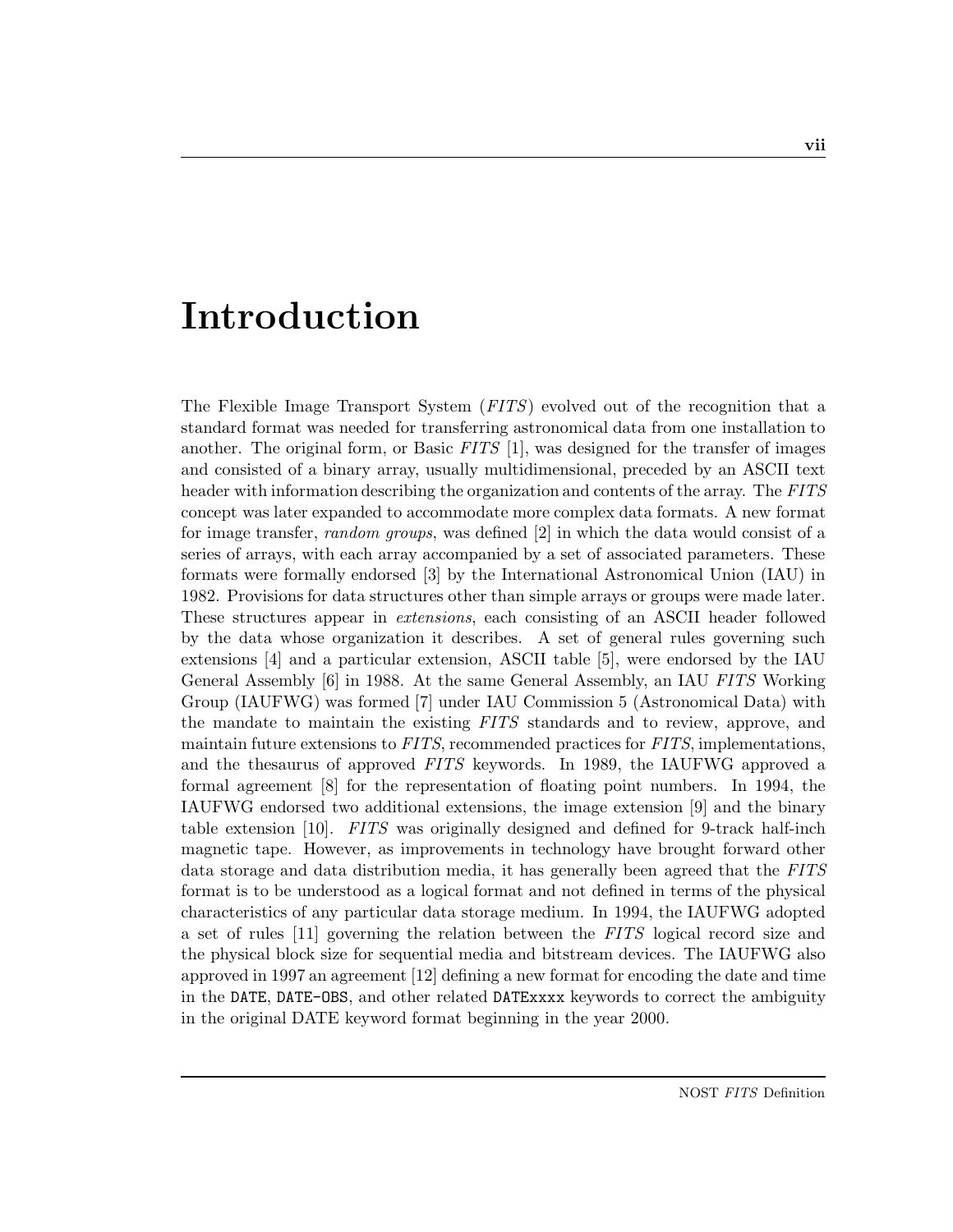**viii**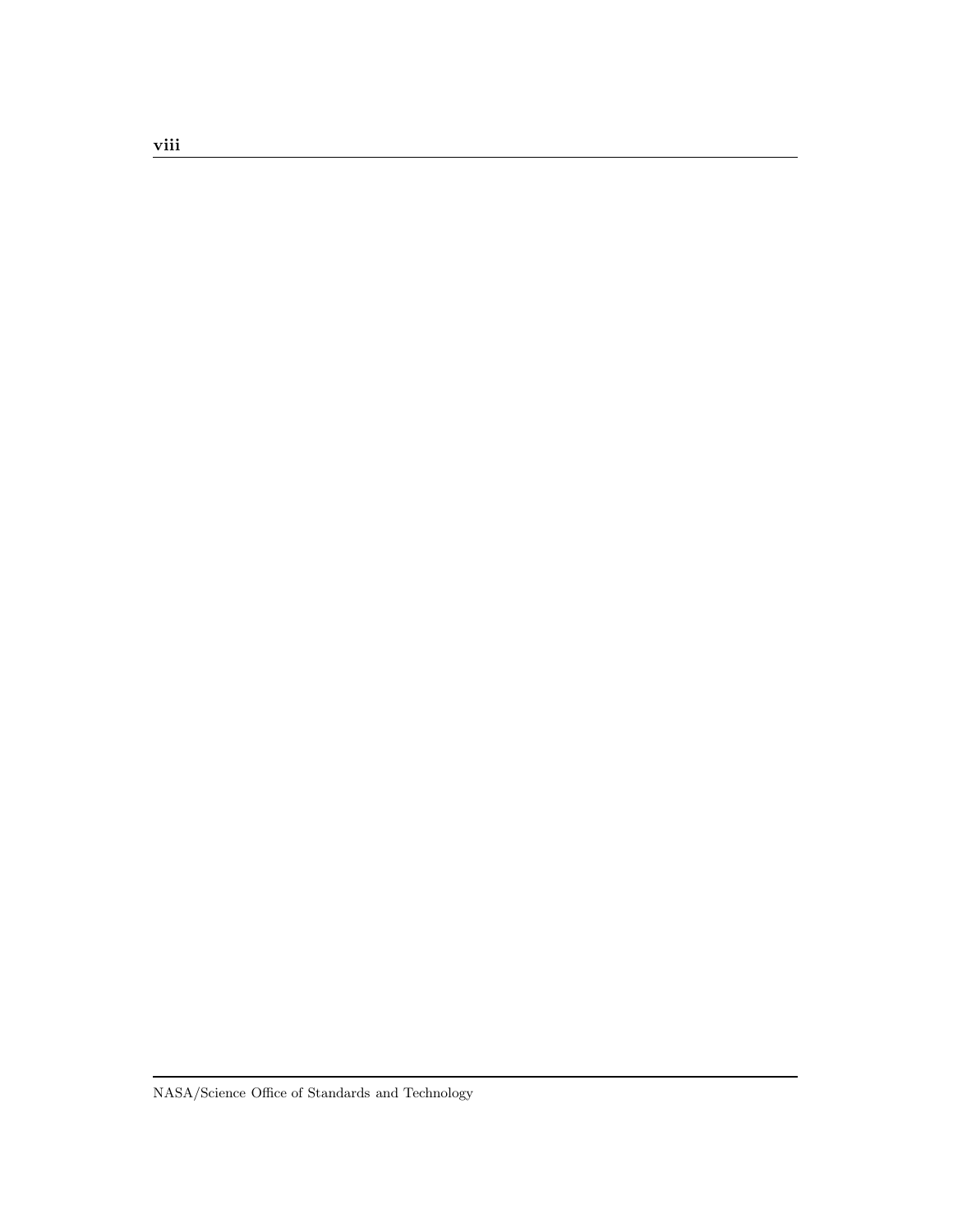# **Section 1**

# **Overview**

*An* archival format *must be utterly portable and self-describing, on the assumption that, apart from the transcription device, neither the software nor the hardware that wrote the data will be available when the data are read.* "Preserving Scientific Data on our Physical Universe," p. 60. Steering Committee for the Study on the Long-Term Retention of Selected Scientific and Technical Records of the Federal Government, [US] National Research Council, National Academy Press 1995.

## **1.1 Purpose**

This standard formally defines the *FITS* format for data structuring and exchange that is to be used where applicable as defined in  $\S1.3$ . It is intended as a formal codification of the *FITS* format that has been endorsed by the IAU for transfer of astronomical data, fully consistent with all actions and endorsements of the IAU and the IAU *FITS* Working Group (IAUFWG). Minor ambiguities and inconsistencies in *FITS* as described in the original papers are eliminated.

## **1.2 Scope**

This standard specifies the organization and content of *FITS* data sets, including the header and data, for all standard *FITS* formats: Basic *FITS*, the random groups structure, the ASCII table extension, the image extension, and the binary table extension. It also specifies minimum structural requirements for new extensions and general principles governing the creation of new extensions. It specifies the relation between physical block sizes and logical records for *FITS* files on bitstream devices and sequential media. For headers, it specifies the proper syntax for card images and defines required and reserved keywords. For data, it specifies character and value representations and the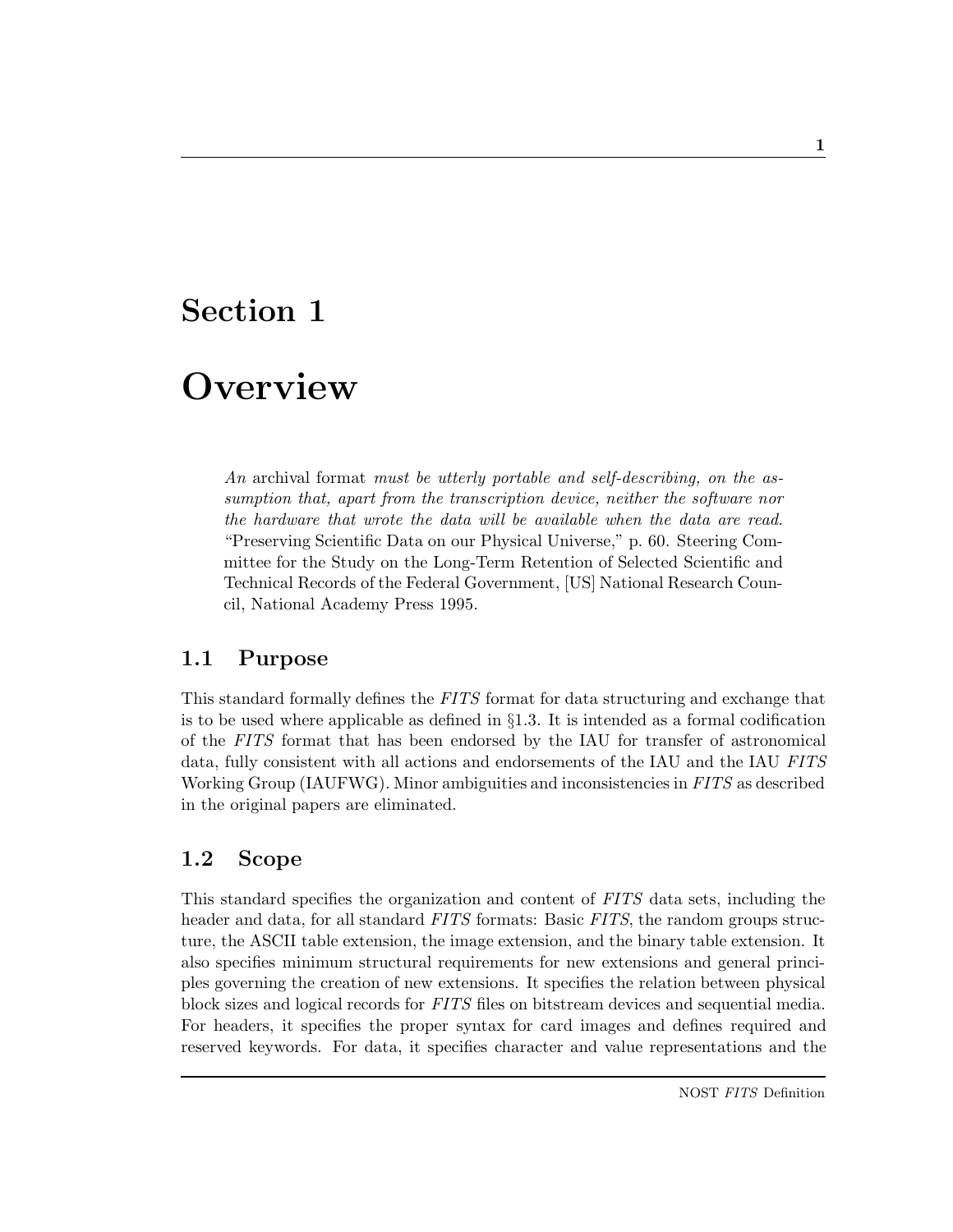ordering of contents within the byte stream. It defines the general rules to which new extensions are required to conform.

## **1.3 Applicability**

This standard describes an extensible data interchange format particularly well suited for transport and archiving of arrays and tables of astronomical data. The IAU has recommended that all astronomical computer facilities support *FITS* for the interchange of binary data. It has been NASA policy for its astrophysics projects to make their data available in *FITS* format. This standard may also be used to define the format for data transport in other disciplines, as may be determined by the appropriate authorities.

## **1.4 Organization of This Document**

§3 is a glossary of definitions, acronyms, and symbols. In §4, this document describes the overall organization of a *FITS* file, the contents of the first (primary) header and data, the rules for creating new *FITS* extensions, and the relation between physical block sizes and logical records for *FITS* files on bitstream devices and sequential media. The next two sections provide additional details on the header and data, with a particular focus on the primary header. §5 provides details about header card image syntax and specifies those keywords required and reserved in a primary header. §6 describes how different data types are represented in *FITS*. The following sections describe the headers and data of two standard *FITS* structures, the now deprecated random groups records (§7) and the current standard extensions: ASCII table, image, and binary table (§8). Throughout the document, deprecation of structures or syntax is noted where relevant. Files containing deprecated features are valid *FITS*, but these features should not be used in new files; the old files using them remain standard because of the principle that no change in *FITS* shall cause a valid *FITS* file to become invalid.

The Appendixes contain material that is not part of the standard. The first, Appendix A, provides a formal expression of the keyword/value syntax for header card images described in §5.2. Appendix B provides examples of widely accepted *FITS* conventions that are not part of the formal *FITS* standard. It describes three conventions in use with the binary table extension — one for handling multidimensional arrays, one for including variable length arrays, and one for arrays of substrings. Appendix C describes aspects of the implementation of *FITS* on physical media not covered by the blocking agreement. Appendix D is the appendix to the agreement endorsed by the IAUFWG for a new format for keywords expressing dates. The new format uses a four-digit value for the year, and thus eliminates any ambiguity in dates from the year 2000 and after. This appendix is not part of the formal agreement. It contains a detailed discussion of time systems. It has been slightly reformatted for stylistic compatibility with the

NASA/Science Office of Standards and Technology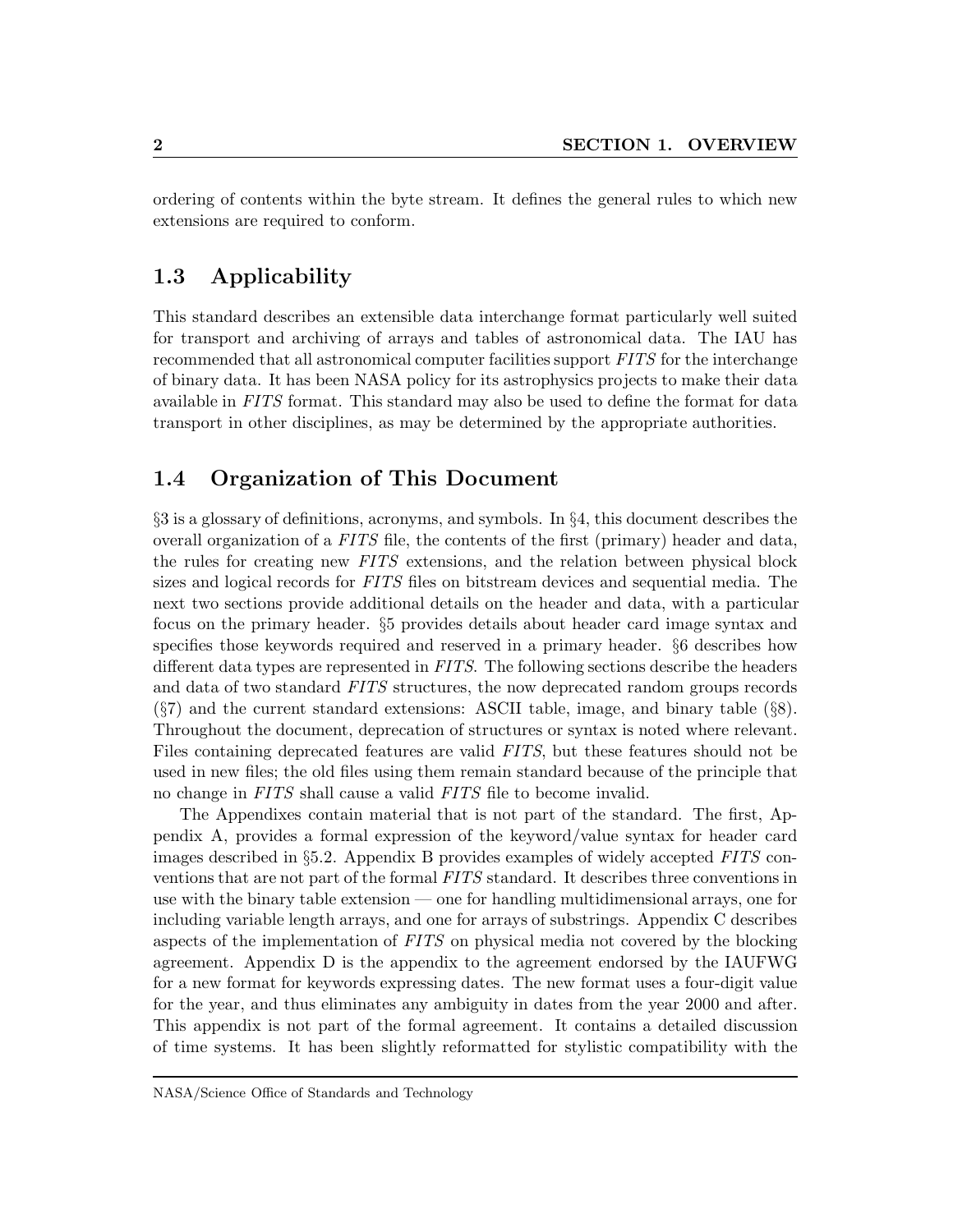remainder of this document. Appendix E lists the differences between this standard and the specifications of prior publications; it also identifies those ambiguities in the documents endorsed by the IAU on which this standard provides specific rules. The next four appendixes provide reference information: a tabular summary of the *FITS* keywords (Appendix F), a list of the ASCII character set and a subset designated *ASCII text* (Appendix G), a description of the IEEE floating point format (Appendix H), and a list of the extension type names that have been reserved as of the date this document was issued (Appendix I). Appendix J is a list of NOST documents, including earlier versions of this standard.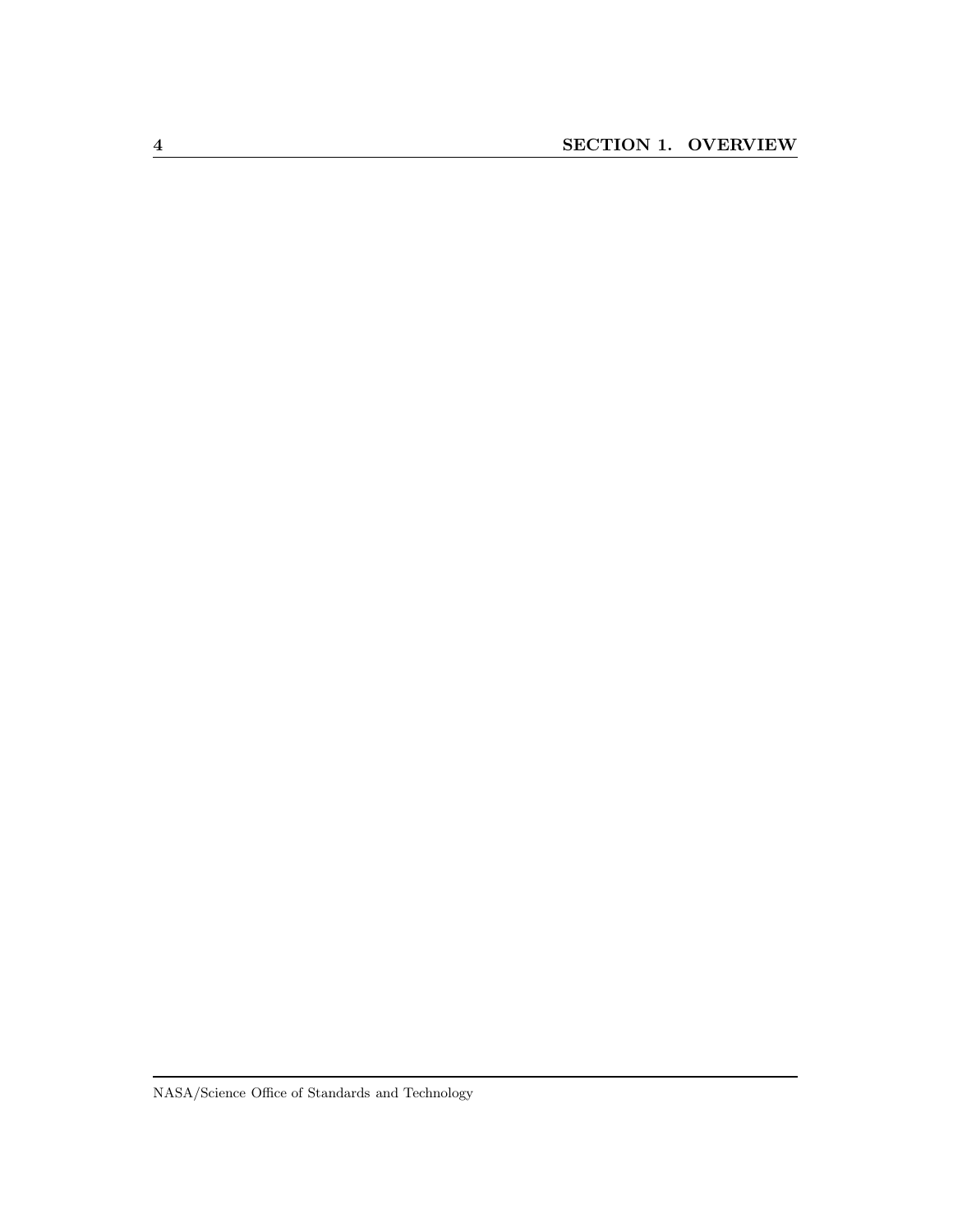# **Section 2**

# **References**

- 1. Wells, D. C., Greisen, E. W., and Harten, R. H. 1981, "*FITS*: A Flexible Image Transport System," *Astron. Astrophys. Suppl.*, **44**, 363–370.
- 2. Greisen, E. W. and Harten, R. H. 1981, "An Extension of *FITS* for Small Arrays of Data," *Astron. Astrophys. Suppl.*, **44**, 371–374.
- 3. IAU. 1983, *Information Bulletin* No. 49.
- 4. Grosbøl, P., Harten, R. H., Greisen, E. W., and Wells, D. C. 1988, "Generalized Extensions and Blocking Factors for *FITS*," *Astron. Astrophys. Suppl.*, **73**, 359– 364.
- 5. Harten, R. H., Grosbøl, P., Greisen, E. W., and Wells, D. C. 1988, "The *FITS* Tables Extension," *Astron. Astrophys. Suppl.*, **73**, 365–372.
- 6. IAU. 1988, *Information Bulletin* No. 61.
- 7. McNally, D., ed. 1988, Transactions of the IAU, *Proceedings of the Twentieth General Assembly* (Dordrecht: Kluwer).
- 8. Wells, D. C. and Grosbøl, P. 1990, "Floating Point Agreement for *FITS*," (available electronically from ftp://nssdc.gsfc.nasa.gov/pub/fits/fp agree.ps).
- 9. Ponz, J. D., Thompson, R. W., and Mu˜noz, J. R. 1994, "The *FITS* Image Extension," *Astron. Astrophys. Suppl.*, **105**, 53–55.
- 10. Cotton, W. D., Tody, D. B., and Pence, W. D. 1995, "Binary Table Extension to *FITS*," *Astron. Astrophys. Suppl.*, **113**, 159–166.
- 11. Grosbøl, P. and Wells, D. C. 1994, "Blocking of Fixed-block Sequential Media and Bitstream Devices," (available electronically from FITS Support Office at ftp://nssdc.gsfc.nasa.gov/pub/fits/blocking94.txt).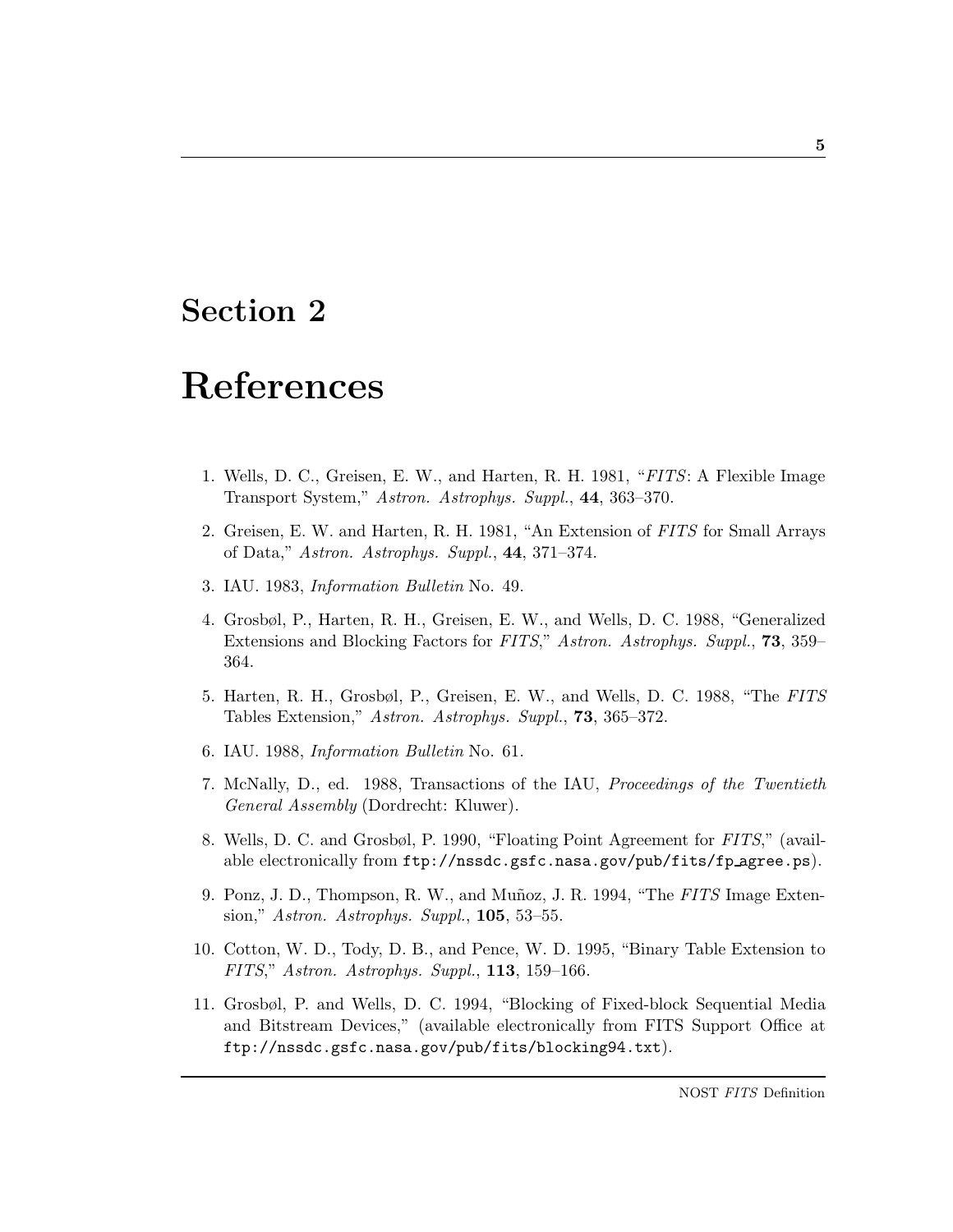- 12. Bunclark, P. and Rots, A. 1997, "Precise re-definition of DATE-OBS Keyword encompassing the millennium," (available electronically from ftp://nssdc.gsfc.nasa.gov/pub/fits/year2000 agreement.txt).
- 13. ANSI. 1978, "American National Standard for Information Processing: Programming Language FORTRAN," ANSI X3.9–1978 (ISO 1539) (New York: American National Standards Institute, Inc.).
- 14. ANSI. 1977, "American National Standard for Information Processing: Code for Information Interchange," ANSI X3.4–1977 (ISO 646) (New York: American National Standards Institute, Inc.).
- 15. IEEE. 1985, "American National Standard IEEE Standard for Binary Floating Point Arithmetic". ANSI/IEEE 754–1985 (New York: American National Standards Institute, Inc.).
- 16. Jennings, D. G., Pence, W. D., Folk, M., and Schlesinger, B. M, 1997, "A Hierarchical Grouping Convention for *FITS*," preprint, available electronically from http://fits.gsfc.nasa.gov/group.html .
- 17. "Going AIPS," 1990, National Radio Astronomy Observatory, Charlottesville, VA.
- 18. Mu˜noz, J. R. "IUE data in *FITS* Format," 1989, ESA IUE Newsletter, **32**, 12–45.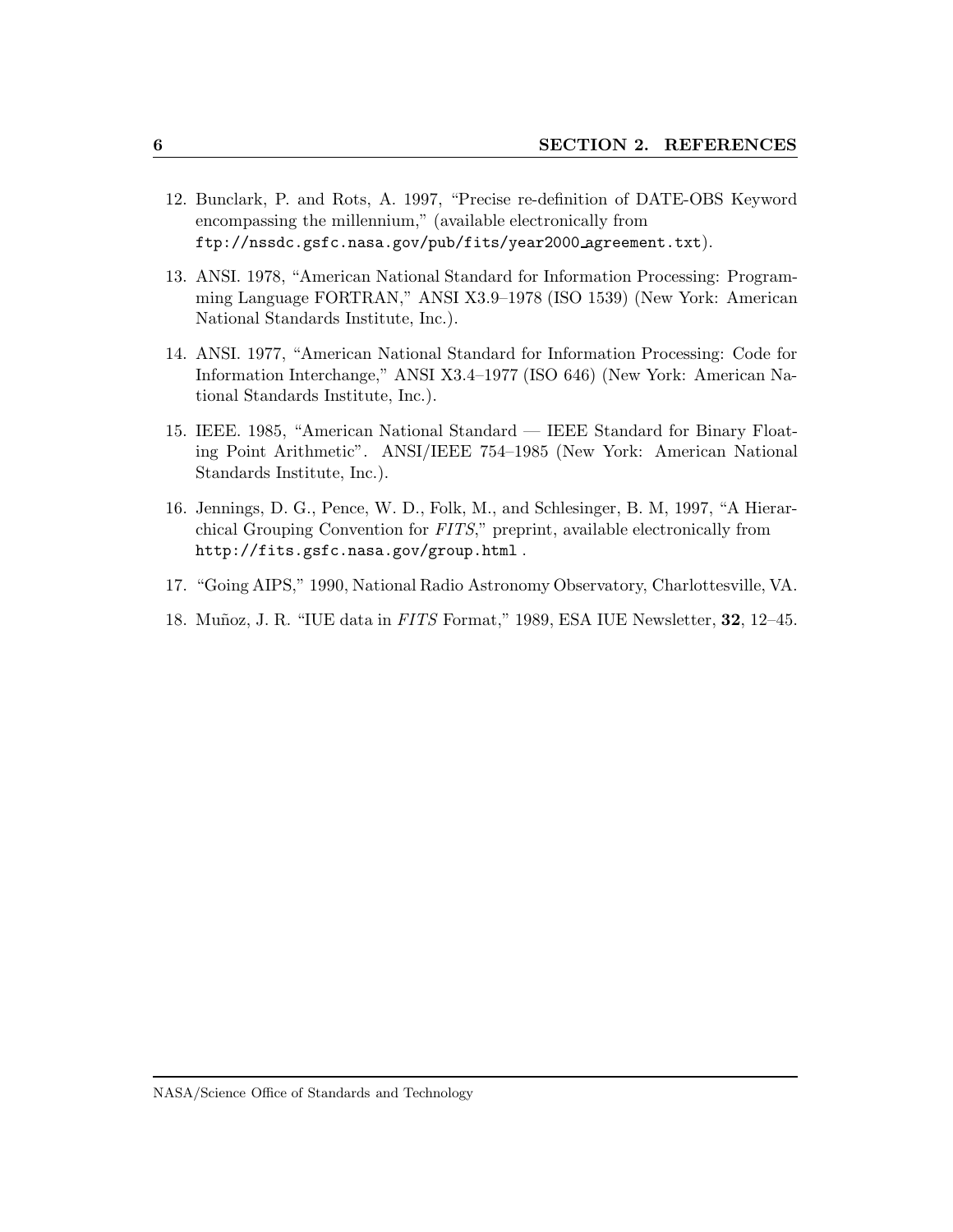# **Section 3**

# **Definitions, Acronyms, and Symbols**

- $\Box$  Used to designate an ASCII blank.
- **ANSI** American National Standards Institute.
- **Array** A sequence of data values. This sequence corresponds to the elements in a rectilinear, n-dimension matrix  $(0 \le n \le 999)$ .
- **Array value** The value of an element of an array in a *FITS* file, without the application of the associated linear transformation to derive the physical value.
- **ASCII** American National Standard Code for Information Interchange.
- **ASCII blank** The ASCII character for blank which is represented by hexadecimal 20 (decimal 32).
- **ASCII character** Any member of the 7-bit ASCII character set.
- **ASCII NULL** Hexadecimal 00.
- **ASCII text** ASCII characters hexadecimal 20–7E.
- **Basic FITS** The *FITS* structure consisting of the primary header followed by a single primary data array.
- **Bit** A single binary digit.

**Byte** An ordered sequence of eight consecutive bits treated as a single entity.

**Card image** A sequence of 80 bytes containing ASCII text, treated as a logical entity.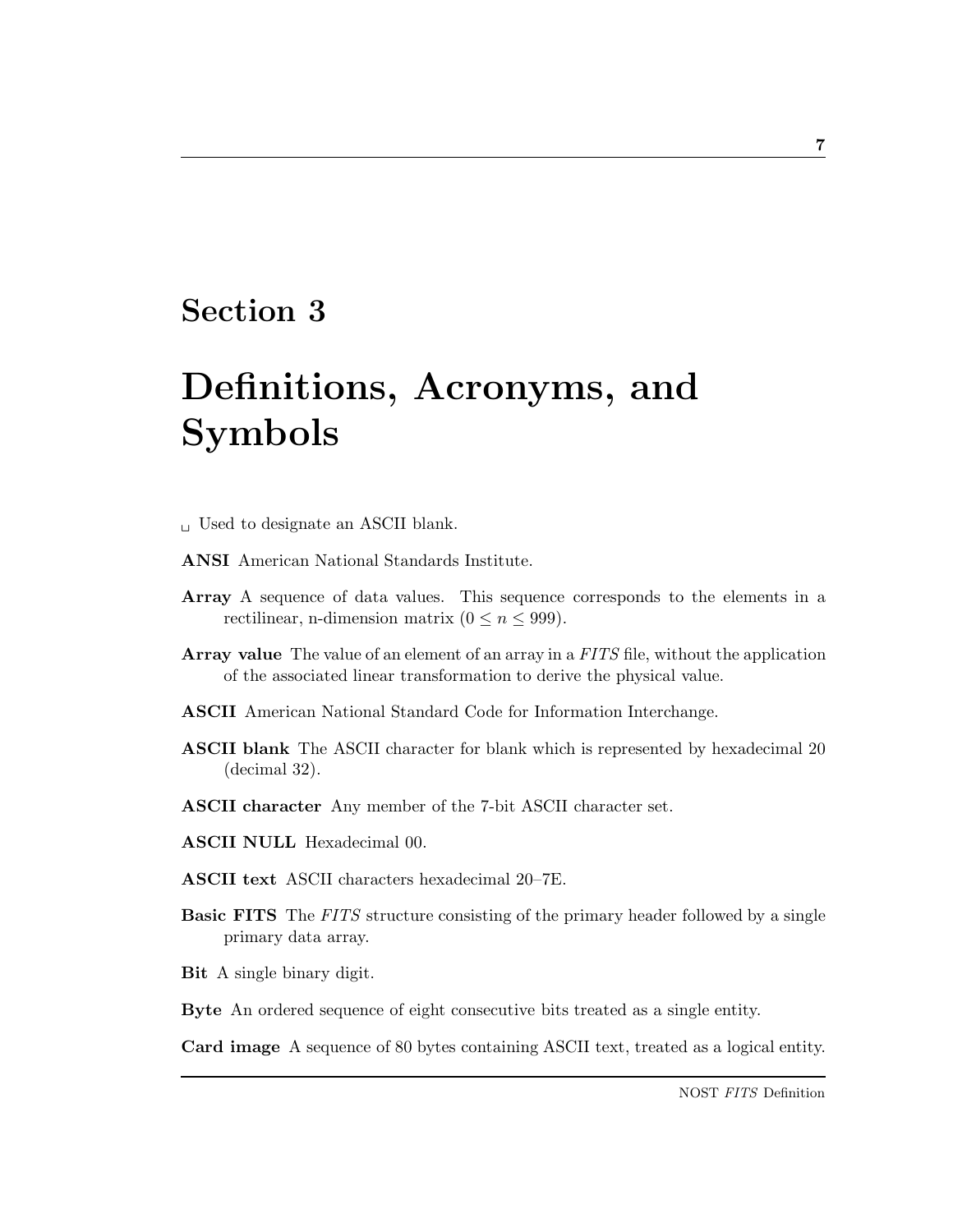- **Conforming extension** An extension whose keywords and organization adhere to the requirements for conforming extensions defined in §4.4.1 of this standard.
- **DAT** 4mm Digital Audio Tape.
- **Deprecated** This term is used to refer to obsolete structures that should not be used for new applications but remain valid.
- **Entry** A single value in a table.
- **Extension** A *FITS* HDU appearing after the primary HDU in a *FITS* file.
- **Extension name** The identifier used to distinguish a particular extension HDU from others of the same type, appearing as the value of the EXTNAME keyword.
- **Extension type** An extension format.
- **Field** A set of zero or more table entries collectively described by a single format.
- File A sequence of one or more records terminated by an end-of-file indicator appropriate to the medium.
- **FITS** Flexible Image Transport System.
- **FITS file** A file with a format that conforms to the specifications in this document.
- **FITS structure** One of the components of a *FITS* file: the primary HDU, the random groups records, an extension, or, collectively, the special records following the last extension.
- **Floating point** A computer representation of a real number.
- **Fraction** The field of the mantissa (or significand) of a floating point number that lies to the right of its implied binary point.
- **Group parameter value** The value of one of the parameters preceding a group in the random groups structure, without the application of the associated linear transformation.
- **GSFC** Goddard Space Flight Center.
- **HDU** Header and Data Unit. A data structure consisting of a header and the data the header describes. Note that an HDU may consist entirely of a header with no data records.
- **Header** A series of card images organized within one or more *FITS* logical records that describes structures and/or data which follow it in the *FITS* file.

NASA/Science Office of Standards and Technology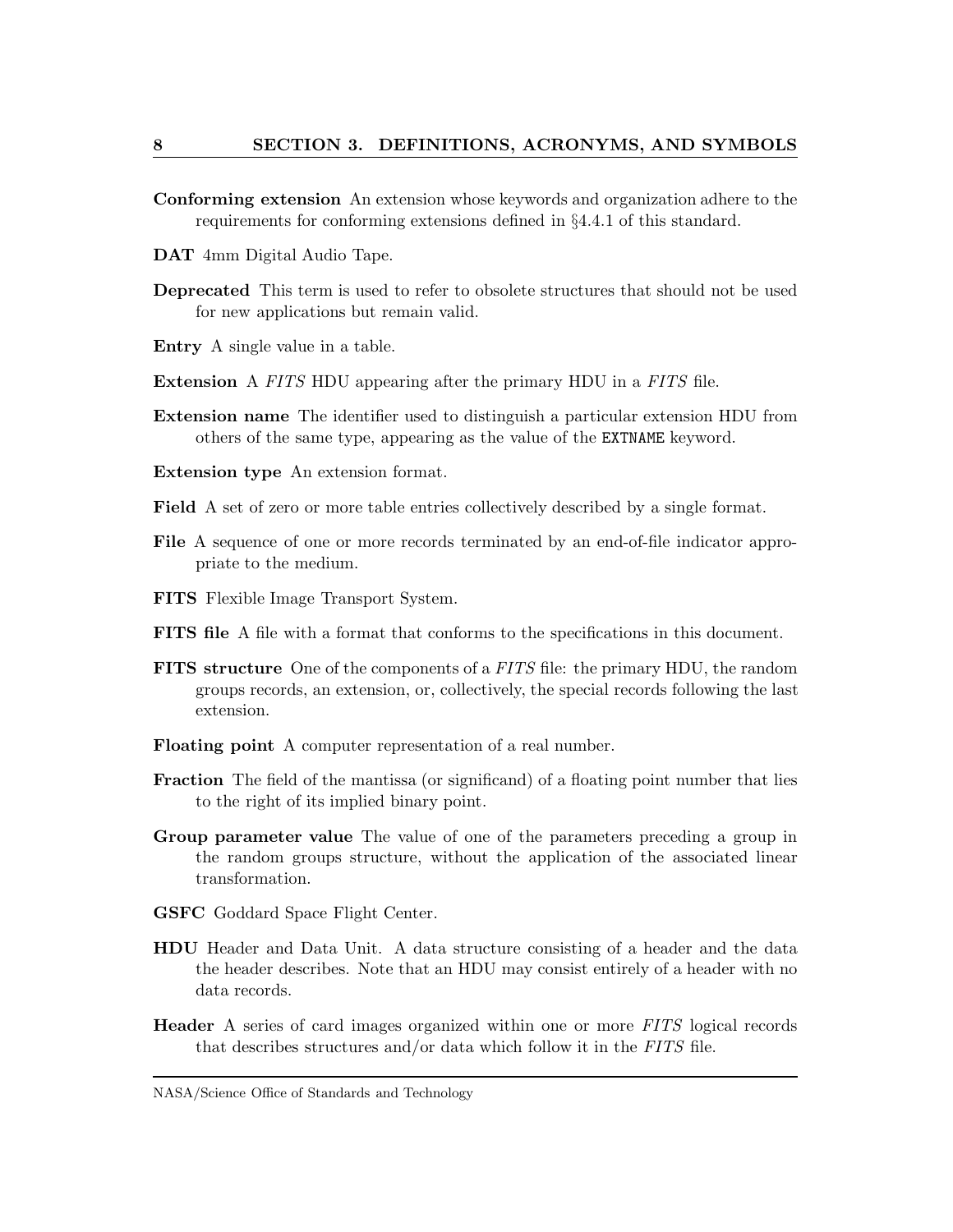- **Heap** A supplemental data area, currently defined to follow the table in a binary table extension.
- **IAU** International Astronomical Union.
- **IAUFWG** International Astronomical Union *FITS* Working Group.
- **IUE** International Ultraviolet Explorer.
- **IEEE** Institute of Electrical and Electronic Engineers.
- **IEEE NaN** IEEE Not-a-Number value.
- **IEEE special values** Floating point number byte patterns that have a special, reserved meaning, such as  $-0, \pm \infty$ ,  $\pm$ underflow,  $\pm$ overflow,  $\pm$ denormalized,  $\pm$  NaN. (See Appendix H).
- **Indexed keyword** A keyword that is of the form of a fixed root with an appended positive integer count.
- **Keyword** The first eight bytes of a header card image.
- **Logical record** A record comprising 2880 8-bit bytes.
- **Mandatory keyword** A keyword that must be used in all *FITS* files or a keyword required in conjunction with particular *FITS* structures.
- **Mantissa** Also known as significand. The component of an IEEE floating point number consisting of an explicit or implicit leading bit to the left of its implied binary point and a fraction field to the right.
- **Matrix** A data array of two or more dimensions.
- **NOST** NASA/Science Office of Standards and Technology.
- **Physical value** The value in physical units represented by an element of an array and possibly derived from the array value using the associated, but optional, linear transformation.
- **Picture element** A single location within an array.
- **Pixel** Picture element.

**Primary data array** The data array contained in the primary HDU.

**Primary HDU** The first HDU in a *FITS* file.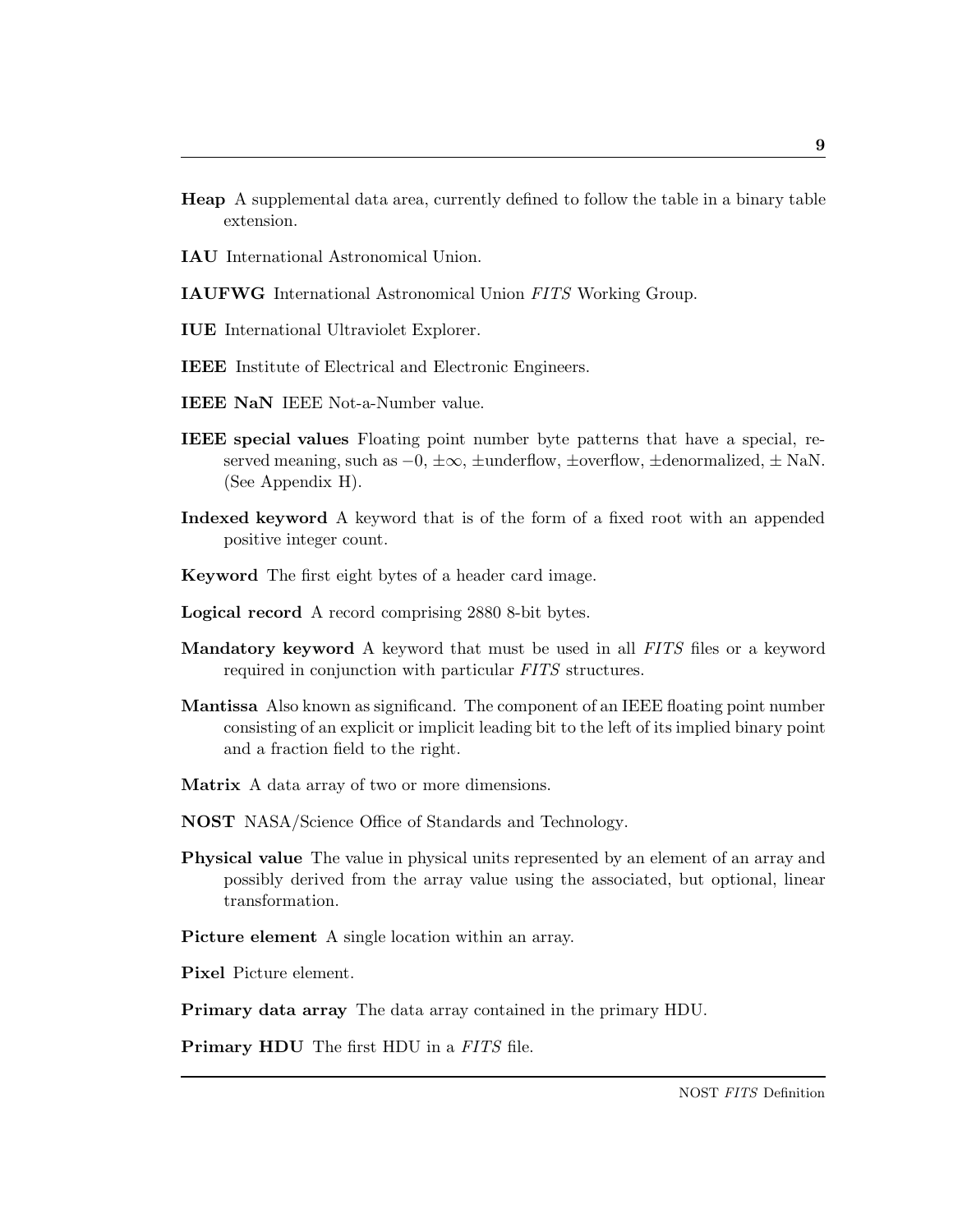- **Primary header** The first header in a *FITS* file, containing information on the overall contents of the file as well as on the primary data array.
- **Record** A sequence of bits treated as a single logical entity.
- **Reference point** The point along a given coordinate axis, given in units of pixel number, at which a value and increment are defined.
- **Repeat count** The number of values represented in a binary table field.
- **Reserved keyword** An optional keyword that may be used only in the manner defined in this standard.
- **Special records** A series of 23040-bit (2880 8-bit byte) records, following the primary HDU, whose internal structure does not otherwise conform to that for the primary HDU or to that specified for a conforming extension in this standard.
- **Standard extension** A conforming extension whose header and data content are specified explicitly in this standard.
- **Type name** The value of the XTENSION keyword, used to identify the type of the extension in the data following.
- **Valid value** A member of a data array or table corresponding to an actual physical quantity.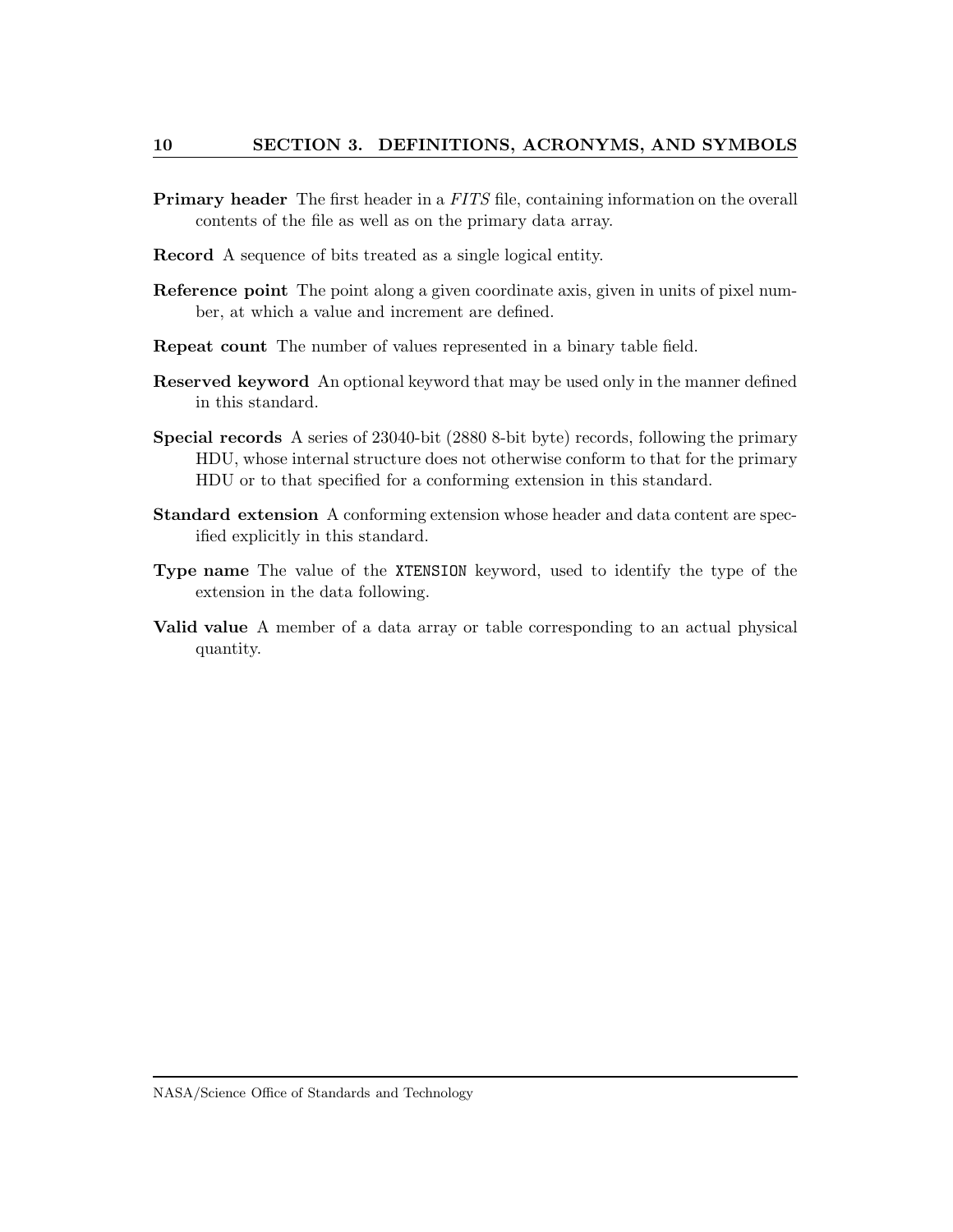# **Section 4**

# **FITS File Organization**

# **4.1 Overall**

A *FITS* file shall be composed of the following *FITS* structures, in the order listed:

- Primary HDU
- Conforming Extensions (optional)
- Other special records (optional)

Each *FITS* structure shall consist of an integral number of *FITS* logical records. The primary HDU shall start with the first record of the *FITS* file. The first record of each subsequent *FITS* structure shall be the record immediately following the last record of the preceding *FITS* structure. The size of a *FITS* logical record shall be 23040 bits, corresponding to 2880 8-bit bytes.

# **4.2 Individual FITS Structures**

The primary HDU and every extension HDU shall consist of an integral number of header records consisting of ASCII text, which may be followed by an integral number of data records. The first record of data shall be the record immediately following the last record of the header.

# **4.3 Primary Header and Data Array**

The first component of a *FITS* file shall be the primary header. The primary header may, but need not be, followed by a primary data array. The presence or absence of a primary data array shall be indicated by the values of the NAXIS or NAXISn keywords in the primary header (§5.4.1.1).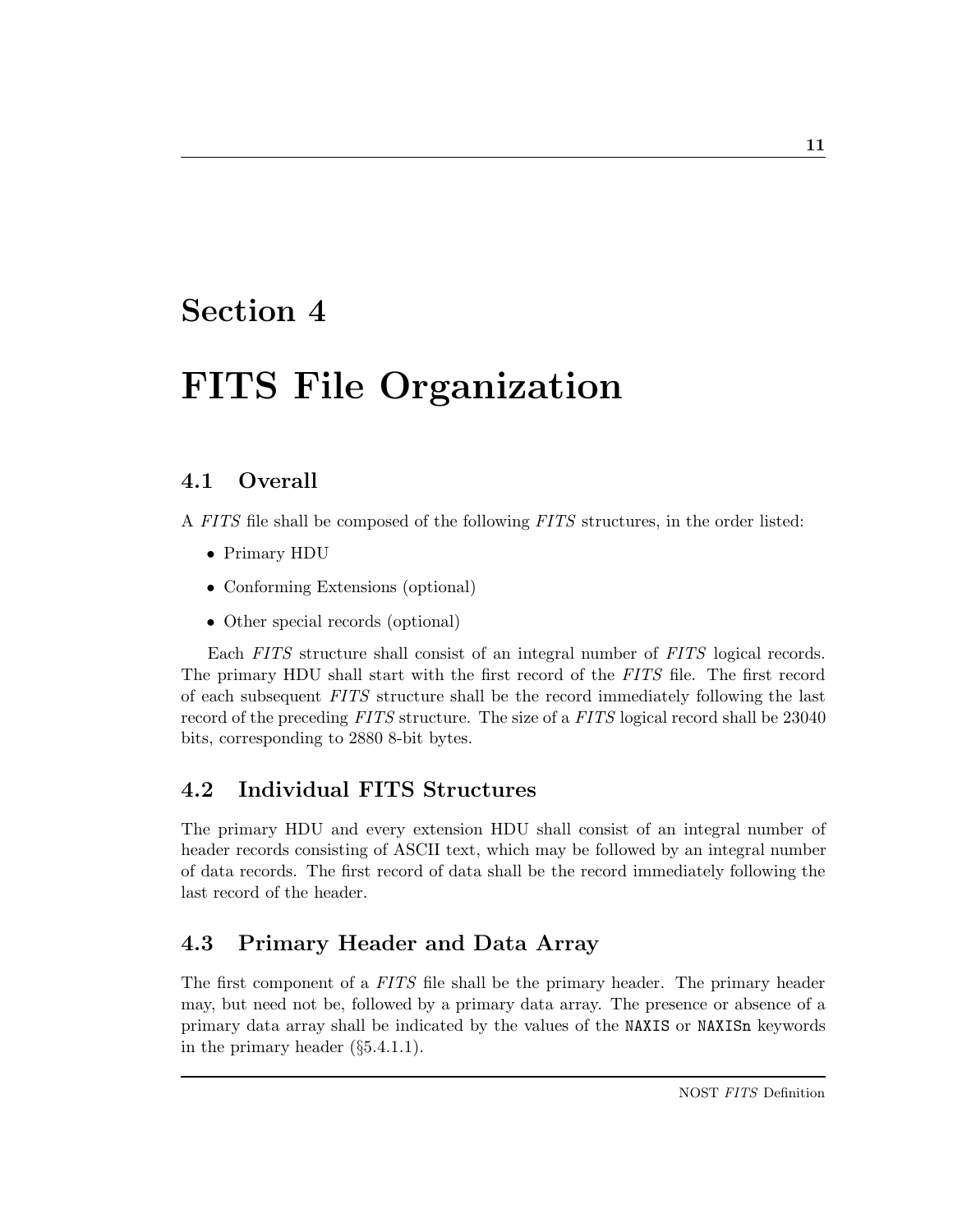#### **4.3.1 Primary Header**

The header of a primary HDU shall consist of a series of card images in ASCII text. All header records shall consist of 36 card images. Card images without information shall be filled with ASCII blanks (hexadecimal 20).

#### **4.3.2 Primary Data Array**

In *FITS* format, the primary data array shall consist of a single data array of 0–999 dimensions. The random groups convention in the primary data array is a more complicated structure (see  $\S$ 7). The data values shall be a byte stream with no embedded fill or blank space. The first value shall be in the first position of the first primary data array record. The first value of each subsequent row of the array shall be in the position immediately following the last value of the previous row. Arrays of more than one dimension shall consist of a sequence such that the index along axis 1 varies most rapidly, that along axis 2 next most rapidly, and those along subsequent axes progressively less rapidly, with that along axis m, where m is the value of NAXIS, varying least rapidly; i.e., the elements of an array  $A(x_1, x_2, \ldots, x_m)$  shall be in the order shown in Figure 4.1. The index count along each axis shall begin with 1 and increment by 1 up to the value of the NAXISn keyword  $(\S 5.4.1.1)$ .

If the data array does not fill the final record, the remainder of the record shall be filled by setting all bits to zero.

### **4.4 Extensions**

#### **4.4.1 Requirements for Conforming Extensions**

All extensions, whether or not further described in this standard, shall fulfill the following requirements to be in conformance with this *FITS* standard.

#### **4.4.1.1 Identity**

Each extension type shall have a unique type name, specified in the header according to the syntax codified in §5.4.1.2. To preclude conflict, extension type names must be registered with the IAUFWG. The *FITS* Support Office shall maintain and provide a list of the registered extensions.

#### **4.4.1.2 Size Specification**

The total number of bits in the data of each extension shall be specified in the header for that extension, in the manner prescribed in §5.4.1.2.

NASA/Science Office of Standards and Technology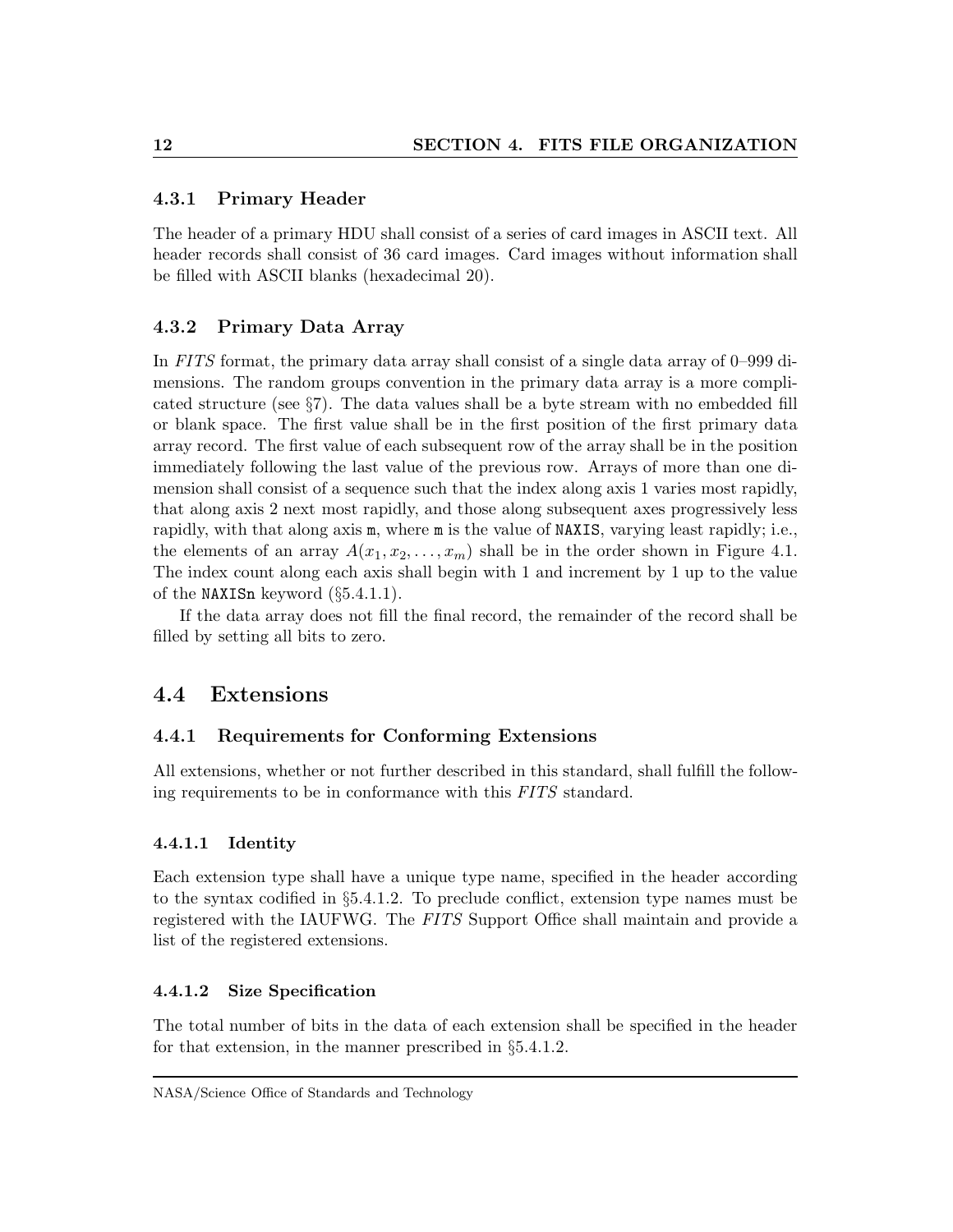```
A(1, 1, \ldots, 1),A(2, 1, \ldots, 1),.
.
.,
A(NAXIS1, 1, ..., 1),A(1, 2, \ldots, 1),A(2, 2, \ldots, 1),.
.
.,
A(NAXIS1, 2, ..., 1),.
         .
         .,
A(1, NAXIS2, \ldots, NAXISm),.
.
.,
A(NAXIS1, NAXIS2, ..., NAXISm)
```
Figure 4.1: Arrays of more than one dimension shall consist of a sequence such that the index along axis 1 varies most rapidly and those along subsequent axes progressively less rapidly. Except for the location of the first element, array structure is independent of record structure.

#### **4.4.1.3 Compatibility with Existing FITS Files**

No extension shall be constructed that invalidates existing *FITS* files.

### **4.4.2 Standard Extensions**

A standard extension shall be a conforming extension whose organization and content are completely specified in this standard. Only one *FITS* format shall be approved for each type of data organization. Each standard extension shall have a unique name given by the value of the XTENSION keyword (see Appendix I)

### **4.4.3 Order of Extensions**

An extension may follow the primary HDU or another conforming extension. Standard extensions and other conforming extensions may appear in any order in a *FITS* file.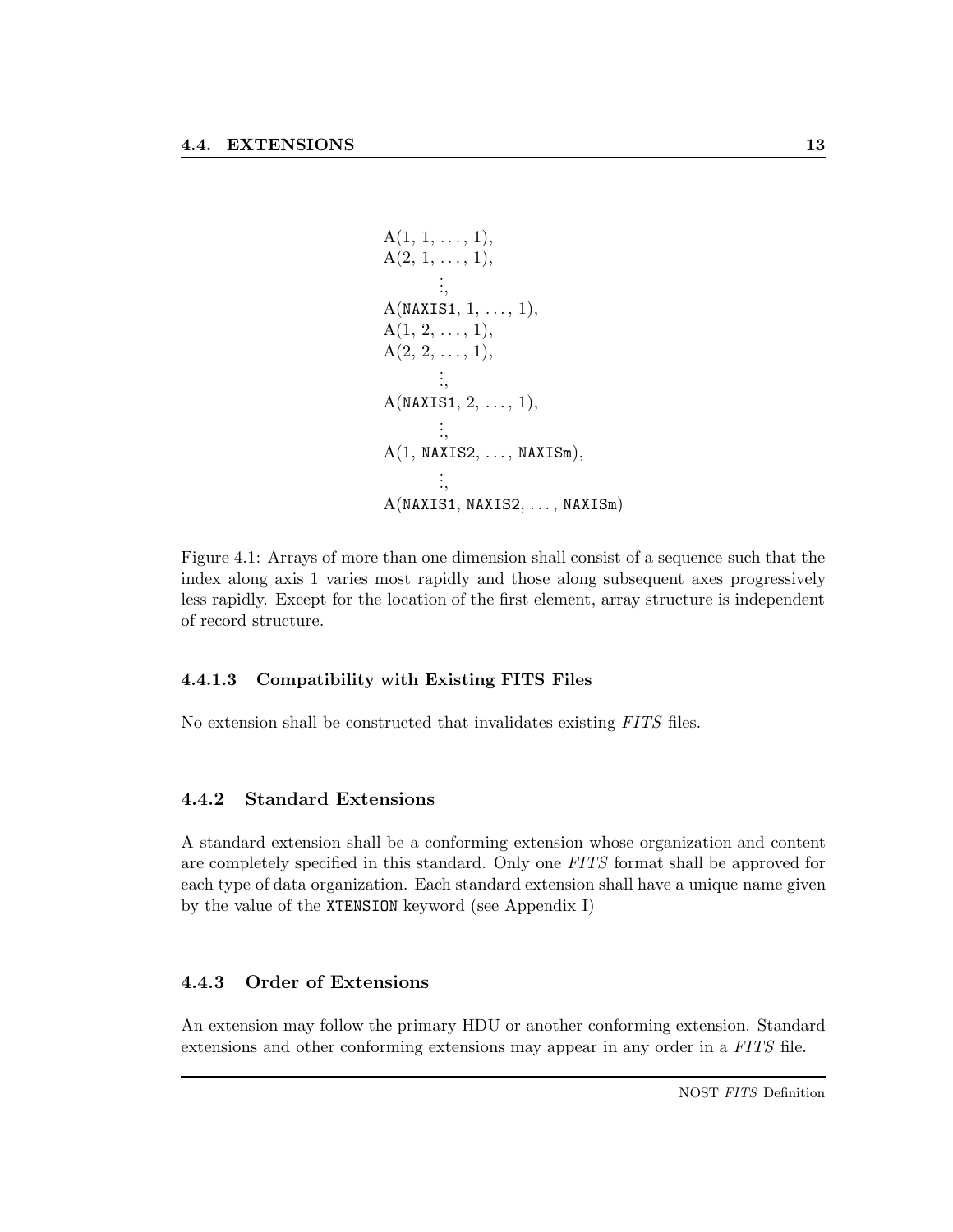# **4.5 Special Records**

The first 8 bytes of special records must not contain the string "XTENSION". It is recommended that they not contain the string " $SIMPLE_{\text{full}}$ ". The records must have the standard *FITS* 23040-bit record length. The contents of special records are not otherwise specified by this standard.

# **4.6 Physical Blocking**

### **4.6.1 Bitstream Devices**

For bitstream devices, including but not restricted to logical file systems, *FITS* files shall be written with fixed blocks of a physical block size equal to the 23040-bit *FITS* logical record size.

### **4.6.2 Sequential Media**

#### **4.6.2.1 Fixed Block**

For fixed block length sequential media, including but not restricted to optical disks (accessed as a sequential set of records), QIC format 1/4-inch cartridge tapes, and local area networks, *FITS* files shall be written as a bitstream, using the fixed block size of the medium. If the end of the last logical record does not coincide with the end of a physical fixed block, all bits in the remainder of the physical block containing the last logical record shall be set to zero. After an end-of-file mark has been detected in the course of reading a *FITS* file, subsequent incomplete *FITS* logical records should be disregarded.

#### **4.6.2.2 Variable Block**

For variable block length sequential media, including but not restricted to  $1/2$ -inch 9track tapes, DAT 4 mm cartridge tapes, and 8 mm cartridge tapes, *FITS* files may be written with an integer blocking factor equal to 1–10 logical records per physical block.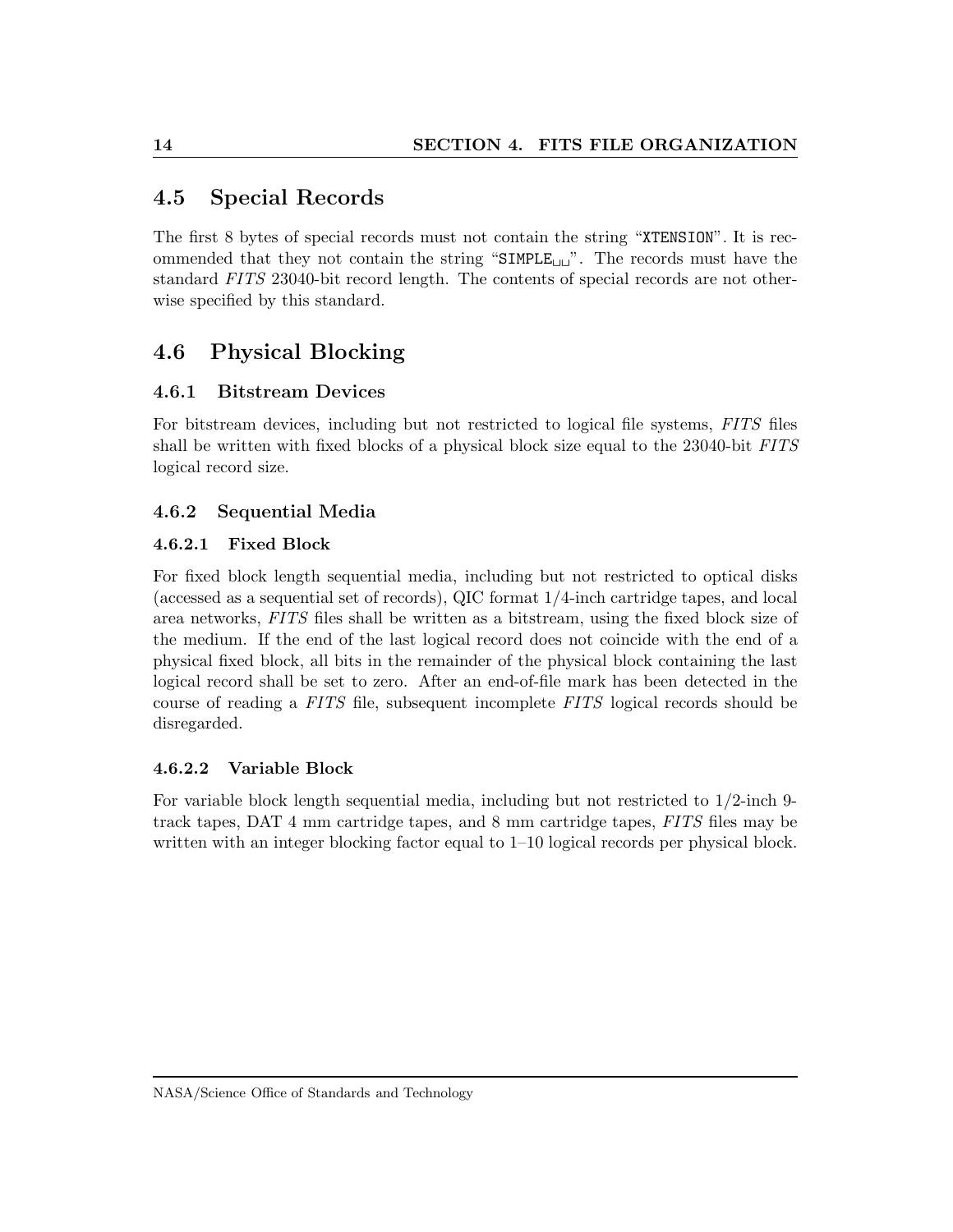# **Section 5**

# **Headers**

## **5.1 Card Images**

### **5.1.1 Syntax**

Header card images shall consist of a keyword, a value indicator (optional unless a value is present), a value (optional), and a comment (optional). Except where specifically stated otherwise in this standard, keywords may appear in any order.

A formal syntax, giving a complete definition of the syntax of *FITS* card images, is given in Appendix A. It is intended as an aid in interpreting the text defining the standard.

### **5.1.2 Components**

### **5.1.2.1 Keyword (bytes 1–8)**

The keyword shall be a left justified, 8-character, blank-filled, ASCII string with no embedded blanks. All digits (hexadecimal 30 to 39,"0123456789") and upper case Latin alphabetic characters (hexadecimal 41 to 5A, "ABCDEFG HIJKLMN OPQRST UVWXYZ") are permitted; no lower case characters shall be used. The underscore (hexadecimal 5F, "") and hyphen (hexadecimal 2D, "-") are also permitted. No other characters are permitted. For indexed keywords with a single index the counter shall not have leading zeroes.

### **5.1.2.2 Value Indicator (bytes 9–10)**

If this field contains the ASCII characters " $=$  $\Box$ ", it indicates the presence of a value field associated with the keyword, unless it is a commentary keyword as defined in §5.4.2.4. If the value indicator is not present or if it is a commentary keyword then columns 9–80 may contain any ASCII text.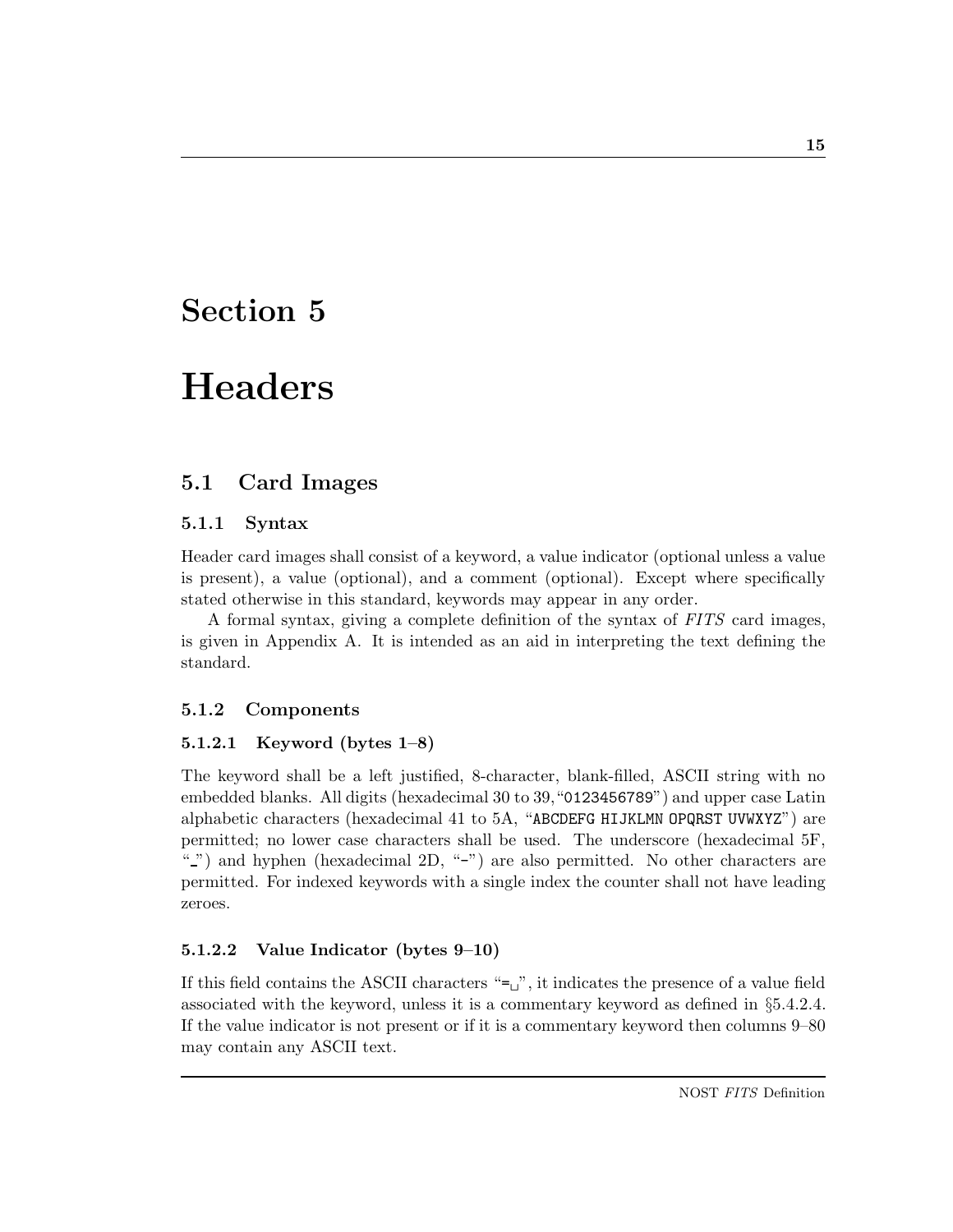#### **5.1.2.3 Value/Comment (bytes 11–80)**

This field, when used, shall contain the value, if any, of the keyword, followed by optional comments. The value field may be a null field; i.e., it may consist entirely of spaces. If the value field is null, the value associated with the keyword is undefined. If a comment is present, it must be preceded by a slash (hexadecimal  $2F$ , "/"). A space between the value and the slash is strongly recommended. The value shall be the ASCII text representation of a string or constant, in the format specified in  $\S5.2$ . The comment may contain any ASCII text.

## **5.2 Value**

The structure of the value field shall be determined by the type of the variable. The value field represents a single value and not an array of values. The value field must be in one of two formats: fixed or free. The fixed format is required for values of mandatory keywords and recommended for values of all others. This standard imposes no requirements on case sensitivity of character strings other than those explicitly specified.

#### **5.2.1 Character String**

If the value is a fixed format character string, column 11 shall contain a single quote (hexadecimal code 27, ""); the string shall follow, starting in column 12, followed by a closing single quote (also hexadecimal code 27) that should not occur before column 20 and must occur in or before column 80. The character string shall be composed only of ASCII text. A single quote is represented within a string as two successive single quotes, e.g., O'HARA = '0''HARA'. Leading blanks are significant; trailing blanks are not.

Free format character strings follow the same rules as fixed format character strings except that the starting and closing single quote characters may occur anywhere within columns 11–80. Any columns preceding the starting quote character and after column 10 must contain the space character.

Note that there is a subtle distinction between the following 3 keywords:

| KEYWORD1= $'$ | / null string keyword |
|---------------|-----------------------|
| $KEYWORD2 =$  | / blank keyword       |
| KEYWORD3=     | / undefined keyword   |

The value of KEYWORD1 is a null, or zero length string whereas the value of the KEYWORD2 is a blank string (nominally a single blank character because the first blank in the string is significant, but trailing blanks are not). The value of KEYWORD3 is undefined and has an indeterminate datatype as well, except in cases where the data type of the specified keyword is explicitly defined in this standard.

NASA/Science Office of Standards and Technology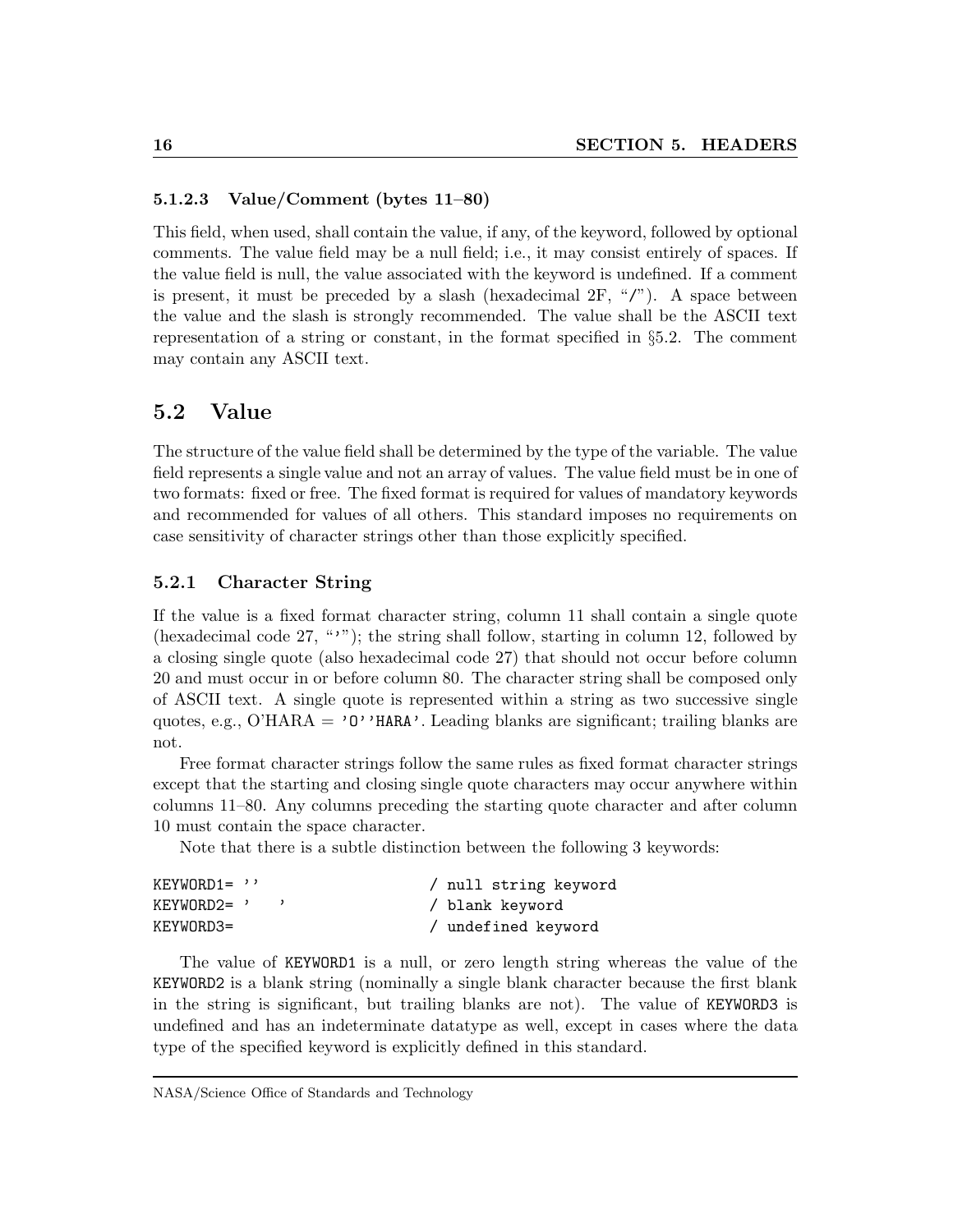The maximum allowed length of a keyword string is 68 characters (with the opening and closing quote characters in columns 11 and 80, respectively). In general, no length limit less than 68 is implied for character-valued keywords.

#### **5.2.2 Logical**

If the value is a fixed format logical constant, it shall appear as a T or F in column 30. A logical value is represented in free format by a single character consisting of T or F. This character must be the first non-blank character in columns 11–80. The only characters that may follow this single character are spaces, or a slash followed by an optional comment (see §5.1.2.3).

#### **5.2.3 Integer Number**

If the value is a fixed format integer, the ASCII representation shall be right justified in columns 11–30. An integer consists of a '+' (hexadecimal 2B) or '−' (hexadecimal 2D) sign, followed by one or more ASCII digits (hexadecimal 30 to 39), with no embedded spaces. The leading '+' sign is optional. Leading zeros are permitted, but are not significant. The integer representation described here is always interpreted as a signed, decimal number.

A free format integer value follows the same rules as fixed format integers except that it may occur anywhere within columns 11–80.

#### **5.2.4 Real Floating Point Number**

If the value is a fixed format real floating point number, the ASCII representation shall appear, right justified, in columns 11–30.

A floating point number is represented by a decimal number followed by an optional exponent, with no embedded spaces. A decimal number consists of a '+' (hexadecimal 2B) or '-' (hexadecimal 2D) sign, followed by a sequence of ASCII digits containing a single decimal point  $(2)$ , representing an integer part and a fractional part of the floating point number. The leading  $+$  sign is optional. At least one of the integer part or fractional part must be present. If the fractional part is present, the decimal point must also be present. If only the integer part is present, the decimal point may be omitted. The exponent, if present, consists of an exponent letter followed by an integer. Letters in the exponential form ('E' or 'D') shall be upper case. Note: The full precision of 64-bit values cannot be expressed over the whole range of values using the fixed format.

A free format floating point value follows the same rules as fixed format floating point values except that it may occur anywhere within columns 11–80.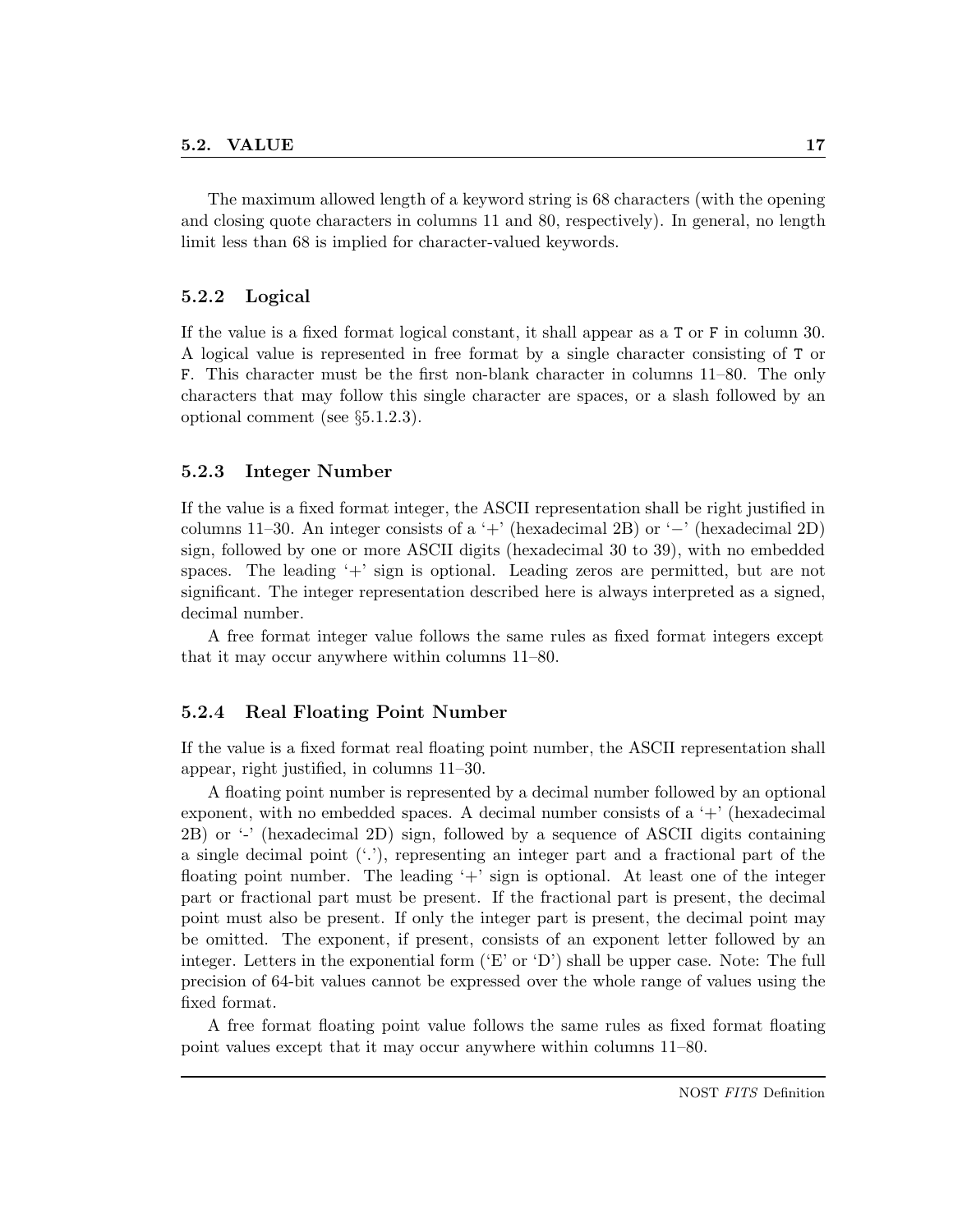#### **5.2.5 Complex Integer Number**

There is no fixed format for complex integer numbers.

If the value is a complex integer number, the value must be represented as a real part and an imaginary part, separated by a comma and enclosed in parentheses. Spaces may precede and follow the real and imaginary parts. The real and imaginary parts are represented as integers (§5.2.3). Such a representation is regarded as a single value for the complex integer number. This representation may be located anywhere within columns 11–80.

#### **5.2.6 Complex Floating Point Number**

There is no fixed format for complex floating point numbers.

If the value is a complex floating point number, the value must be represented as a real part and an imaginary part, separated by a comma and enclosed in parentheses. Spaces may precede and follow the real and imaginary parts. The real and imaginary parts are represented as floating point values (§5.2.4). Such a representation is regarded as a single value for the complex floating point number. This representation may be located anywhere within columns 11–80.

## **5.3 Units**

The units of all *FITS* header keyword values, with the exception of measurements of angles, should conform with the recommendations in the IAU Style Manual [7]. For angular measurements given as floating point values and specified with reserved keywords, degrees are the recommended units (with the units, if specified, given as 'deg').

### **5.4 Keywords**

#### **5.4.1 Mandatory Keywords**

Mandatory keywords are required in every HDU as described in the remainder of this subsection. They may be used only as described in this standard. Values of the mandatory keywords must be written in fixed format.

#### **5.4.1.1 Principal**

The SIMPLE keyword is required to be the first keyword in the primary header of all *FITS* files. Principal mandatory keywords other than SIMPLE are required in all *FITS* headers. The card images of any primary header must contain the keywords shown in

NASA/Science Office of Standards and Technology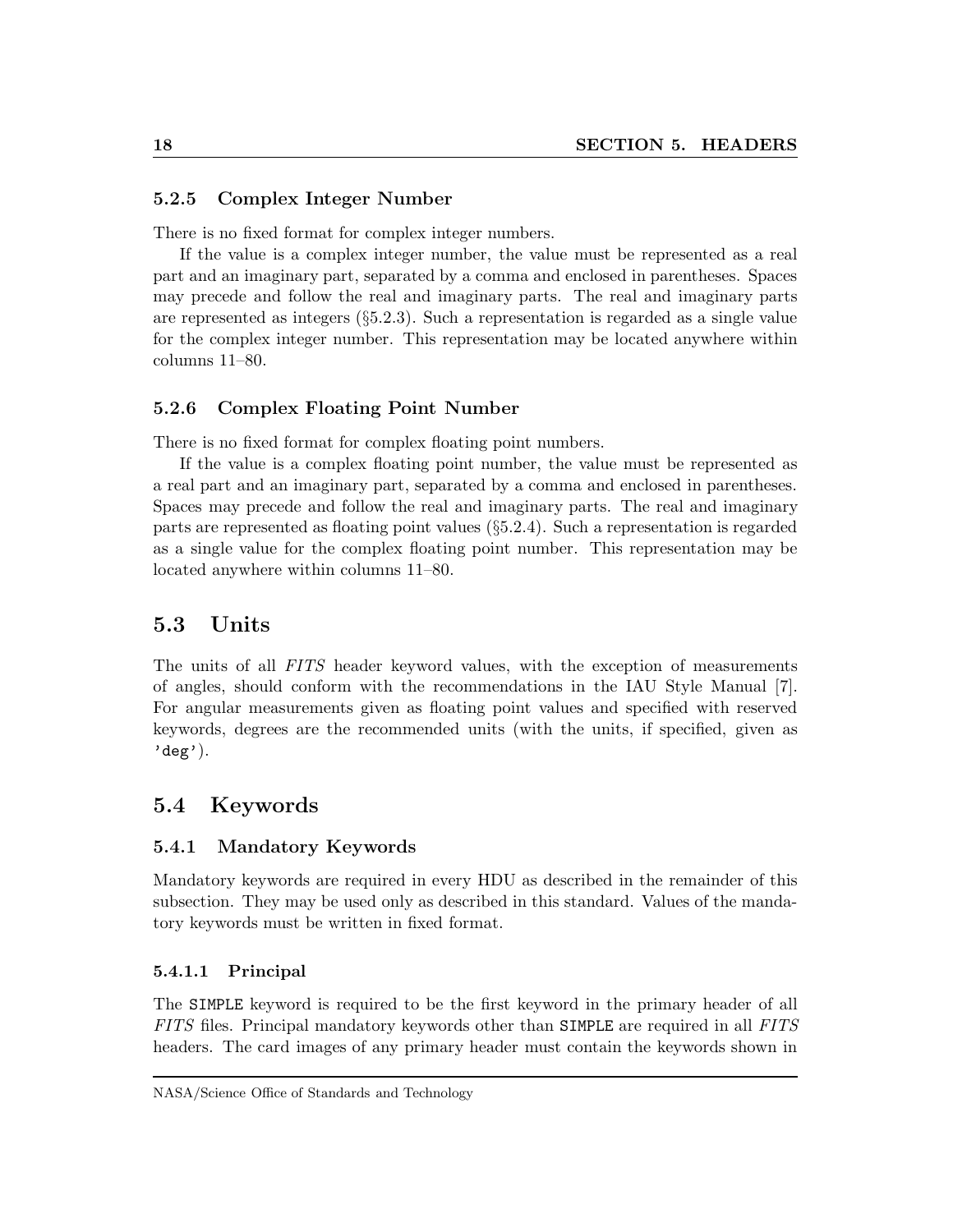Table 5.1 in the order given. No other keywords may intervene between the SIMPLE keyword and the last NAXISn keyword.

> 1 SIMPLE 2 BITPIX 3 NAXIS  $4$  NAXISn,  $n = 1, \ldots, NAXIS$ . . . (other keywords) . . . last END

Table 5.1: Mandatory keywords for primary header.

The total number of bits in the primary data array, exclusive of fill that is needed after the data to complete the last record  $(\S4.3.2)$ , is given by the following expression:

$$
N_{\text{bits}} = |\text{BITPIX}| \times (\text{NAXIS1} \times \text{NAXIS2} \times \cdots \times \text{NAXISm}), \tag{5.1}
$$

where  $N_{\text{bits}}$  is non-negative and the number of bits excluding fill,  $m$  is the value of NAXIS, and BITPIX and the NAXISn represent the values associated with those keywords.

SIMPLE **Keyword** The value field shall contain a logical constant with the value T if the file conforms to this standard. This keyword is mandatory for the primary header and is not permitted in extension headers. A value of F signifies that the file does not conform to this standard.

BITPIX **Keyword** The value field shall contain an integer. The absolute value is used in computing the sizes of data structures. It shall specify the number of bits that represent a data value. The only valid values of BITPIX are given in Table 5.2.

NAXIS **Keyword** The value field shall contain a non-negative integer no greater than 999, representing the number of axes in the associated data array. A value of zero signifies that no data follow the header in the HDU.

NAXISn **Keywords** The value field of this indexed keyword shall contain a nonnegative integer, representing the number of elements along axis n of a data array. The NAXIS nmust be present for all values  $n = 1, \ldots$ , NAXIS, and for no other values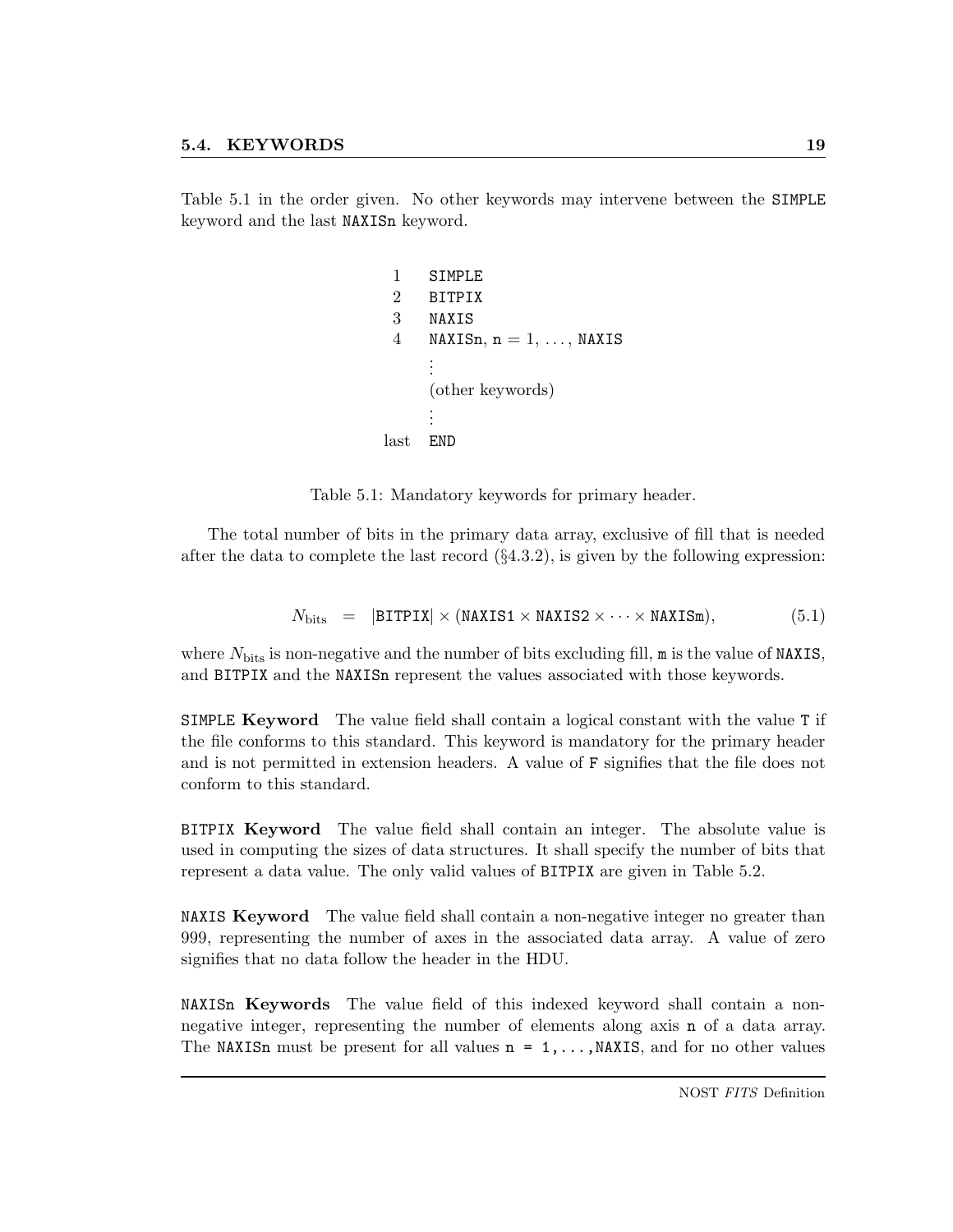| Value | Data Represented                            |
|-------|---------------------------------------------|
| 8     | Character or unsigned binary integer        |
| 16    | 16-bit twos-complement binary integer       |
| 32    | 32-bit twos-complement binary integer       |
| -32   | IEEE single precision floating point        |
| -64   | <b>IEEE</b> double precision floating point |
|       |                                             |

Table 5.2: Interpretation of valid BITPIX value.

of n. A value of zero for any of the NAXISn signifies that no data follow the header in the HDU. If NAXIS is equal to 0, there should not be any NAXISn keywords.

END **Keyword** This keyword has no associated value. Columns 9–80 shall be filled with ASCII blanks.

#### **5.4.1.2 Conforming Extensions**

All conforming extensions must use the keywords defined in Table 5.3 in the order specified. No other keywords may intervene between the XTENSION keyword and the last NAXISn keyword. This organization is required for any conforming extension, whether or not further specified in this standard.

```
1 XTENSION
 2 BITPIX
 3 NAXIS
 4 NAXISn, n = 1, \ldots, NAXIS.
      .
      .
     (other keywords, including . . . )
     PCOUNT
     GCOUNT
      .
      .
      .
last END
```
Table 5.3: Mandatory keywords in conforming extensions.

The total number of bits in the extension data array exclusive of fill that is needed after the data to complete the last record such as that for the primary data array (§4.3.2)

NASA/Science Office of Standards and Technology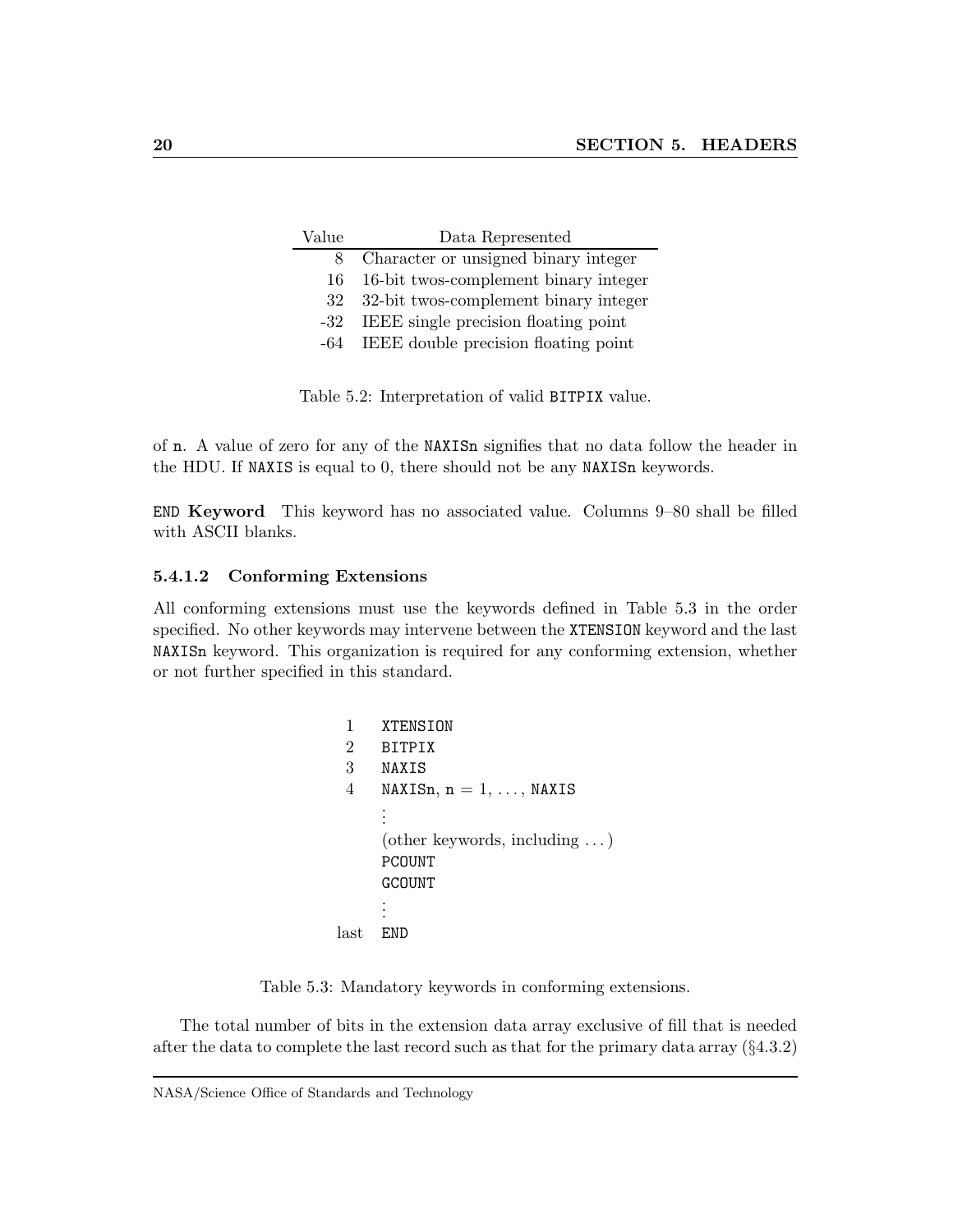is given by the following expression:

$$
N_{\text{bits}} = |\text{BITPIX}| \times \text{GCOUNT} \times
$$
  
(PCUINT + NAXIS1 × NAXIS2 × ··· × NAXISm), (5.2)

where  $N_{\text{bits}}$  is non-negative and the number of bits excluding fill,  $m$  is the value of NAXIS, and BITPIX, GCOUNT, PCOUNT, and the NAXISn represent the values associated with those keywords.

XTENSION **Keyword** The value field shall contain a character string giving the name of the extension type. This keyword is mandatory for an extension header and must not appear in the primary header. For an extension that is not a standard extension, the type name must not be the same as that of a standard extension.

The IAUFWG may specify additional type names that must be used only to identify specific types of extensions; the full list shall be available from the *FITS* Support Office.

PCOUNT **Keyword** The value field shall contain an integer that shall be used in any way appropriate to define the data structure, consistent with Eq. 5.2.

GCOUNT **Keyword** The value field shall contain an integer that shall be used in any way appropriate to define the data structure, consistent with Eq. 5.2.

EXTEND **Keyword** The use of extensions necessitates a single additional keyword in the primary header of the *FITS* file. If the *FITS* file may contain extensions, a card image with the keyword EXTEND and the value field containing the logical value T must appear in the primary header immediately after the last NAXISn card image, or, if NAXIS=0, the NAXIS card image. The presence of this keyword with the value T in the primary header does not require that extensions be present.

#### **5.4.2 Other Reserved Keywords**

These keywords are optional but may be used only as defined in this standard. They apply to any *FITS* structure with the meanings and restrictions defined below. Any *FITS* structure may further restrict the use of these keywords.

#### **5.4.2.1 Keywords Describing the History or Physical Construction of the HDU**

DATE **Keyword** Starting January 1, 2000, the following format shall be used. *FITS* writers should commence writing the value of the DATE keyword in this format starting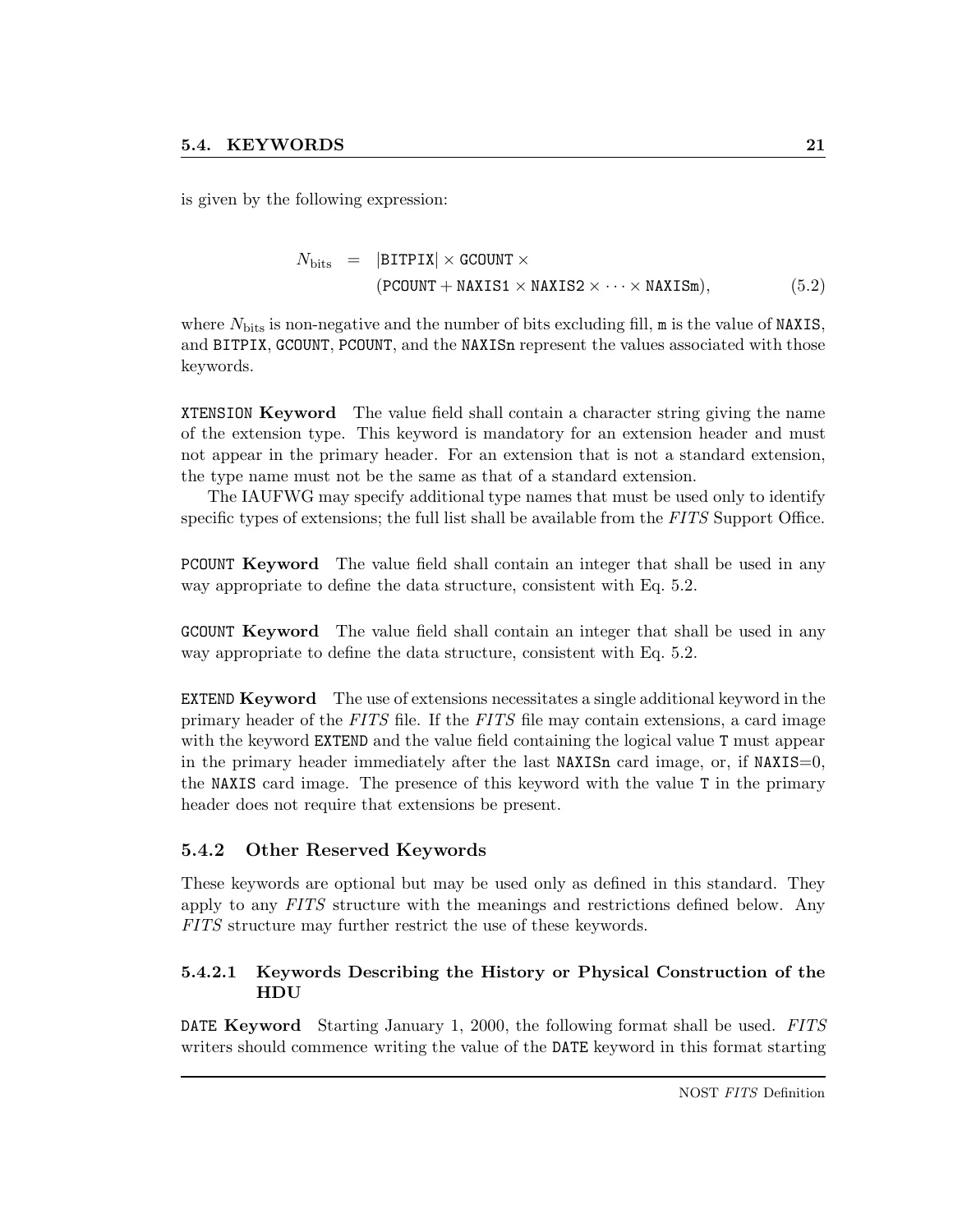January 1, 1999 and before January 1, 2000. The value field shall contain a character string giving the date on which the HDU was created, in the form YYYY-MM-DD, or the date and time when the HDU was created, in the form  $YYYY-M-DDThh:\text{mm:ss}$ .sss..., where YYYY shall be the four-digit calendar year number, MM the two-digit month number with January given by 01 and December by 12, and DD the two-digit day of the month. When both date and time are given, the literal T shall separate the date and time, hh shall be the two-digit hour in the day, mm the two-digit number of minutes after the hour, and  $ss[$ .sss...] the number of seconds (two digits followed by an optional fraction) after the minute. No fields may be defaulted and no leading zeroes omitted. The decimal part of the seconds field is optional and may be arbitrarily long, so long as it is consistent with the rules for value formats of §5.2.

The value of the DATE keyword shall always be expressed in UTC when in this format, for all data sets created on earth.

The following format may appear on files written before January 1, 2000. The value field contains a character string giving the date on which the HDU was created, in the form DD/MM/YY, where DD is the day of the month, MM the month number with January given by 01 and December by 12, and YY the last two digits of the year, the first two digits being understood to be 19. Specification of the date using Universal Time is recommended but not assumed.

Copying of a *FITS* file does not require changing any of the keyword values in the file's HDUs.

ORIGIN **Keyword** The value field shall contain a character string identifying the organization or institution responsible for creating the *FITS* file.

BLOCKED **Keyword** This keyword may be used only in the primary header. It shall appear within the first 36 card images of the *FITS* file. (Note: This keyword thus cannot appear if NAXIS is greater than 31, or if NAXIS is greater than 30 and the EXTEND keyword is present.) Its presence with the required logical value of T advises that the physical block size of the *FITS* file on which it appears may be an integral multiple of the logical record length, and not necessarily equal to it. Physical block size and logical record length may be equal even if this keyword is present or unequal if it is absent. It is reserved primarily to prevent its use with other meanings. Since the issuance of version 1 of this standard, the BLOCKED keyword has been deprecated.

#### **5.4.2.2 Keywords Describing Observations**

DATE-OBS **Keyword** The format of the value field for DATE-OBS keywords shall follow the prescriptions for the DATE keyword  $(\S 5.4.2.1)$ . Either the 4-digit year format or the 2-digit year format may be used for observation dates from 1900 through 1999 although the 4-digit format is preferred.

NASA/Science Office of Standards and Technology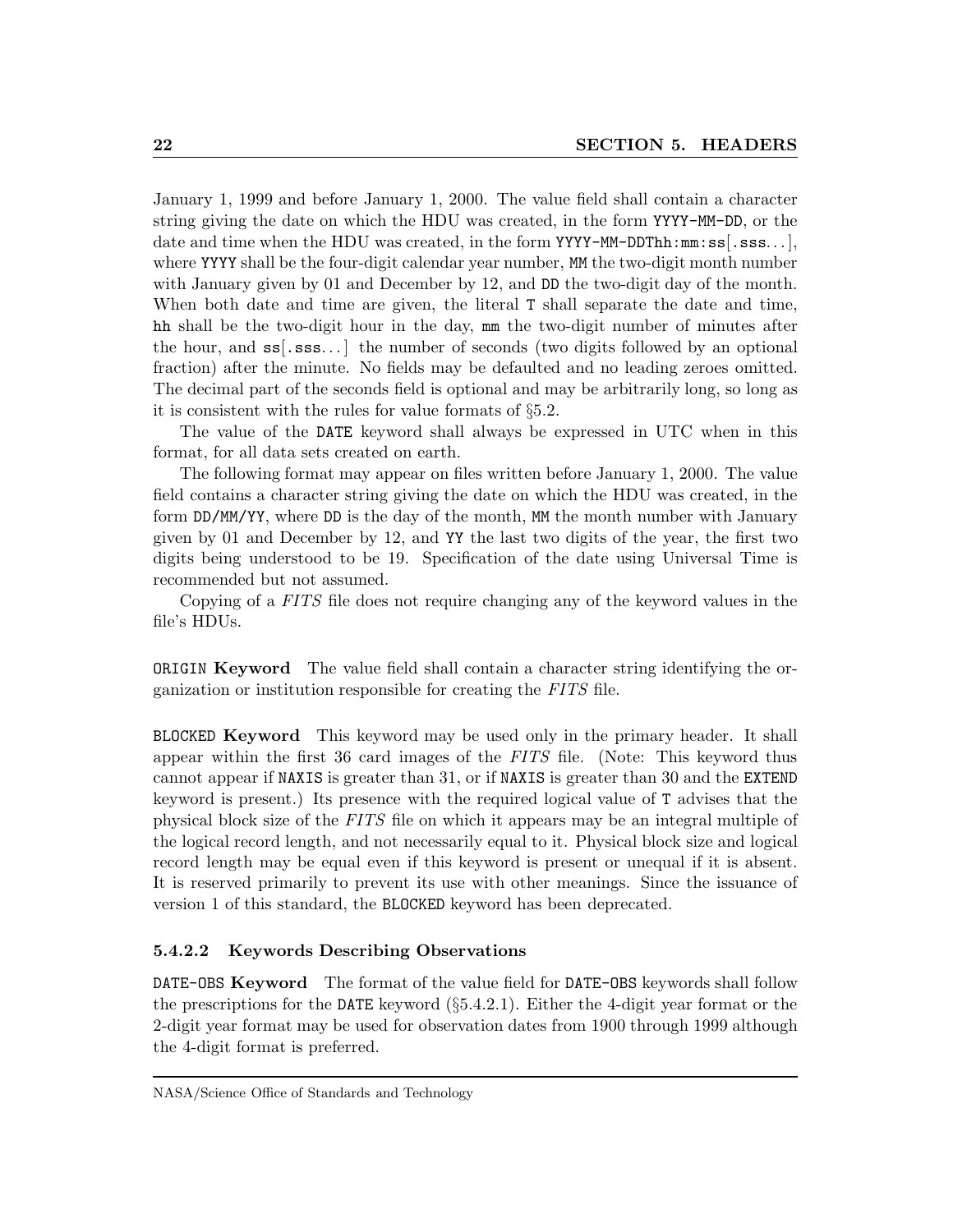When the format with a four-digit year is used, the default interpretations for time shall be UTC for dates beginning 1972-01-01 and UT before. Other date and time scales are permissible. The value of the DATE-OBS keyword shall be expressed in the principal time system or time scale of the HDU to which it belongs; if there is any chance of ambiguity, the choice shall be clarified in comments. The value of DATE-OBS shall be assumed to refer to the start of an observation, unless another interpretation is clearly explained in the comment field. Explicit specification of the time scale is recommended. By default, times for TAI and times that run simultaneously with TAI, e.,g., UTC and TT, will be assumed to be as measured at the detector (or, in practical cases, at the observatory). For coordinate times such as TCG, TCB, and TDB which are tied to an unambiguous coordinate system, the default shall be time as if the observation had taken place at the origin of the coordinate time system. Conventions may be developed that use other time systems. Appendix D of this document contains the appendix to the agreement on a four digit year, which discusses time systems in some detail.

When the value of  $\text{DATE}-\text{OBS}$  is expressed in the two-digit year form, allowed for files written before January 1, 2000 with a year in the range 1900-1999, there is no default assumption as to whether it refers to the start, middle or end of an observation.

DATExxxx **Keywords** The value fields for all keywords beginning with the string DATE whose value contains date, and optionally time, information shall follow the prescriptions for the DATE-OBS keyword.

TELESCOP **Keyword** The value field shall contain a character string identifying the telescope used to acquire the data associated with the header.

INSTRUME **Keyword** The value field shall contain a character string identifying the instrument used to acquire the data associated with the header.

OBSERVER **Keyword** The value field shall contain a character string identifying who acquired the data associated with the header.

OBJECT **Keyword** The value field shall contain a character string giving a name for the object observed.

EQUINOX **Keyword** The value field shall contain a floating point number giving the equinox in years for the celestial coordinate system in which positions are expressed.

EPOCH **Keyword** The value field shall contain a floating point number giving the equinox in years for the celestial coordinate system in which positions are expressed. Starting with Version 1, this standard has deprecated the use of the EPOCH keyword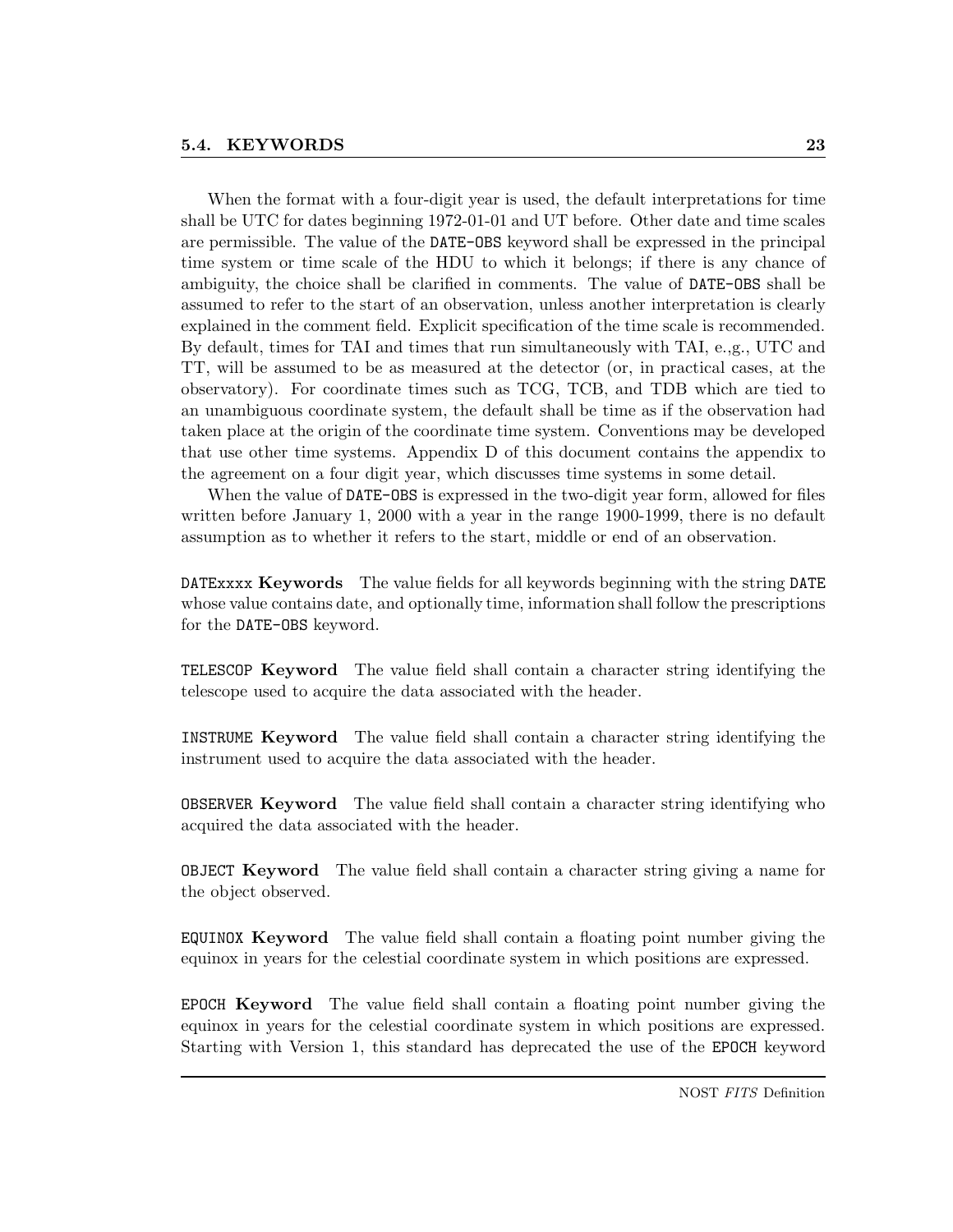and thus it shall not be used in *FITS* files created after the adoption of this standard; rather, the EQUINOX keyword shall be used.

#### **5.4.2.3 Bibliographic Keywords**

AUTHOR **Keyword** The value field shall contain a character string identifying who compiled the information in the data associated with the header. This keyword is appropriate when the data originate in a published paper or are compiled from many sources.

REFERENC **Keyword** The value field shall contain a character string citing a reference where the data associated with the header are published.

#### **5.4.2.4 Commentary Keywords**

COMMENT **Keyword** This keyword shall have no associated value; columns 9–80 may contain any ASCII text. Any number of COMMENT card images may appear in a header.

HISTORY **Keyword** This keyword shall have no associated value; columns 9–80 may contain any ASCII text. The text should contain a history of steps and procedures associated with the processing of the associated data. Any number of HISTORY card images may appear in a header.

**Keyword Field is Blank** Columns 1–8 contain ASCII blanks. Columns 9–80 may contain any ASCII text. Any number of card images with blank keyword fields may appear in a header.

#### **5.4.2.5 Array Keywords**

These keywords are used to describe the contents of an array, either alone or in a series of random groups  $(\S7)$ . They are optional, but if they appear in the header describing an array or groups, they must be used as defined in this section of this standard. They shall not be used in headers describing other structures unless the meaning is the same as that for a primary or groups array.

BSCALE **Keyword** This keyword shall be used, along with the BZERO keyword, when the array pixel values are not the true physical values, to transform the primary data array values to the true physical values they represent, using Eq. 5.3. The value field shall contain a floating point number representing the coefficient of the linear term in the scaling equation, the ratio of physical value to array value at zero offset. The default value for this keyword is 1.0.

NASA/Science Office of Standards and Technology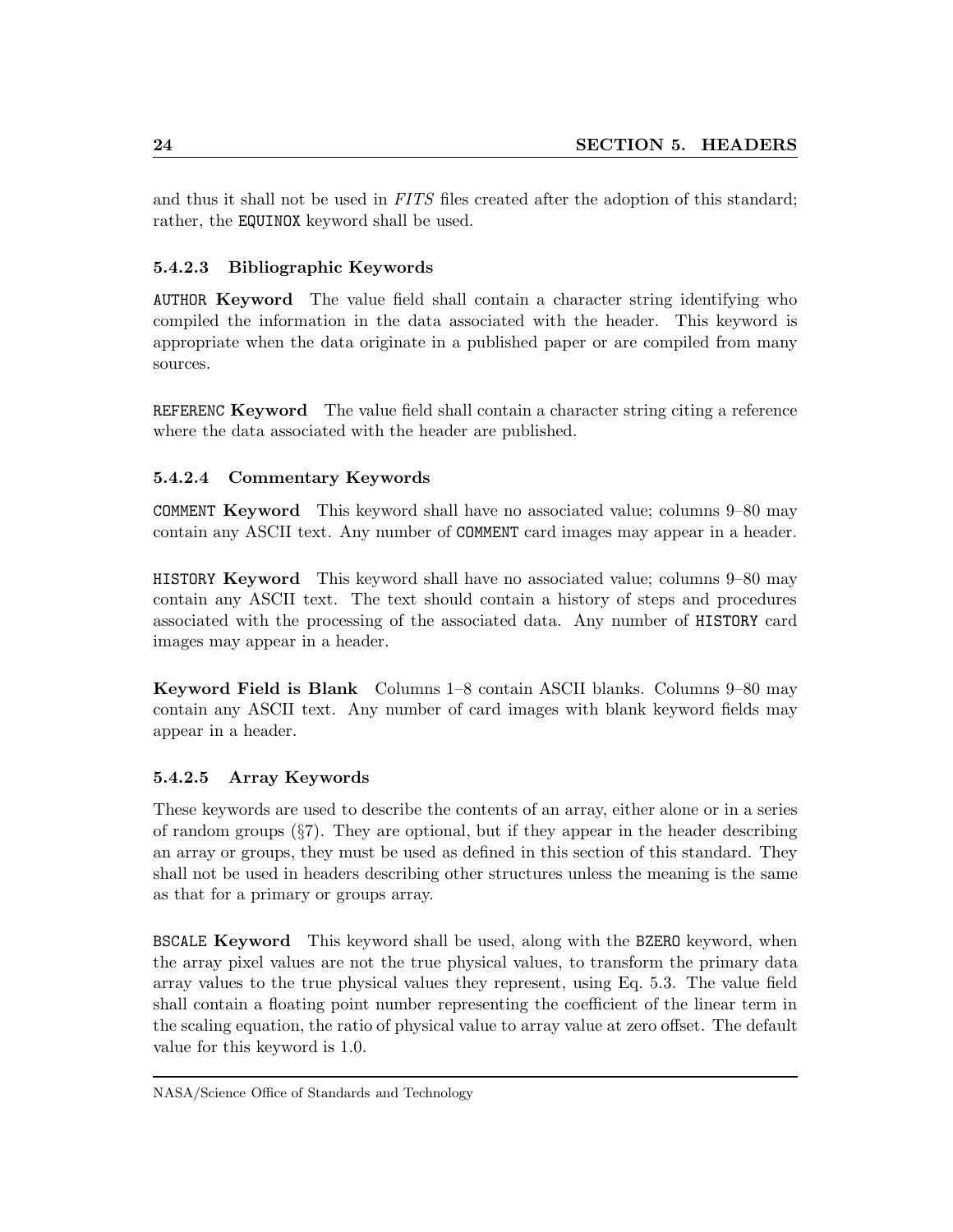BZERO **Keyword** This keyword shall be used, along with the BSCALE keyword, when the array pixel values are not the true physical values, to transform the primary data array values to the true values. The value field shall contain a floating point number representing the physical value corresponding to an array value of zero. The default value for this keyword is 0.0.

The transformation equation is as follows:

physical value =  $BZERO + BSCALE \times array$  value (5.3)

BUNIT **Keyword** The value field shall contain a character string, describing the physical units in which the quantities in the array, after application of BSCALE and BZERO, are expressed. These units must follow the prescriptions of §5.3.

BLANK **Keyword** This keyword shall be used only in headers with positive values of BITPIX (i.e., in arrays with integer data). Columns 1–8 contain the string, "BLANK  $_{\text{HII}}$ " (ASCII blanks in columns 6–8). The value field shall contain an integer that specifies the representation of array values whose physical values are undefined.

CTYPEn **Keywords** The value field shall contain a character string, giving the name of the coordinate represented by axis n.

CRPIXn **Keywords** The value field shall contain a floating point number, identifying the location of a reference point along axis n, in units of the axis index. This value is based upon a counter that runs from 1 to NAXISn with an increment of 1 per pixel. The reference point value need not be that for the center of a pixel nor lie within the actual data array. Use comments to indicate the location of the index point relative to the pixel.

CRVALn **Keywords** The value field shall contain a floating point number, giving the value of the coordinate specified by the CTYPEn keyword at the reference point CRPIXn. Units must follow the prescriptions of §5.3.

CDELTn **Keywords** The value field shall contain a floating point number giving the partial derivative of the coordinate specified by the CTYPEn keywords with respect to the pixel index, evaluated at the reference point CRPIXn, in units of the coordinate specified by the CTYPEn keyword. These units must follow the prescriptions of §5.3.

CROTAn **Keywords** This keyword is used to indicate a rotation from a standard coordinate system described by the CTYPEn to a different coordinate system in which the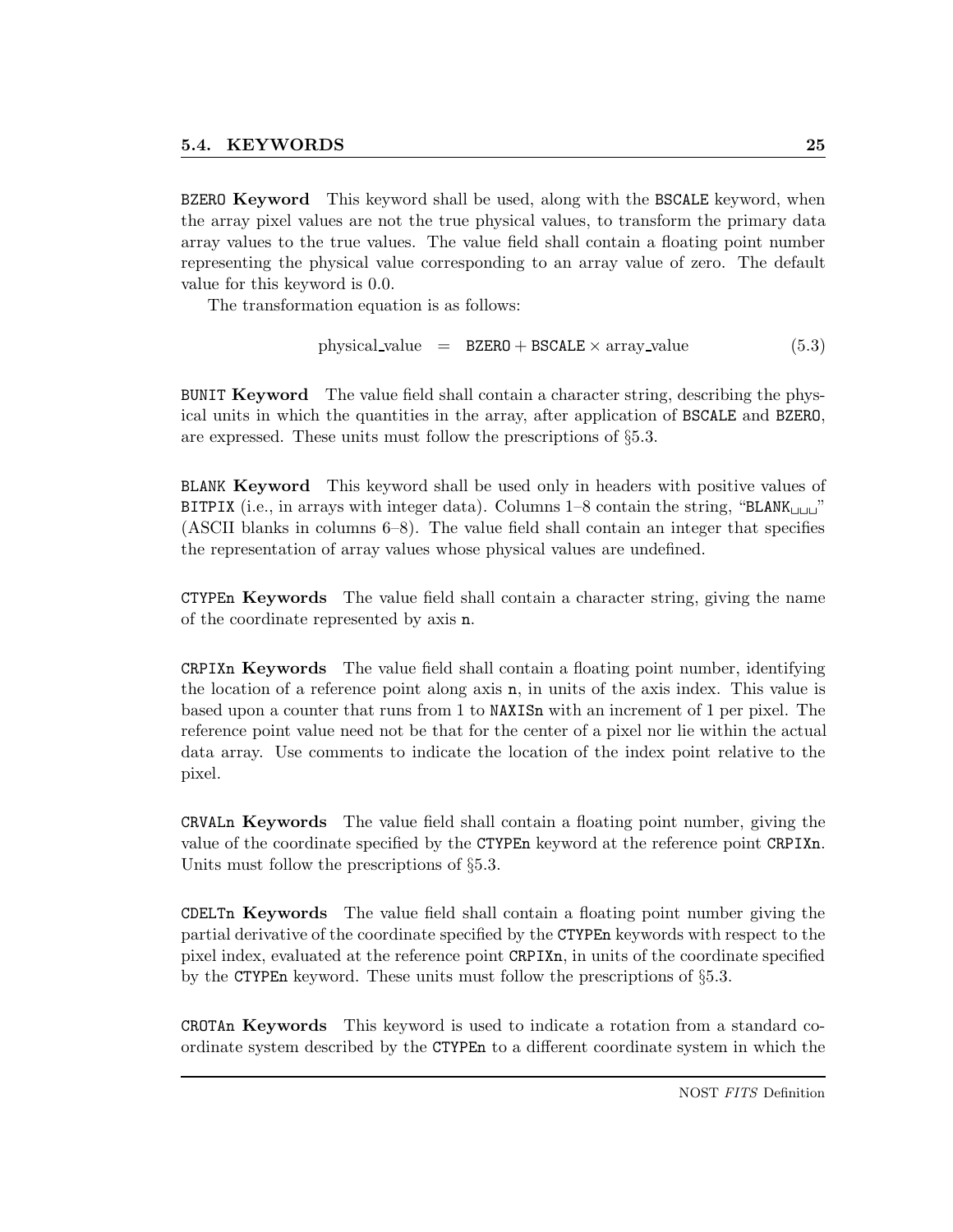values in the array are actually expressed. Rules for such rotations are not further specified in this standard; the rotation should be explained in comments. The value field shall contain a floating point number giving the rotation angle in degrees between axis n and the direction implied by the coordinate system defined by CTYPEn.

DATAMAX **Keyword** The value field shall always contain a floating point number, regardless of the value of BITPIX. This number shall give the maximum valid physical value represented by the array, exclusive of any special values.

DATAMIN **Keyword** The value field shall always contain a floating point number, regardless of the value of BITPIX. This number shall give the minimum valid physical value represented by the array, exclusive of any special values.

### **5.4.2.6 Extension Keywords**

These keywords are used to describe an extension and should not appear in the primary header.

EXTNAME **Keyword** The value field shall contain a character string, to be used to distinguish among different extensions of the same type, i.e., with the same value of XTENSION, in a *FITS* file.

EXTVER **Keyword** The value field shall contain an integer, to be used to distinguish among different extensions in a *FITS* file with the same type and name, i.e., the same values for XTENSION and EXTNAME. The values need not start with 1 for the first extension with a particular value of **EXTNAME** and need not be in sequence for subsequent values. If the EXTVER keyword is absent, the file should be treated as if the value were 1.

EXTLEVEL **Keyword** The value field shall contain an integer, specifying the level in a hierarchy of extension levels of the extension header containing it. The value shall be 1 for the highest level; levels with a higher value of this keyword shall be subordinate to levels with a lower value. If the EXTLEVEL keyword is absent, the file should be treated as if the value were 1.

### **5.4.3 Additional Keywords**

### **5.4.3.1 Requirements**

New keywords may be devised in addition to those described in this standard, so long as they are consistent with the generalized rules for keywords and do not conflict with mandatory or reserved keywords.

NASA/Science Office of Standards and Technology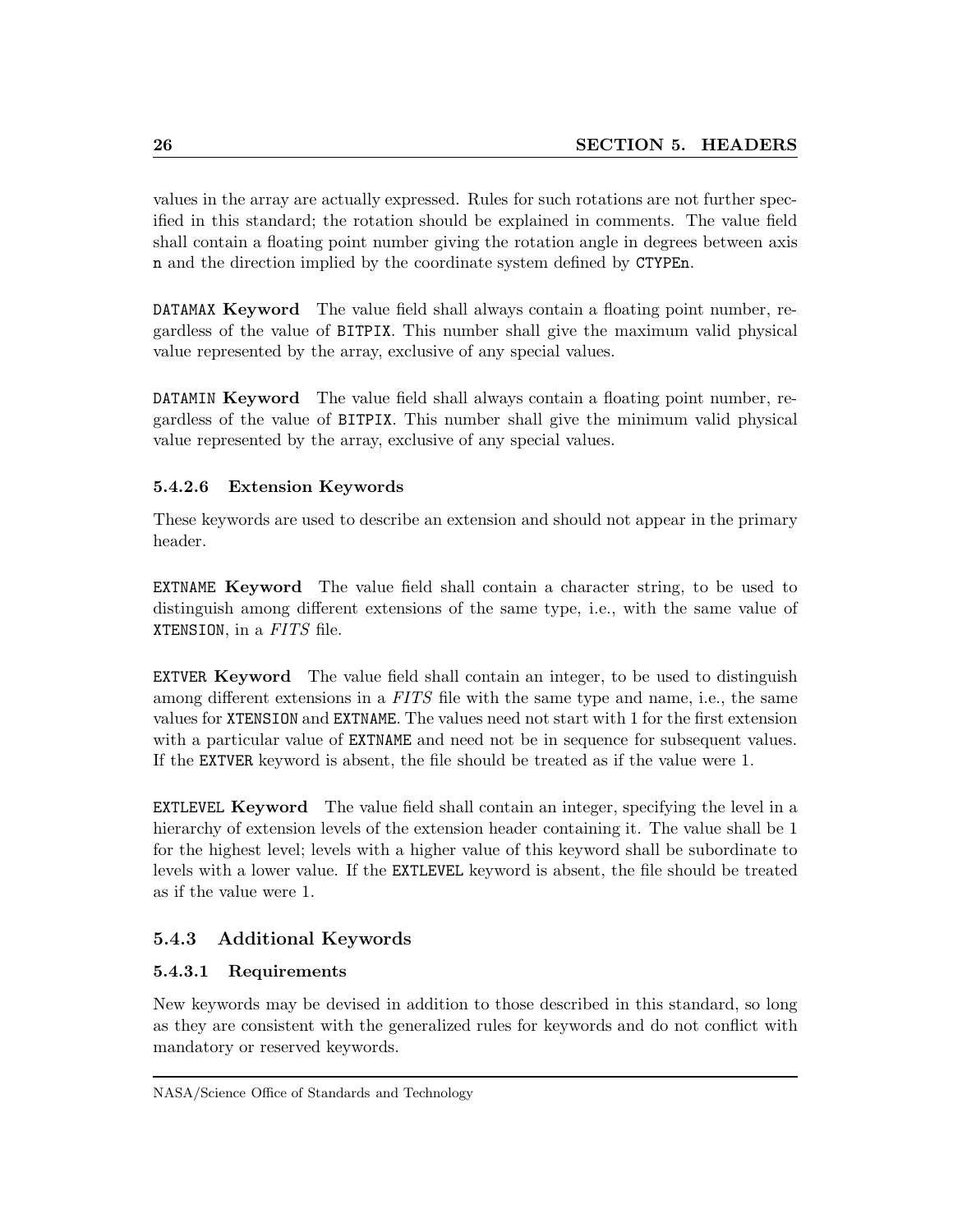#### **5.4.3.2 Restrictions**

No keyword in the primary header shall specify the presence of a specific extension in a *FITS* file; only the EXTEND keyword described in §5.4.1.2 shall be used to indicate the possible presence of extensions. No keyword in either the primary or extension header shall explicitly refer to the physical block size, other than the deprecated BLOCKED keyword of §5.4.2.1.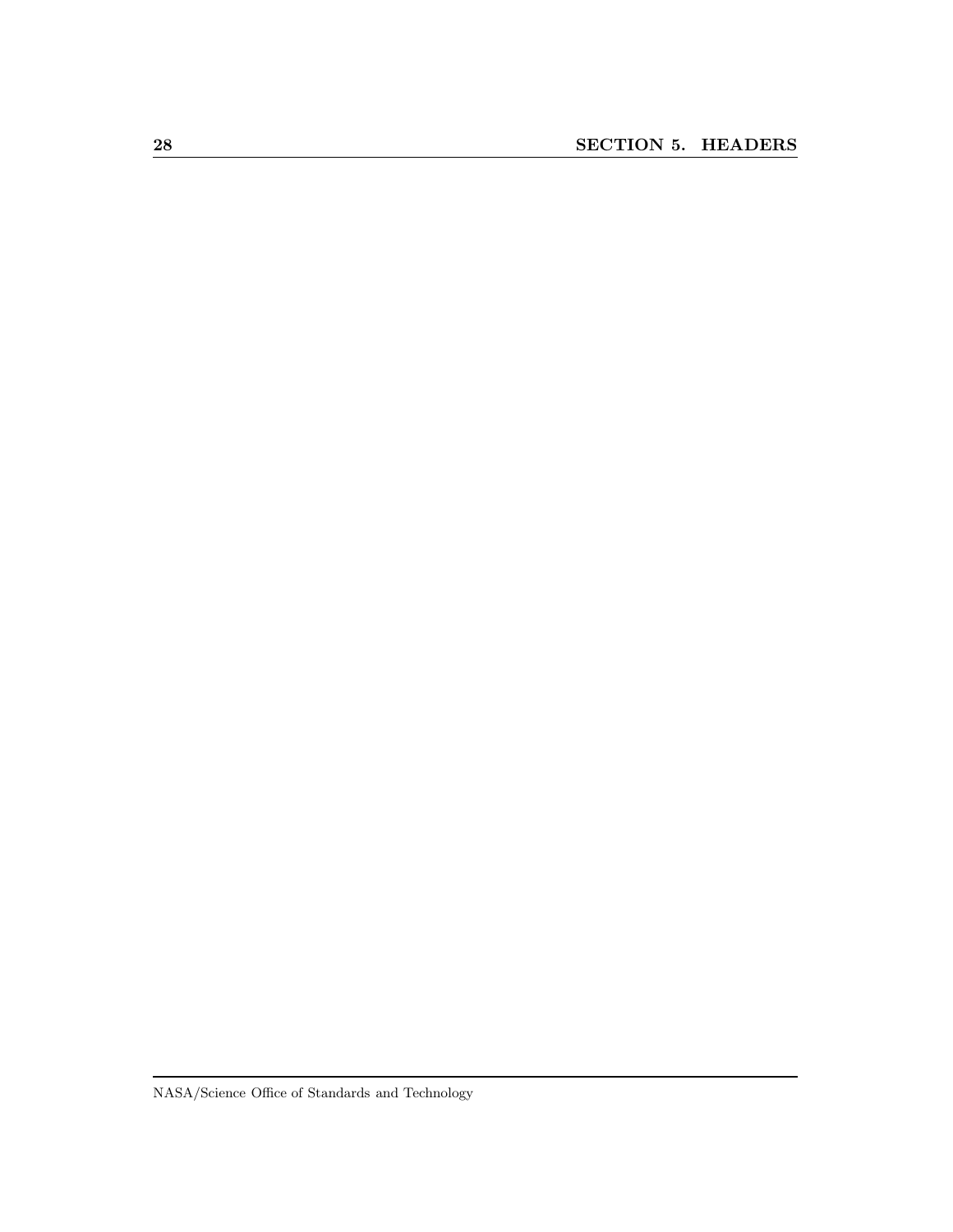# **Section 6**

# **Data Representation**

Primary and extension data shall be represented in one of the formats described in this section. *FITS* data shall be interpreted to be a byte stream. Bytes are in order of decreasing significance. The byte that includes the sign bit shall be first, and the byte that has the ones bit shall be last.

# **6.1 Characters**

Each character shall be represented by one byte. A character shall be represented by its 7-bit ASCII [14] code in the low order seven bits in the byte. The high-order bit shall be zero.

# **6.2 Integers**

### **6.2.1 Eight-bit**

Eight-bit integers shall be unsigned binary integers, contained in one byte.

### **6.2.2 Sixteen-bit**

Sixteen-bit integers shall be twos-complement signed binary integers, contained in two bytes.

# **6.2.3 Thirty-two-bit**

Thirty-two-bit integers shall be twos-complement signed binary integers, contained in four bytes.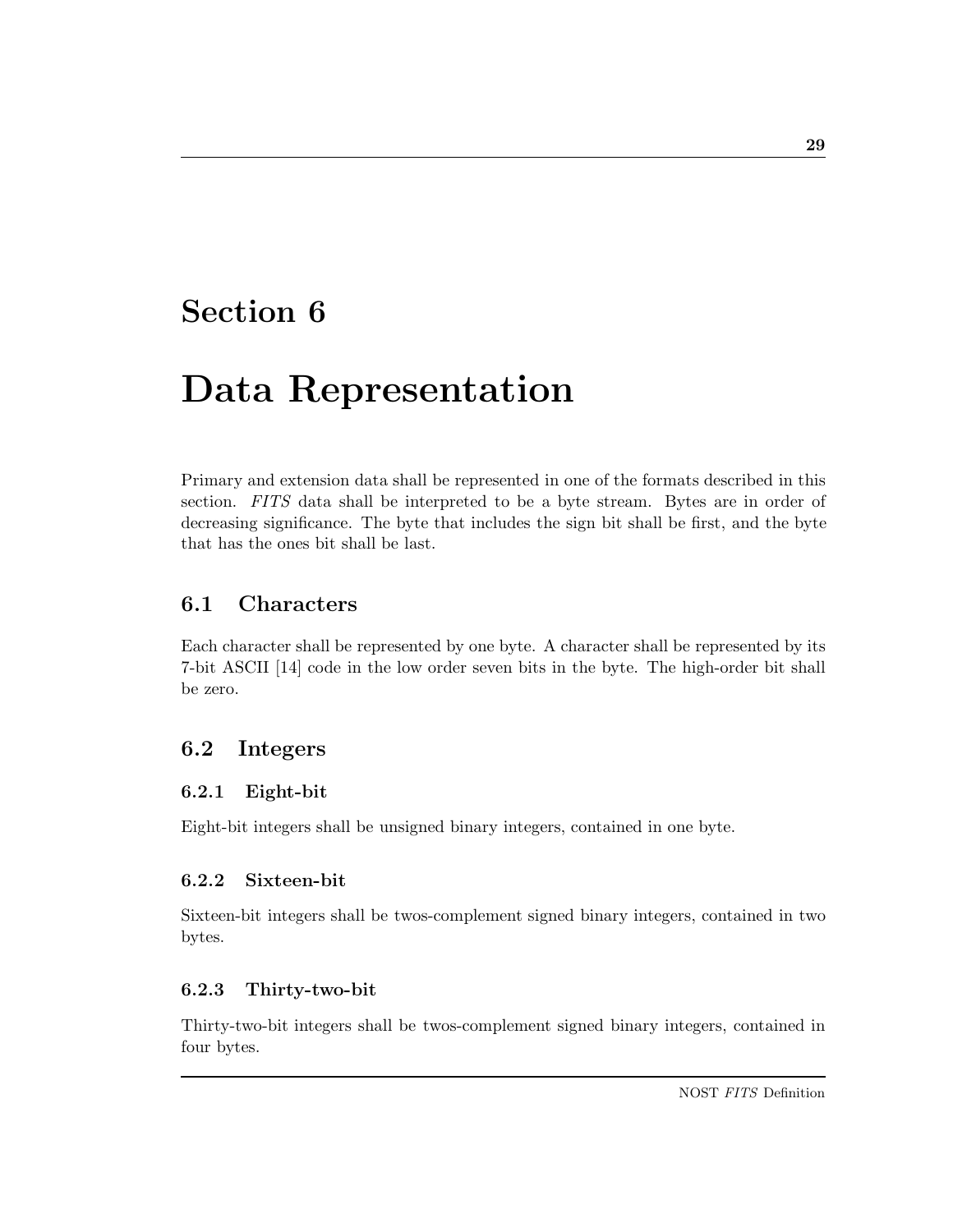#### **6.2.4 Unsigned Integers**

Unsigned sixteen-bit integers can be represented in *FITS* files by subtracting 32768 from each value (thus offsetting the values into the range of a signed sixteen-bit integer) before writing them to the *FITS* file. The BZERO keyword (or the TZEROn keyword in the case of binary table columns with TFORMn =  $'I'$ ) must also be included in the header with its value set to 32768 so that *FITS* reading software will add this offset to the raw values in the *FITS* file, thus restoring them to the original unsigned integer values. Unsigned thirty-two-bit integers can be represented in *FITS* files in a similar way by applying an offset of  $2147483648 (2^{31})$  to the data values.

## **6.3 IEEE-754 Floating Point**

Transmission of 32- and 64-bit floating point data within the *FITS* format shall use the ANSI/IEEE-754 standard [15]. BITPIX = -32 and BITPIX = -64 signify 32- and 64-bit IEEE floating point numbers, respectively; the absolute value of BITPIX is used for computing the sizes of data structures. The full IEEE set of number forms is allowed for *FITS* interchange, including all special values.

The BLANK keyword should not be used when  $BITPIX = -32$  or  $-64$ ; rather, the IEEE NaN should be used to represent an undefined value. Use of the BSCALE and BZERO keywords is not recommended.

Appendix H has additional details on the IEEE format.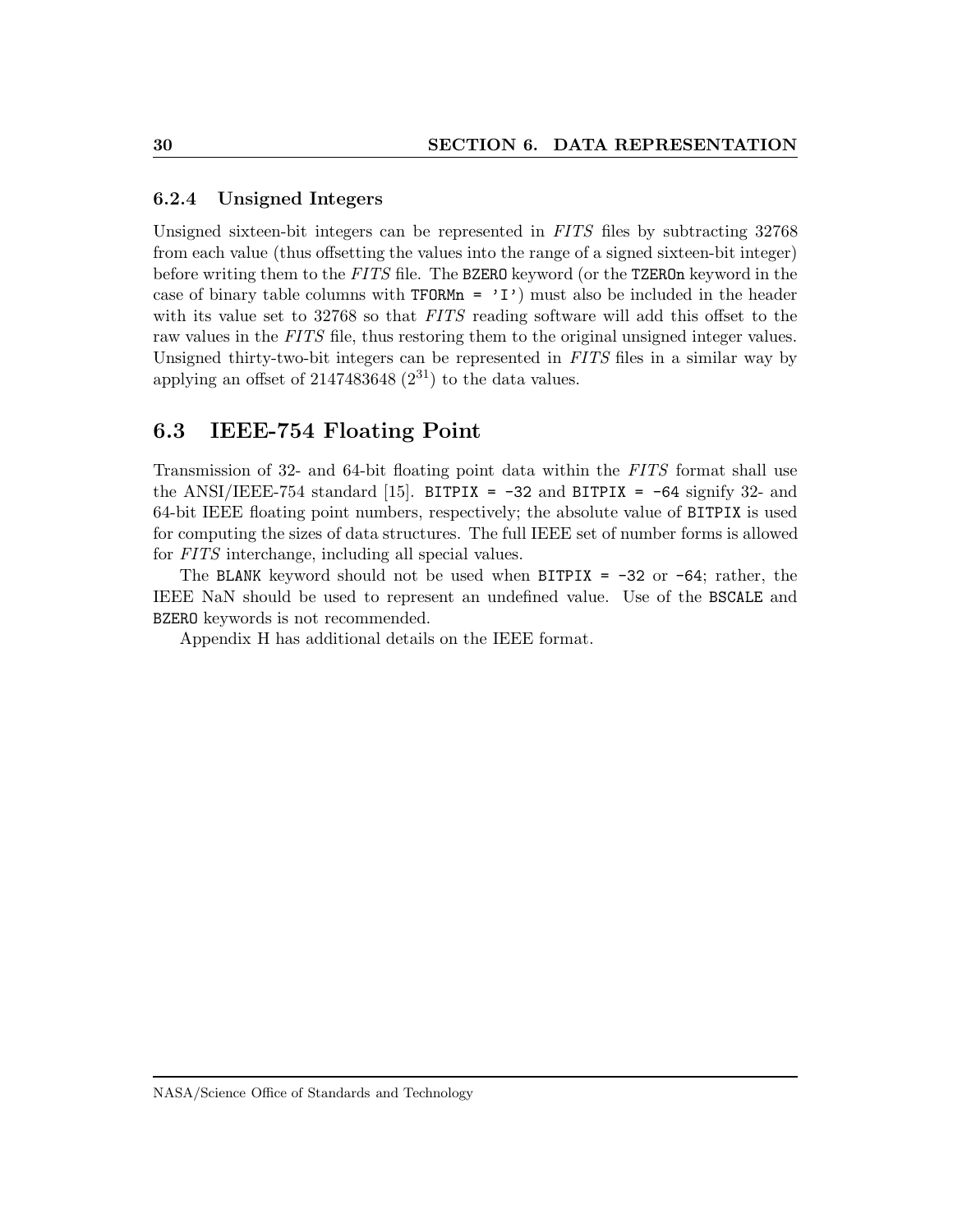# **Section 7**

# **Random Groups Structure**

Although it is standard *FITS*, the random groups structure has been used almost exclusively for applications in radio interferometry; outside this field, few *FITS* readers can read data in random groups format. The binary table extension (§8.3) can accommodate the structure described by random groups. While existing *FITS* files use the format, and it is therefore included in this standard, its use for future applications has been deprecated since the issue of Version 1 of this standard.

### **7.1 Keywords**

#### **7.1.1 Mandatory Keywords**

The SIMPLE keyword is required to be the first keyword in the primary header of all *FITS* files, including those with random groups records. If the random groups format records follow the primary header, the card images of the primary header must use the keywords defined in Table 7.1 in the order specified. No other keywords may intervene between the SIMPLE keyword and the last NAXISn keyword.

The total number of bits in the random groups records exclusive of the fill described in §7.2 is given by the following expression:

$$
N_{\text{bits}} = |\text{BITPLY}| \times \text{GCOUNT} \times
$$
  
(PCUINT + NAXIS2 × NAXIS3 × ··· × NAXISm), (7.1)

where  $N_{\text{bits}}$  is non-negative and the number of bits excluding fill,  $m$  is the value of NAXIS, and BITPIX, GCOUNT, PCOUNT, and the NAXISn represent the values associated with those keywords.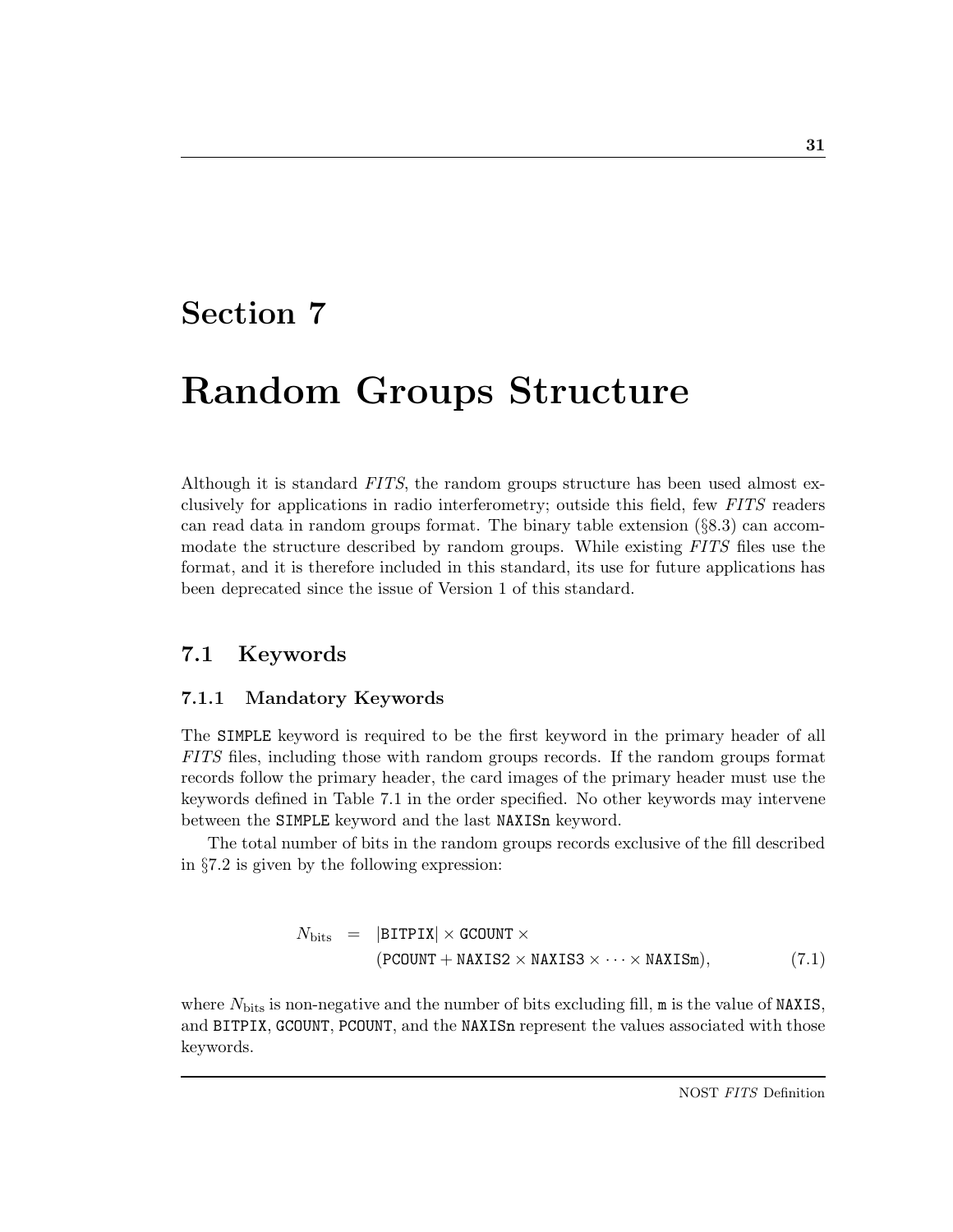```
1 SIMPLE
 2 BITPIX
 3 NAXIS
 4 NAXIS1
 5 NAXISn, n=2, \ldots, value of NAXIS
      .
      .
      .
     (other keywords, which must include . . . )
     GROUPS
     PCOUNT
     GCOUNT
      .
.
.
last END
```
Table 7.1: Mandatory keywords in primary header preceding random groups.

#### **7.1.1.1** SIMPLE **Keyword**

The card image containing this keyword is structured in the same way as if a primary data array were present (§5.4.1).

#### **7.1.1.2** BITPIX **Keyword**

The card image containing this keyword is structured as prescribed in §5.4.1.

#### **7.1.1.3** NAXIS **Keyword**

The value field shall contain an integer ranging from 1 to 999, representing one more than the number of axes in each data array.

#### **7.1.1.4** NAXIS1 **Keyword**

The value field shall contain the integer 0, a signature of random groups format indicating that there is no primary data array.

#### **7.1.1.5** NAXISn **Keywords (n=2, . . . , value of** NAXIS**)**

The value field shall contain an integer, representing the number of positions along axis n-1 of the data array in each group.

NASA/Science Office of Standards and Technology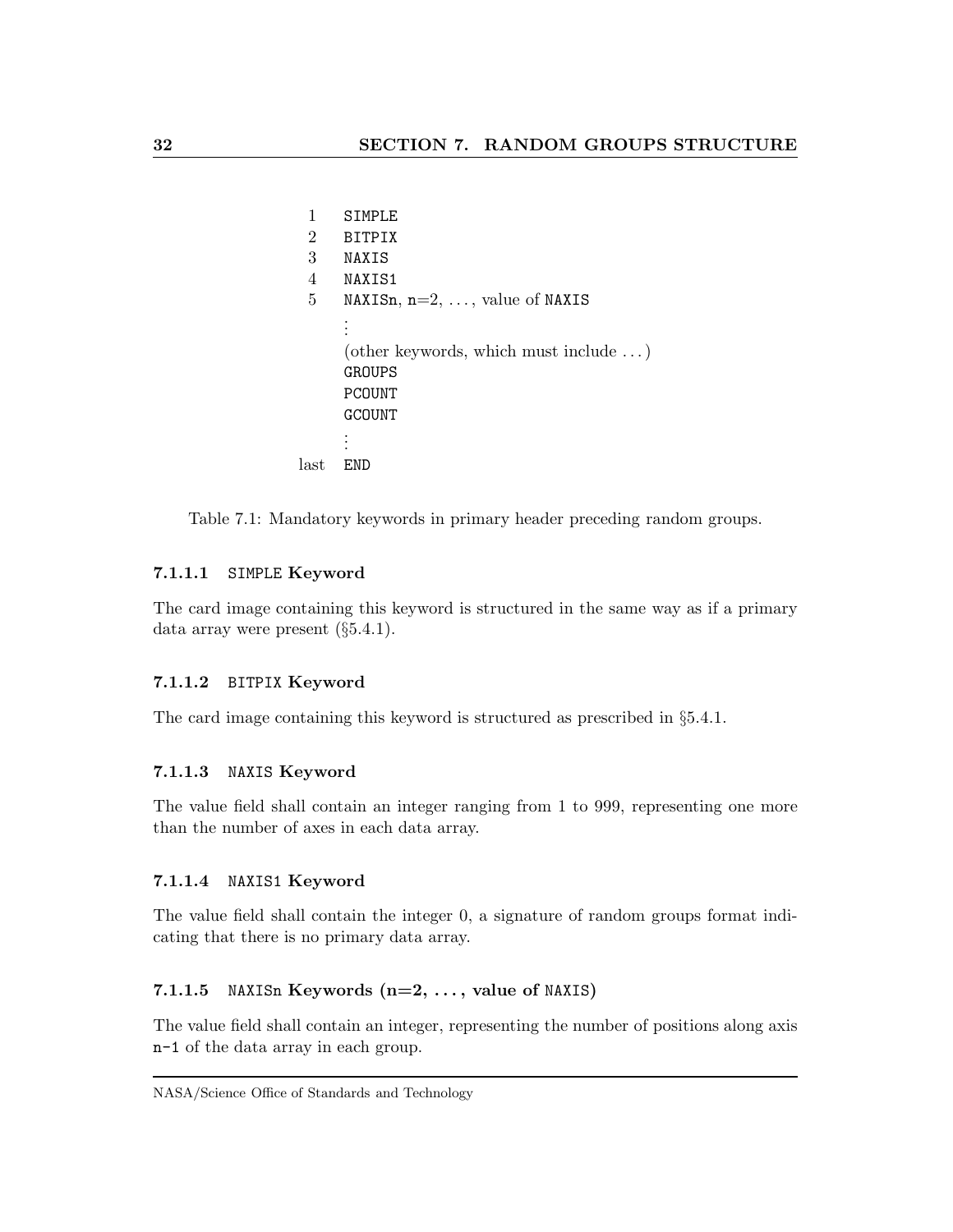## **7.1.1.6** GROUPS **Keyword**

The value field shall contain the logical constant T. The value T associated with this keyword implies that random groups records are present.

## **7.1.1.7** PCOUNT **Keyword**

The value field shall contain an integer equal to the number of parameters preceding each array in a group.

## **7.1.1.8** GCOUNT **Keyword**

The value field shall contain an integer equal to the number of random groups present.

# **7.1.1.9** END **Keyword**

The card image containing this keyword is structured as described in §5.4.1.

# **7.1.2 Reserved Keywords**

## **7.1.2.1** PTYPEn **Keywords**

The value field shall contain a character string giving the name of parameter n. If the PTYPEn keywords for more than one value of n have the same associated name in the value field, then the data value for the parameter of that name is to be obtained by adding the derived data values of the corresponding parameters. This rule provides a mechanism by which a random parameter may have more precision than the accompanying data array elements; for example, by summing two 16-bit values with the first scaled relative to the other such that the sum forms a number of up to 32-bit precision.

### **7.1.2.2** PSCALn **Keywords**

This keyword shall be used, along with the PZEROn keyword, when the n<sup>th</sup> FITS group parameter value is not the true physical value, to transform the group parameter value to the true physical values it represents, using Eq. 7.2. The value field shall contain a floating point number representing the coefficient of the linear term in Eq. 7.2, the scaling factor between true values and group parameter values at zero offset. The default value for this keyword is 1.0.

# **7.1.2.3** PZEROn **Keywords**

This keyword shall be used, along with the PSCALn keyword, when the n<sup>th</sup> FITS group parameter value is not the true physical value, to transform the group parameter value to the physical value. The value field shall contain a floating point number, representing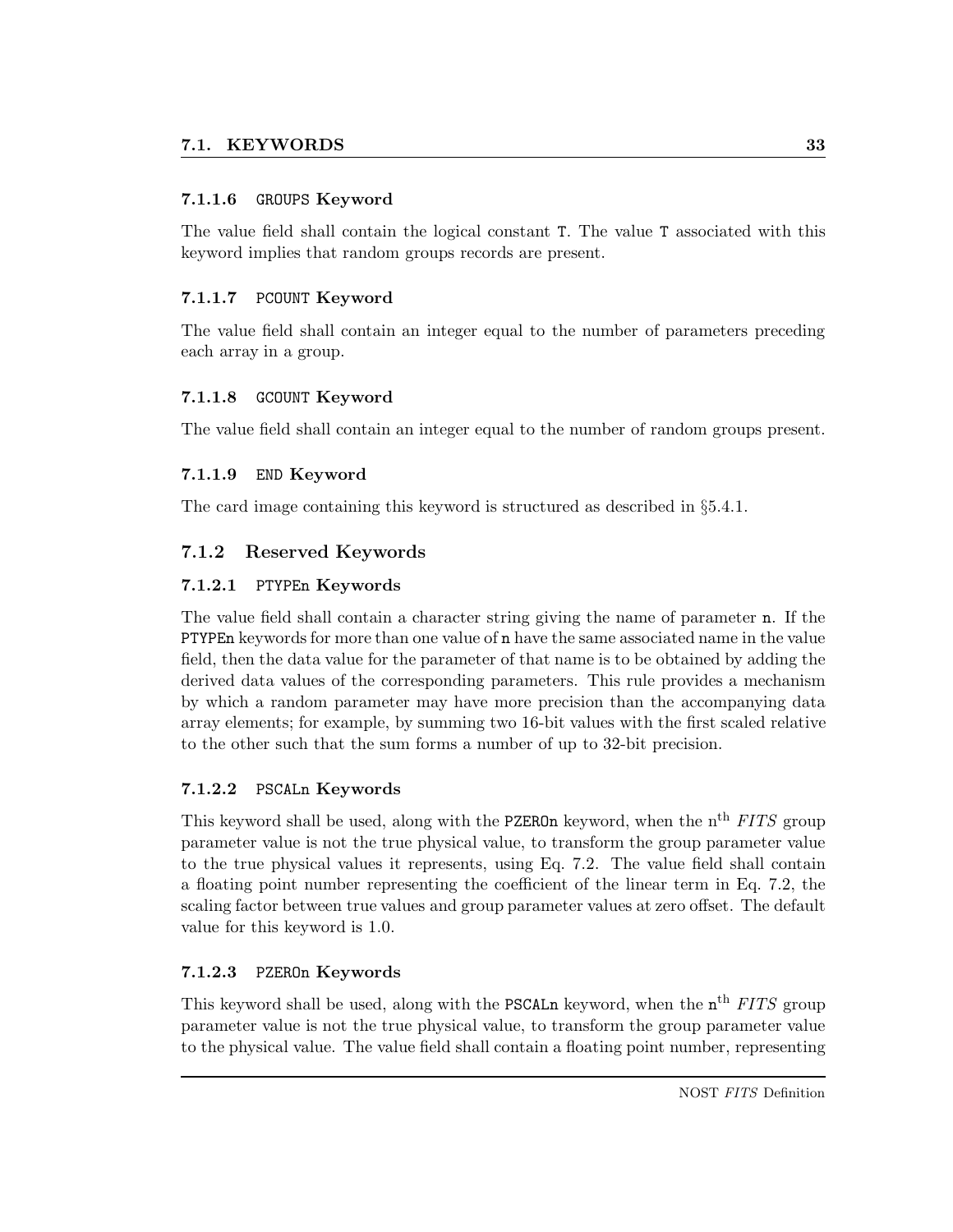the true value corresponding to a group parameter value of zero. The default value for this keyword is 0.0. The transformation equation is as follows:

physical value =  $PZEROn + PSCALn \times group-parameter_value$  (7.2)

#### **7.2 Data Sequence**

Random groups data shall consist of a set of groups. The number of groups shall be specified by the GCOUNT keyword in the associated header record. Each group shall consist of the number of parameters specified by the PCOUNT keyword followed by an array with the number of elements  $N_{\text{elem}}$  given by the following expression:

$$
N_{\text{elem}} = (\text{MAXIS2} \times \text{MAXIS3} \times \cdots \times \text{MAXISm}), \tag{7.3}
$$

where  $N_{\text{elem}}$  is the number of elements in the data array in a group,  $m$  is the value of NAXIS, and the NAXISn represent the values associated with those keywords.

The first parameter of the first group shall appear in the first location of the first data record. The first element of each array shall immediately follow the last parameter associated with that group. The first parameter of any subsequent group shall immediately follow the last element of the array of the previous group. The arrays shall be organized internally in the same way as an ordinary primary data array. If the groups data do not fill the final record, the remainder of the record shall be filled with zero values in the same way as a primary data array  $(\S 4.3.2)$ . If random groups records are present, there shall be no primary data array.

#### **7.3 Data Representation**

Permissible data representations are those listed in §6. Parameters and elements of associated data arrays shall have the same representation. Should more precision be required for an associated parameter than for an element of a data array, the parameter shall be divided into two or more addends, represented by the same value for the PTYPEn keyword. The value shall be the sum of the physical values, which may have been obtained from the group parameter values using the PSCALn and PZEROn keywords.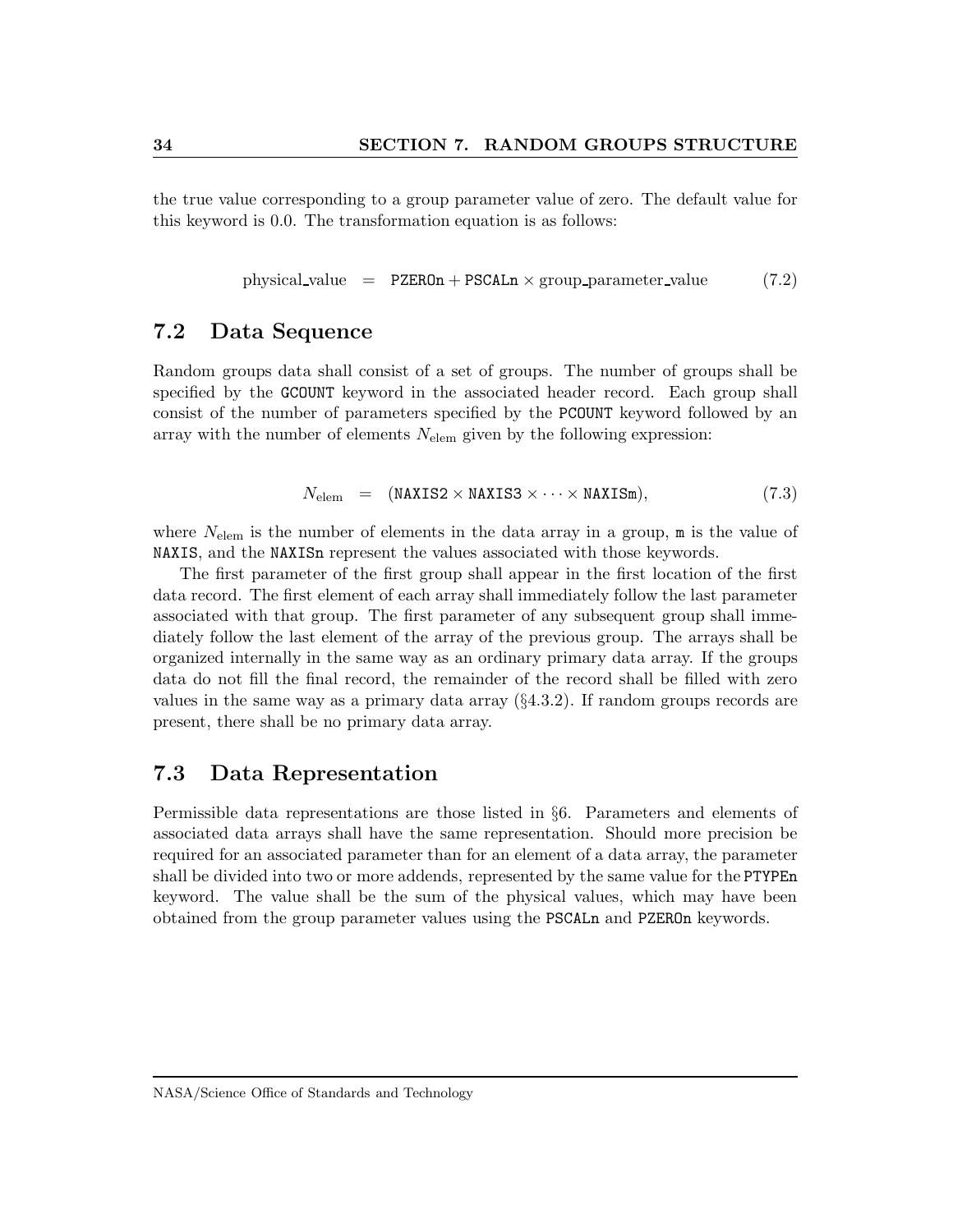# **Section 8**

# **Standard Extensions**

# **8.1 The ASCII Table Extension**

Data shall appear as an ASCII table extension if the primary header of the *FITS* file has the keyword EXTEND set to T and the first keyword of that extension header has  $XTENSTON = \iota$ 'TABLE $\iota$ 

### **8.1.1 Mandatory Keywords**

The header of an ASCII table extension must use the keywords defined in Table 8.1. The first keyword must be XTENSION; the seven keywords following XTENSION (BITPIX ... TFIELDS) must be in the order specified with no intervening keywords.

XTENSION **Keyword** The value field shall contain the character string value text  $'$ TABLE $_{\sqcup \sqcup \sqcup }$ '.

BITPIX **Keyword** The value field shall contain the integer 8, denoting that the array contains ASCII characters.

NAXIS **Keyword** The value field shall contain the integer 2, denoting that the included data array is two-dimensional: rows and columns.

NAXIS1 **Keyword** The value field shall contain a non-negative integer, giving the number of ASCII characters in each row of the table.

NAXIS2 **Keyword** The value field shall contain a non-negative integer, giving the number of rows in the table.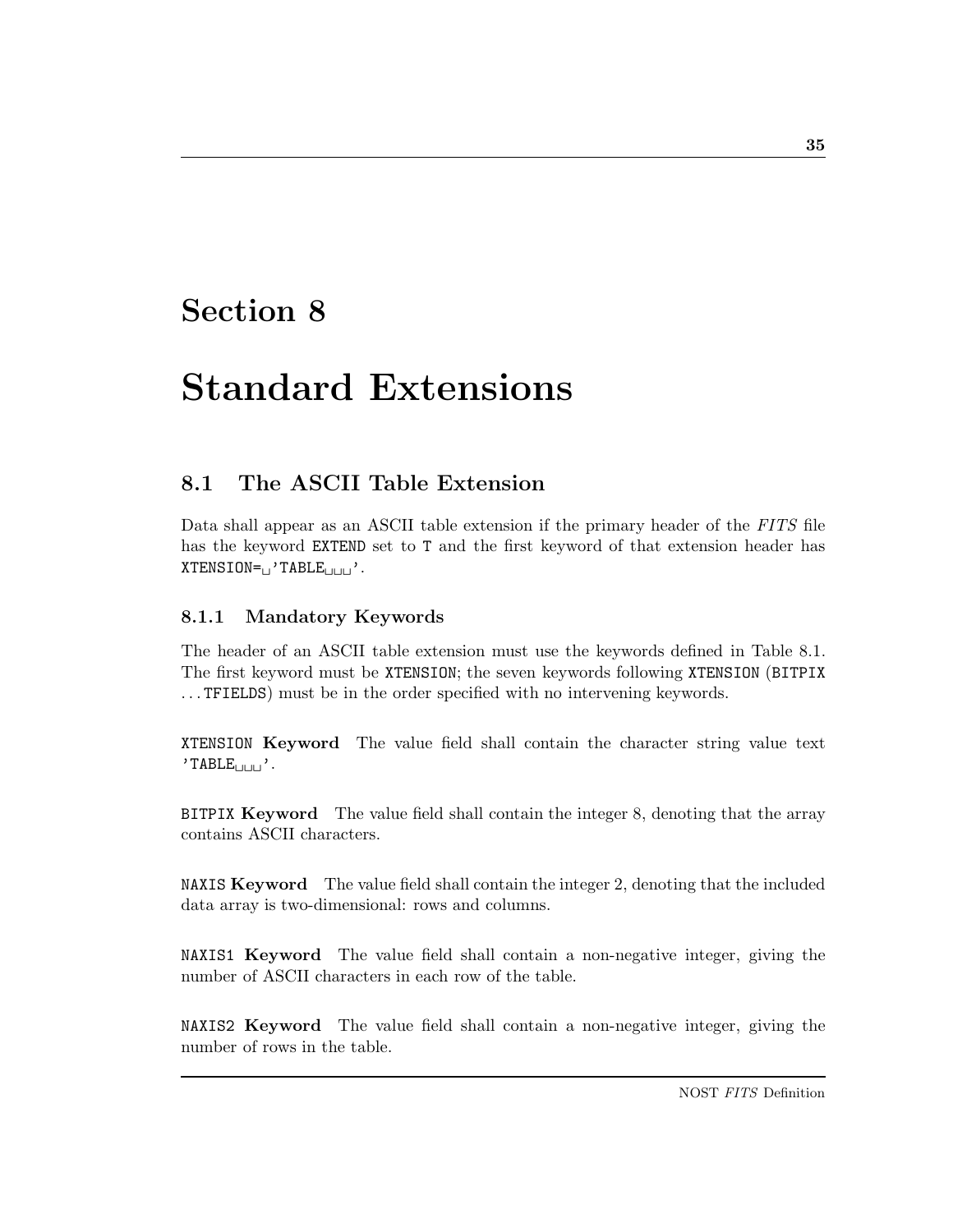```
1 XTENSION
 2 BITPIX
 3 NAXIS
 4 NAXIS1
 5 NAXIS2
 6 PCOUNT
 7 GCOUNT
 8 TFIELDS
      .
      .
      .
     (other keywords, which must include . . . )
     TBCOLn, n=1, 2, \ldots, k where k is the value of TFIELDS
     TFORMn, n=1, 2, \ldots, k where k is the value of TFIELDS
      .
      .
      .
last END
```
Table 8.1: Mandatory keywords in ASCII table extensions.

PCOUNT **Keyword** The value field shall contain the integer 0.

GCOUNT **Keyword** The value field shall contain the integer 1; the data records contain a single table.

TFIELDS **Keyword** The value field shall contain a non-negative integer representing the number of fields in each row. The maximum permissible value is 999.

TBCOLn **Keywords** The value field of this indexed keyword shall contain an integer specifying the column in which field n starts. The first column of a row is numbered 1.

TFORMn **Keywords** The value field of this indexed keyword shall contain a character string describing the format in which field n is encoded. Only the formats in Table 8.2, interpreted as ANSI FORTRAN-77 [13] input formats and discussed in more detail in §8.1.5, are permitted for encoding. Format codes must be specified in upper case. Other format editing codes common to ANSI FORTRAN-77 such as repetition, positional editing, scaling, and field termination are not permitted. All values in numeric fields have a number base of ten (i.e., they are decimal); binary, octal, hexadecimal, and other representations are not permitted.

NASA/Science Office of Standards and Technology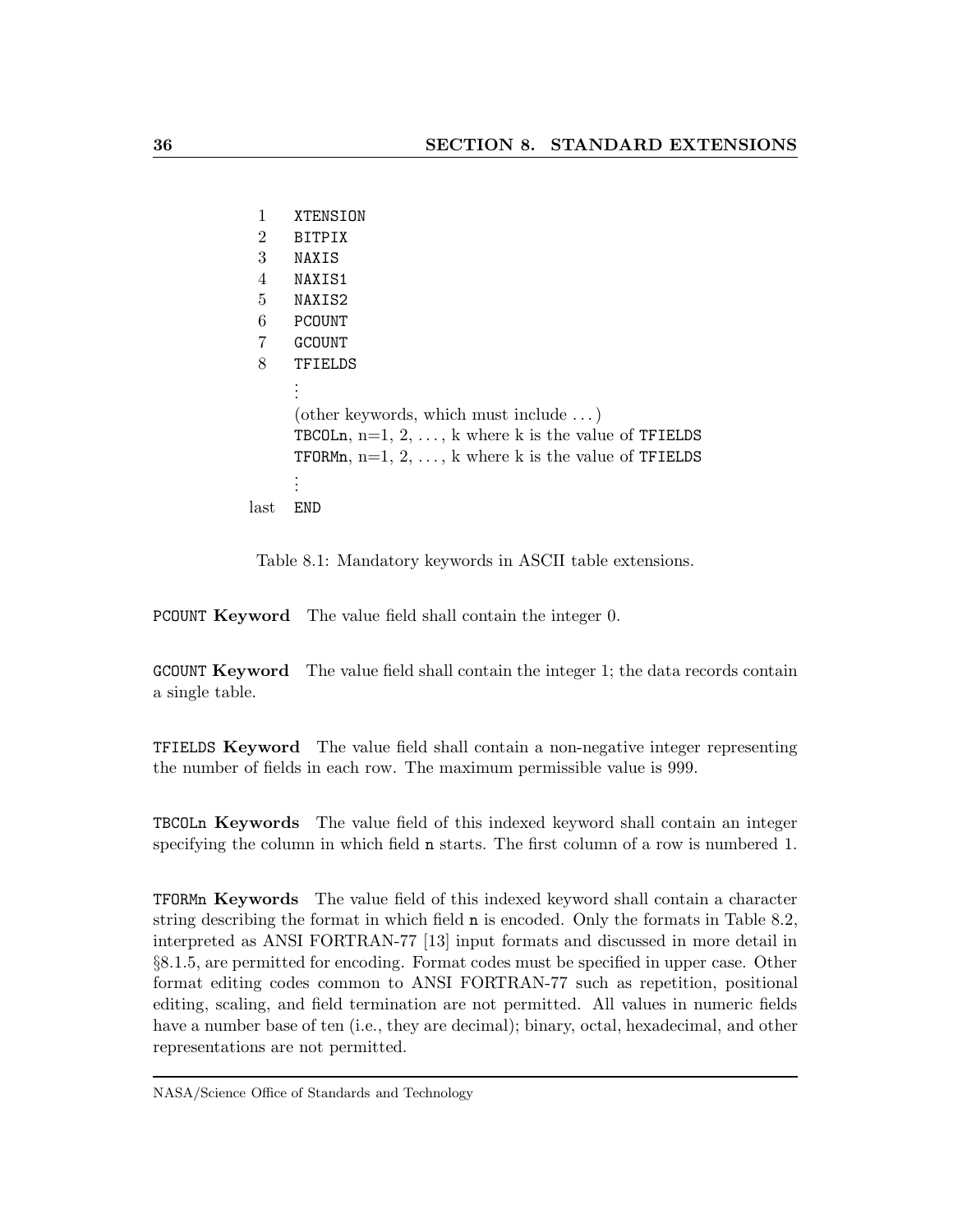| Field Value Data Type |                                                  |
|-----------------------|--------------------------------------------------|
|                       | Aw Character                                     |
|                       | Iw Decimal integer                               |
|                       | Fw.d Single precision real                       |
|                       | Ew.d Single precision real, exponential notation |
|                       | Dw.d Double precision real, exponential notation |
|                       |                                                  |

Table 8.2: Valid TFORMn format values in TABLE extensions.

END **Keyword** This keyword has no associated value. Columns 9–80 shall contain ASCII blanks.

#### **8.1.2 Other Reserved Keywords**

In addition to the mandatory keywords defined in §8.1.1, the following keywords may be used to describe the structure of an ASCII table data array. They are optional, but if they appear within an ASCII table extension header, they must be used as defined in this section of this standard.

TSCALn **Keywords** This indexed keyword shall be used, along with the TZEROn keyword, when the quantity in field n does not represent a true physical quantity. The value field shall contain a floating point number representing the coefficient of the linear term in Eq. 8.1, which must be used to compute the true physical value of the field. The default value for this keyword is 1.0. This keyword may not be used for A-format fields.

TZEROn **Keywords** This indexed keyword shall be used, along with the TSCALn keyword, when the quantity in field n does not represent a true physical quantity. The value field shall contain a floating point number representing the zero point for the true physical value of field n. The default value for this keyword is 0.0. This keyword may not be used for A-format fields.

The transformation equation used to compute a true physical value from the quantity in field n is

$$
physical\_value = TZEROn + TSCALn \times field\_value. \tag{8.1}
$$

TNULLn **Keywords** The value field for this indexed keyword shall contain the character string that represents an undefined value for field n. The string is implicitly blank filled to the width of the field.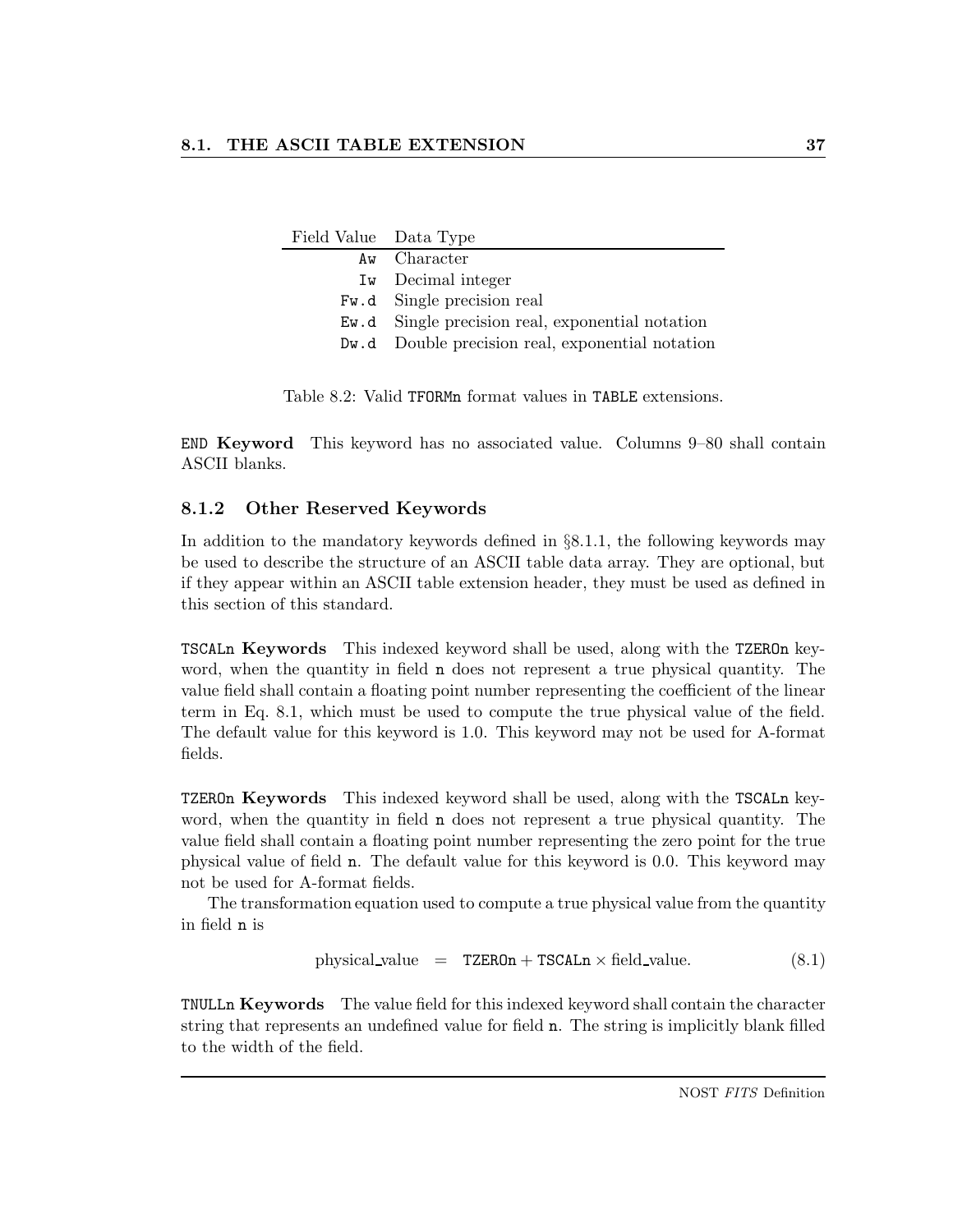TTYPEn **Keywords** The value field for this indexed keyword shall contain a character string, giving the name of field n. It is recommended that only letters, digits, and underscore (hexadecimal code  $5F$ , " $\degree$ ") be used in the name. String comparisons with the values of TTYPEn keywords should not be case sensitive. The use of identical names for different fields should be avoided.

TUNITn **Keywords** The value field shall contain a character string describing the physical units in which the quantity in field n, after any application of TSCALn and TZEROn, is expressed. Units must follow the prescriptions in §5.3.

#### **8.1.3 Data Sequence**

The table is constructed from a two-dimensional array of ASCII characters. The row length and the number of rows shall be those specified, respectively, by the NAXIS1 and NAXIS2 keywords of the associated header records. The number of characters in a row and the number of rows in the table shall determine the size of the character array. Every row in the array shall have the same number of characters. The first character of the first row shall be at the start of the record immediately following the last header record. The first character of subsequent rows shall follow immediately the character at the end of the previous row, independent of the record structure. The positions in the last data record after the last character of the last row of the data array shall be filled with ASCII blanks.

#### **8.1.4 Fields**

Each row in the array shall consist of a sequence of fields, with one entry in each field. For every field, the ANSI FORTRAN-77 format of the information contained, location in the row of the beginning of the field and (optionally) the field name, shall be specified in keywords of the associated header records. A separate format keyword must be provided for each field. The location and format of fields shall be the same for every row. Fields may overlap. There may be characters in a table row that are not included in any field.

#### **8.1.5 Entries**

All data in an ASCII table extension field shall be ASCII text in a format that conforms to the rules for fixed field input in ANSI FORTRAN-77 [13] format, as described below, including implicit decimal points. The only possible formats shall be those specified in Table 8.2. If values of -0 and +0 must be distinguished, then the sign character should appear in a separate field in character format. TNULLn keywords may be used to specify a character string that represents an undefined value in each field. The characters representing an undefined value may differ from field to field but must be the same

NASA/Science Office of Standards and Technology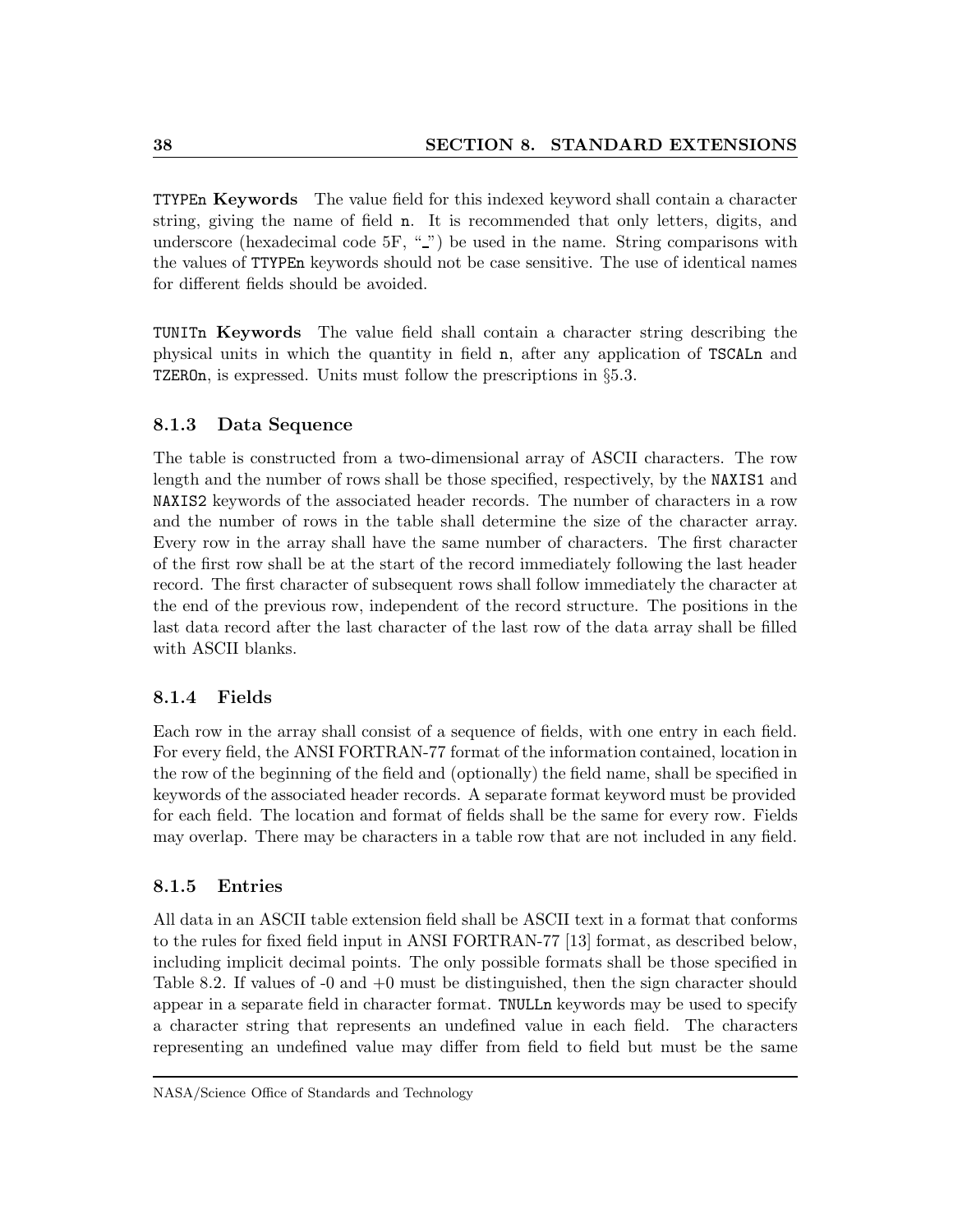within a field. Writers of ASCII tables should select a format appropriate to the form, range of values, and accuracy of the data in the table.

The value of a character-formatted  $(Aw)$  field is a character string of width w containing the characters in columns TBCOLn through TBCOLn+w  $-1$ .

The value of an integer-formatted  $(I\mathbf{w})$  field is an integer number determined by removing all blanks from columns TBCOLn through TBCOLn+w  $-1$  and interpreting the remaining, right-justified characters as a signed decimal integer. A blank field has value 0. All characters other than blanks, the decimal integers ("0" through "9") and a single leading sign character ("+" and "-") are forbidden.

The value of a real-formatted field (Fw.d, Ew.d, Dw.d) is a real number determined from the w characters from columns TBCOLn through TBCOLn+w−1. The value is formed by

- 1. discarding all blank characters and right-justifying the non-blank characters,
- 2. interpreting the first non-blank characters as a numeric string consisting of a single optional sign ("+" or "-") followed by one or more decimal digits ("0" through "9") optionally containing a single decimal point ("."). The numeric string is terminated by the end of the right-justified field or by the occurrence of any character other than a decimal point (".") and the decimal integers ("0" through "9"). If the string contains no explicit decimal point, then the implicit decimal point is taken as immediately preceding the rightmost d digits of the string, with leading zeros assumed if necessary.
- 3. if the numeric string is terminated by a
	- (a) " $+$ " or " $-$ ", interpreting the following string as an exponent in the form of a signed decimal integer, or
	- (b) "E", or "D", interpreting the following string as an exponent of the form E or D followed by an optionally signed decimal integer constant.
- 4. The exponent string, if present, is terminated by the end of the right-justified string.
- 5. Characters other than those specified above are forbidden.

The numeric value of the table field is then the value of the numeric string multiplied by ten (10) to the power of the exponent string, i.e., value = numeric\_string  $\times$  $10^{(exponent\_string)}$ . The default exponent is zero and a blankfield has value zero. There is no difference between the  $F$ ,  $D$ , and  $E$  formats; the content of the string determines its interpretation. Numbers requiring more precision and/or range than the local computer can support may be represented. It is good form to specify a D format in TFORM*n* for a column of an ASCII table when that column will contain numbers that cannot be accurately represented in 32-bit IEEE binary format (see Appendix H).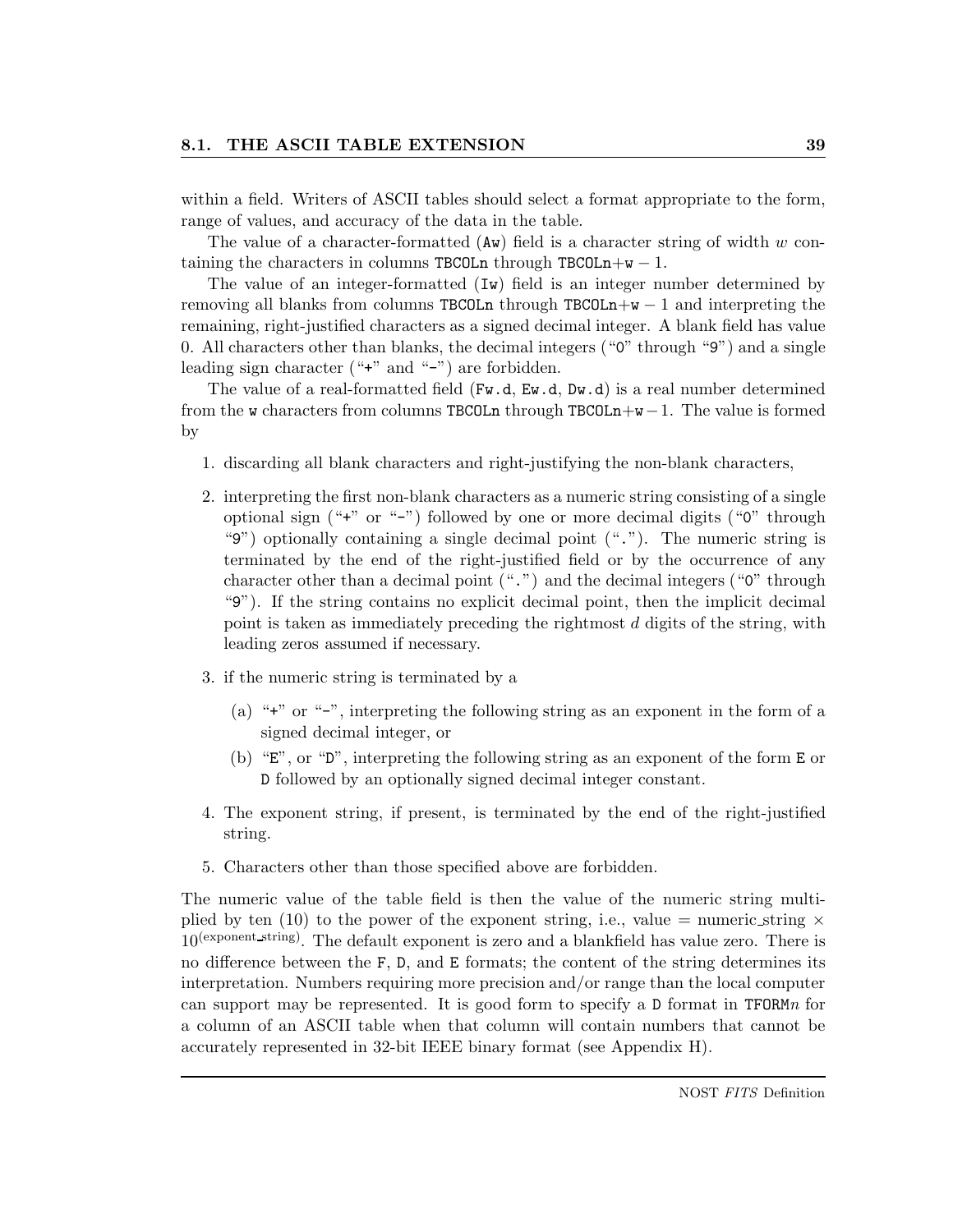Note that the above definitions allow for embedded blanks anywhere in integerformatted and real-formatted fields and implicit decimal points in real-formatted fields. *FITS* reading tasks will have to honor these flexibilities. However, since these flexibilities are likely to cause confusion and possible misinterpretation, it is recommended that *FITS* writing tasks write tables with explicit decimal points and no embedded or trailing blanks whenever possible.

#### **8.2 Image Extension**

Data shall appear as an image extension if the primary header of the *FITS* file has the keyword EXTEND set to T and the first keyword of that extension header has  $XTENSION = \cup 'IMAGE \cup \cup''.$ 

#### **8.2.1 Mandatory Keywords**

The XTENSION keyword is required to be the first keyword of all image extensions. The card images in the header of an image extension must use the keywords defined in Table 8.3 in the order specified. No other keywords may intervene between the XTENSION and GCOUNT keywords.

```
1 XTENSION
 2 BITPIX
 3 NAXIS
 4 NAXISn, n = 1, \ldots, NAXIS5 PCOUNT
 6 GCOUNT
     .
     .
     .
     (other keywords . . . )
     .
     .
     .
last END
```
Table 8.3: Mandatory keywords in image extensions.

XTENSION **Keyword** The value field shall contain the character string value text  $'$ IMAGE $_{\cup\cup\cup'}$  .

BITPIX **Keyword** The value field shall contain an integer. The absolute value is used in computing the sizes of data structures. It shall specify the number of bits that

NASA/Science Office of Standards and Technology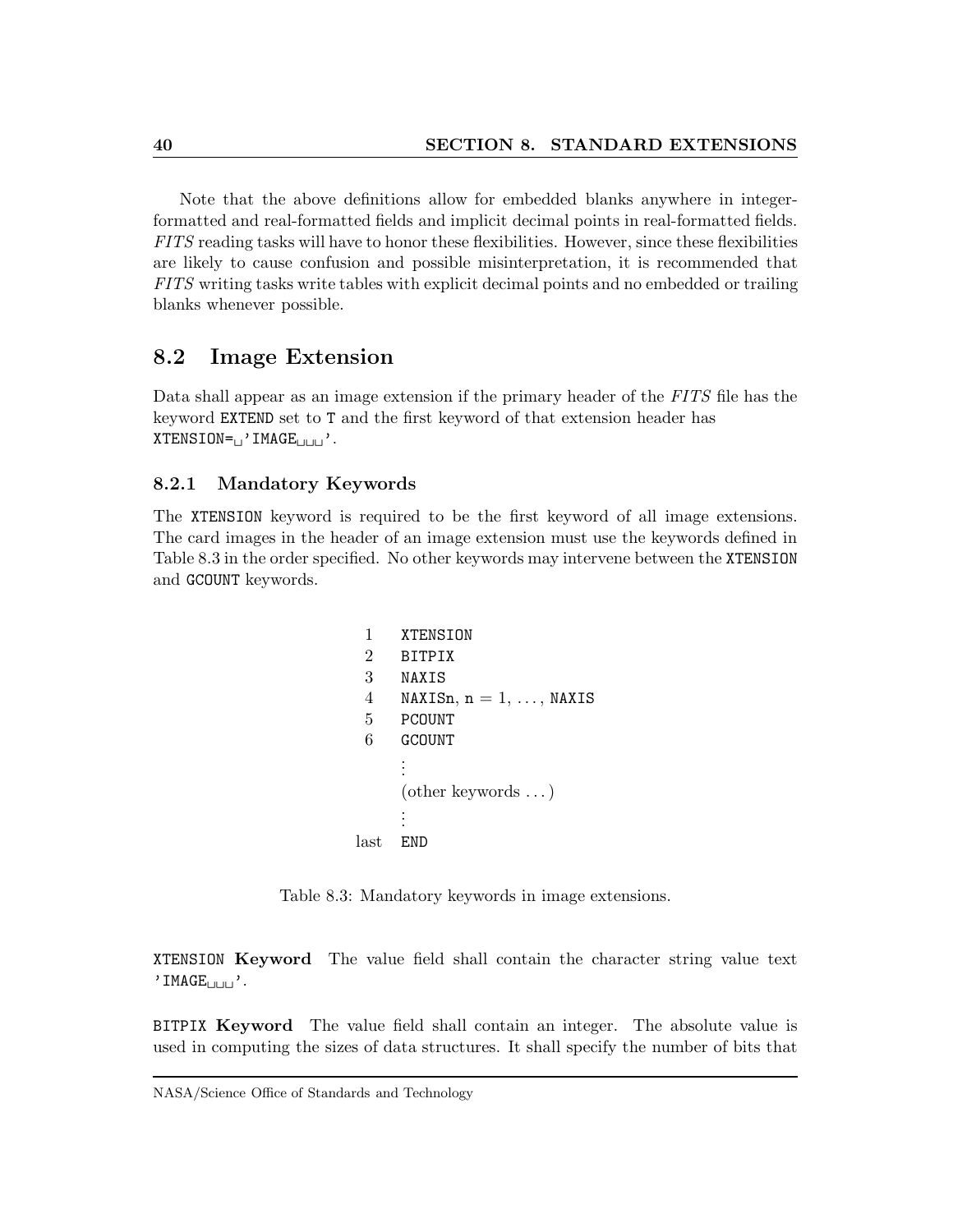represent a data value. The only valid values of BITPIX are given in Table 5.2.

NAXIS **Keyword** The value field shall contain a non-negative integer no greater than 999, representing the number of axes in the associated data array. A value of zero signifies that no data follow the header in the image extension.

NAXISn **Keywords** The value field of this indexed keyword shall contain a nonnegative integer, representing the number of elements along axis n of a data array. The NAXIS n must be present for all values  $n = 1, \ldots$ , NAXIS, and for no other values of n. A value of zero for any of the NAXISn signifies that no data follow the header in the image extension. If NAXIS is equal to 0, there should not be any NAXISn keywords.

PCOUNT **Keyword** The value field shall contain the integer 0.

GCOUNT **Keyword** The value field shall contain the integer 1; each image extension contains a single array.

END **Keyword** This keyword has no associated value. Columns 9–80 shall be filled with ASCII blanks.

# **8.2.2 Units**

The units of all header keyword values in an image extension shall follow the prescriptions in §5.3.

# **8.2.3 Data Sequence**

The data format shall be identical to that of a primary data array as described in §4.3.2.

# **8.3 Binary Table Extension**

Data shall appear as a binary table extension if the primary header of the *FITS* file has the keyword EXTEND set to T and the first keyword of that extension header has  $XTENSTON = <sub>□</sub> 'BINTABLE'.$ 

# **8.3.1 Mandatory Keywords**

The XTENSION keyword is the first keyword of all binary table extensions. The seven keywords following (BITPIX ... TFIELDS) must be in the order specified in Table 8.4, with no intervening keywords.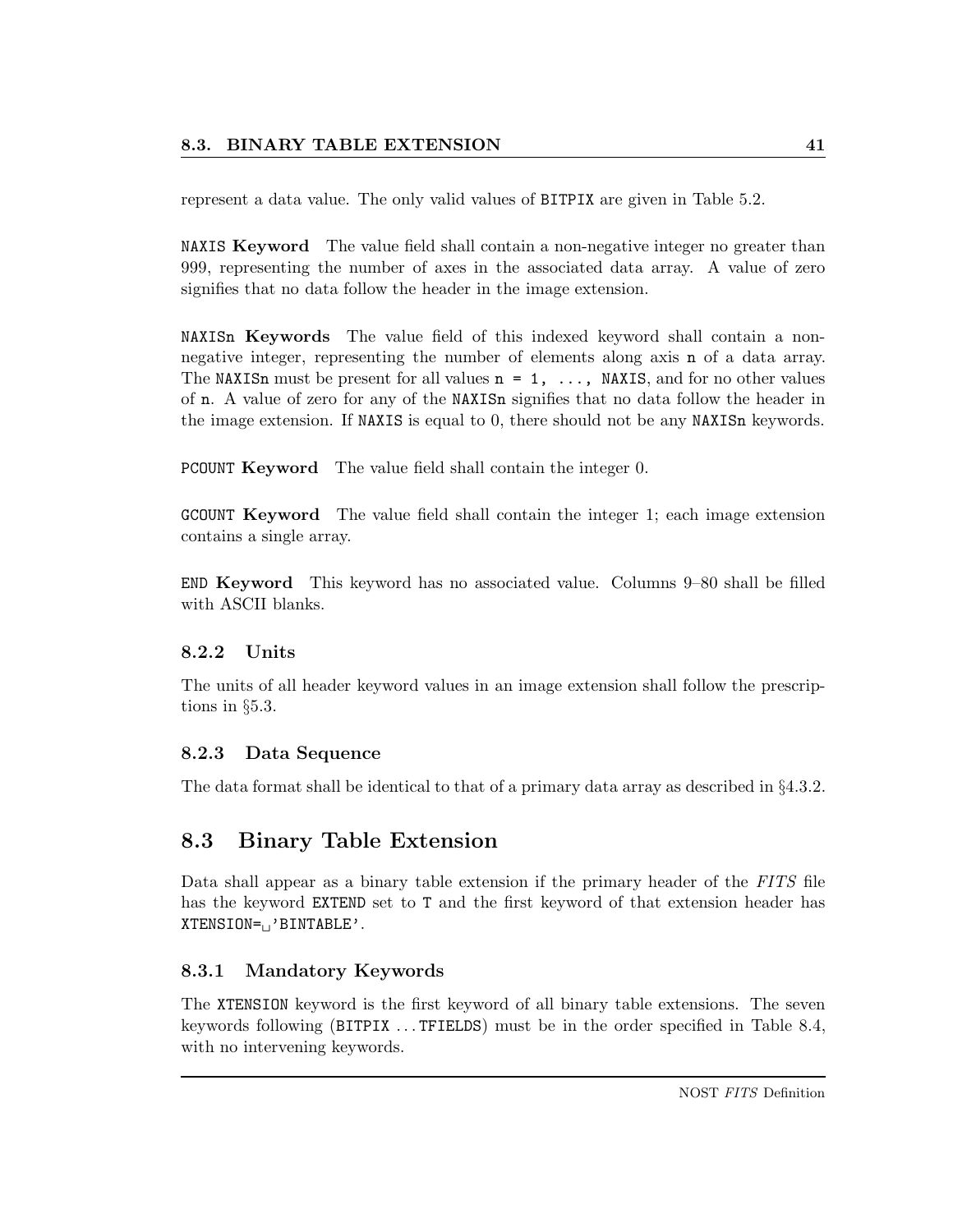```
1 XTENSION
 2 BITPIX
 3 NAXIS
 4 NAXIS1
 5 NAXIS2
 6 PCOUNT
 7 GCOUNT
 8 TFIELDS
     .
     .
     .
     (other keywords, which must include . . . )
     TFORMn, n=1, 2, \ldots, k where k is the value of TFIELDS
     .
.
.
last END
```
Table 8.4: Mandatory keywords in binary table extensions.

XTENSION **Keyword** The value field shall contain the character string 'BINTABLE'.

BITPIX **Keyword** The value field shall contain the integer 8, denoting that the array is an array of 8-bit bytes.

NAXIS **Keyword** The value field shall contain the integer 2, denoting that the included data array is two-dimensional: rows and columns.

NAXIS1 **Keyword** The value field shall contain a non-negative integer, giving the number of 8-bit bytes in each row of the table.

NAXIS2 **Keyword** The value field shall contain a non-negative integer, giving the number of rows in the table.

PCOUNT **Keyword** The value field shall contain the number of bytes that follow the table in the associated extension data.

GCOUNT **Keyword** The value field shall contain the integer 1; the data records contain a single table.

TFIELDS **Keyword** The value field shall contain a non-negative integer representing the number of fields in each row. The maximum permissible value is 999.

NASA/Science Office of Standards and Technology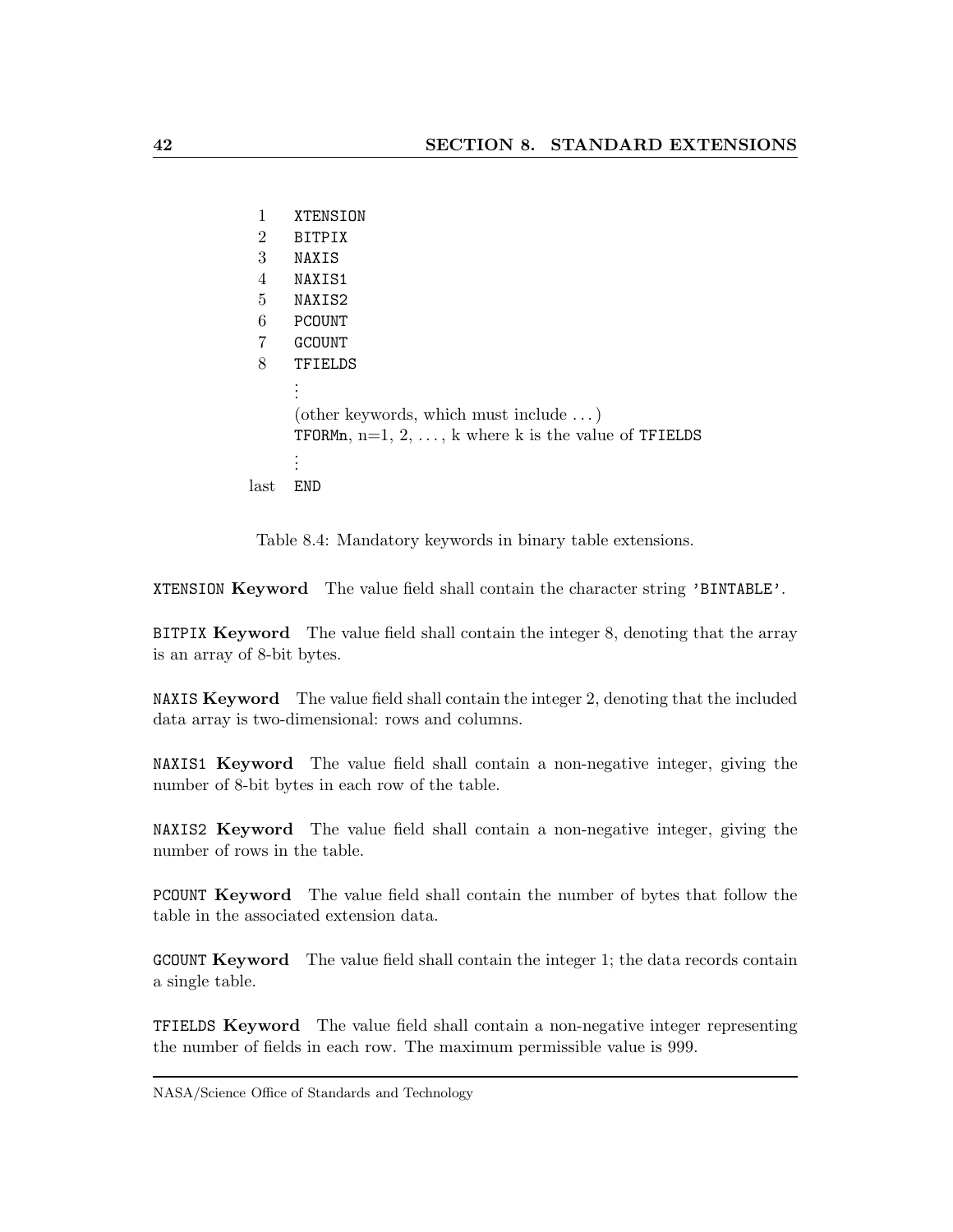TFORMn **Keywords** The value field of this indexed keyword shall contain a character string of the form *r*T*a*. The repeat count *r* is the ASCII representation of a non-negative integer specifying the number of elements in field n. The default value of *r* is 1; the repeat count need not be present if it has the default value. A zero element count, indicating an empty field, is permitted. The data type T specifies the data type of the contents of field n. Only the data types in Table 8.5 are permitted. The format codes must be specified in upper case. For fields of type P, the only permitted repeat counts are 0 and 1. The additional characters *a* are optional and are not further defined in this standard. Table 8.5 lists the number of bytes each data type occupies in a table row. The first field of a row is numbered 1. The total number of bytes  $n_{\text{row}}$  in a table row is given by

$$
n_{\text{row}} = \sum_{i=1}^{\text{TFIELDS}} r_i b_i \tag{8.2}
$$

where  $r_i$  is the repeat count for field i,  $b_i$  is the number of bytes for the data type in field  $i$ , and **TFIELDS** is the value of that keyword, must equal the value of NAXIS1.

| TFORMn value | Description                     | 8-bit Bytes |
|--------------|---------------------------------|-------------|
|              | Logical                         |             |
| χ            | Bit                             | $\ast$      |
| B            | Unsigned byte                   |             |
|              | 16-bit integer                  | 2           |
| J            | 32-bit integer                  | 4           |
| A            | Character                       |             |
| Е            | Single precision floating point | 4           |
| D            | Double precision floating point | 8           |
| C            | Single precision complex        | 8           |
| M            | Double precision complex        | 16          |
|              | Array Descriptor                | 8           |
|              |                                 |             |

∗ number of 8-bit bytes needed to contain all bits

Table 8.5: Valid TFORM data types in BINTABLE extensions.

END **Keyword** This keyword has no associated value. Columns 9–80 shall contain ASCII blanks.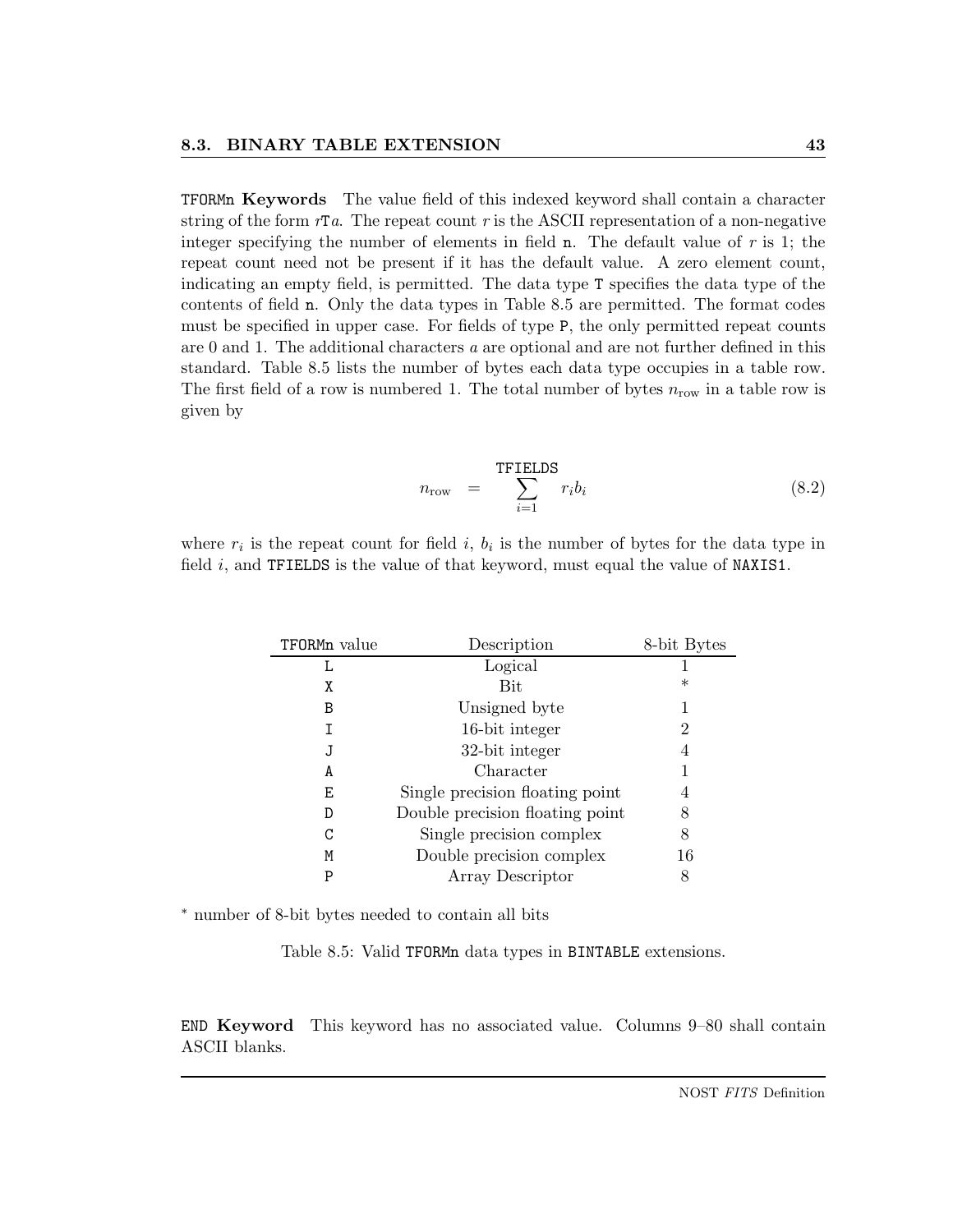#### **8.3.2 Other Reserved Keywords**

In addition to the mandatory keywords defined in §8.3.1, these keywords may be used to describe the structure of a binary table data array. They are optional, but if they appear within a binary table extension header, they must be used as defined in this section of this standard.

TTYPEn **Keywords** The value field for this indexed keyword shall contain a character string, giving the name of field n. It is recommended that only letters, digits, and underscore (hexadecimal code  $5F$ , " $\degree$ ") be used in the name. String comparisons with the values of TTYPEn keywords should not be case sensitive. The use of identical names for different fields should be avoided.

TUNITn **Keywords** The value field shall contain a character string describing the physical units in which the quantity in field n, after any application of TSCALn and TZEROn, is expressed. Units must follow the prescriptions in §5.3.

TNULLn **Keywords** The value field for this indexed keyword shall contain the integer that represents an undefined value for field n of data type B, I, or J. The keyword may not be used if field n is of any other data type.

TSCALn **Keywords** This indexed keyword shall be used, along with the TZEROn keyword, when the quantity in field **n** does not represent a true physical quantity. It may not be used if the format of field n is A, L, or X. The interpretation for fields of type P is not defined. A proposed interpretation is described in Appendix B.1. For fields with all other data types, the value field shall contain a floating point number representing the coefficient of the linear term in Eq. 8.1, which is used to compute the true physical value of the field, or, in the case of the complex data types C and M, of the real part of the field, with the imaginary part of the scaling factor set to zero. The default value for this keyword is 1.0.

TZEROn **Keywords** This indexed keyword shall be used, along with the TSCALn keyword, when the quantity in field n does not represent a true physical quantity. It may not be used if the format of field n is A, L, or X. The interpretation for fields of type P is not defined. A proposed interpretation is described in Appendix B.1. For fields with all other data types, the value field shall contain a floating point number representing the true physical value corresponding to a value of zero in field n of the *FITS* file, or, in the case of the complex data types C and M, in the real part of the field, with the imaginary part set to zero. The default value for this keyword is 0.0. Equation 8.1 is used to compute a true physical value from the quantity in field n.

NASA/Science Office of Standards and Technology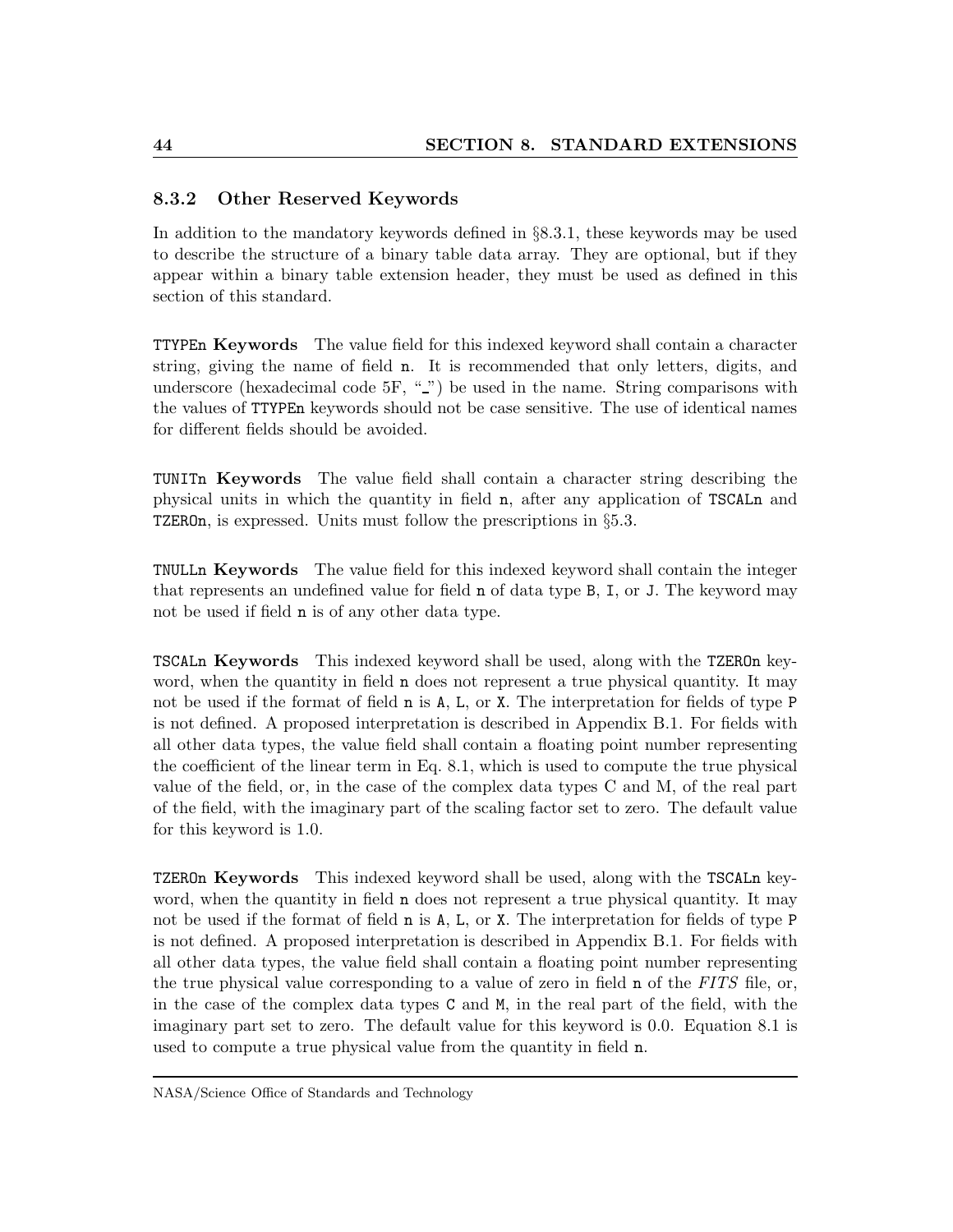TDISPn **Keywords** The value field of this indexed keyword shall contain a character string describing the format recommended for the display of the contents of field n. If the table value has been scaled, the physical value, derived using Eq. 8.1, shall be displayed. All elements in a field shall be displayed with a single, repeated format. For purposes of display, each byte of bit (type X) and byte (type B) arrays is treated a an unsigned integer. Arrays of type A may be terminated with a zero byte. Only the format codes in Table 8.6, discussed in §8.3.4, are permitted for encoding. The format codes must be specified in upper case. If the Bw.m, Ow.m, and Zw.m formats are not readily available to the reader, the Iw.m display format may be used instead, and if the ENw.d and ESw.d formats are not available, Ew.d may be used. The meaning of this keyword is not defined for fields of type P in this standard but may be defined in conventions using such fields.

| Field Value | Data Type                                                    |
|-------------|--------------------------------------------------------------|
| Aw          | Character                                                    |
| Lw          | Logical                                                      |
| Iw.m        | Integer                                                      |
| Bw.m        | Binary, integers only                                        |
| 0w.m        | Octal, integers only                                         |
| Zw.m        | Hexadecimal, integers only                                   |
| Fw.d        | Single precision real                                        |
| Ew.dEe      | Single precision real, exponential notation                  |
| ENw.d       | Engineering; E format with exponent multiple of 3            |
| ESw.d       | Scientific; same as EN but nonzero leading digit if not zero |
| Gw.dEe      | General; appears as F if significance not lost, else E.      |
| Dw.dEe      | Double precision real, exponential notation                  |

Table 8.6: Valid TDISPn format values in BINTABLE extensions. w is the width in characters of displayed values, m is the minimum number of digits displayed, d is the number of digits to right of decimal, and e is number of digits in exponent. The .m and Ee fields are optional.

THEAP **Keyword** The value field of this keyword shall contain an integer providing the separation, in bytes, between the start of the main data table and the start of a supplemental data area called the heap. The default value shall be the product of the values of NAXIS1 and NAXIS2. This keyword shall not be used if the value of PCOUNT is zero. A proposed application of this keyword is presented in Appendix B.1.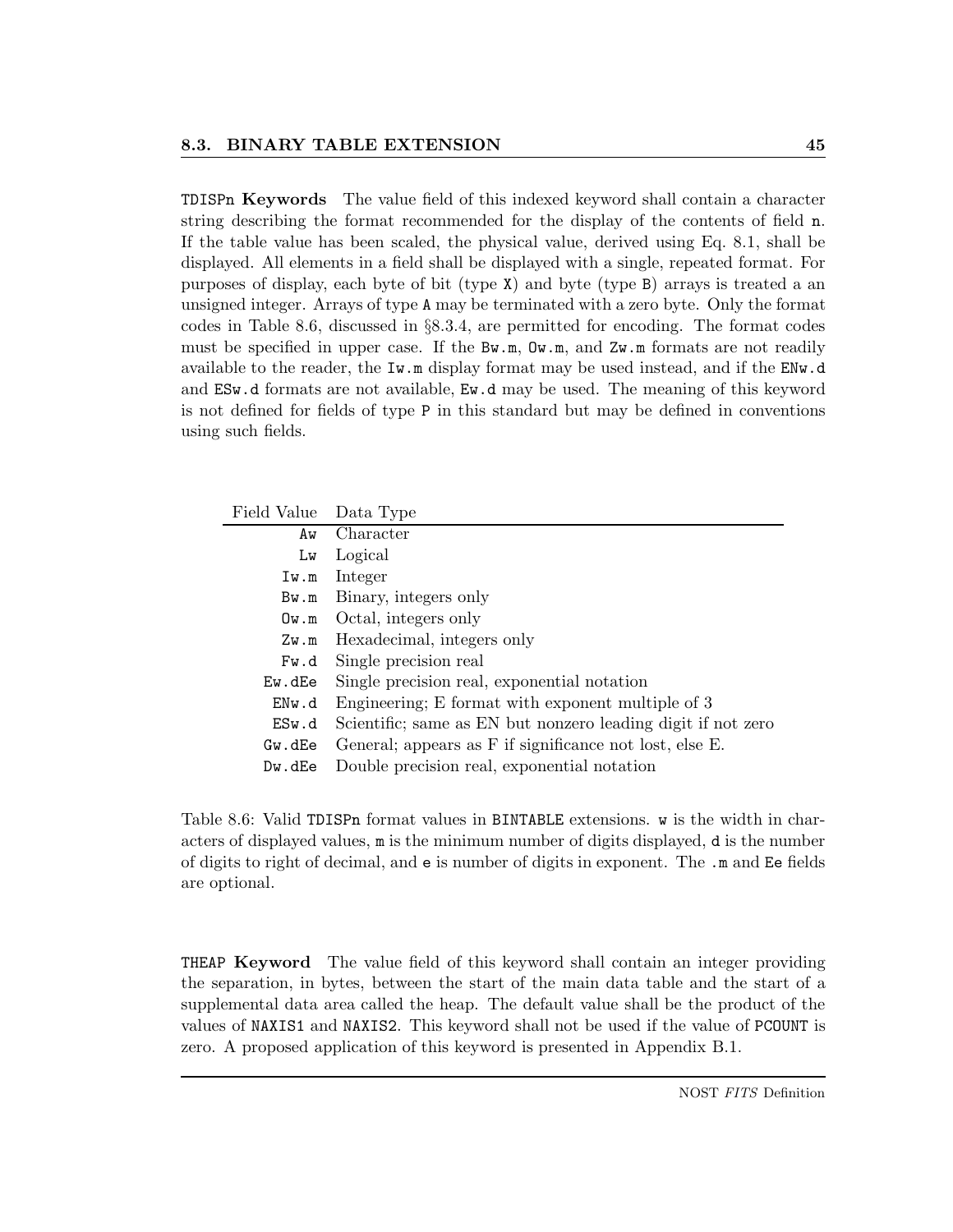TDIMn **Keywords** The value field of this indexed keyword shall contain a character string describing how to interpret the contents of field n as a multidimensional array, providing the number of dimensions and the length along each axis. The form of the value is not further specified by this standard. A proposed convention is described in Appendix B.2.

#### **8.3.3 Data Sequence**

The data in a binary table extension shall consist of a Main Data Table which may, but need not, be followed by additional bytes. The positions in the last data record after the last additional byte, or, if there are no additional bytes, the last character of the last row of the data array, shall be filled by setting all bits to zero.

#### **8.3.3.1 Main Data Table**

The table is constructed from a two-dimensional byte array. The number of bytes in a row shall be specified by the value of the NAXIS1 keyword and the number of rows shall be specified by the NAXIS2 keyword of the associated header records. Within a row, fields shall be stored in order of increasing column number, as determined from the n of the TFORMn keywords. The number of bytes in a row and the number of rows in the table shall determine the size of the byte array. Every row in the array shall have the same number of bytes. The first row shall begin at the start of the record immediately following the last header record. Subsequent rows shall begin immediately following the end of the previous row, with no intervening bytes, independent of the record structure. Words need not be aligned along word boundaries.

Each row in the array shall consist of a sequence of fields. The number of elements in each field and their data type shall be specified in keywords of the associated header records. A separate format keyword must be provided for each field. The location and format of fields shall be the same for every row. Fields may be empty, if the repeat count specified in the value of the TFORMn keyword of the header is 0. The following data types, and no others, are permitted.

**Logical** If the value of the TFORMn keyword specifies data type L, the contents of field n shall consist of ASCII T indicating true or ASCII F, indicating false. A 0 byte (hexadecimal 0) indicates an invalid value.

**Bit Array** If the value of the TFORMn keyword specifies data type X, the contents of field n shall consist of a sequence of bits starting with the most significant bit; the bits following shall be in order of decreasing significance, ending with the least significant bit. A bit array shall be composed of an integral number of bytes, with those bits following the end of the data set to zero. No null value is defined for bit arrays.

NASA/Science Office of Standards and Technology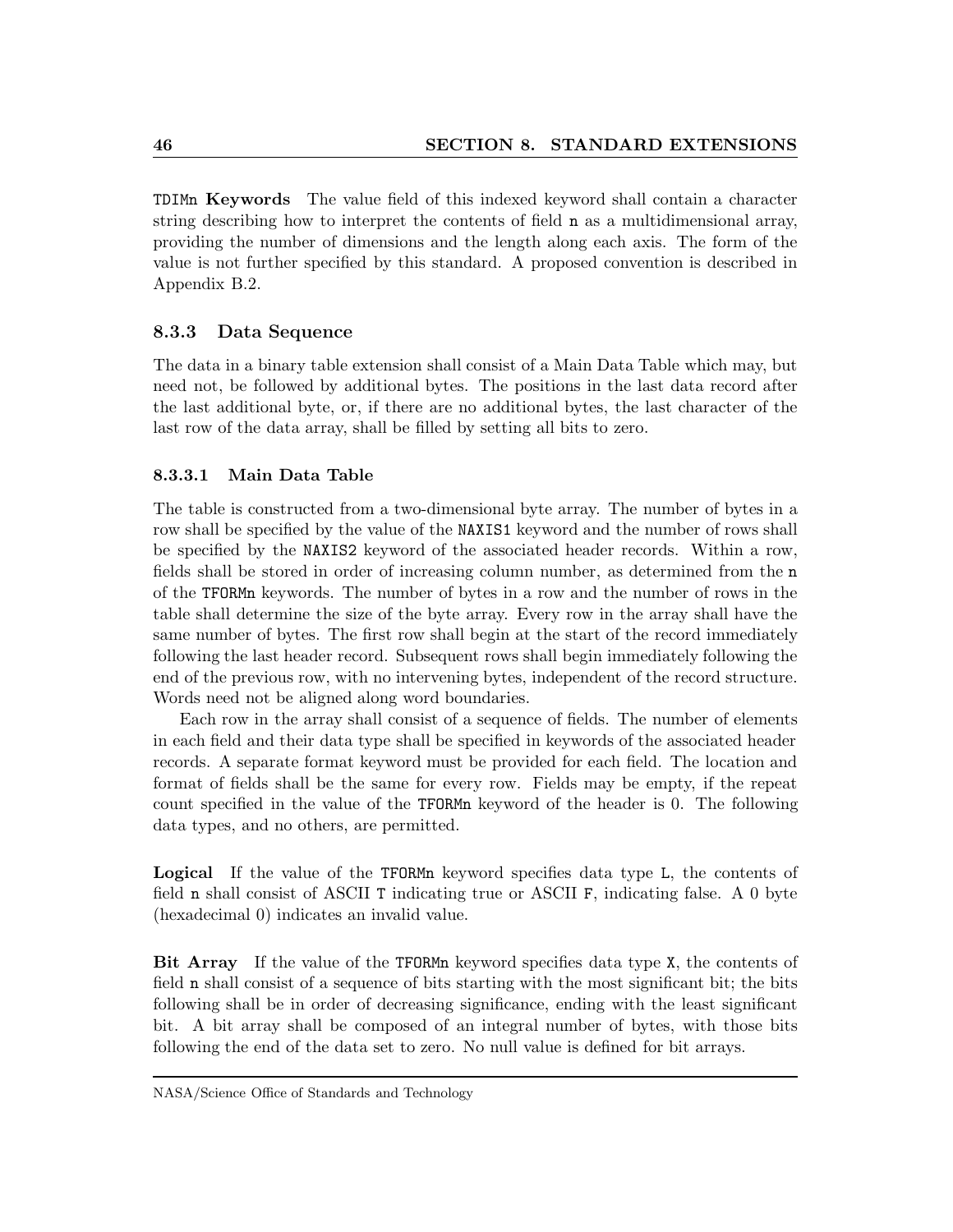**Character** If the value of the TFORMn keyword specifies data type A, field n shall contain a character string of zero or more members, composed of ASCII text. This character string may be terminated before the length specified by the repeat count by an ASCII NULL (hexadecimal code 00). Characters after the first ASCII NULL are not defined. A string with the number of characters specified by the repeat count is not NULL terminated. Null strings are defined by the presence of an ASCII NULL as the first character.

**Unsigned 8-Bit Integer** If the value of the TFORMn keyword specifies data type B, the data in field n shall consist of unsigned 8-bit integers, with the most significant bit first, and subsequent bits in order of decreasing significance. Null values are given by the value of the associated TNULLn keyword.

**16-Bit Integer** If the value of the TFORMn keyword specifies data type I, the data in field n shall consist of twos-complement signed 16-bit integers, contained in two bytes. The most significant byte shall be first. Within each byte the most significant bit shall be first, and subsequent bits shall be in order of decreasing significance. Null values are given by the value of the associated TNULLn keyword. Unsigned integers can be represented using the convention described in § 6.2.4.

**32-Bit Integer** If the value of the TFORMn keyword specifies data type J, the data in field n shall consist of twos-complement signed 32-bit integers, contained in four bytes. The most significant byte shall be first, and subsequent bytes shall be in order of decreasing significance. Within each byte, the most significant bit shall be first, and subsequent bits shall be in order of decreasing significance. Null values are given by the value of the associated TNULLn keyword. Unsigned integers can be represented using the convention described in § 6.2.4.

**Single Precision Floating Point** If the value of the TFORMn keyword specifies data type E, the data in field n shall consist of ANSI/IEEE-754 [15] 32-bit floating point numbers, as described in Appendix H. All IEEE special values are recognized. The IEEE NaN is used to represent invalid values.

**Double Precision Floating Point** If the value of the TFORMn keyword specifies data type D, the data in field n shall consist of ANSI/IEEE-754 [15] 64-bit double precision floating point numbers, as described in Appendix H. All IEEE special values are recognized. The IEEE NaN is used to represent invalid values.

**Single Precision Complex** If the value of the TFORM keyword specifies data type C, the data in field n shall consist of a sequence of pairs of 32-bit single precision floating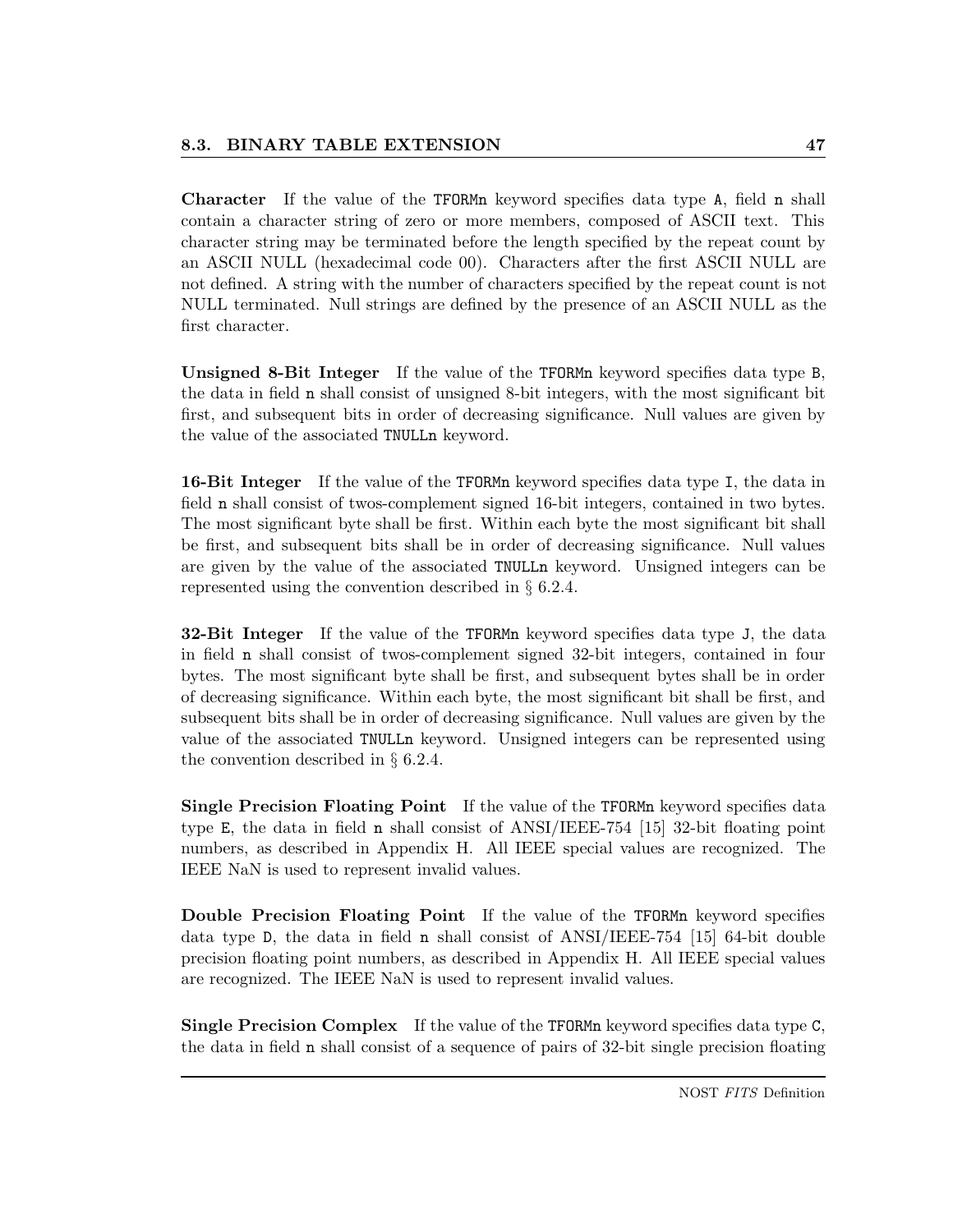point numbers. The first member of each pair shall represent the real part of a complex number, and the second member shall represent the imaginary part of that complex number. If either member contains a NaN, the entire complex value is invalid.

**Double Precision Complex** If the value of the TFORMn keyword specifies data type M, the data in field n shall consist of a sequence of pairs of 64-bit double precision floating point numbers. The first member of each pair shall represent the real part of a complex number, and the second member of the pair shall represent the imaginary part of that complex number. If either member contains a NaN, the entire complex value is invalid.

**Array Descriptor** If the value of the TFORMn keyword specifies data type P, the data in field n shall consist of not more than one pair of 32-bit integers. The meaning of these integers is not defined by this standard. The proposed application of this data type is described in Appendix B.1.

#### **8.3.3.2 Bytes Following Main Table**

The main data table shall be followed by zero or more bytes, as specified by the value of the PCOUNT keyword. The meaning of these bytes is not further defined by this standard. One proposed application is described in Appendix B.1.

#### **8.3.4 Data Display**

Character data are encoded under format code Aw. If the character datum has length less than or equal to w, it is represented on output right-justified in a string of w characters. If the character datum has length greater than  $w$ , the first  $w$  characters of the datum are represented on output in a string of w characters. Character data are not surrounded by single or double quotation marks unless those marks are themselves part of the data value.

Logical data are encoded under format code Lw. Logical data are represented on output with the character T for true or F for false right justified in a blank-filled string of w characters. A null value may be represented by a completely blank string of w characters.

Integer data (including bit X and byte B type fields) are encoded under format codes Iw.m, Bw.m, Ow.m, and Zw.m. The default value of m is one and the ".m" is optional. The first letter of the code specifies the number base for the encoding with I for decimal (10), B for binary (2), O for octal (8), and Z for hexadecimal (16). Hexadecimal format uses the upper-case letters A through F to represent decimal values 10 through 15. The output field consists of w characters containing zero or more leading blanks followed by a minus if the internal datum is negative followed by the magnitude of the internal datum in the form of an unsigned integer constant in the specified number base with only as

NASA/Science Office of Standards and Technology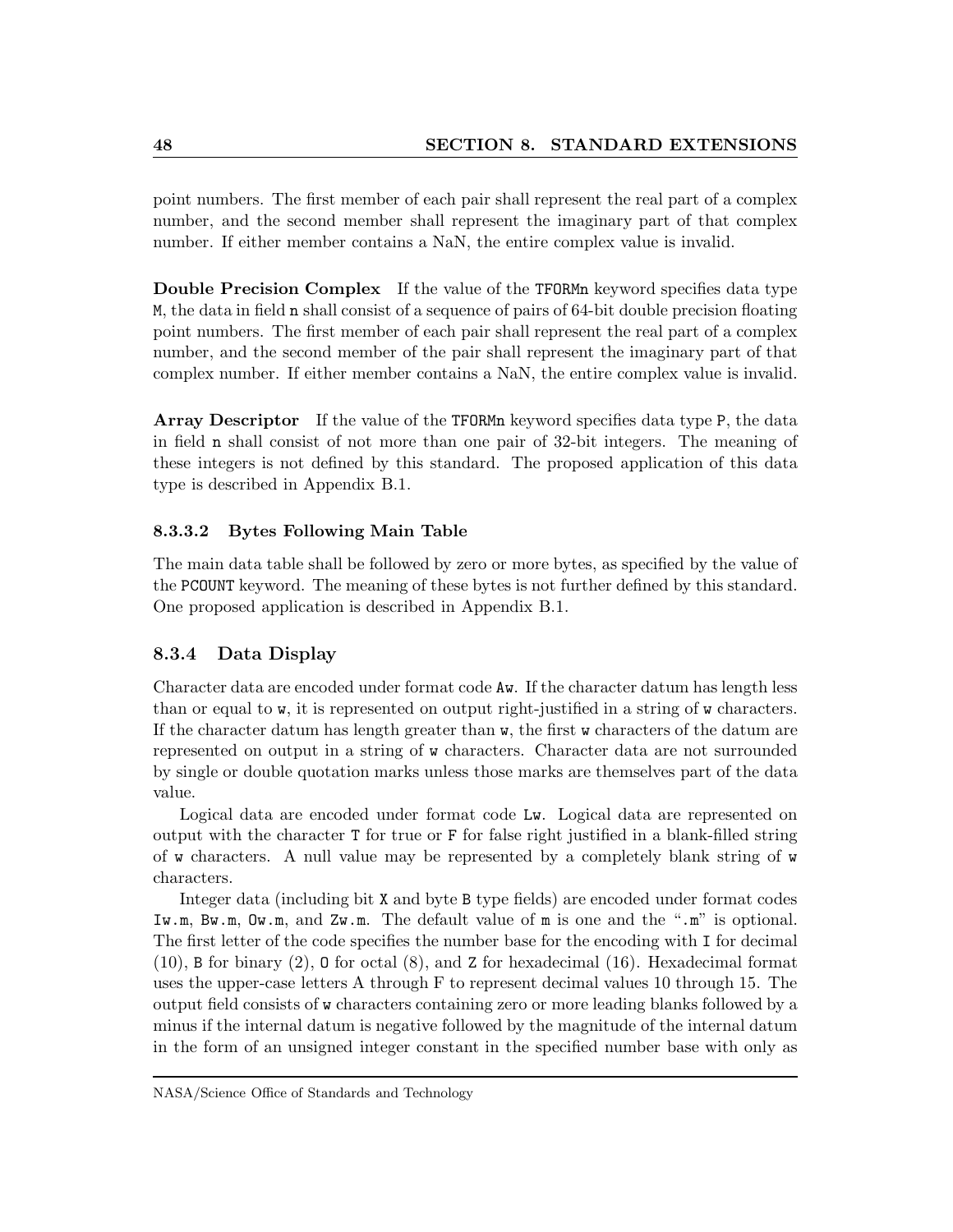many leading zeros as are needed to have at least  $m$  numeric digits. Note that  $m \leq w$ is allowed if all values are positive, but  $m < w$  is required if any values are negative. If the number of digits required to represent the integer datum exceeds w, then the output field consists of a string of w asterisk (\*) characters.

Real data are encoded under format codes Fw.d, Ew.dEe, Dw.dEe, ENw.d, and ESw.d. In all cases, the output is a string of w characters including the decimal point, any sign characters, and any exponent including the exponent's indicators, signs, and values. If the number of digits required to represent the real datum exceeds w, then the output field consists of a string of w asterisk (\*) characters. In all cases, d specifies the number of digits to appear to the right of the decimal point. The F format code output field consists of  $w - d - 1$  characters containing zero or more leading blanks followed by a minus if the internal datum is negative followed by the absolute magnitude of the internal datum in the form of an unsigned integer constant. These characters are followed by a decimal point  $(\cdot, \cdot)$  and d characters giving the fractional part of the internal datum, rounded by the normal rules of arithmetic to d fractional digits. For the E and D format codes, an exponent is taken such that the fraction  $0.1 \leq | \text{datum}| / 10^{\text{exponent}} < 1.0$ . The fraction (with appropriate sign) is output with an F format of width  $w-e-2$  characters with d characters after the decimal followed by an E or D followed by the exponent as a signed  $e + 1$  character integer with leading zeros as needed. The default value of  $e$ is 2 when the Ee portion of the format code is omitted. If the exponent value will not fit in  $e + 1$  characters but will fit in  $e + 2$  then the E (or D) is omitted and the wider field used. If the exponent value will not fit (with a sign character) in  $e + 2$  characters, then the entire w-character output field is filled with asterisks (\*). The ES format code is processed in the same manner as the E format code except that the exponent is taken so that  $1.0 \leq$  fraction  $< 10$ . The EN format code is processed in the same manner as the E format code except that the exponent is taken to be an integer multiple of 3 and so that  $1.0 \leq$  fraction  $< 1000.0$ . All real format codes have number base 10. There is no difference between E and D format codes on input other than an implication with the latter of greater precision in the internal datum.

The Gw.dEe format code may be used with data of any type. For data of type integer, logical, or character, it is equivalent to Iw, Lw, or Aw, respectively. For data of type real, it is equivalent to an F format (with different numbers of characters after the decimal) when that format will accurately represent the value and is equivalent to an E format when the number (in absolute value) is either very small or very large. Specifically, for real values outside the range  $0.1 - 0.5 \times 10^{-d-1} \leq$  value  $< 10^d - 0.5$ , it is equivalent to  $Ew$ . dEe. For real values within the above range, it is equivalent to  $Fw'.d'$ followed by 2+e blanks, where  $\mathbf{w}' = \mathbf{w}-\mathbf{e}-2$  and  $\mathbf{d}' = \mathbf{d}-k$  for  $k = 0, 1, \ldots, \mathbf{d}$  if the real datum value lies in the range  $10^{k-1} (1 - 0.5 \times 10^{-d}) \le \text{value} \le 10^k (1 - 0.5 \times 10^{-d}).$ 

Complex data are encoded with any of the real data formats as described above. The same format is used for the real and imaginary parts. It is recommended that the 2 values be separated by a comma and enclosed in parentheses with a total field width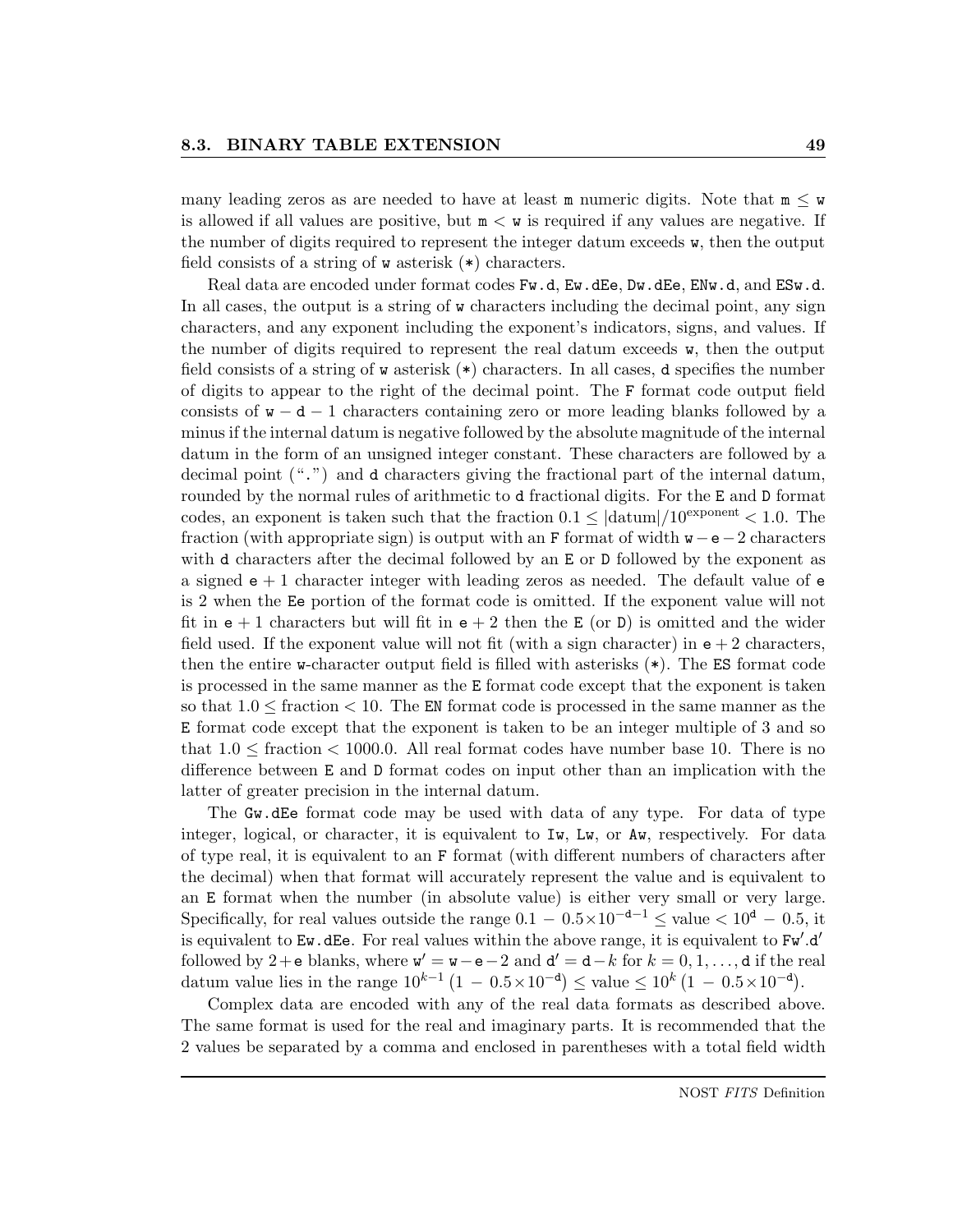of  $2w + 3$ .

NASA/Science Office of Standards and Technology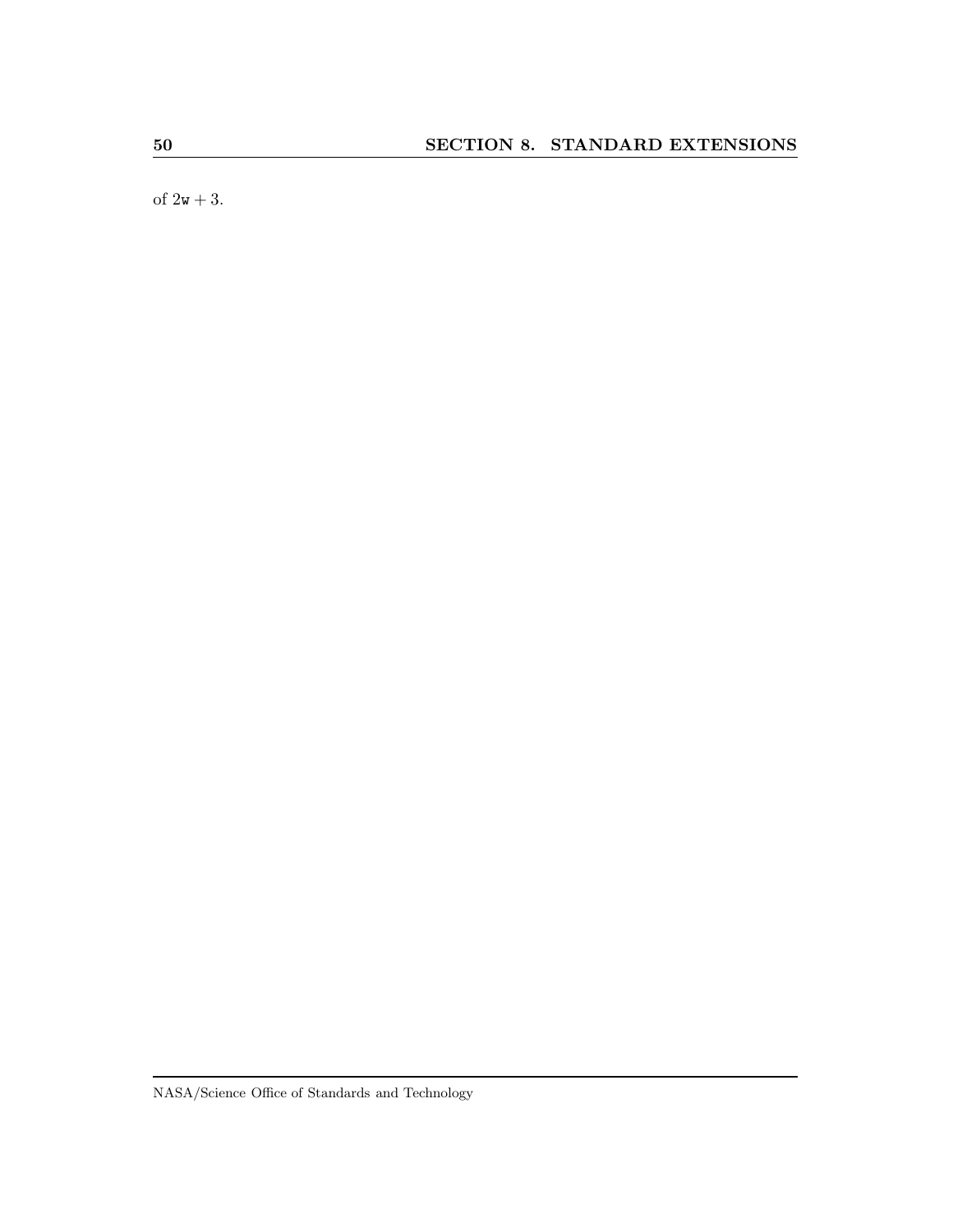# **Section 9**

# **Restrictions on Changes**

Any structure that is a valid *FITS* structure shall remain a valid *FITS* structure at all future times. Use of certain valid *FITS* structures may be deprecated by this or future *FITS* standard documents.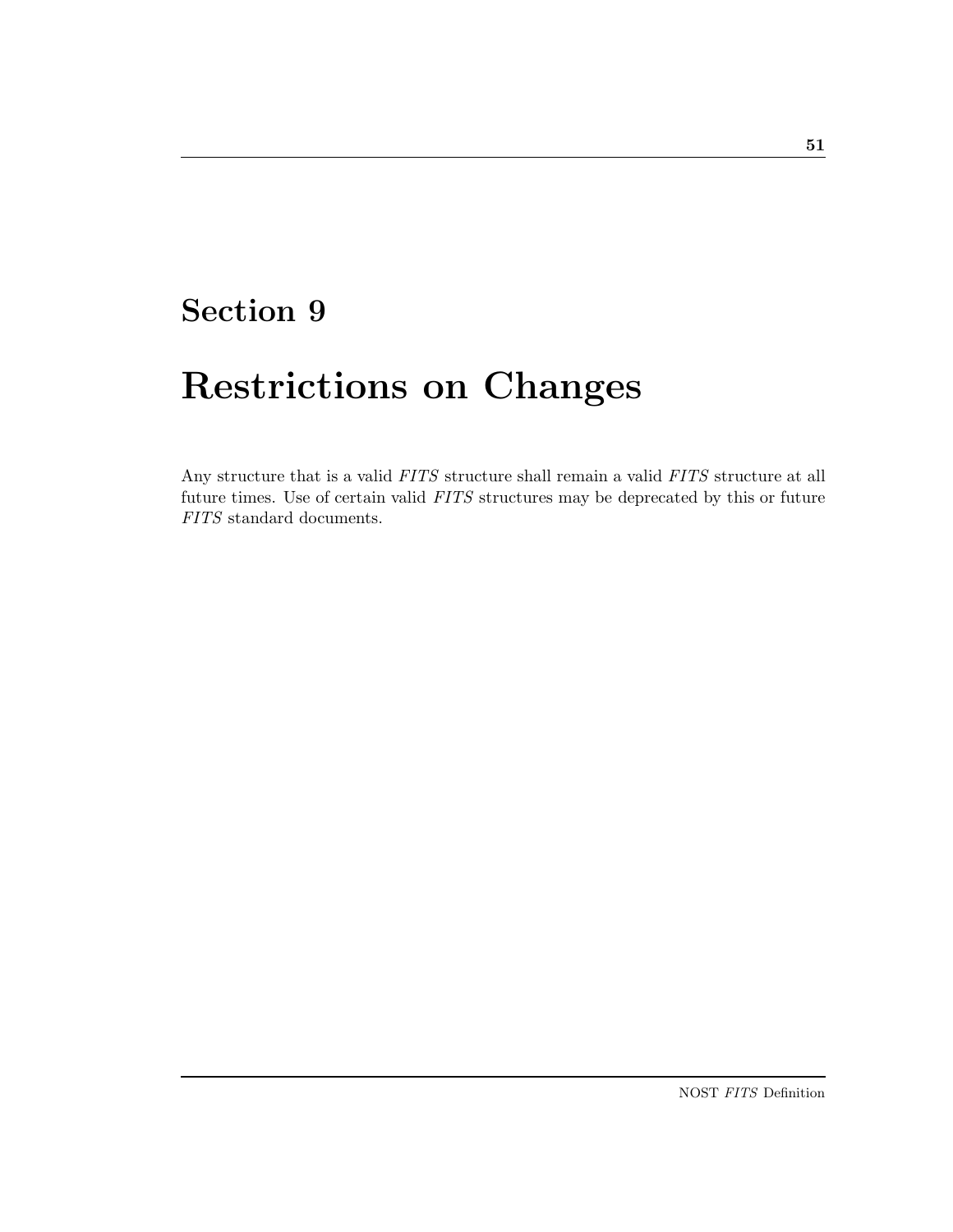NASA/Science Office of Standards and Technology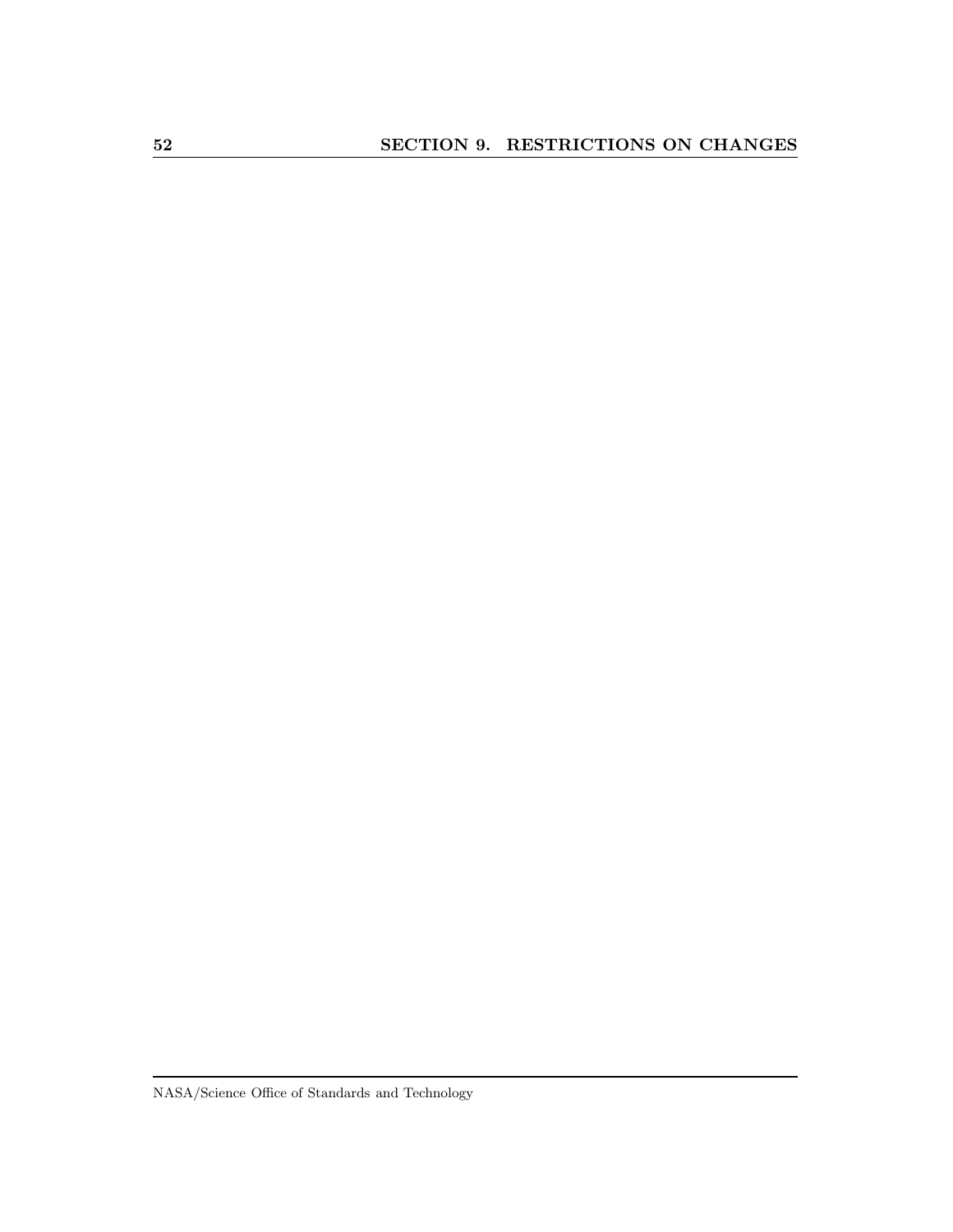# **Appendix A**

# **Formal Syntax of Card Images**

(This Appendix is not part of the NOST *FITS* standard but is included for convenient reference.)

The following notation is used in defining the formal syntax.

| $:=$         | means "is defined to be"                                                     |
|--------------|------------------------------------------------------------------------------|
| $X \mid Y$   | means one of $X$ or $Y$ (no ordering relation is implied)                    |
| [X]          | means that X is optional                                                     |
| X            | means X is repeated 1 or more times                                          |
| $\mathbf{B}$ | means the ASCII character B                                                  |
| $A'-Z'$      | means one of the ASCII characters A through Z                                |
| $\chi$ oxnn  | means the ASCII character associated with the hexadecimal code nn            |
| $\{\}$       | expresses a constraint or a comment (it immediately follows the syntax rule) |

The following statements define the formal syntax used in *FITS* free format card images.

 $FITS\_card\_image :=$ 

FITS commentary card image | FITS value card image

FITS commentary card image :=

COMMENT keyword [ascii text char...] | HISTORY keyword [ascii text char...] | BLANKFIELD keyword [ascii text char...] | keyword field anychar but equal [ascii text char...] | keyword field '=' anychar but space [ascii text char...]

{Constraint: The total number of characters in a FITS commentary card image must be exactly equal to 80.}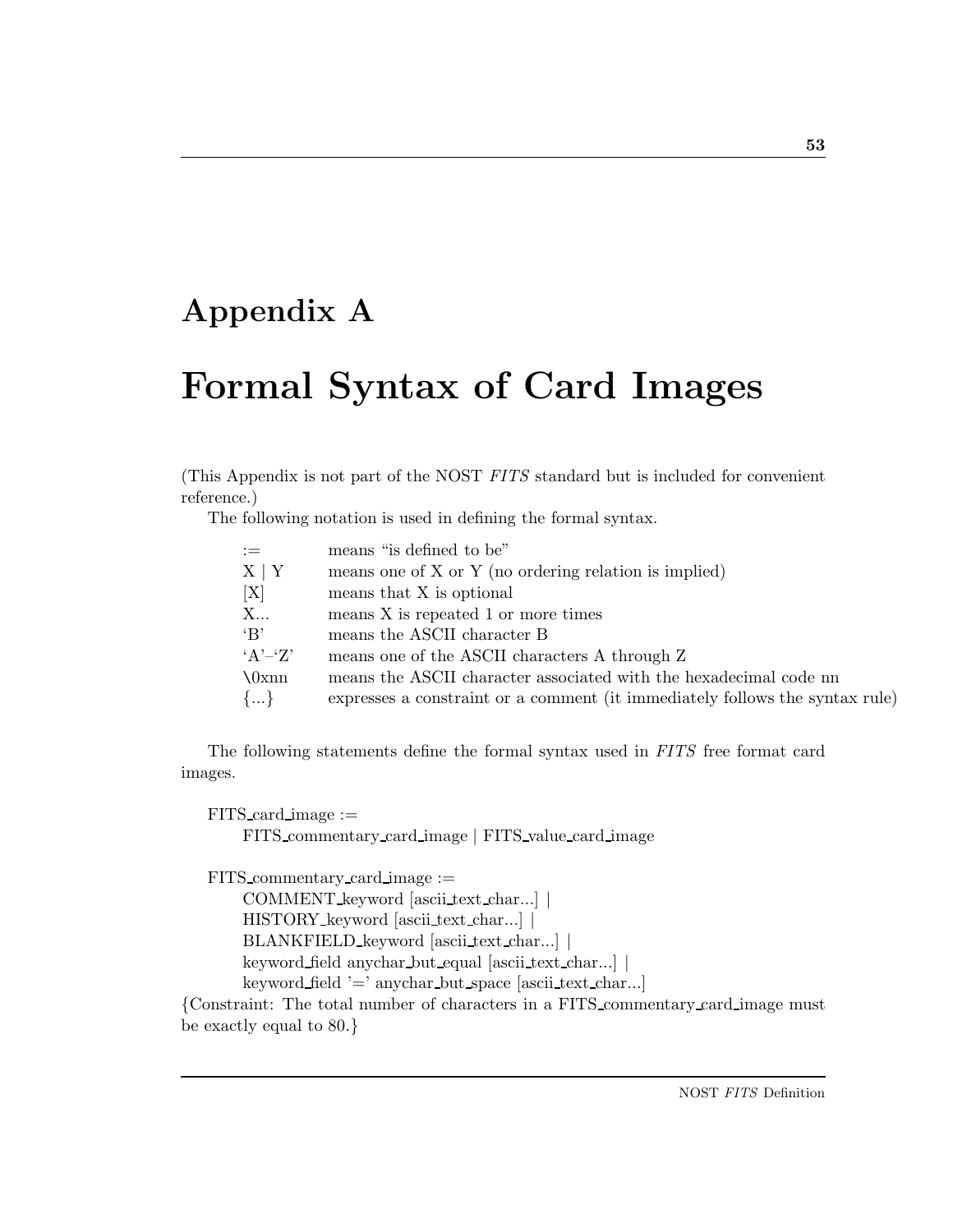$FITS_value-card_-image :=$ 

keyword field value indicator [space...] [value] [space...] [comment]

{Constraint: The total number of characters in a FITS value card image must be exactly equal to 80.}

{Comment: If the value field is not present, the value of the *FITS* keyword is not defined.}

keyword field := [keyword char...] [space...]

{Constraint: The total number of characters in the keyword field must be exactly equal to 8.}

keyword char := 'A'–'Z' | '0'–'9' | '\_' | '-'

```
COMMENT<sub>keyword</sub> :=
     'C' 'O' 'M' 'M' 'E' 'N' 'T' space
```

```
HISTORY keyword :='H' 'I' 'S' 'T' 'O' 'R' 'Y' space
```

```
BLANKFIELD keyword :=
```
space space space space space space space space

```
value indicator :=
     '=' space
```
 $space :=$  $\leftarrow$  '

```
comment :=
     '/' [ascii text char...]
ascii text char :=
     space–'<sup>~'</sup>
anychar but equal :=
     space–'\lt'' | '>'–'"'
```

```
anychar but space :=
    ':'
```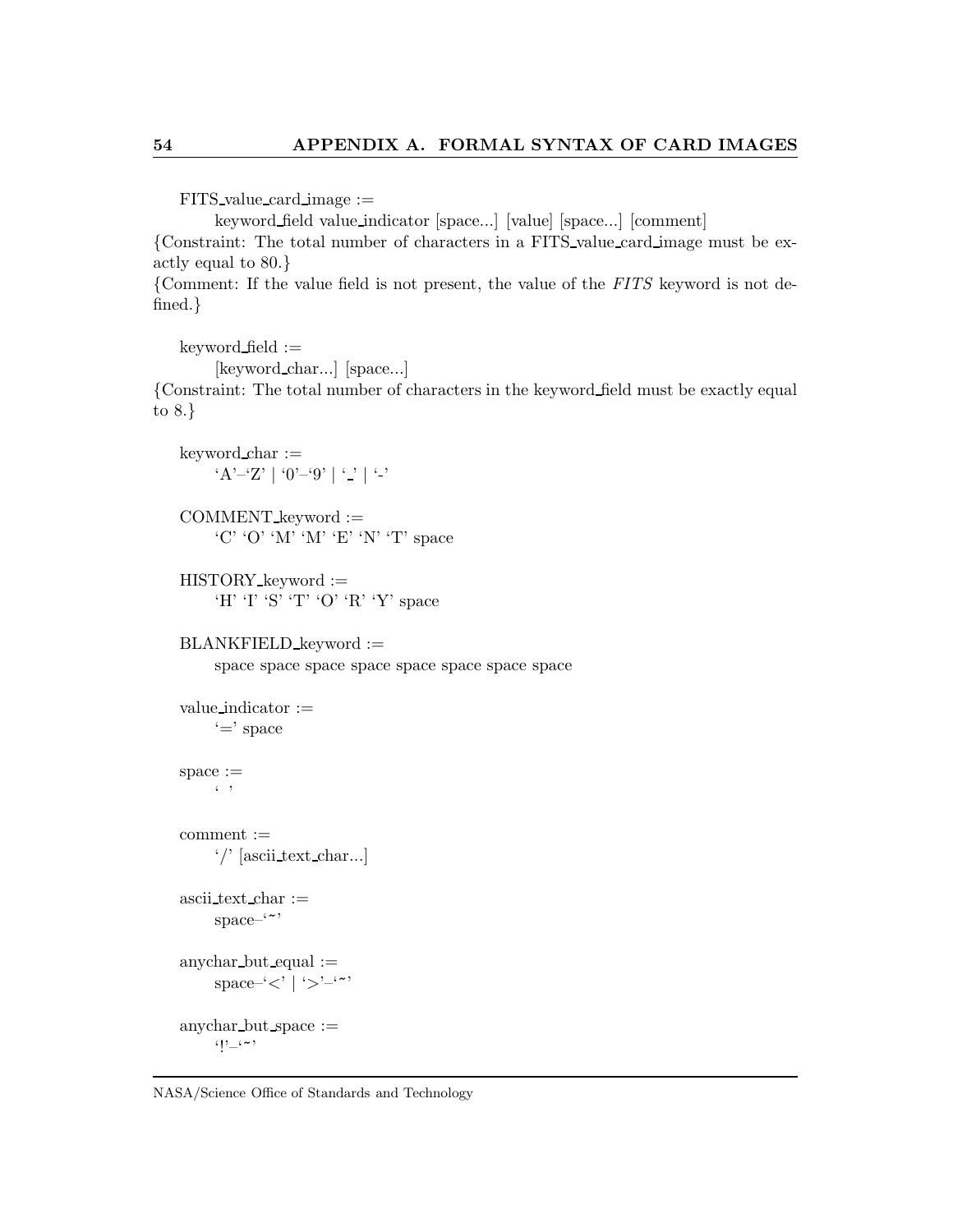value :=

character string value | logical value | integer value | floating value | complex integer value | complex floating value

character string value :=

begin quote [string text char...] end quote {Constraint: The begin quote and end quote are not part of the character string value but only serve as delimiters. Leading spaces are significant; trailing spaces are not.}

```
begin{aligned} \text{begin} = \end{aligned}quote
end\_quote :=quote
```
{Constraint: The ending quote must not be immediately followed by a second quote.}

 $\text{quote} :=$ \0x27

string  $text_{\text{c}}$  char  $:=$ ascii text char

{Constraint: A string text char is identical to an ascii text char except for the quote char; a quote char is represented by two successive quote chars.}

logical value := 'T' | 'F'

 $integer_value :=$ 

```
[sign] digit [digit...]
```
{Comment: Such an integer value is interpreted as a signed decimal number. It may contain leading zeros.}

```
sign :=' -' | ' +'\text{digit} :=`0'–'9'
floating value :=
```
decimal number [exponent]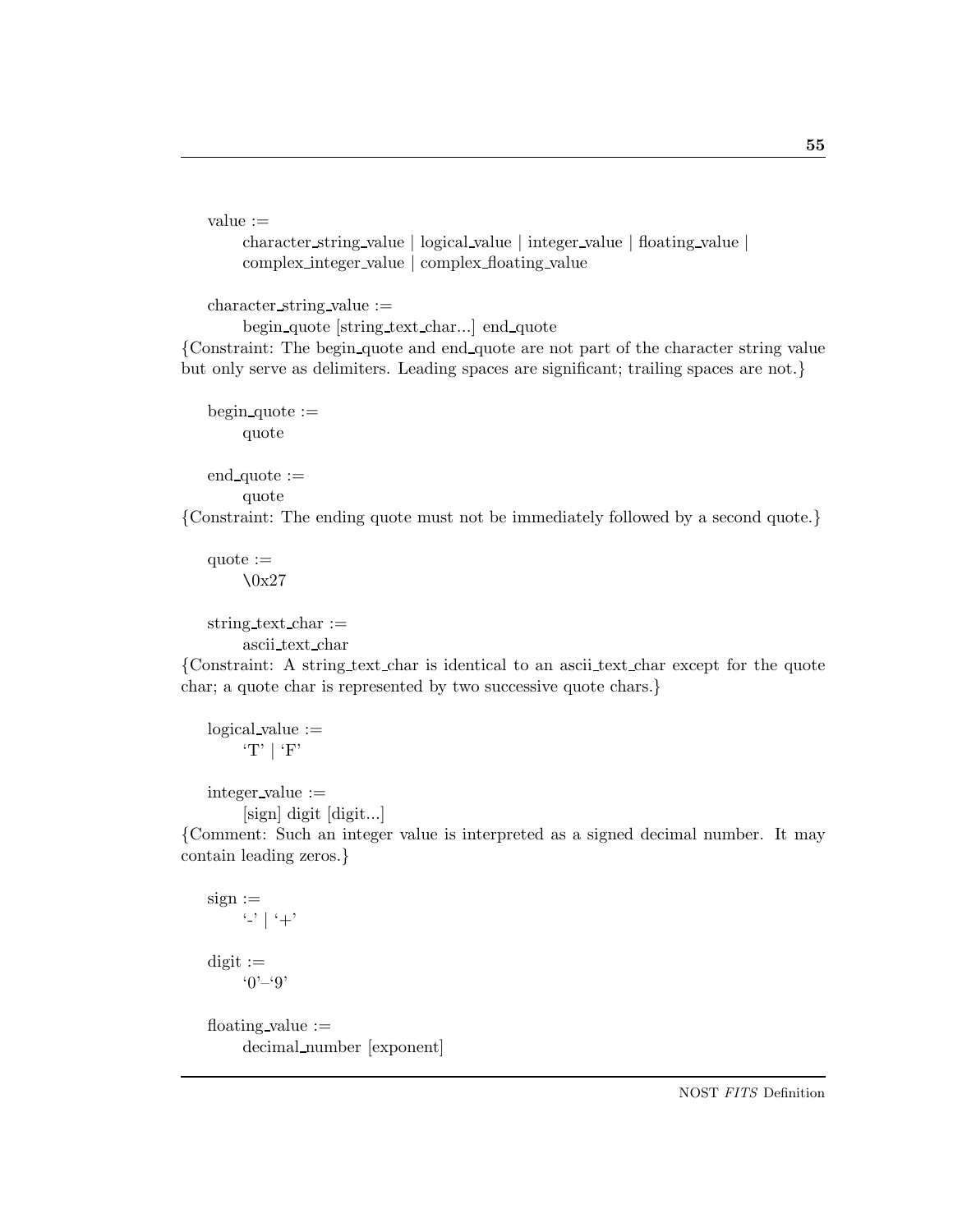```
decimal number :=
        [sign] [integer part] [?.? [fraction part]]
{Constraint: At least one of the integer part and fraction part must be present.}
   integer part :=digit | [digit...]
   fraction part :=
        digit | [digit...]
   exponent :=
        exponent letter [sign] digit [digit...]
   exponent letter :=
        E' | D'complex integer value :=
        '(' [space...] real integer part [space...] ',' [space...]
        imaginary integer part [space...] ')'
   real integer part :=
        integer value
   imaginary integer part :=
        integer value
   complex floating value :=
        '(' [space...] real floating part [space...] ',' [space...]
        imaginary floating part [space...] ')'
   real floating part :=floating_value
   imaginary floating part :=
        floating_value
```
NASA/Science Office of Standards and Technology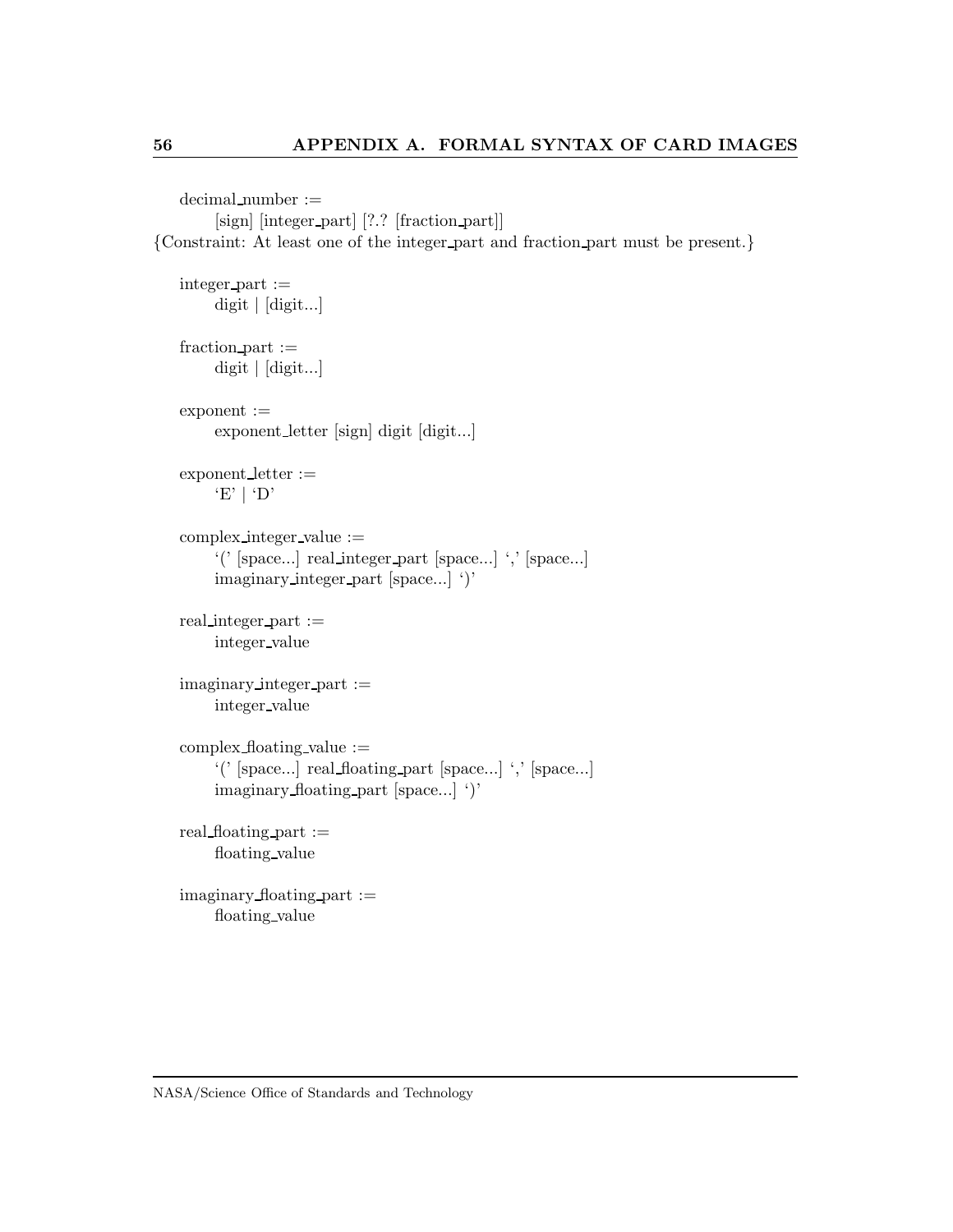# **Appendix B**

# **Proposed Binary Table Conventions**

(This Appendix is not part of the NOST *FITS* Standard but is included for informational purposes only.)

In the paper describing the binary table extension, type name 'BINTABLE'  $[10]$ , the authors present three conventions: one for variable length arrays, one for multidimensional arrays and one for substring arrays. These conventions, discussed in appendixes to the proposal, are not part of the formal BINTABLE rules adopted by the IAUFWG but are expected to enjoy wide acceptance. The draft text for those appendixes, available on-line in the directory http://www.cv.nrao.edu/fits/documents/standards/, is reproduced here nearly verbatim; the only changes are those required for stylistic consistency with the rest of this document.

# **B.1 "Variable Length Array" Facility**

One of the most attractive features of binary tables is that any field of the table can be an array. In the standard case this is a fixed size array, i.e., a fixed amount of storage is allocated in each record for the array data—whether it is used or not. This is fine so long as the arrays are small or a fixed amount of array data will be stored in each record, but if the stored array length varies for different records, it is necessary to impose a fixed upper limit on the size of the array that can be stored. If this upper limit is made too large excessive wasted space can result and the binary table mechanism becomes seriously inefficient. If the limit is set too low then it may become impossible to store certain types of data in the table.

The "variable length array" construct presented here was devised to deal with this problem. Variable length arrays are implemented in such a way that, even if a table contains such arrays, a simple reader program which does not understand variable length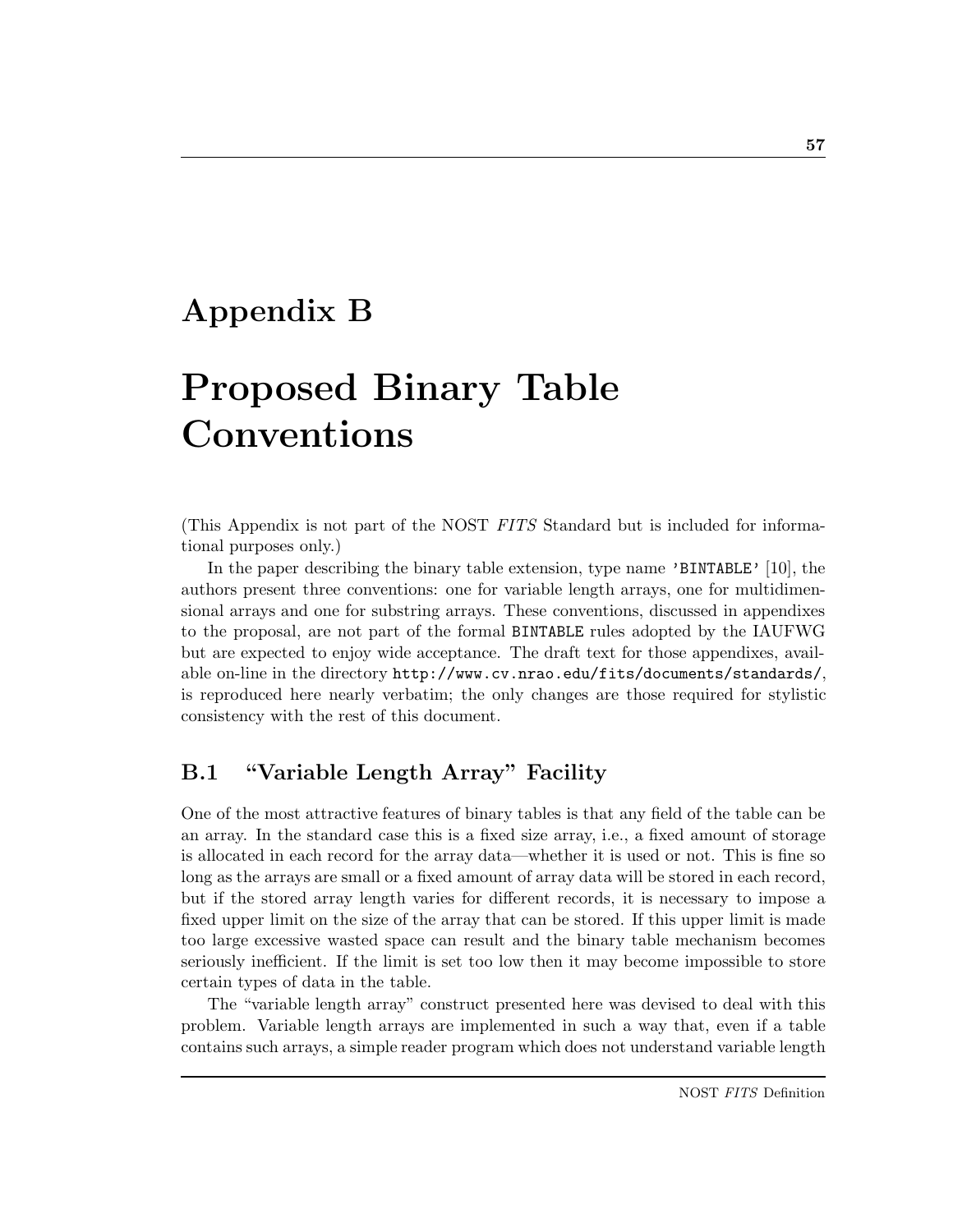arrays will still be able to read the main table (in other words a table containing variable length arrays conforms to the basic binary table standard). The implementation chosen is such that the records in the main table remain fixed in size even if the table contains a variable length array field, allowing efficient random access to the main table.

Variable length arrays are logically equivalent to regular static arrays, the only differences being 1) the length of the stored array can differ for different records, and 2) the array data is not stored directly in the table records. Since a field of any datatype can be a static array, a field of any datatype can also be a variable length array (excluding type P, the variable length array descriptor itself, which is not a datatype so much as a storage class specifier). Conventions such as TDIMn (see Appendix B.2) apply equally to both variable length and static arrays.

A variable length array is declared in the table header with a special field datatype specifier of the form

 $rPt(e<sub>max</sub>)$ 

where the "P" indicates the amount of space occupied by the array descriptor in the data record (64 bits), the element count  $\bf{r}$  should be 0, 1, or absent,  $\bf{t}$  is a character denoting the datatype of the array data (L, X, B, I, J, etc., but not P), and  $e_{\text{max}}$  is a quantity guaranteed to be equal to or greater than the maximum number of elements of type t actually stored in a table record. There is no built-in upper limit on the size of a stored array;  $e_{\text{max}}$  merely reflects the size of the largest array actually stored in the table, and is provided to avoid the need to preview the table when, for example, reading a table containing variable length elements into a database that supports only fixed size arrays. There may be additional characters in the TFORMn keyword following the  $e_{\text{max}}$ .

For example,

#### TFORM8 =  $'PB(1800)'$  / Variable byte array

indicates that field 8 of the table is a variable length array of type byte, with a maximum stored array length not to exceed 1800 array elements (bytes in this case).

The data for the variable length arrays in a table is not stored in the actual data records; it is stored in a special data area, the heap, following the last fixed size data record. What is stored in the data record is an *array descriptor*. This consists of two 32-bit integer values: the number of elements (array length) of the stored array, followed by the zero-indexed byte offset of the first element of the array, measured from the start of the heap area. Storage for the array is contiguous. The array descriptor for field N as it would appear embedded in a data record is illustrated symbolically below:

... [field  $N-1$ ] [(nelem, offset)] [field  $N+1$ ] ...

If the stored array length is zero there is no array data, and the offset value is undefined (it should be set to zero). The storage referenced by an array descriptor must lie entirely within the heap area; negative offsets are not permitted.

NASA/Science Office of Standards and Technology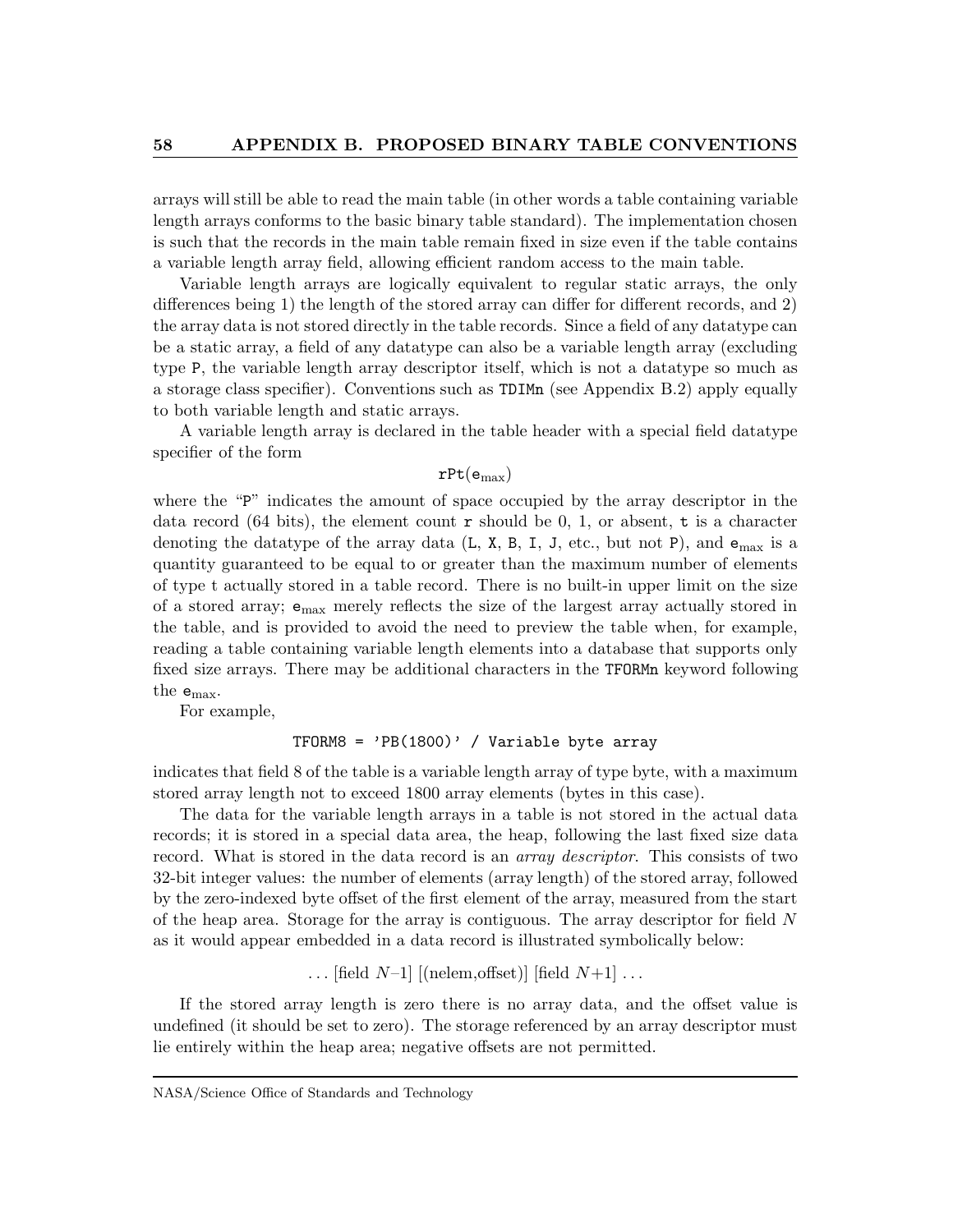A binary table containing variable length arrays consists of three principal segments, as follows:

#### [table header] [record storage area] [heap area]

The table header consists of one or more 2880-byte *FITS* logical records with the last record indicated by the keyword END somewhere in the record. The record storage area begins with the next 2880-byte logical record following the last header record and is NAXIS1  $\times$  NAXIS2 bytes in length. The zero indexed byte offset of the heap measured from the start of the record storage area is given by the THEAP keyword in the header. If this keyword is missing the heap is assumed to begin with the byte immediately following the last data record, otherwise there may be a gap between the last stored record and the start of the heap. If there is no gap the value of the heap offset is  $NAXIS1 \times NAXIS2$ . The total length in bytes of the heap area following the last stored record (gap plus heap) is given by the PCOUNT keyword in the table header.

For example, suppose we have a table containing 5 rows each 168 byte records, with a heap area 2880 bytes long, beginning at an offset of 2880, thereby aligning the record storage and heap areas on *FITS* record boundaries (this alignment is not necessarily recommended but is useful for our example). The data portion of the table consists of 2 2880-byte *FITS* records, 840 bytes of which are used by the 5 table records, hence PCOUNT is  $2 \times 2880 - 840$ , or 4920 bytes; this is expressed in the table header as:

```
NAXIS1 = 168 / Width of table row in bytes
NAXIS2 = 5 / Number of rows in table
PCOUNT = 4920 / Random parameter count
  ...
THEAP = 2880 / Byte offset of heap area
```
The values of TSCALn and TZEROn for variable length array column entries are to be applied to the values in the data array in the heap area, not the values of the array descriptor. These keywords can be used to scale data values in either static or variable length arrays.

While the above description is sufficient to define the required features of the variable length array implementation, some hints regarding usage of the variable length array facility may also be useful.

Programs which read binary tables should take care to not assume more about the physical layout of the table than is required by the specification. For example, there are no requirements on the alignment of data within the heap. If efficient runtime access is a concern one may want to design the table so that data arrays are aligned to the size of an array element. In another case one might want to minimize storage and forgo any efforts at alignment (by careful design it is often possible to achieve both goals).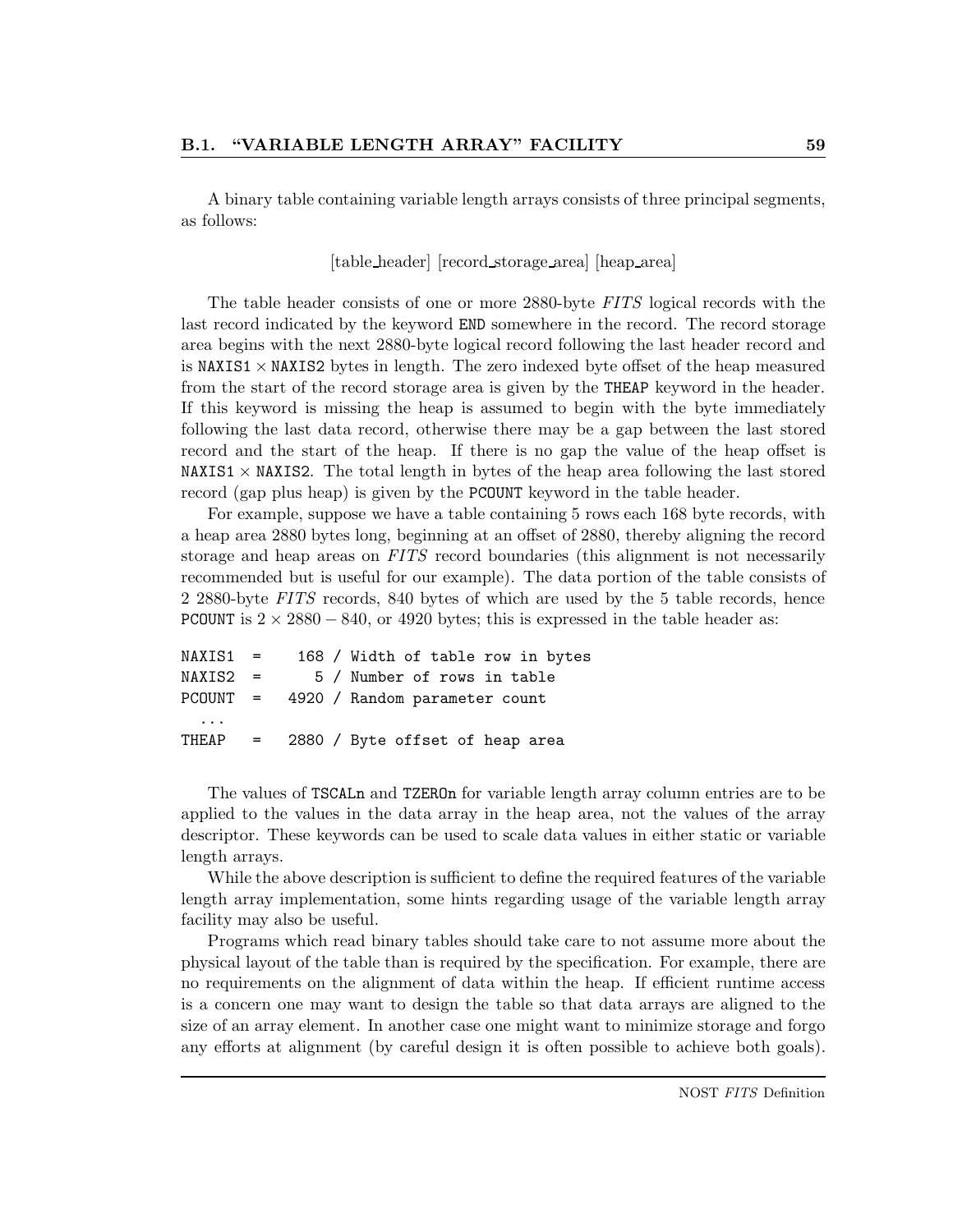Variable array data may be stored in the heap in any order, i.e., the data for record  $N+1$  is not necessarily stored at a larger offset than that for record N. There may be gaps in the heap where no data is stored. Pointer aliasing is permitted, i.e., the array descriptors for two or more arrays may point to the same storage location (this could be used to save storage if two or more arrays are identical).

Byte arrays are a special case because they can be used to store a "typeless" data sequence. Since *FITS* is a machine-independent storage format, some form of machinespecific data conversion (byte swapping, floating point format conversion) is implied when accessing stored data with types such as integer and floating, but byte arrays are copied to and from external storage without any form of conversion.

An important feature of variable length arrays is that it is possible that the stored array length may be zero. This makes it possible to have a column of the table for which, typically, no data is present in each stored record. When data is present the stored array can be as large as necessary. This can be useful when storing complex objects as records in a table.

Accessing a binary table stored on a random access storage medium is straightforward. Since the data records in the main table are fixed in size they may be randomly accessed given the record number, by computing the offset. Once the record has been read in, any variable length array data may be directly accessed using the element count and offset given by the array descriptor stored in the data record.

Reading a binary table stored on a sequential access storage medium requires that a table of array descriptors be built up as the main table records are read in. Once all the table records have been read, the array descriptors are sorted by the offset of the array data in the heap. As the heap data is read, arrays are extracted sequentially from the heap and stored in the affected records using the back pointers to the record and field from the table of array descriptors. Since array aliasing is permitted, it may be necessary to store a given array in more than one field or record.

Variable length arrays are more complicated than regular static arrays and imply an extra data access per array to fetch all the data for a record. For this reason, it is recommended that regular static arrays be used instead of variable length arrays unless efficiency or other considerations require the use of a variable array.

This facility is still undergoing trials and is not part of the basic binary table definition.

### **B.2 "Multidimensional Array" Convention**

It is anticipated that binary tables will need to contain data structures more complex that those describable by the basic notation. Examples of these are multidimensional arrays and nonrectangular data structures. Suitable conventions may be defined to pass

NASA/Science Office of Standards and Technology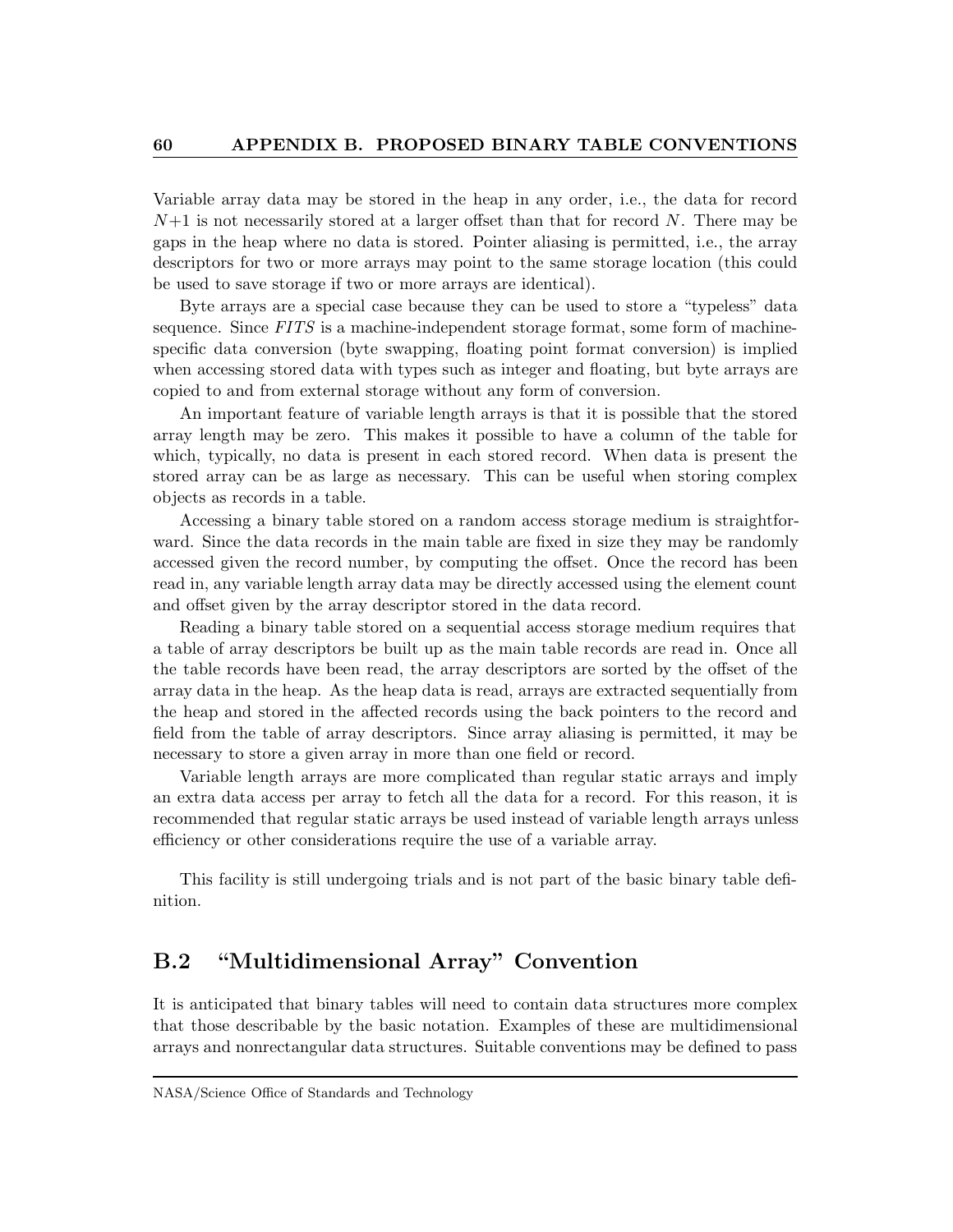these structures using some combination of keyword/value pairs and table entries to pass the parameters of these structures.

One case, multidimensional arrays, is so common that it is prudent to describe a simple convention. The "Multidimensional array" convention consists of the following: any column with a dimensionality of 2 or larger will have an associated character keyword TDIMn =' $(l,m,n...)$ ' where l, m, n,... are the dimensions of the array. The data is ordered such that the array index of the first dimension given  $(l)$  is the most rapidly varying and that of the last dimension given is the least rapidly varying. The size implied by the TDIMn keyword will equal the element count specified in the TFORMn keyword. The adherence to this convention will be indicated by the presence of a TDIMn keyword in the form described above.

A character string is represented in a binary table by a one-dimensional character array, as described under "Character" in the list of datatypes in §8.3.3.1 ("Main Data Table "). For example, a Fortran 77 CHARACTER\*20 variable could be represented in a binary table as a character array declared as  $TFORMn = '20A_{\text{UULUL}}'$ . Arrays of character strings, i.e., multidimensional character arrays, may be represented using the TDIMn notation. For example, if TFORMn =  $'60A_{\text{UULUL}}'$  and TDIMn =  $'(5,4,3)'$ , then the entry consists of a  $4 \times 3$  array of strings of 5 characters each. (Variable length character strings are allowed by the convention described in Appendix B.3. One dimensional arrays of strings should use the convention in Appendix B.3 rather than the "Multidimensional Array" convention.)

This convention is optional and will not preclude other conventions. This convention is not part of the binary table definition.

# **B.3 "Substring Array" Convention**

This appendix describes a layered convention for specifying that a character array field  $(TFORMn = 'rA'')$  consists of an array of either fixed-length or variable-length substrings within the field. This convention utilizes the option described in the basic binary table definition to have additional characters following the datatype code character in the TFORMn value field. The full form for the value of TFORMn within this convention is

#### 'rA:SSTRw/nnn'

and a simpler form that may be used for fixed-length substrings only is

'rAw'

where

r is an integer giving the total length including any delimiters (in characters) of the field,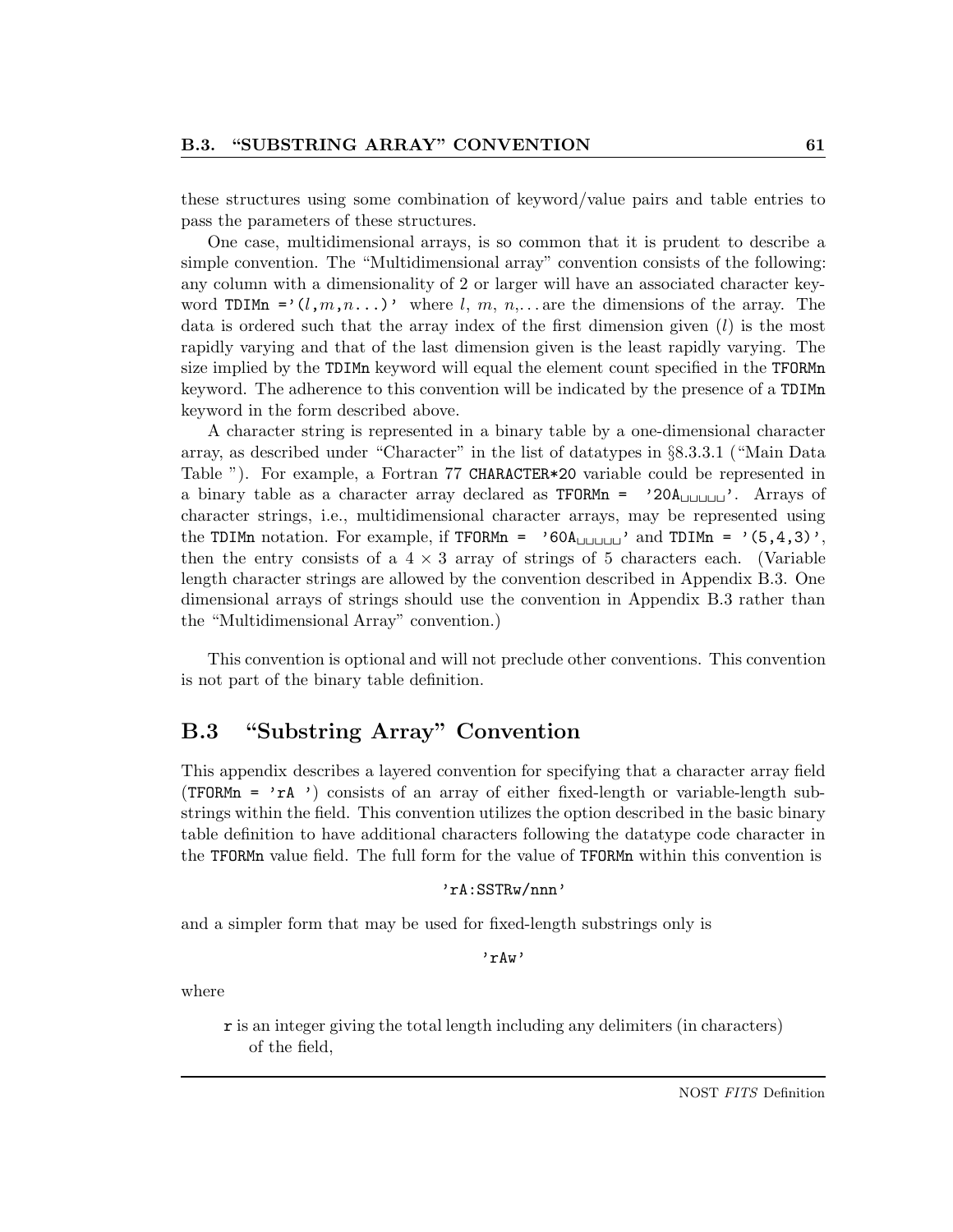A signifies that this is a character array field,

: indicates that a convention indicator follows,

SSTR indicates the use of the "Substring Array" convention,

- w is an integer  $\leq$  r giving the (maximum) number of characters in an individual substring (not including the delimiter), and
- /nnn if present, indicates that the substrings have variable-length and are delimited by an ASCII text character with decimal value nnn in the range 032 to 126 decimal, inclusive. This character is referred to as the delimiter character. The delimiter character for the last substring will be an ASCII NUL.

To illustrate this usage:

- '40A:SSTR8' signifies that the field is 40 characters wide and consists of an array of 5 8-character fixed-length substrings. This could also be expressed using the simpler form as '40A8'
- '100A:SSTR8/032' signifies that the field is 100 characters wide and consists of an array of variable-length substrings where each substring has a maximum length of 8 characters and, except for the last substring, is terminated by an ASCII SPACE (decimal 32) character.

Note that simple *FITS* readers that do not understand this substring convention can ignore the TFORM characters following the  $rA$  and can interpret the field simply as a single long string as described in the basic binary table definition.

The following rules complete the full definition of this convention:

- 1. In the case of fixed-length substrings, if  $\mathbf r$  is not an integer multiple of  $\mathbf w$  then the remaining odd characters are undefined and should be ignored. For example if TFORMn ='14A:SSTR3', then the field contains 4 3-character substrings followed by 2 undefined characters.
- 2. Fixed-length substrings must always be padded with blanks if they do not otherwise fill the fixed-length subfield. The ASCII NUL character must not be used to terminate a fixed-length substring field.
- 3. The character following the delimiter character in variable-length substrings is the first character of the following substring.
- 4. The method of signifying an undefined or null substring within a fixed-length substring array is not explicitly defined by this convention (note that there is no ambiguity if the variable-length format is used). In most cases it is recommended that a completely blank substring or other adopted convention (e.g. 'INDEF') be used for this purpose although general readers are not expected to recognize these

NASA/Science Office of Standards and Technology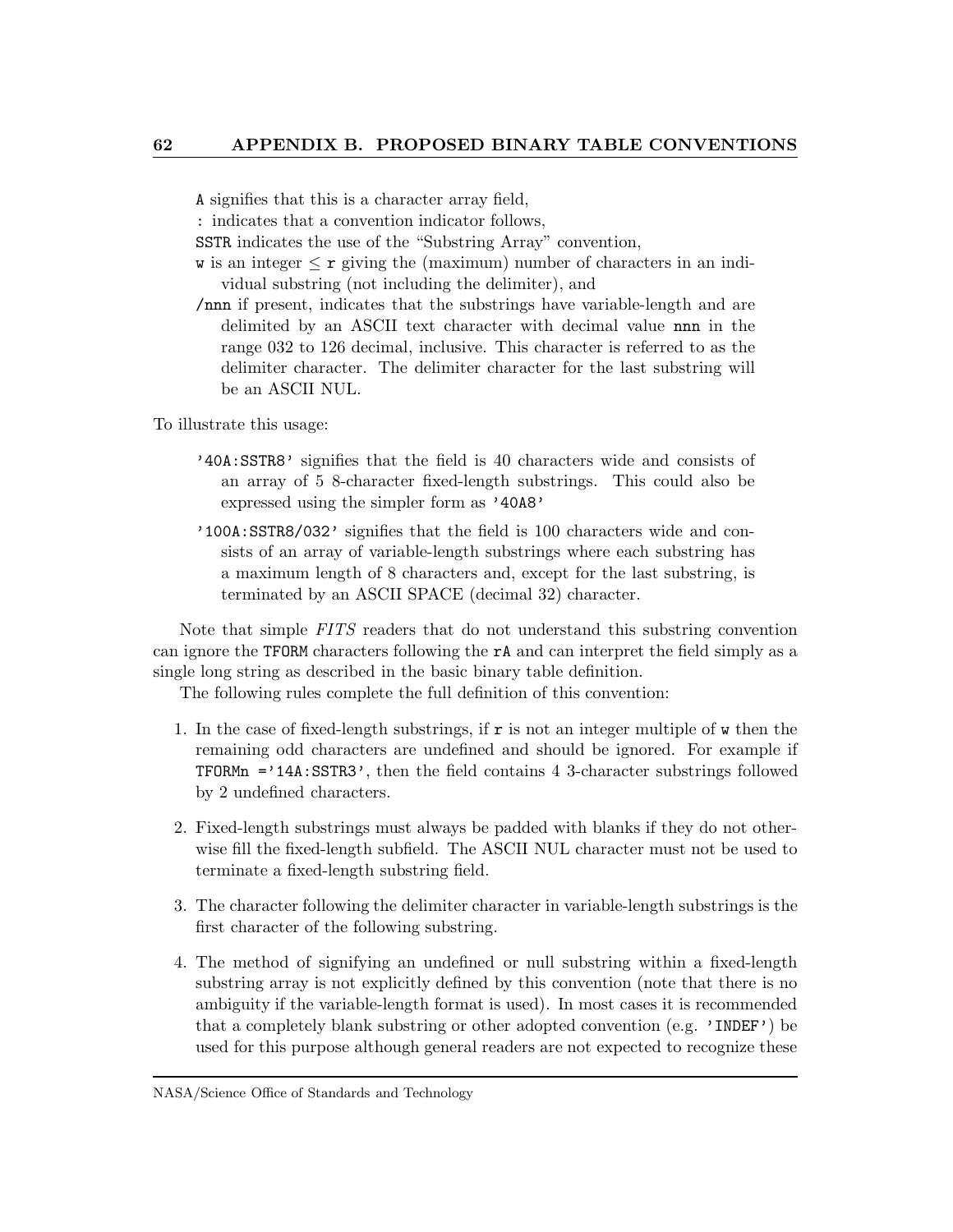as undefined strings. In cases where it is necessary to make a distinction between a blank, or other, substring and an undefined substring use of variable-length substrings is recommended.

- 5. Undefined or null variable-length substrings are designated by a zero-length substring, i.e., by a delimiter character (or an ASCII NUL if it is the last substring in the table field) in the first position of the substring. An ASCII NUL in the first character of the table field indicates that the field contains no defined variablelength substrings.
- 6. The "Multidimensional Array"convention described in Appendix B.2 of this paper provides a syntax using the TDIMn keyword for describing multidimensional arrays of any datatype which can also be used to represent arrays of fixed-length substrings. For a one dimensional array of substrings (a two dimensional array of characters) the "Substring Array" convention is preferred over the "Multidimensional Array" convention. Multidimensional arrays of (fixed length) strings require the use of the "Multidimensional Array" convention.
- 7. This substring convention may be used in conjunction with the "Variable Length Array" facility described in Appendix B.1 of this paper. In this case, the two possible full forms for the value of the TFORM keyword are

 $TFORMn = 'rPA(e_{max})$ : SSTRw/nnn'

and

$$
\text{TFORMn} = \text{'rPA}(e_{\text{max}}): \text{SSTRw'}
$$

for the variable and fixed cases, respectively.

This convention is optional and will not preclude other conventions. This convention is not part of the binary table definition.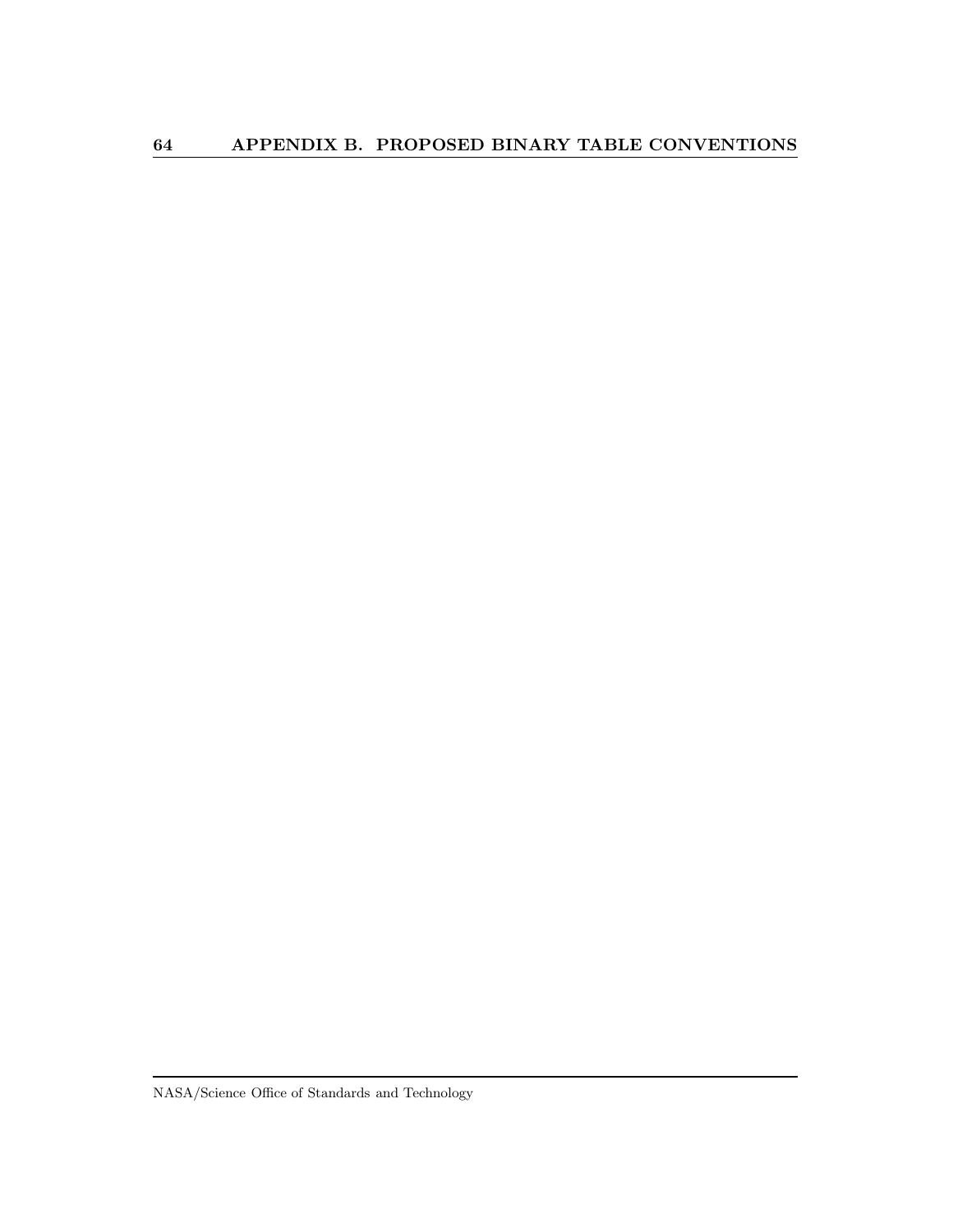## **Appendix C**

# **Implementation on Physical Media**

(This Appendix is not part of the NOST *FITS* Standard, but is included as a guide to recommended practices.)

### **C.1 Physical Properties of Media**

The arrangement of digital bits and other physical properties of any medium should be in conformance with the relevant national and/or international standard for that medium.

### **C.2 Labeling**

### **C.2.1 Tape**

Tapes may be either ANSI standard labeled or unlabeled. Unlabeled tapes are preferred.

### **C.2.2 Other Media**

Conventions regarding labels for physical media containing *FITS* files have not been established for other media.

### **C.3 FITS File Boundaries**

### **C.3.1 Magnetic Reel Tape**

Individual *FITS* files are terminated by a tape-mark.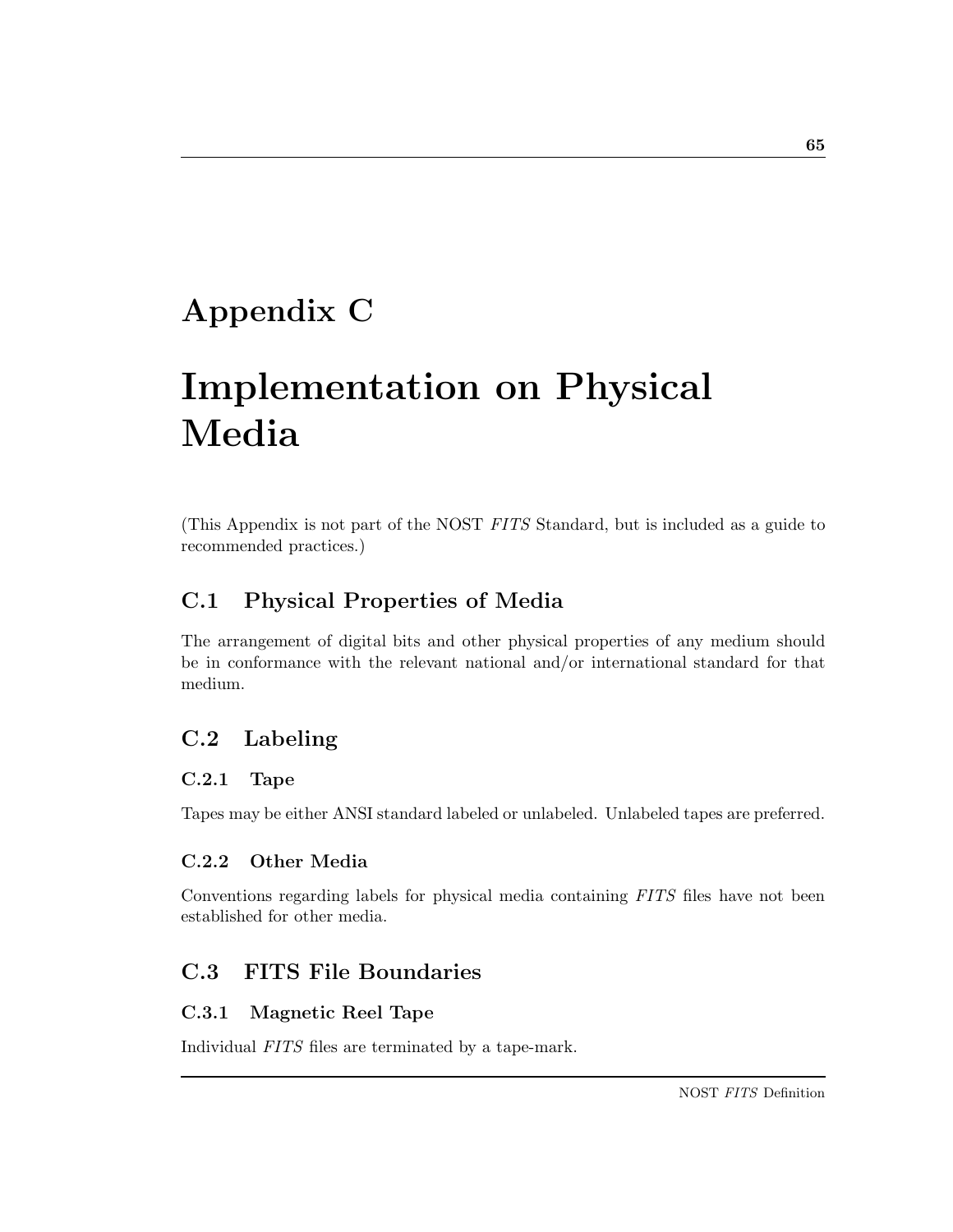#### **C.3.2 Other Media**

For fixed block length sequential media where the physical block size cannot be equal to or an integral multiple of the standard *FITS* logical record length, a logical record of fewer than 23040 bits (2880 8-bit bytes) immediately following the end of the primary header, data, or an extension should be treated as an end-of-file. Otherwise, individual *FITS* files should be terminated by a delimiter appropriate to the medium, analogous to the tape end-of-file mark. If more than one *FITS* file appears on a physical structure, the appropriate end-of-file indicator should immediately precede the start of the primary headers of all files after the first.

### **C.4 Multiple Physical Volumes**

Storage of a single *FITS* file on more than one unlabeled tape or on multiple units of any other medium is not universally supported in *FITS*. One possible way to handle multivolume unlabeled tape was suggested in [1]. A convention for logically grouping on-line *FITS* HDUs that may physically be located in different sites has been proposed in [16].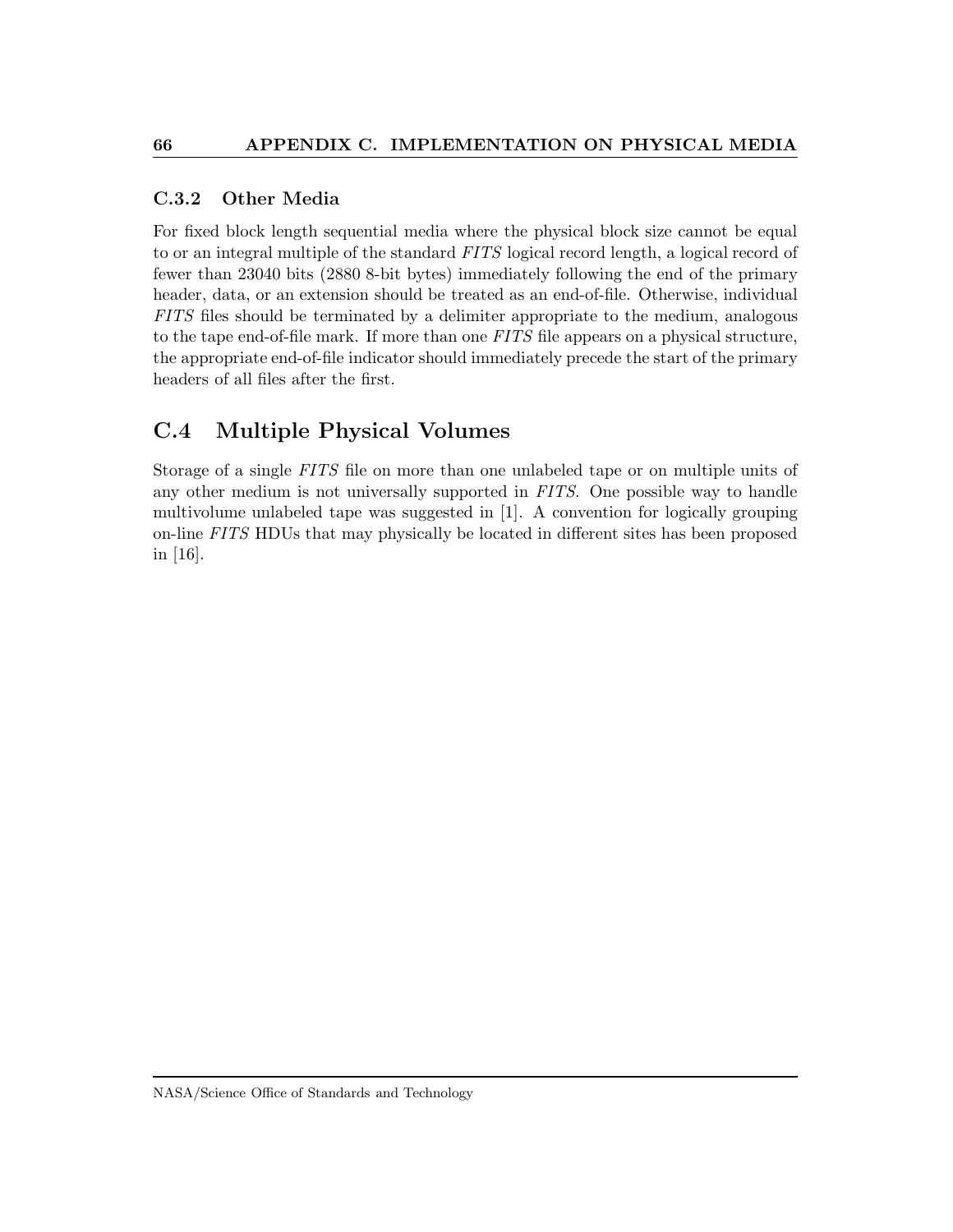## **Appendix D**

# **Suggested Time Scale Specification**

[Not part of formal DATExxxx agreement]

- 1. Use of the keyword TIMESYS is suggested as an implementation of the time scale specification. It sets the principal time system for time-related keywords and data in the HDU (i.e., it does not preclude the addition of keywords or data columns that provide information for transformations to other time scales, such as sidereal times or barycenter corrections). Each HDU shall contain not more than one TIMESYS keyword. Initially, officially allowed values are:
	- UTC Coordinated Universal Time; defined since 1972.
	- UT Universal Time, equal to Greenwich Mean Time (GMT) since 1925; the UTC equivalent before 1972; see: Explanatory Supplement, p. 76.
	- TAI International Atomic Time; "UTC without the leap seconds"; 31 s ahead of UTC on 1997-07-01.
	- AT International Atomic Time; deprecated synonym of TAI.
	- ET Ephemeris Time, the predecessor of TT; valid until 1984.
	- TT Terrestrial Time, the IAU standard time scale since 1984; continuous with ET and synchronous with (but 32.184 s ahead of) TAI.
	- TDT Terrestrial Dynamical Time; = TT.
	- TDB Barycentric Dynamical Time.
	- TCG Geocentric Coordinate Time; runs ahead of TT since 1977-01-01 at a rate of approximately 22 ms/year.
	- TCB Barycentric Coordinate Time; runs ahead of TDB since 1977-01-01 at a rate of approximately 0.5 s/year.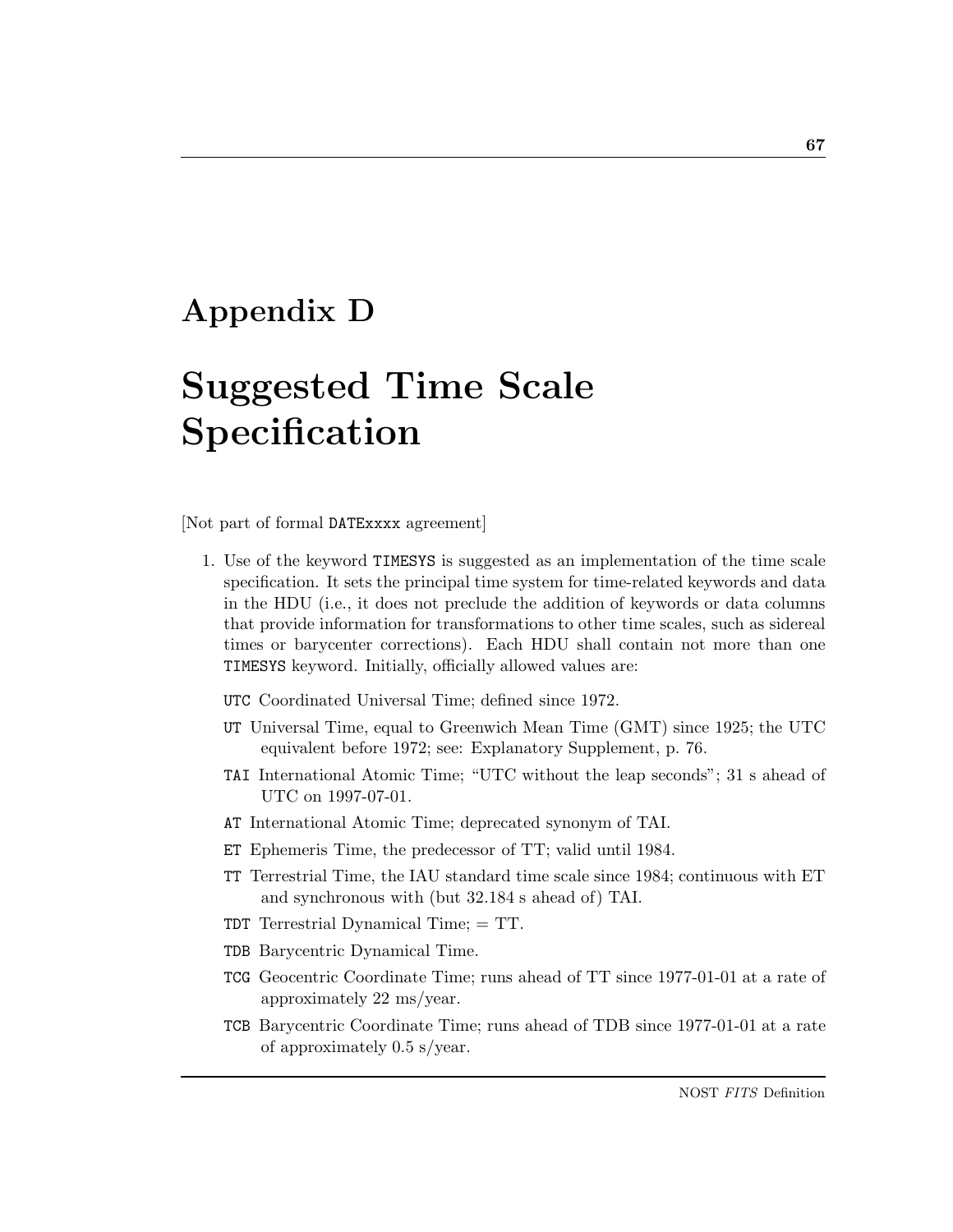For reference, see: Explanatory Supplement to the Astronomical Almanac, P. K. Seidelmann, ed., University Science Books, 1992, ISBN 0-935702-68-7, or

#### http://tycho.usno.navy.mil/systime.html

Use of Global Positioning Satellite (GPS) time (19 s behind TAI) is deprecated.

- 2. By default, times will be deemed to be as measured at the detector (or in practical cases, at the observatory) for times that run synchronously with TAI (i.e., TAI, UTC, and TT). In the case of coordinate times (such as TCG and TCB) and TDB which are tied to an unambiguous coordinate origin, the default meaning of time values will be: time as if the observation had taken place at the origin of the coordinate time system. These defaults follow common practice; a future convention on time scale issues in *FITS* files may allow other combinations but shall preserve this default behavior. The rationale is that raw observational data are most likely to be tagged by a clock that is synchronized with TAI, while a transformation to coordinate times or TDB is usually accompanied by a spatial transformation, as well. This implies that path length differences have been corrected for. Note that the difference TDB − UTC, in that case, is approximately sinusoidal, with period one year and amplitude up to 500 s, depending on source position. Also, note that when the location is not unambiguous (such as in the case of an interferometer) precise specification of the location is strongly encouraged in, for instance, geocentric Cartesian coordinates.
- 3. Note that TT is the IAU preferred standard. It may be considered equivalent to TDT and ET, though ET should not be used for data taken after 1984. For reference, see: Explanatory Supplement, pp. 40-48.
- 4. If the TIMESYS keyword is absent or has an unrecognized value, the value UTC will be assumed for dates since 1972, and UT for pre-1972 data.
- 5. Examples. The three legal representations of the date of October 14, 1996, might be written as:

```
DATE-OBS= '14/10/96' / Original format, means 1996 Oct 14.
TIMESYS = 'UTC ' / Explicit time scale specification: UTC.
DATE-OBS= '1996-10-14' / Date of start of observation in UTC.
DATE-OBS= '1996-10-14' / Date of start of observation, also in UTC.
TIMESYS = 'TT ' / Explicit time scale specification: TT.
DATE-OBS= '1996-10-14T10:14:36.123' / Date and time of start of obs. in TT.
```
#### NASA/Science Office of Standards and Technology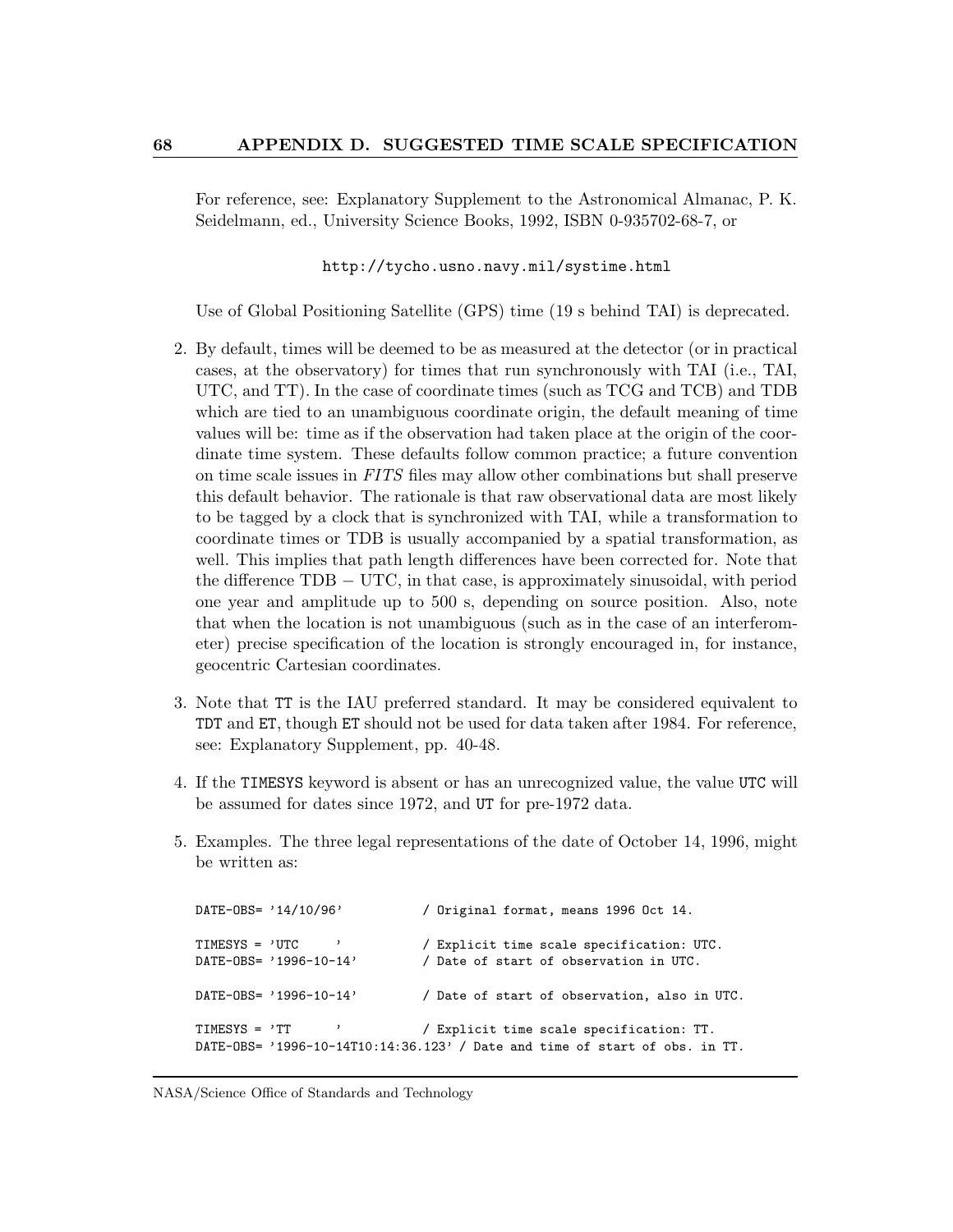6. The convention suggested in this Appendix is part of the mission-specific *FITS* conventions adopted for, and used in, the RXTE archive, building on existing High Energy Astrophysics *FITS* conventions. See:

http://heasarc.gsfc.nasa.gov/docs/xte/abc/time tutorial.html http://heasarc.gsfc.nasa.gov/docs/xte/abc/time.html

The VLBA project has adopted a convention where the keyword TIMSYS, rather than TIMESYS, is used, currently allowing the values UTC and IAT. See p. 9 and p. 16 of:

http://www.cv.nrao.edu/fits/documents/drafts/vlba format.ps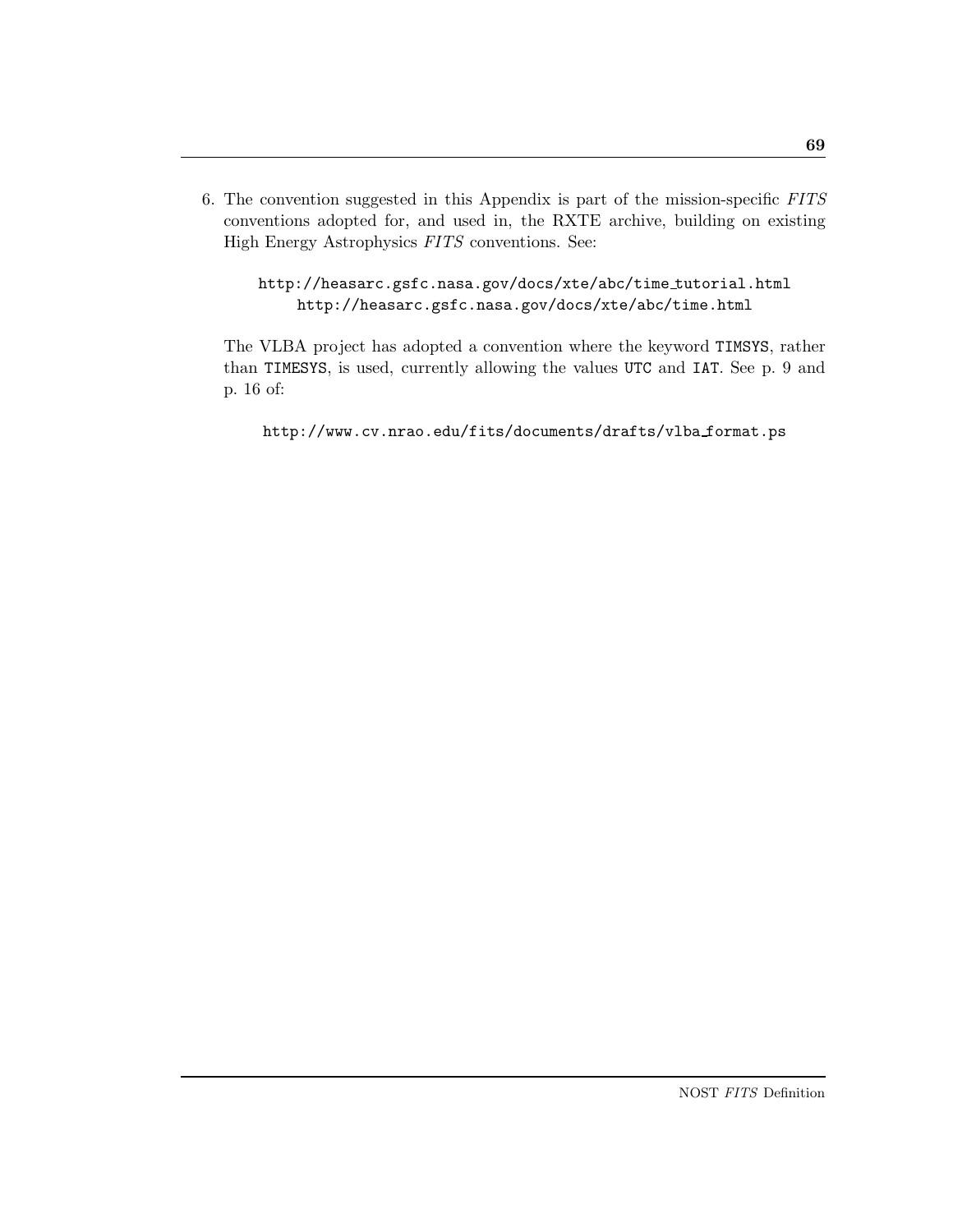NASA/Science Office of Standards and Technology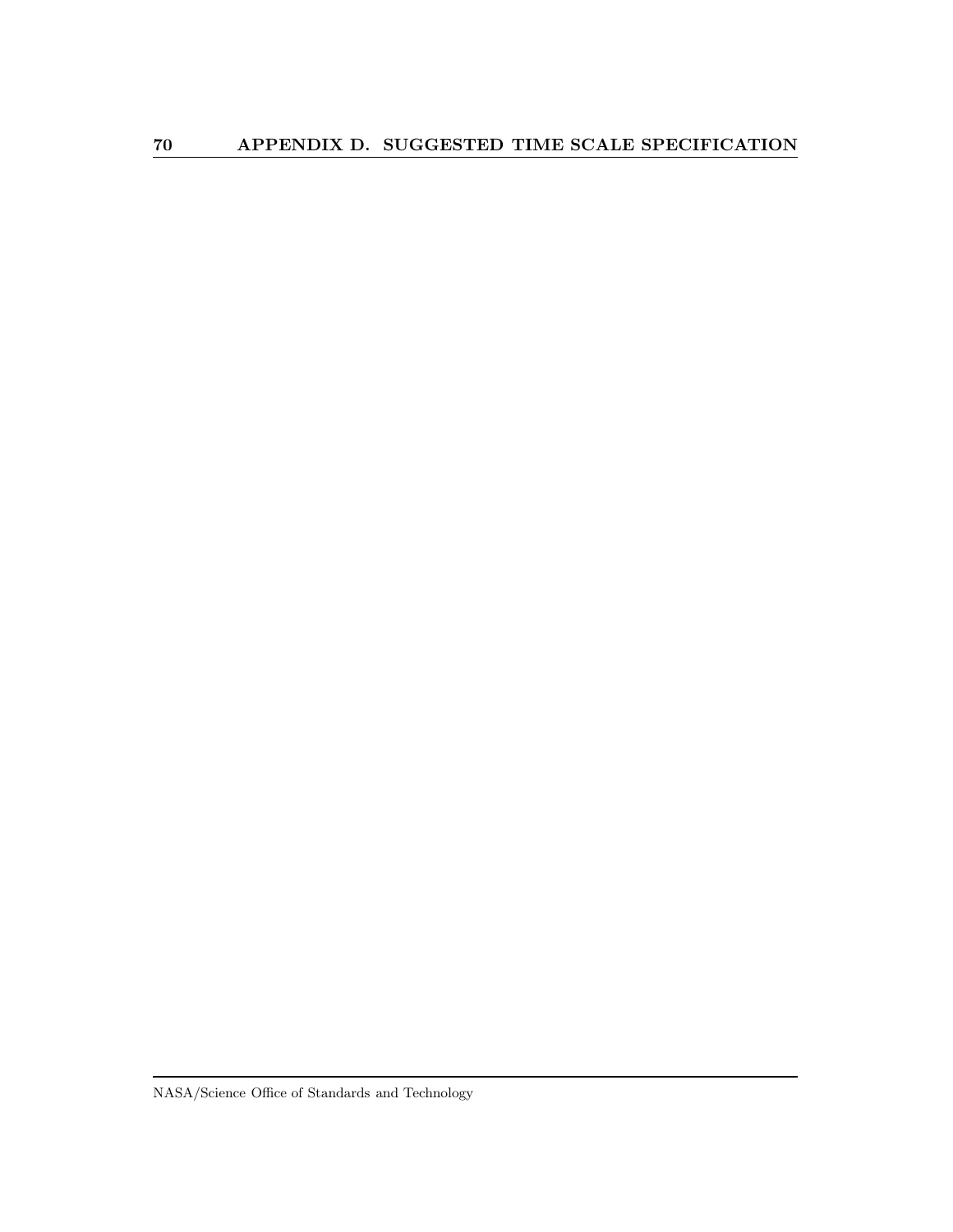## **Appendix E**

# **Differences from IAU-endorsed Publications**

(This Appendix is not part of the NOST *FITS* Standard but is included for informational purposes only.)

Note: In this discussion, the term *the FITS papers* refers to [1], [2], [4], [5], [9], and [10] collectively, the term *Floating Point Agreement (FPA)* refers to [8], the term *Blocking Agreement* refers to [11]; and the term *DATExxxx Agreement* refers to the redefinition of the value format for date keywords approved by the IAUFWG in 1997.

1. §3 — Definitions, Acronyms, and Symbols

**Array value** — This precise definition is not used in the original *FITS* papers.

- **ASCII text** This permissible subset of the ASCII character set, used in many contexts, is not precisely defined in the *FITS* papers.
- **Basic FITS** This definition includes the possibility of floating point data arrays, while the terminology in the *FITS* papers refers to *FITS* as described in [1], where only integer arrays were possible.
- **Conforming Extension** This terminology is not used in the *FITS* papers.

**Deprecate** — The concept of deprecation does not appear in the *FITS* papers.

- **FITS structure** This terminology is not used in the *FITS* papers in the precise way that it is in this standard.
- **Fraction** This terminology and the distinction between *fraction* and *mantissa* do not appear in the Floating Point Agreement.

**Header and Data Unit** — This terminology is not used in the *FITS* papers.

**Indexed keyword** — This terminology is not used in the original *FITS* papers.

**Physical value** — This precise definition is not used in the original *FITS* papers.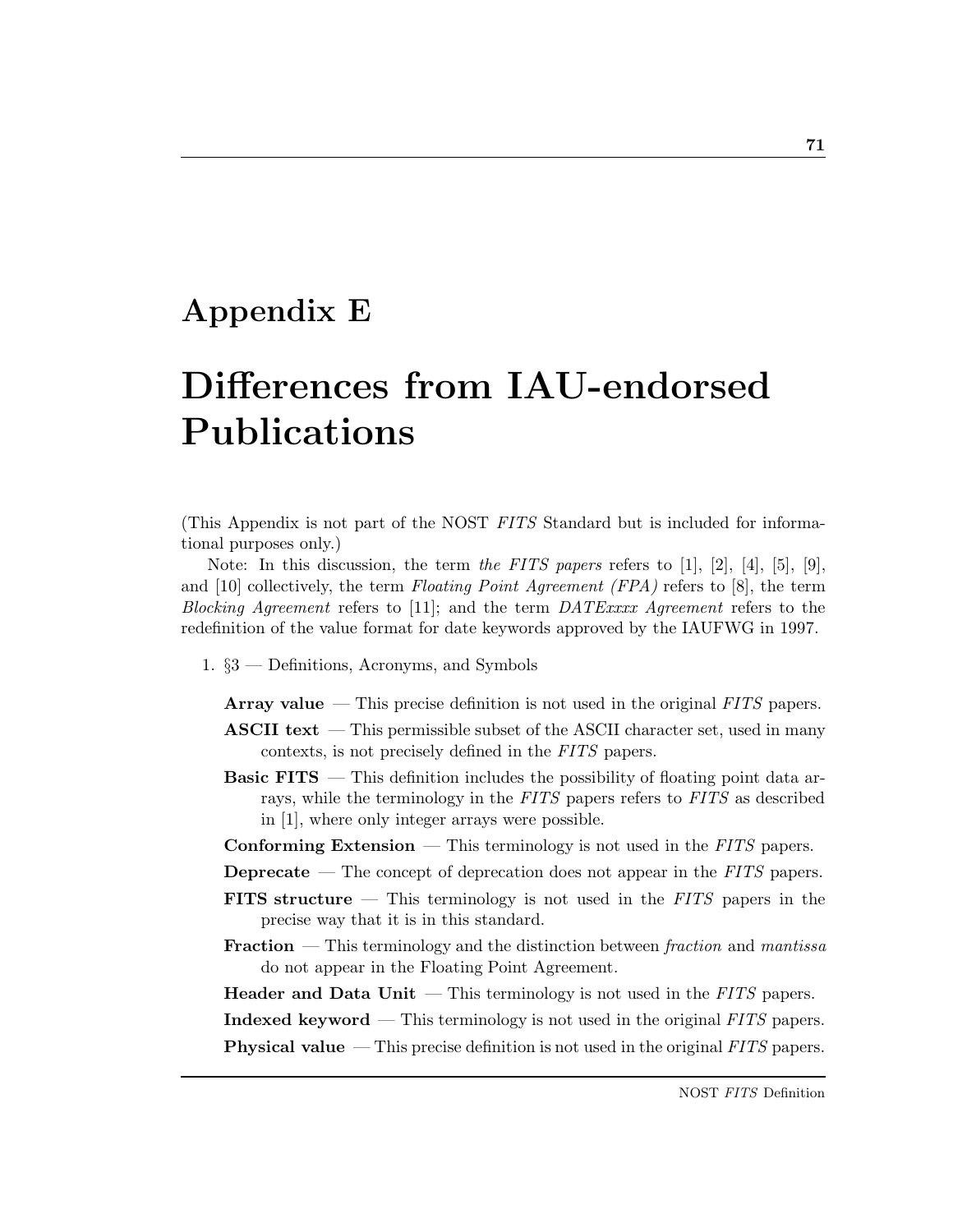**Reference point** — This term replaces the *reference pixel* of the *FITS* papers. The new terminology is consistent with the fact that the array need not represent a digital image and that the reference point (or *pixel*) need not lie within the array.

**Repeat count** —This terminology is not used in the *FITS* papers.

- **Reserved keyword** The *FITS* papers describe optional keywords but do not say explicitly that they are reserved.
- **Standard Extension** This precise definition is new. The term *standard extension* is used in some contexts in the *FITS* papers to refer to what this standard defines as a *standard extension* and in others to refer to what this standard defines as *conforming extension*.
- 2. §4.3.2 Primary Data Array

Fill format — This specification is new. The *FITS* papers and the FPA do not precisely specify the format of data fill for the primary data array.

3. §4.4.1.1 Identity (of conforming extensions)

The *FITS* papers specify that creators of new extension types should check with the *FITS* standards committee. This standard identifies the committee specifically, introduces the role of the *FITS* Support Office as its agent, and mandates registration.

4. §4.6 Physical Blocking

This material is based entirely on the Blocking Agreement. Material in the early *FITS* papers [1,4] specifying the expression of *FITS* on specific physical media is not part of this standard.

5. §4.6.1 Bitstream Devices

The Blocking Agreement specifies that this rule applies to *FITS* files written to logical file systems. This standard applies the rule to all bitstream devices, not only logical file systems.

6. §4.6.2.1 Fixed Block

The Blocking Agreement specifies that this rule applies to *FITS* files written to optical disks, (accessed as a sequential set of records), QIC format 1/4-inch cartridge tapes and Local Area networks. This standard extends the rule to other fixed block length sequential media.

7. §4.6.2.2 Variable Block

The Blocking Agreement specifies that this rule applies to *FITS* files written to 1/2-inch 9 track tapes, DDS/DAT 4mm cartridge tapes and 8mm cartridge tape (Exabyte). This standard extends the rule to all variable block length sequential media and eliminates references to specific products.

NASA/Science Office of Standards and Technology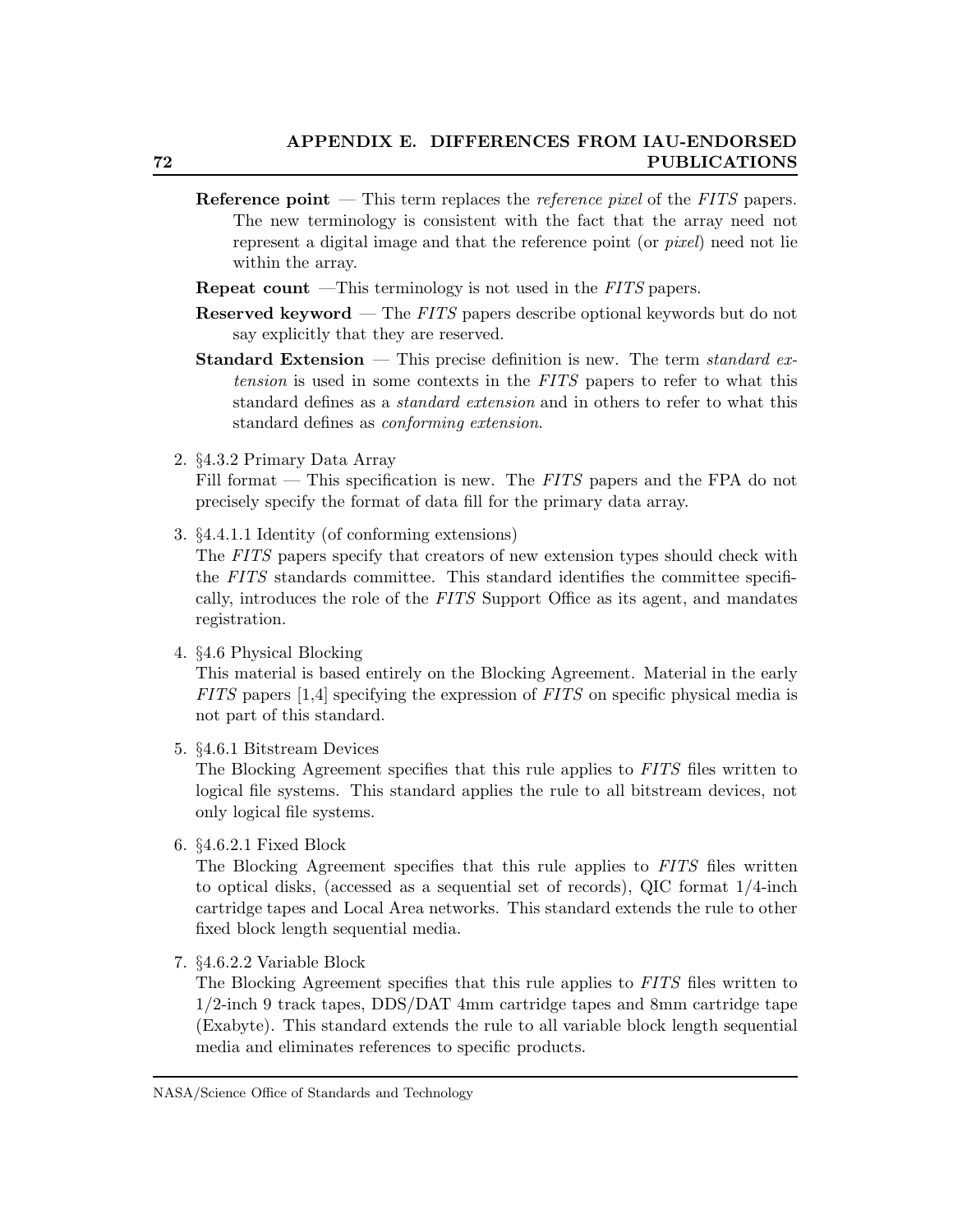8. §5.1.2.1 Keyword (as header component)

The specification of permissible keyword characters is new. The *FITS* papers do not precisely define the permissible characters for keywords.

- 9. §5.1.2.2 Value Indicator (bytes 9–10) The *FITS* papers do not specifically address the permissibility of null values. This standard states explicitly that they are permitted.
- 10. §5.1.2.3 Value/Comment (bytes 11–80) In the *FITS* papers, the slash between the value and comment is optional. This standard requires the slash, consistent with the prescription of FORTRAN-77 list-directed input.
- 11. §5.2 Value, including its subsections

The *FITS* papers specify that the value field is to be written following the rules of ANSI FORTRAN-77 list-directed input, with some restrictions. This standard explicitly describes the format of the value field. The *FITS* papers permit the value field to contain an array of values. This standard specifies that there shall be only one value in the value field. The *FITS* papers require the fixed format for the most essential parameters. This standard identifies those parameters with the values of the mandatory keywords.

12. §5.2.1 Character String

The standard explicitly describes how single quotes are to be coded into keyword values, a rule only implied by the FORTRAN-77 list-directed read requirements of the *FITS* papers.

The standard states that in general, character-valued keywords can have lengths up to the maximum 68 character length.

13. §5.2.3 Integer

The standard explicitly notes that the fixed format for complex integers does not conform to the rules for ANSI FORTRAN list-directed read.

- 14. §5.2.4 Real Floating Point Number The standard explicitly notes that the full precision of 64-bit values cannot be expressed as a single value using the fixed format.
- 15. §5.2.5 Complex Integer Number

The standard does not support the fixed format for complex integers defined in the *FITS* papers but is consistent with FORTRAN-77 list-directed read as required in the *FITS* papers for free format. Because the fixed format of the *FITS* papers did not conform to the rules for FORTRAN-77 list-directed I/O, consistency with both was impossible. There are no known *FITS* files that use the fixed format for complex integers that was defined in the *FITS* papers.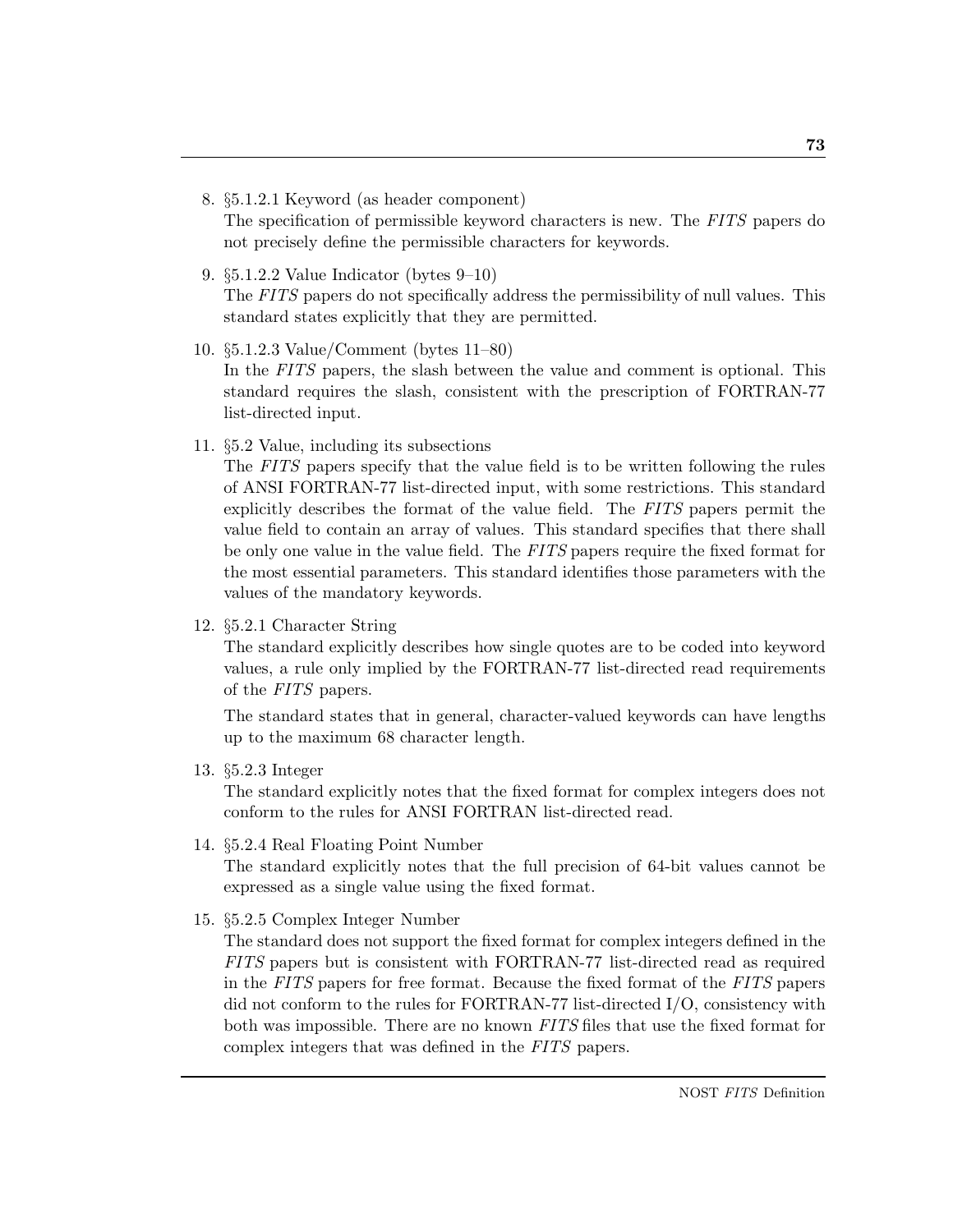#### 16. §5.2.6 Complex Floating Point Number

The standard does not support the fixed format for complex floating point numbers defined in the *FITS* papers but is consistent with FORTRAN-77 list-directed read as required in the *FITS* papers for free format. Because the fixed format of the *FITS* papers did not conform to the rules for FORTRAN-77 list-directed I/O, consistency with both was impossible. There are no known *FITS* files that use the fixed format for complex floating point numbers that was defined in the *FITS* papers.

#### 17. §5.3 Units

The *FITS* papers recommend the use of SI units and identify certain other units standard in astronomy. This standard codifies the recommendation and makes it more specific by referring to the IAU Style Manual [7], while explicitly recommending degrees for angular measure and requiring degrees for celestial coordinates.

- 18. §5.4.1.1 Principal (mandatory keywords)
	- (a) SIMPLE keyword The explicit prohibition against the appearance of the SIMPLE keyword in extensions does not appear in the *FITS* papers.
	- (b) NAXIS keyword The requirement that the NAXIS keyword may not be negative is not explicitly specified in the *FITS* papers.
	- (c) NAXISn keyword The requirement that the NAXISn keyword may not be negative is not explicitly specified in the *FITS* papers.
- 19. §5.4.1.2 Conforming Extensions
	- (a)  $N_{\text{bits}}$  The requirement that  $N_{\text{bits}}$  may not be negative is not explicitly specified in the *FITS* papers.
	- (b) XTENSION keyword That this keyword may not appear in the primary header is only implied by the *FITS* papers; the prohibition is explicit in this standard. The *FITS* papers name a *FITS* standards committee as the keeper of the list of accepted extension type names. This standard specifically identifies the committee and introduces the role of the *FITS* Support Office as its agent.
- 20. §5.4.2 Other Reserved Keywords

That the optional keywords defined in the *FITS* papers are to be reserved for both the primary HDUs and all extensions with the meanings and usage defined in those papers, as in the standard, is not explicitly stated in all of them, although some keywords are explicitly reserved in the papers describing the image and binary table extensions.

#### NASA/Science Office of Standards and Technology

**74**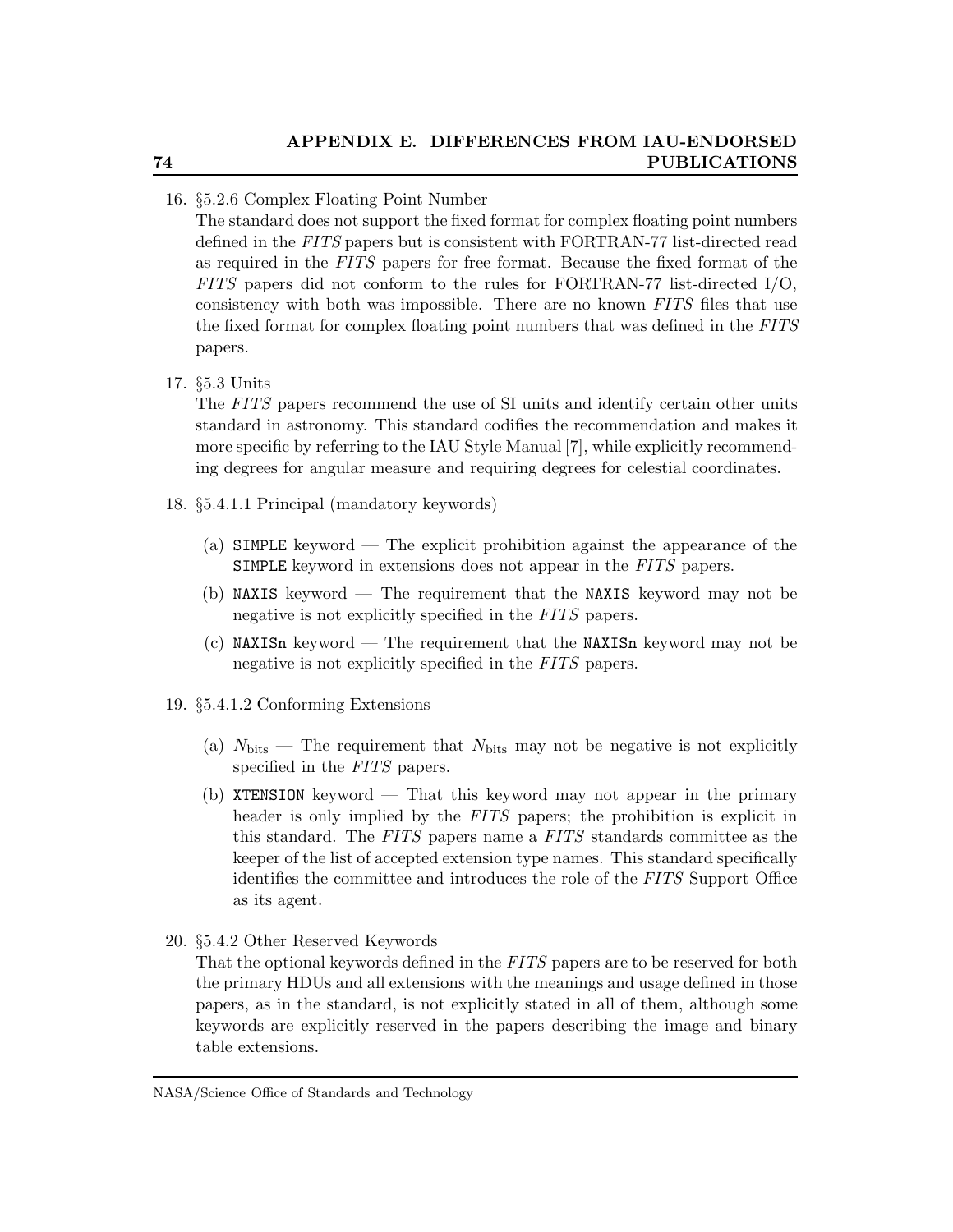- 21. §5.4.2.1 Keywords Describing the History or Physical Construction of the HDU
	- (a) DATE Keyword The notation for four-digit year number is YYYY rather than the CCYY of the "DATExxxx Agreement". The recommendation for use of Universal Time in the superseded format with a two-digit year is not in the *FITS* papers.
	- (b) BLOCKED keyword The *FITS* papers require the BLOCKED keyword to appear in the first record of the primary header even though it cannot when the value of NAXIS exceeds the values described in the text. They do not address this contradiction. This standard deprecates the BLOCKED keyword.
- 22. §5.4.2.2 Keywords Describing Observations
	- (a) DATE-OBS Keyword The recommendation for use of Universal Time in the superseded format with a two-digit year is not in the *FITS* papers.
	- (b) EQUINOX and EPOCH keywords This standard replaces the EPOCH keyword with the more appropriately named EQUINOX keyword and deprecates the EPOCH name.

#### 23. §5.4.2.4 Commentary keywords

Keyword field is blank — Reference [1] contains the text "BLANK" to represent a blank keyword field. The standard clarifies the intention.

- 24. §5.4.2.5 Array keywords
	- (a) BUNIT Keyword The *FITS* papers recommend the use of SI units, degrees as the appropriate unit for angles, and identify other units standard in astronomy. This standard specically applies the recommendations of §5.3 to the BUNIT keyword.
	- (b) CTYPEn, CRVALn, CDELTn, and CROTAn Keywords This standard extends the recommendations on units to coordinate axes, explicitly requiring decimal degrees for coordinates.
	- (c) CRPIXn Keywords This standard explicitly notes the ambiguity in the location of the index number relative to an image pixel.
	- (d) CDELTn Keywords The definition in the standard differs from that in the *FITS* papers in that it provides for the case where the spacing between index points varies over the grid. For the case of constant spacing, it is identical to the specification in the *FITS* papers.
	- (e) DATAMAX and DATAMIN Keywords The standard clarifies that the value refers to the physical value represented by the array, after any scaling, not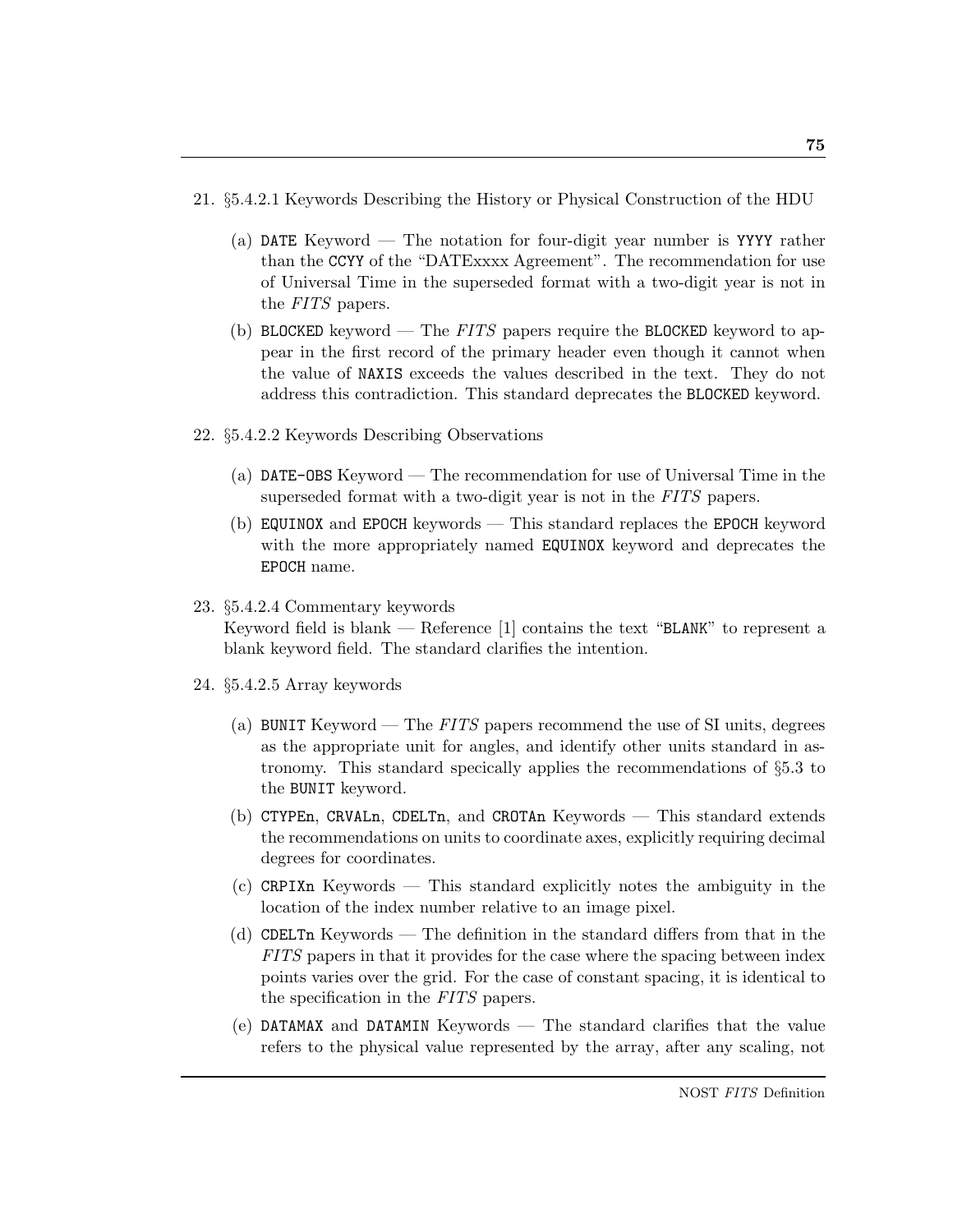the array value before scaling. The standard also notes that special values are not to be considered when determining the values of DATAMAX and DATAMIN, an issue not specifically addressed by the *FITS* papers or the FPA.

- 25. §7 Random Groups Structure The standard deprecates the Random Groups structure.
- 26. §7.1.2 Reserved Keywords (random groups) That the optional keywords defined in the *FITS* papers are to be reserved with the meanings and usage defined in those papers, as in the standard, is not explicitly stated in them.
- 27. §7.1.2.2 PSCALn Keywords The default value is explicitly specified in the standard, whereas in the *FITS* papers it is assumed by analogy with the BSCALE keyword.
- 28. §7.1.2.3 PZEROn Keywords The default value is explicitly specified in the standard, whereas in the *FITS* papers it is assumed by analogy with the BZERO keyword.
- 29. §8.1 ASCII Table Extension The name *ASCII table* is given to the "tables" extension discussed in the *FITS* papers to distinguish it from the binary table extension.
- 30. §8.1.1 Mandatory Keywords (ASCII table)
	- (a) NAXIS1 keyword The requirement that the NAXIS1 keyword may not be negative in an ASCII table header is not explicitly specified in the *FITS* papers.
	- (b) NAXIS2 keyword The requirement that the NAXIS2 keyword may not be negative in an ASCII table header is not explicitly specified in the *FITS* papers.
	- (c) TFIELDS keyword The requirement that the TFIELDS keyword may not be negative is not explicitly specified in the *FITS* papers.
	- (d) TFORMn keyword The requirement that format codes must be specified in upper case is implied but not explicitly specified in the *FITS* papers.
- 31. §8.1.2 Other Reserved Keywords (ASCII table) That the optional keywords defined in the *FITS* papers are to be reserved with the meanings and usage defined in those papers, as in the standard, is not explicitly stated in them.

NASA/Science Office of Standards and Technology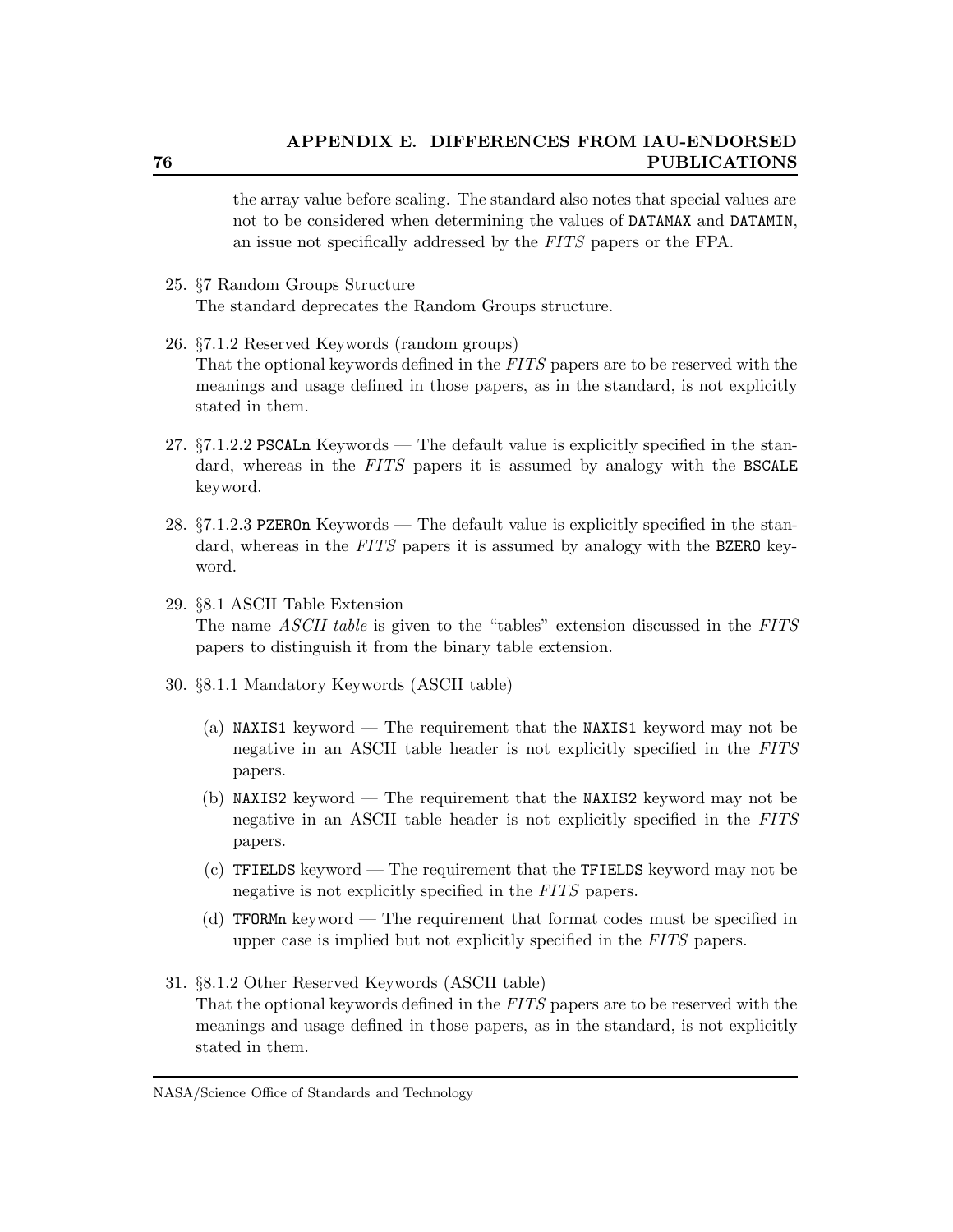- (a) TUNITn Keywords The *FITS* papers do not explicitly recommend the use of any particular units for this keyword, although the reference to the BUNIT keyword may be considered an implicit extension of the recommendation for that keyword. This standard makes the recommendation more specific for the TUNIT keyword by requiring conformance to the prescriptions in  $\S 5.3$ .
- (b) TSCALn Keywords The prohibition against use in A-format fields is stronger than the statement in the *FITS* papers that the keyword "is not relevant".
- (c) TZEROn Keywords The prohibition against use in A-format fields is stronger than the statement in the *FITS* papers that the keyword "is not relevant".
- 32. §8.3.2 Other Reserved Keywords (Binary Table)

The EXTNAME, EXTVER, EXTLEVEL, AUTHOR, and REFERENC keywords explicitly reserved for binary tables in the defining paper are reserved in the standard under the general prescription of §5.4.2.

- (a) TUNITn Keywords The *FITS* papers do not explicitly recommend the use of any particular units for this keyword. This standard makes the recommendation more specific for the TUNITn keyword by requiring conformance to the prescriptions of §5.3.
- (b) TDISPn Keywords The version of the BINTABLE paper upon which the *FITS* committees voted stated incorrectly that the values used to display bit and byte arrays should be considered *signed*. This standard follows the text in the published BINTABLE paper, which specifies that these values should be *unsigned*. The BINTABLE paper does not specify how a TDISPn value for a field of type P is interpreted; this standard explicitly mandates no interpretation but allows conventions to provide interpretations. The requirement that format codes must be specified in upper case is implied but not explicitly specified in the BINTABLE paper.
- (c) THEAP Keywords The *FITS* papers state only that the keyword is reserved for use in the convention described in in Appendix B.1. This standard makes the more specific statement that this keyword is used to provide the separation, in bytes, between the start of the main data table and the start of a supplemental data area called the heap and identifies the default value.
- (d) TDIMn Keywords The *FITS* papers state only that the keyword is reserved for use in the convention described in Appendix B.2. This standard makes the more specific statement that the contents of the value field contain a character string describing how to interpret the contents of a field as a multidimensional array.
- 33. §8.3.4 Data Display

The BINTABLE paper suggests that the format for display suggested by the TDISPn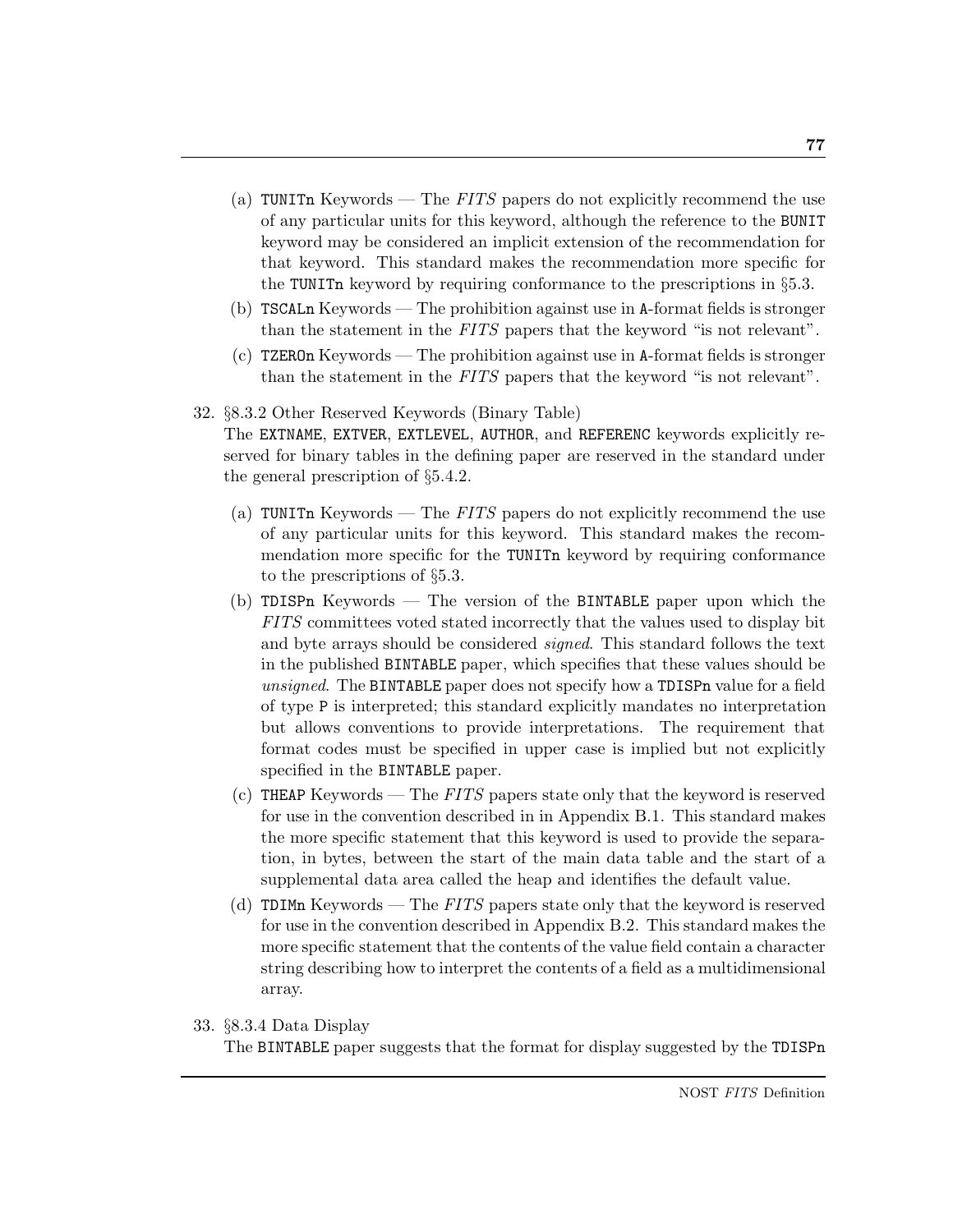#### **APPENDIX E. DIFFERENCES FROM IAU-ENDORSED PUBLICATIONS**

should be understood as a Fortran-90 format or, where Fortran-90 is unavailable, a FORTRAN-77 format. This standard explicitly describes the formats. The statement in the standard concerning differences between E and D format codes, which notes that the latter implies greater precision in the internal datum, does not appear in the BINTABLE paper.

- 34. §9 Restrictions on Changes The *FITS* papers do not provide for the concept of deprecation.
- 35. Appendix C Implementation on Physical Media Material in the *FITS* papers specifying the expression of *FITS* on specific physical media is not part of this standard; what is provided in the appendix is purely as a guide to recommended practices.

**78**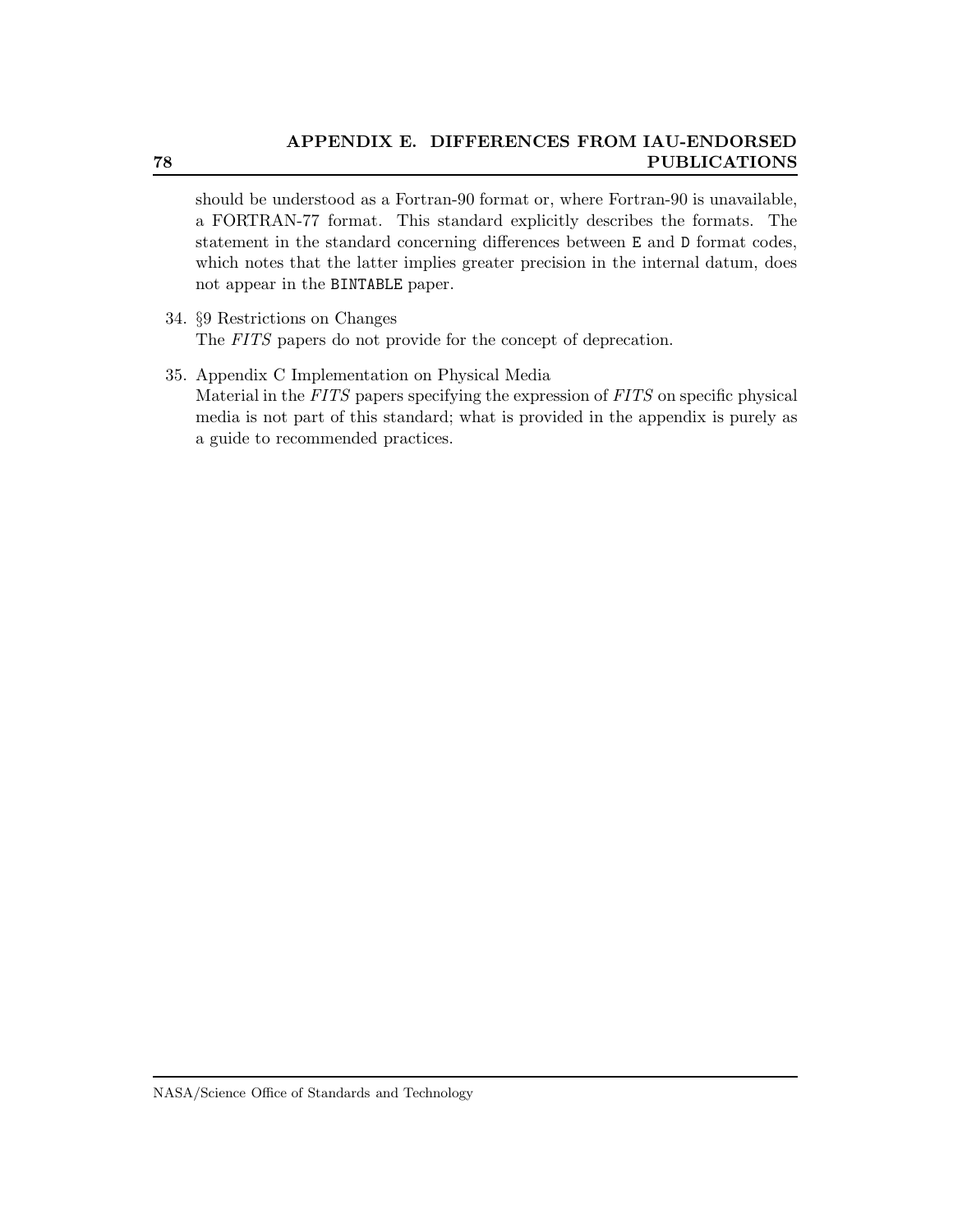## **Appendix F**

# **Summary of Keywords**

(This Appendix is not part of the NOST *FITS* Standard, but is included for convenient reference).

| Principal           | Conforming          | ASCII Table           | Image                 |                        | Binary Table Random Groups |
|---------------------|---------------------|-----------------------|-----------------------|------------------------|----------------------------|
| HDU                 | Extension           | Extension             | Extension             | Extension              | Records                    |
| <b>SIMPLE</b>       | <b>XTENSION</b>     | XTENSION <sup>1</sup> | XTENSION <sup>2</sup> | XTENSION <sup>3</sup>  | <b>SIMPLE</b>              |
| <b>BITPIX</b>       | <b>BITPIX</b>       | BITPIX<br>$= 8$       | <b>BITPIX</b>         | <b>BITPIX</b><br>$= 8$ | <b>BITPIX</b>              |
| NAXIS               | NAXIS               | NAXIS<br>$= 2$        | NAXIS                 | NAXIS<br>$= 2$         | NAXIS                      |
| NAXISn <sup>4</sup> | NAXISn <sup>4</sup> | NAXIS1                | NAXISn <sup>4</sup>   | NAXIS1                 | NAXIS1<br>$= 0$            |
| EXTEND <sup>5</sup> | PCOUNT              | NAXIS2                | PCOUNT<br>$= 0$       | NAXIS2                 | NAXISn <sup>4</sup>        |
| <b>END</b>          | <b>GCOUNT</b>       | PCOUNT<br>$= 0$       | GCOUNT<br>$= 1$       | PCOUNT                 | GROUPS<br>$= T$            |
|                     | <b>END</b>          | GCOUNT<br>$= 1$       | <b>END</b>            | GCOUNT<br>$= 1$        | PCOUNT                     |
|                     |                     | TFIELDS               |                       | TFIELDS                | <b>GCOUNT</b>              |
|                     |                     | TBCOLn <sup>6</sup>   |                       | TFORMn <sup>6</sup>    | <b>END</b>                 |
|                     |                     | $TFORMn^6$            |                       | <b>END</b>             |                            |
|                     |                     | END                   |                       |                        |                            |

<sup>1</sup> XTENSION=  $'$ TABLE  $'$  for the ASCII table extension.

<sup>2</sup> XTENSION=  $'$ IMAGE  $'$  for the image extension.

 $^3$  XTENSION=  $\,$  'BINTABLE' for the binary table extension.

<sup>4</sup> Runs from 1 through the value of NAXIS.

<sup>5</sup> Required only if extensions are present.

<sup>6</sup> Runs from 1 through the value of TFIELDS.

Table F.1: Mandatory *FITS* keywords for the structures described in this document.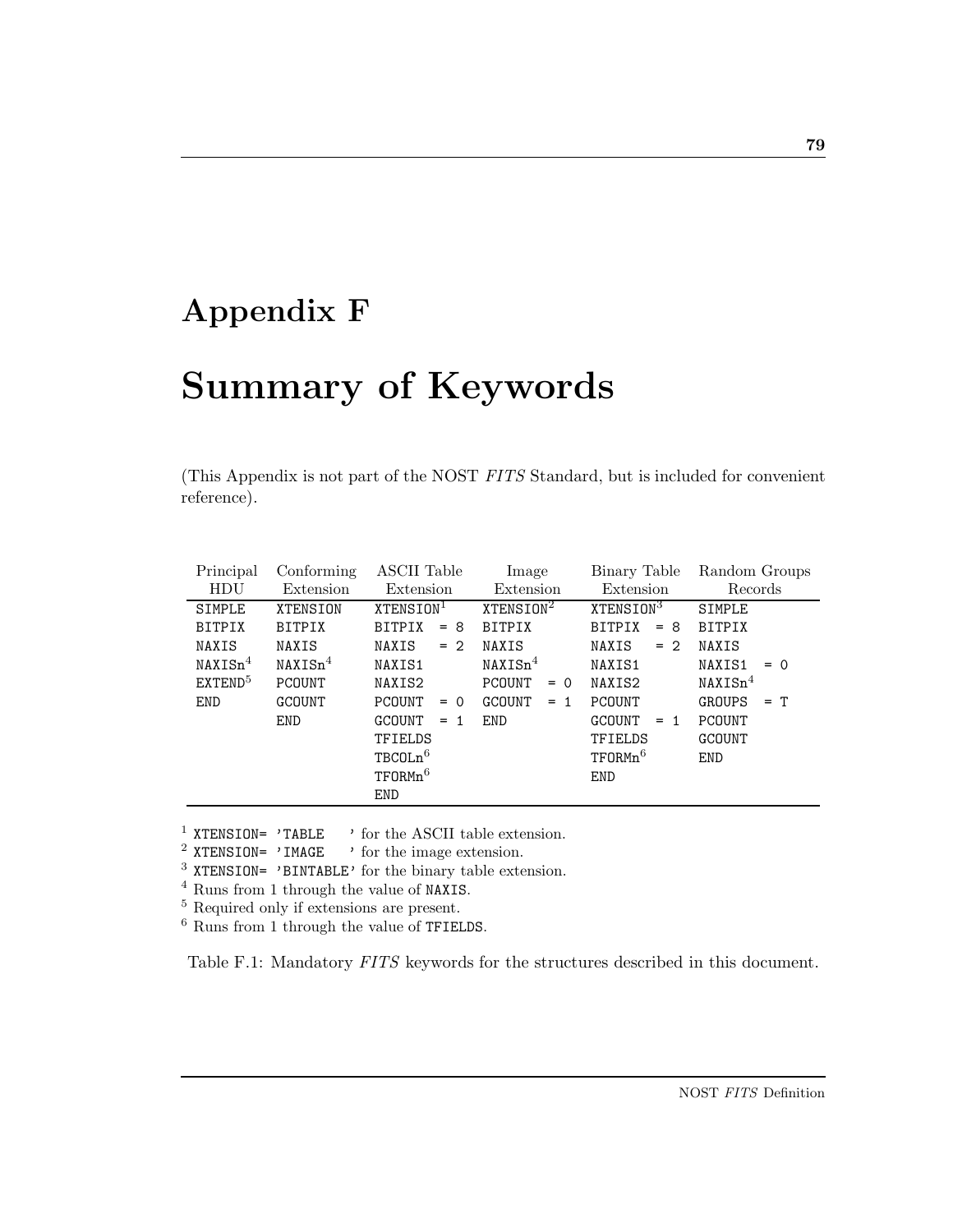| All                   | Array <sup>1</sup> | Conforming    | <b>ASCII</b> Table |           | Binary Table Random Groups |
|-----------------------|--------------------|---------------|--------------------|-----------|----------------------------|
| <b>HDUs</b>           | <b>HDUs</b>        | Extension     | Extension          | Extension | Records                    |
| DATE                  | <b>BSCALE</b>      | EXTNAME       | TSCALn             | TSCALn    | PTYPEn                     |
| ORIGIN                | BZERO              | <b>EXTVER</b> | TZEROn             | TZEROn    | PSCALn                     |
| BLOCKED <sup>2</sup>  | <b>BUNIT</b>       | EXTLEVEL      | TNULLn             | TNULLn    | PZER0n                     |
| <b>AUTHOR</b>         | <b>BLANK</b>       |               | TTYPEn             | TTYPEn    |                            |
| REFERENC              | <b>CTYPEn</b>      |               | TUNITn             | TUNITn    |                            |
| COMMENT               | CRPIXn             |               |                    | TDISPn    |                            |
| HISTORY               | CROTAn             |               |                    | TDIMn     |                            |
| <b>LILILILILILILI</b> | CRVALn             |               |                    | THEAP     |                            |
| DATE-OBS              | CDELTn             |               |                    |           |                            |
| TELESCOP              | DATAMAX            |               |                    |           |                            |
| INSTRUME              | DATAMIN            |               |                    |           |                            |
| OBSERVER              |                    |               |                    |           |                            |
| <b>OBJECT</b>         |                    |               |                    |           |                            |
| EQUINOX               |                    |               |                    |           |                            |
| EPOCH <sup>2</sup>    |                    |               |                    |           |                            |

<sup>1</sup> Primary HDU, image extension, user-defined HDUs with same array structure. <sup>2</sup> Deprecated.

Table F.2: Reserved *FITS* keywords for the structures described in this document.

| Production           | <b>Bibliographic</b> | Commentary     | Observation        |
|----------------------|----------------------|----------------|--------------------|
| DATE                 | <b>AUTHOR</b>        | COMMENT        | DATE-OBS           |
| ORIGIN               | REFERENC             | HISTORY        | TELESCOP           |
| BLOCKED <sup>1</sup> |                      | <u>ышышышы</u> | INSTRUME           |
|                      |                      |                | <b>OBSERVER</b>    |
|                      |                      |                | OBJECT             |
|                      |                      |                | EQUINOX            |
|                      |                      |                | EPOCH <sup>1</sup> |

 $^{\rm 1}$  Deprecated.

Table F.3: General reserved *FITS* keywords described in this document.

NASA/Science Office of Standards and Technology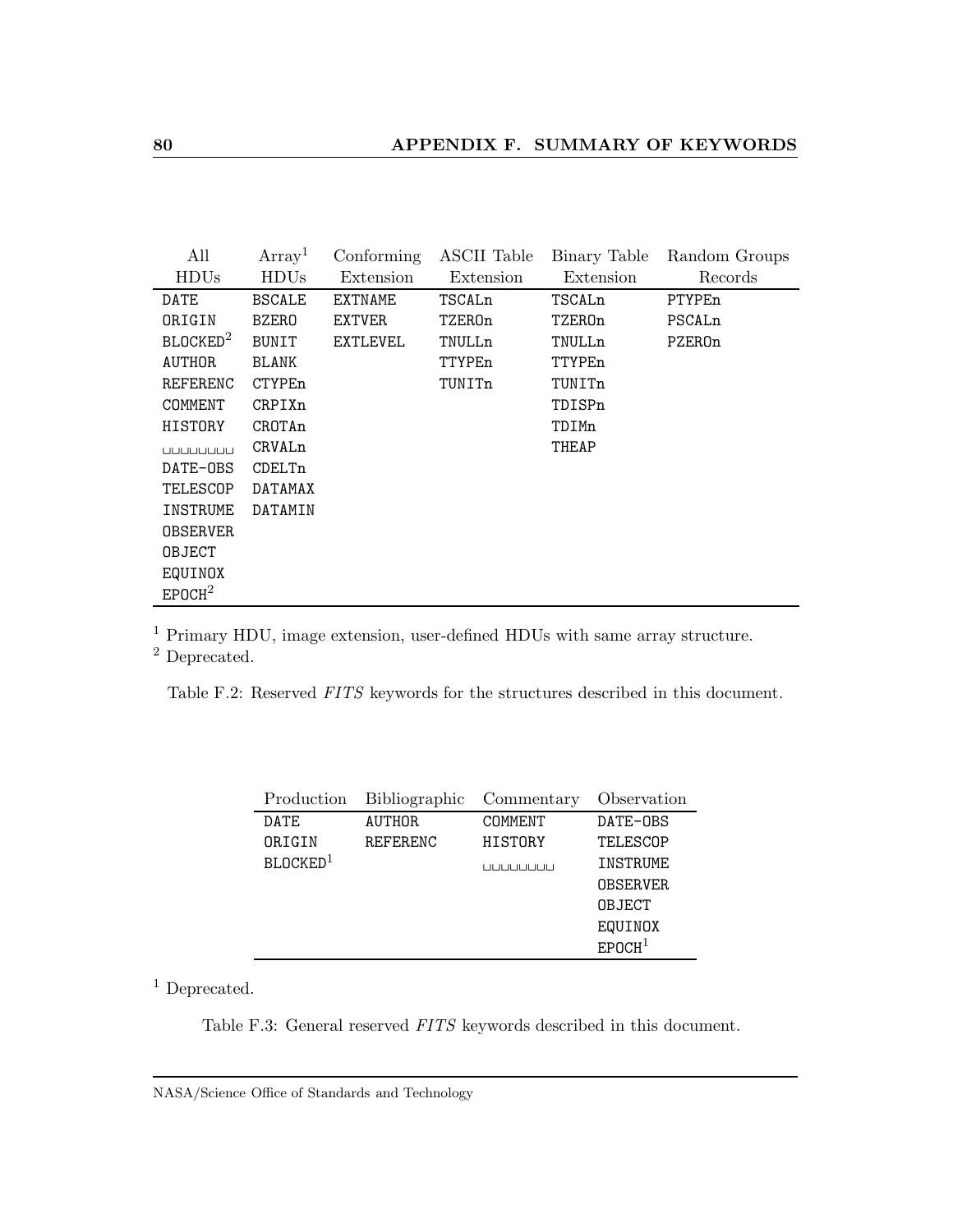# **Appendix G ASCII Text**

(This appendix is not part of the NOST *FITS* standard; the material in it is based on the ANSI standard for ASCII [14] and is included here for informational purposes.)

In the following table, the first column is the decimal and the second column the hexadecimal value for the character in the third column. The characters hexadecimal 20 to 7E (decimal 32 to 126) constitute the subset referred to in this document as ASCII text.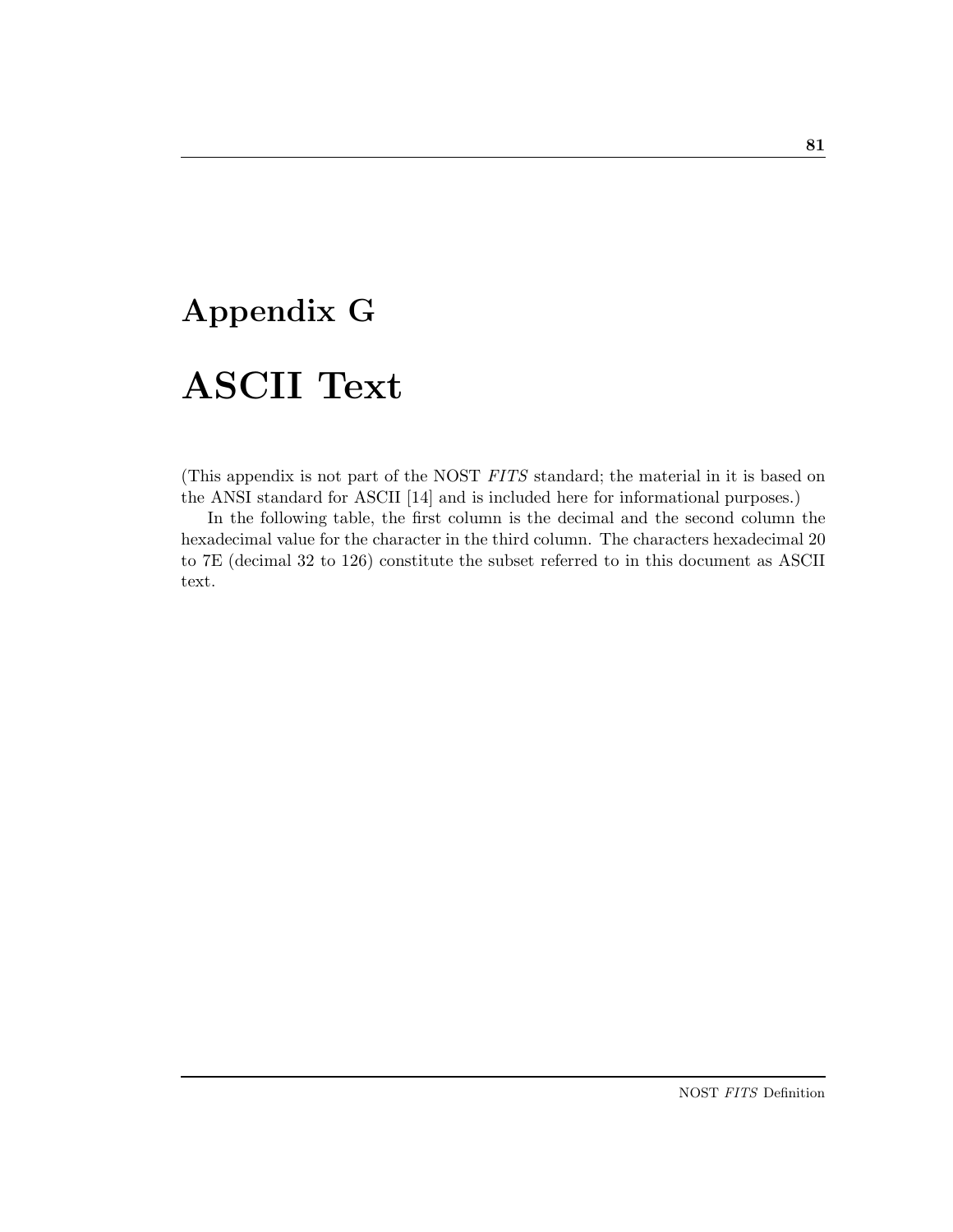|                  | <b>ASCII</b> Control |                        | <b>ASCII Text</b> |                |                             |     |               |                                                                                                                          |                |                |                          |
|------------------|----------------------|------------------------|-------------------|----------------|-----------------------------|-----|---------------|--------------------------------------------------------------------------------------------------------------------------|----------------|----------------|--------------------------|
| dec              | hex                  | char                   | $\mathrm{dec}$    | hex            | char                        | dec | hex           | char                                                                                                                     | $\mathrm{dec}$ | hex            | char                     |
| $\boldsymbol{0}$ | 00                   | $\rm NUL$              | $32\,$            | 20             | SP                          | 64  | 40            | $\pmb{\mathbb{Q}}$                                                                                                       | 96             | 60             | $\overline{\epsilon}$    |
| $\,1\,$          | 01                   | <b>SOH</b>             | 33                | 21             | Ţ                           | 65  | 41            | $\boldsymbol{\rm{A}}$                                                                                                    | 97             | 61             | $\rm{a}$                 |
| $\sqrt{2}$       | 02                   | <b>STX</b>             | 34                | 22             | П                           | 66  | 42            | $\, {\bf B}$                                                                                                             | 98             | 62             | $\mathbf b$              |
| 3                | 03                   | <b>ETX</b>             | 35                | 23             | #                           | 67  | 43            | $\overline{C}$                                                                                                           | 99             | 63             | $\mathbf c$              |
| $\overline{4}$   | 04                   | <b>EOT</b>             | 36                | 24             | \$                          | 68  | 44            | ${\rm D}$                                                                                                                | 100            | 64             | $\mathbf d$              |
| $\overline{5}$   | $05\,$               | <b>ENQ</b>             | 37                | 25             | %                           | 69  | 45            | ${\bf E}$                                                                                                                | 101            | 65             | $\rm e$                  |
| $\,$ 6 $\,$      | 06                   | ACK                    | 38                | 26             | $\&$                        | 70  | 46            | ${\bf F}$                                                                                                                | 102            | 66             | $\mathbf f$              |
| $\overline{7}$   | $07\,$               | <b>BEL</b>             | 39                | 27             | $\,$                        | 71  | 47            | G                                                                                                                        | 103            | 67             | g                        |
| 8                | 08                   | $\mathbf{B}\mathbf{S}$ | 40                | 28             | $\overline{\mathcal{L}}$    | 72  | 48            | $H_{\rm}$                                                                                                                | 104            | 68             | $\,$ h                   |
| $9\phantom{.}$   | $09\,$               | $\rm HT$               | 41                | 29             | $\mathcal{C}^{\mathcal{C}}$ | 73  | 49            | I                                                                                                                        | 105            | 69             | $\mathbf{i}$             |
| 10               | 0A                   | $\operatorname{LF}$    | 42                | 2A             | $\ast$                      | 74  | 4A            | $\bf J$                                                                                                                  | 106            | 6A             | $\mathbf{j}$             |
| 11               | 0B                   | VT                     | 43                | 2B             | $\ddot{}$                   | 75  | 4B            | ${\bf K}$                                                                                                                | 107            | 6B             | $\mathbf k$              |
| 12               | 0 <sub>C</sub>       | $\rm FF$               | 44                | 2C             | $\bullet$                   | 76  | 4C            | $\mathbf L$                                                                                                              | 108            | 6C             | $\mathbf{l}$             |
| 13               | 0D                   | CR                     | 45                | 2D             | -                           | 77  | 4D            | $\mathbf M$                                                                                                              | 109            | 6 <sub>D</sub> | $\mathbf m$              |
| 14               | 0E                   | SO                     | 46                | 2E             | $\ddot{\phantom{0}}$        | 78  | 4E            | ${\rm N}$                                                                                                                | 110            | 6E             | $\mathbf n$              |
| 15               | 0F                   | SI                     | 47                | 2F             | $\overline{1}$              | 79  | 4F            | $\overline{O}$                                                                                                           | 111            | 6F             | $\overline{O}$           |
| 16               | 10                   | DLE                    | 48                | 30             | $\boldsymbol{0}$            | 80  | 50            | ${\bf P}$                                                                                                                | 112            | 70             | $\mathbf{p}$             |
| 17               | 11                   | DC1                    | 49                | 31             | $\,1$                       | 81  | 51            | Q                                                                                                                        | 113            | 71             | $\mathbf q$              |
| 18               | 12                   | DC2                    | 50                | 32             | $\overline{2}$              | 82  | 52            | $\mathbf R$                                                                                                              | 114            | 72             | $\bf r$                  |
| 19               | 13                   | DC3                    | 51                | 33             | 3                           | 83  | 53            | $\mathbf S$                                                                                                              | 115            | 73             | $\mathbf S$              |
| $20\,$           | 14                   | DC4                    | 52                | 34             | $\,4\,$                     | 84  | 54            | $\mathbf T$                                                                                                              | 116            | 74             | $\mathbf t$              |
| 21               | 15                   | <b>NAK</b>             | $53\,$            | 35             | $\bf 5$                     | 85  | $55\,$        | $\ensuremath{\mathbf{U}}$                                                                                                | 117            | 75             | $\mathbf u$              |
| $22\,$           | 16                   | ${\hbox{SYN}}$         | 54                | 36             | $\,6$                       | 86  | 56            | $\ensuremath{\mathbf{V}}$                                                                                                | 118            | 76             | $\rm V$                  |
| 23               | 17                   | <b>ETB</b>             | 55                | 37             | $\overline{7}$              | 87  | 57            | W                                                                                                                        | 119            | $77\,$         | W                        |
| 24               | 18                   | CAN                    | 56                | 38             | $8\,$                       | 88  | 58            | $\mathbf X$                                                                                                              | 120            | 78             | $\mathbf X$              |
| 25               | 19                   | $\rm{EM}$              | 57                | 39             | $\boldsymbol{9}$            | 89  | 59            | $\mathbf Y$                                                                                                              | 121            | 79             | $\mathbf{y}$             |
| ${\bf 26}$       | 1A                   | <b>SUB</b>             | $58\,$            | $3\mathrm{A}$  | $\vdots$                    | 90  | $5\mathrm{A}$ | Z                                                                                                                        | 122            | $7\mathrm{A}$  | $\rm{Z}$                 |
| $27\,$           | 1B                   | $\rm{ESC}$             | 59                | 3B             | $\colon$                    | 91  | $5\mathrm{B}$ | $\mathsf{L}% _{0}\left( \mathcal{A}_{0}\right) ^{T}\left( \mathcal{A}_{1}\right) ^{T}\left( \mathcal{A}_{1}\right) ^{T}$ | 123            | 7B             | $\{$                     |
| ${\bf 28}$       | 1 <sub>C</sub>       | ${\rm FS}$             | 60                | 3 <sup>C</sup> | $\overline{\phantom{a}}$    | 92  | 5C            | $\backslash$                                                                                                             | 124            | $7\mathrm{C}$  | $\overline{\phantom{a}}$ |
| $\,29$           | 1D                   | <b>GS</b>              | 61                | 3D             | $=$                         | 93  | 5D            | J                                                                                                                        | 125            | $7\mathrm{D}$  | }                        |
| $30\,$           | 1E                   | $\mathbf{RS}$          | 62                | 3E             | $\geq$                      | 94  | $5E$          | $\ddot{\phantom{0}}$                                                                                                     | 126            | $7\mathrm{E}$  |                          |
| 31               | 1F                   | <b>US</b>              | 63                | 3F             | $\overline{\mathcal{C}}$    | 95  | $5\mathrm{F}$ |                                                                                                                          | 127            | $7\mathrm{F}$  | DEL <sup>1</sup>         |

 $^{\rm 1}$  Not ASCII Text

Table G.1: ASCII character set

NASA/Science Office of Standards and Technology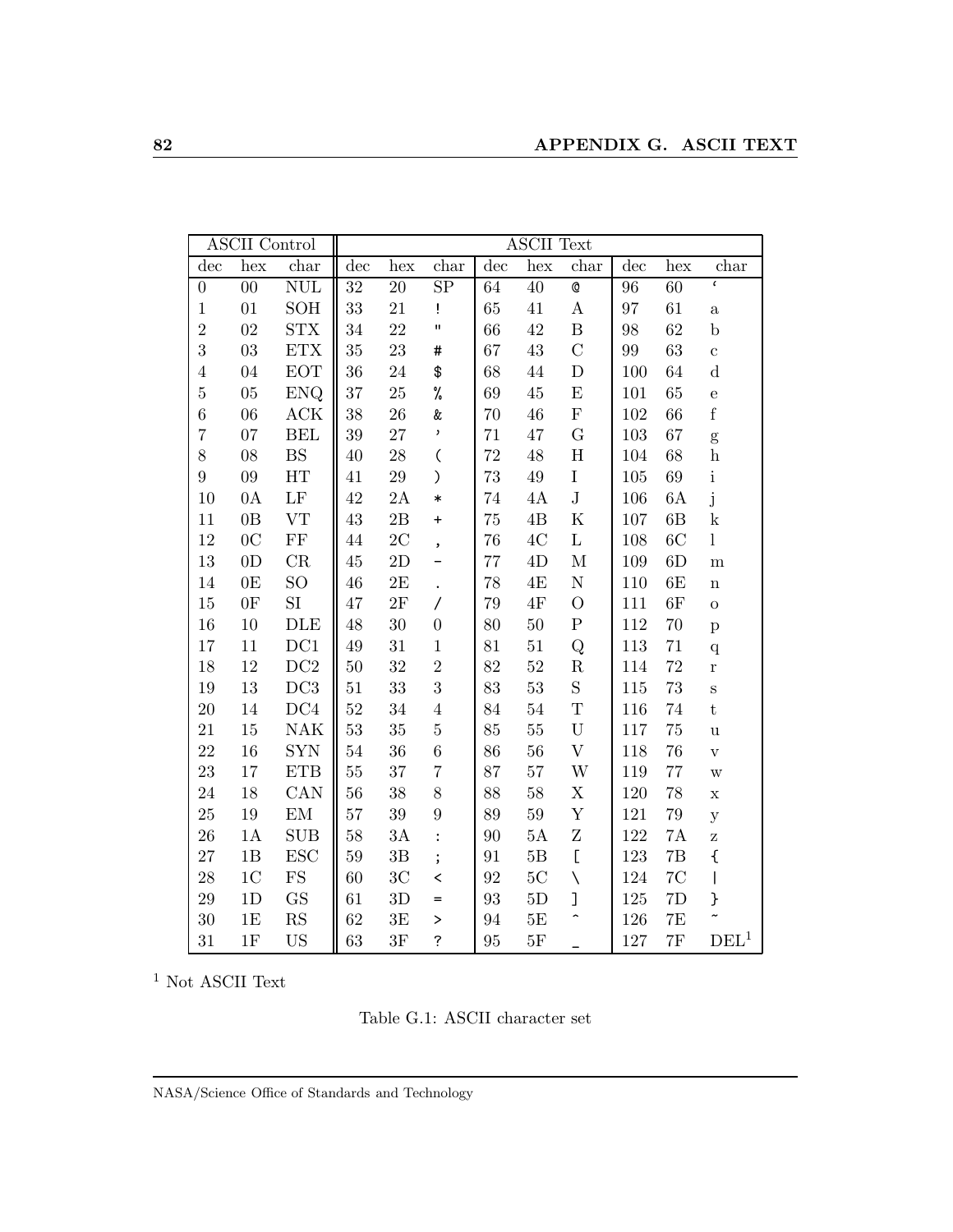## **Appendix H**

## **IEEE Floating Point Formats**

(The material in this Appendix is not part of this standard; it is adapted from the IEEE-754 floating point standard [15] and provided for informational purposes. It is not intended to be a comprehensive description of the IEEE formats; readers should refer to the IEEE standard.)

*FITS* recognizes all IEEE basic formats, including the special values.

#### **H.1 Basic Formats**

Numbers in the single and double formats are composed of the following three fields:

- 1. 1-bit sign  $s$
- 2. Biased exponent  $e = E + bias$
- 3. Fraction  $f = \bullet b_1 b_2 \cdots b_{p-1}$

The range of the unbiased exponent  $E$  shall include every integer between two values  $E_{min}$  and  $E_{max}$ , inclusive, and also two other reserved values  $E_{min} - 1$  to encode  $\pm 0$ and denormalized numbers, and  $E_{max}+1$  to encode  $\pm \infty$  and NaNs. The foregoing parameters are given in Table H.1. Each nonzero numerical value has just one encoding. The fields are interpreted as follows:

#### **H.1.1 Single**

A 32-bit single format number X is divided as shown in Fig. H.1. The value v of X is inferred from its constituent fields thus

- 1. If  $e = 255$  and  $f \neq 0$ , then v is NaN regardless of s
- 2. If  $e = 255$  and  $f = 0$ , then  $v = (-1)^s \infty$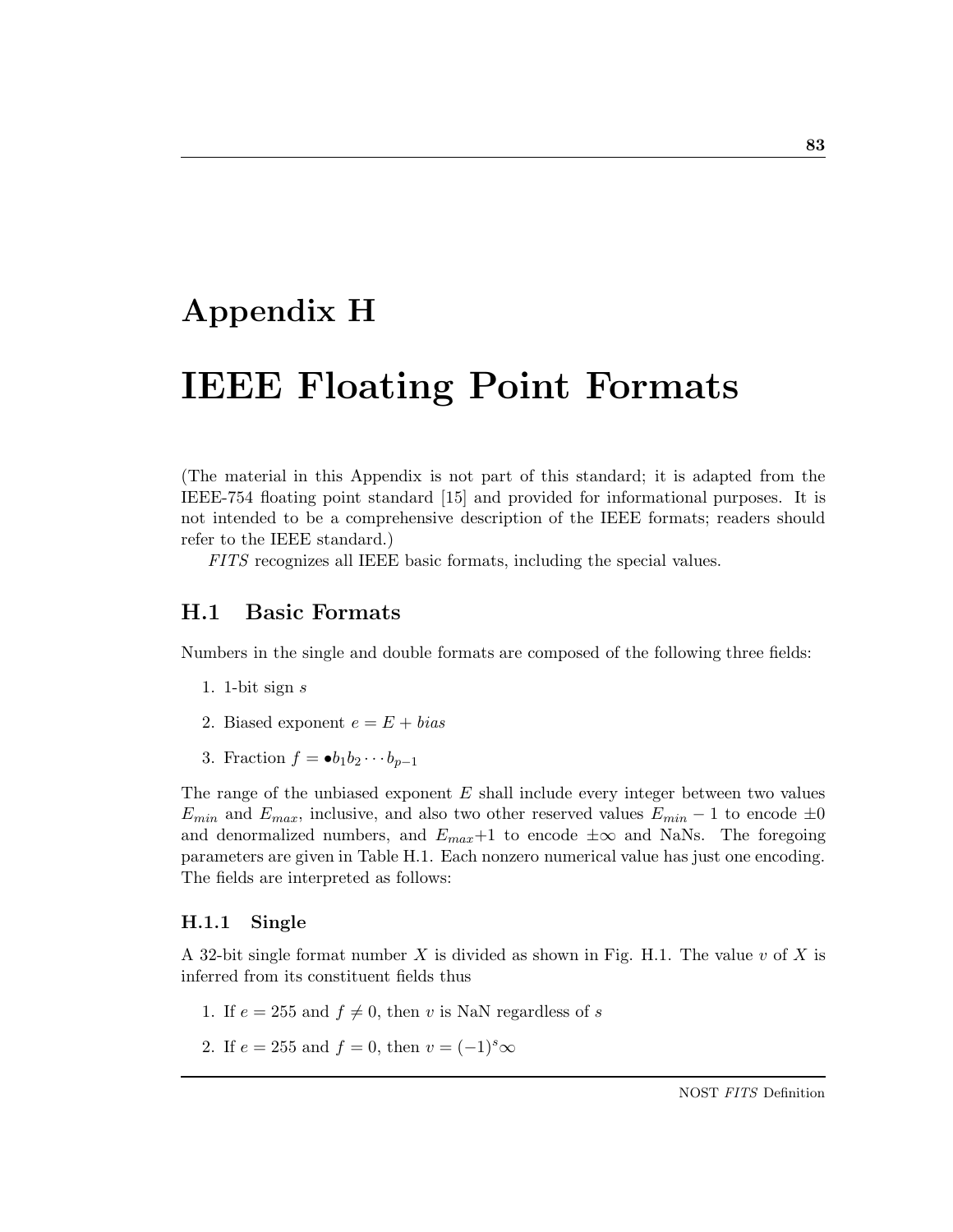|                        | $\rm{Format}$ |             |         |              |  |  |
|------------------------|---------------|-------------|---------|--------------|--|--|
| Parameter              |               | Double      |         |              |  |  |
|                        | Single        | Extended    | Double  | Extended     |  |  |
| $\boldsymbol{p}$       | 24            | >32         | 53      | >64          |  |  |
| $E_{max}$              | $+127$        | $\ge +1023$ | $+1023$ | $\ge +16383$ |  |  |
| $E_{min}$              | $-126$        | $<-1022$    | $-1022$ | $<-16382$    |  |  |
| Exponent bias          | $+127$        | unspecified | $+1023$ | unspecified  |  |  |
| Exponent width in bits | 8             | >11         | 11      | >15          |  |  |
| Format width in bits   | 32            | >43         | 64      | >79          |  |  |

Table H.1: Summary of Format Parameters

3. If 
$$
0 < e < 255
$$
, then  $v = (-1)^s 2^{e-127} (1 \cdot f)$ 

- 4. If  $e = 0$  and  $f \neq 0$ , then  $v = (-1)^s 2^{e-126} (0 \cdot f)$  (denormalized numbers)
- 5. If  $e = 0$  and  $f = 0$ , then  $v = (-1)^{s}0$  (zero)



Figure H.1: Single Format. msb means *most significant bit*, lsb means *least significant bit*

#### **H.1.2 Double**

A 64-bit double format number X is divided as shown in Fig. H.2. The value  $v$  of X is inferred from its constituent fields thus

- 1. If  $e = 2047$  and  $f \neq 0$ , then v is NaN regardless of s
- 2. If  $e = 2047$  and  $f = 0$ , then  $v = (-1)^s \infty$
- 3. If  $0 < e < 2047$ , then  $v = (-1)^s 2^{e-1023} (1 \bullet f)$
- 4. If  $e = 0$  and  $f \neq 0$ , then  $v = (-1)^s 2^{e-1022} (0 \bullet f)$  (denormalized numbers)

NASA/Science Office of Standards and Technology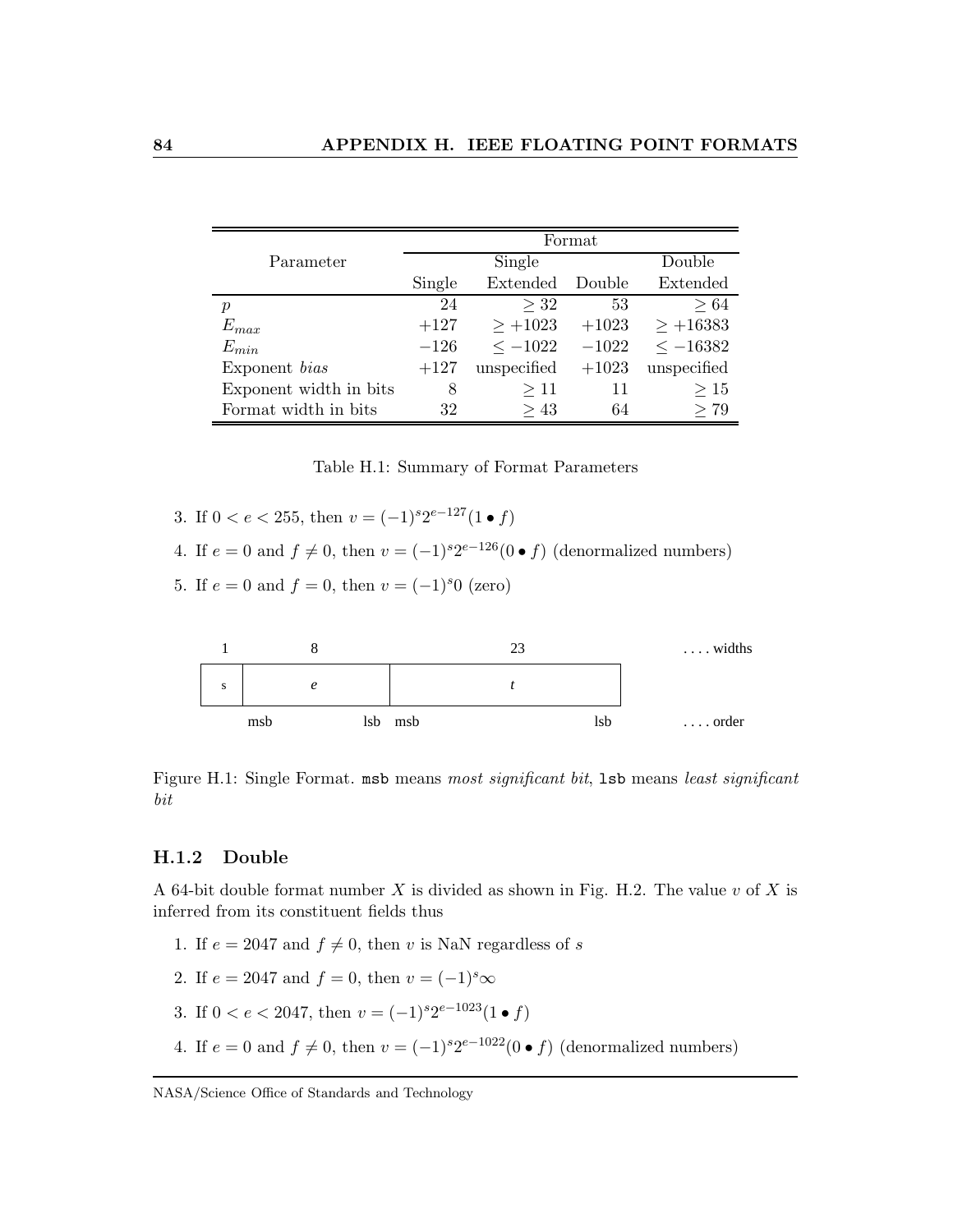5. If  $e = 0$  and  $f = 0$ , then  $v = (-1)^s 0$  (zero)



Figure H.2: Double Format. msb means *most significant bit*, lsb means *least significant bit*

### **H.2 Byte Patterns**

Table H.2 shows the types of IEEE floating point value, whether regular or special, corresponding to all double and single precision hexadecimal byte patterns.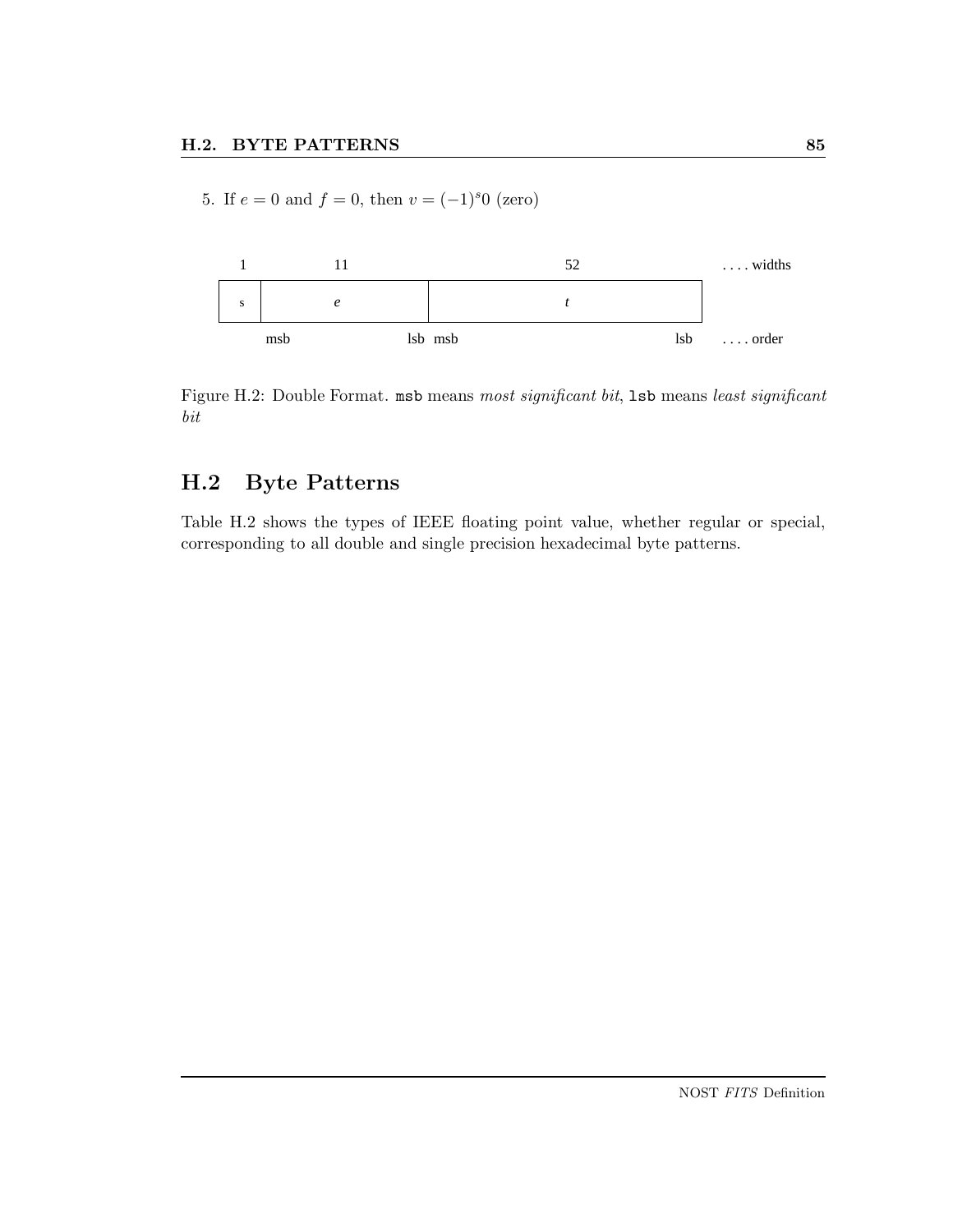| <b>IEEE</b> value  | Double Precision        | Single Precision |
|--------------------|-------------------------|------------------|
| $+0$               | 000000000000000         | 00000000         |
| denormalized       | 000000000000001         | 00000001         |
|                    | to                      | to               |
|                    | 000FFFFFFFFFFFFFF       | 007FFFFF         |
| positive underflow | 001000000000000         | 00800000         |
| positive numbers   | 001000000000001         | 00800001         |
|                    | to                      | to               |
|                    | 7FFFFFFFFFFFFFFF        | 7F7FFFFE         |
| positive overflow  | 7FEFFFFFFFFFFFFF        | 7F7FFFFF         |
| $+\infty$          | 7FF0000000000000        | 7F800000         |
| NaN <sup>1</sup>   | 7FF000000000001         | 7F800001         |
|                    | to                      | to               |
|                    |                         | 7FFFFFFF         |
| $-0$               | 800000000000000         | 80000000         |
| negative           | 800000000000001         | 80000001         |
| denormalized       | to                      | to               |
|                    | 800FFFFFFFFFFFFF        | 807FFFFF         |
| negative underflow | 801000000000000         | 80800000         |
| negative numbers   | 801000000000001         | 80800001         |
|                    | to                      | to               |
|                    | <b>FFEFFFFFFFFFFFFE</b> | <b>FF7FFFFE</b>  |
| negative overflow  | FFEFFFFFFFFFFFFF        | FF7FFFFF         |
| $-\infty$          | FFF0000000000000        | FF800000         |
| NaN <sup>1</sup>   | FFF0000000000001        | FF800001         |
|                    | to                      | to               |
|                    |                         | <b>FFFFFFFF</b>  |
|                    |                         |                  |

<sup>1</sup> Certain values may be designated as *quiet* NaN (no diagnostic when used) or *signaling* (produces diagnostic when used) by particular implementations.

Table H.2: IEEE Floating Point Formats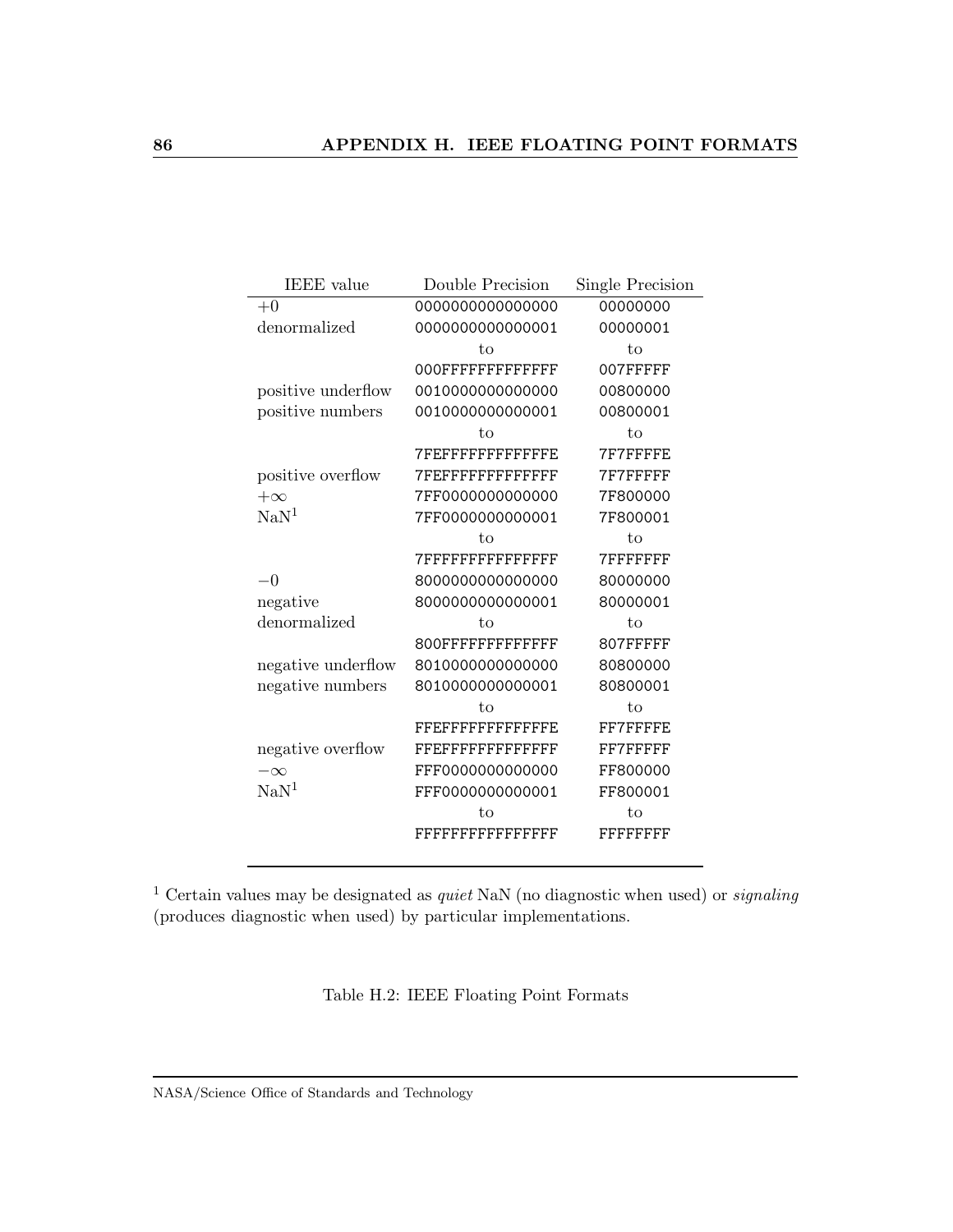## **Appendix I**

# **Reserved Extension Type Names**

(This Appendix is not part of the NOST *FITS* Standard, but is included for informational purposes. It describes the extension type names registered as of the date this standard was issued.) A current list is available from the *FITS* Support Office at

http://fits.gsfc.nasa.gov/xtension.html

or

ftp://nssdc.gsfc.nasa.gov/pub/fits/xtension.lis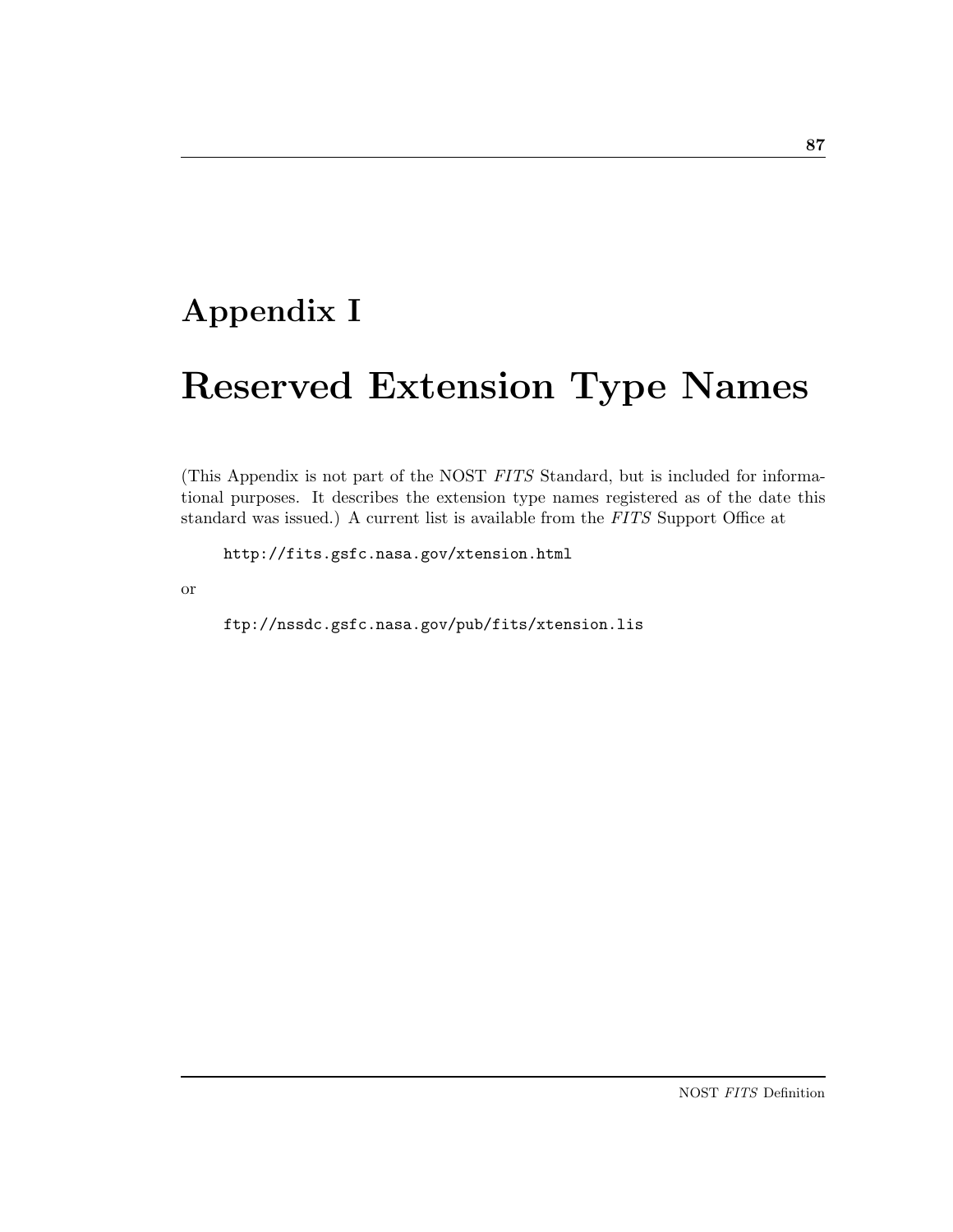| Type Name                              | Status      | Reference | Sponsor              | Comments                                                                                                                                                                  |
|----------------------------------------|-------------|-----------|----------------------|---------------------------------------------------------------------------------------------------------------------------------------------------------------------------|
| 'A3DTABLE'                             | L           | [17]      | <b>NRAO</b>          | Prototype binary table design used<br>in AIPS; subset of BINTABLE.                                                                                                        |
| 'BINTABLE'                             | $\mathbf S$ | [10]      | IAU                  | Binary table extension.<br>Available at FITS Archives in files<br>/documents/standards/bintable.aa*<br>of 1995-Feb-06. Note: only main<br>document, excluding appendixes. |
| 'COMPRESS'                             | R           | none      | <b>GSFC</b><br>A/WWW | Suggested extension name by<br>A. Warnock. Preliminary proposal<br>in FITS archives in the<br>files compress.*.                                                           |
| 'DUMP <sub>UUUU</sub> '                | R           | none      | none                 | Suggested extension name for<br>binary dumps.<br>No full proposal submitted.                                                                                              |
| 'FILEMARK'                             | $\mathbf R$ | none      | <b>NRAO</b>          | Suggested for equivalent<br>of tape mark on other media.<br>No full proposal submitted.                                                                                   |
| $'$ IMAGE <sub>UUU</sub> '             | S           | [9]       | IAU                  | Image extension.                                                                                                                                                          |
| 'IUEIMAGE'                             | L           | [18]      | <b>IUE</b>           | Local extension originally<br>defined for archiving<br>special IUE data products,<br>Identical to IMAGE.                                                                  |
| $'$ TABLE $_{\sqcup \sqcup \sqcup }$ ' | S           | [5]       | IAU                  | ASCII table extension.                                                                                                                                                    |
| 'VGROUP <sub>LILI</sub> '              | $\mathbf R$ | none      | <b>GSFC</b>          | Suggested extension name for<br>HDF Vgroups (D. Jennings)<br>No formal proposal; not used in<br>current HDF-FITS<br>conversion proposals                                  |

Table I.1: Reserved Extension Type Names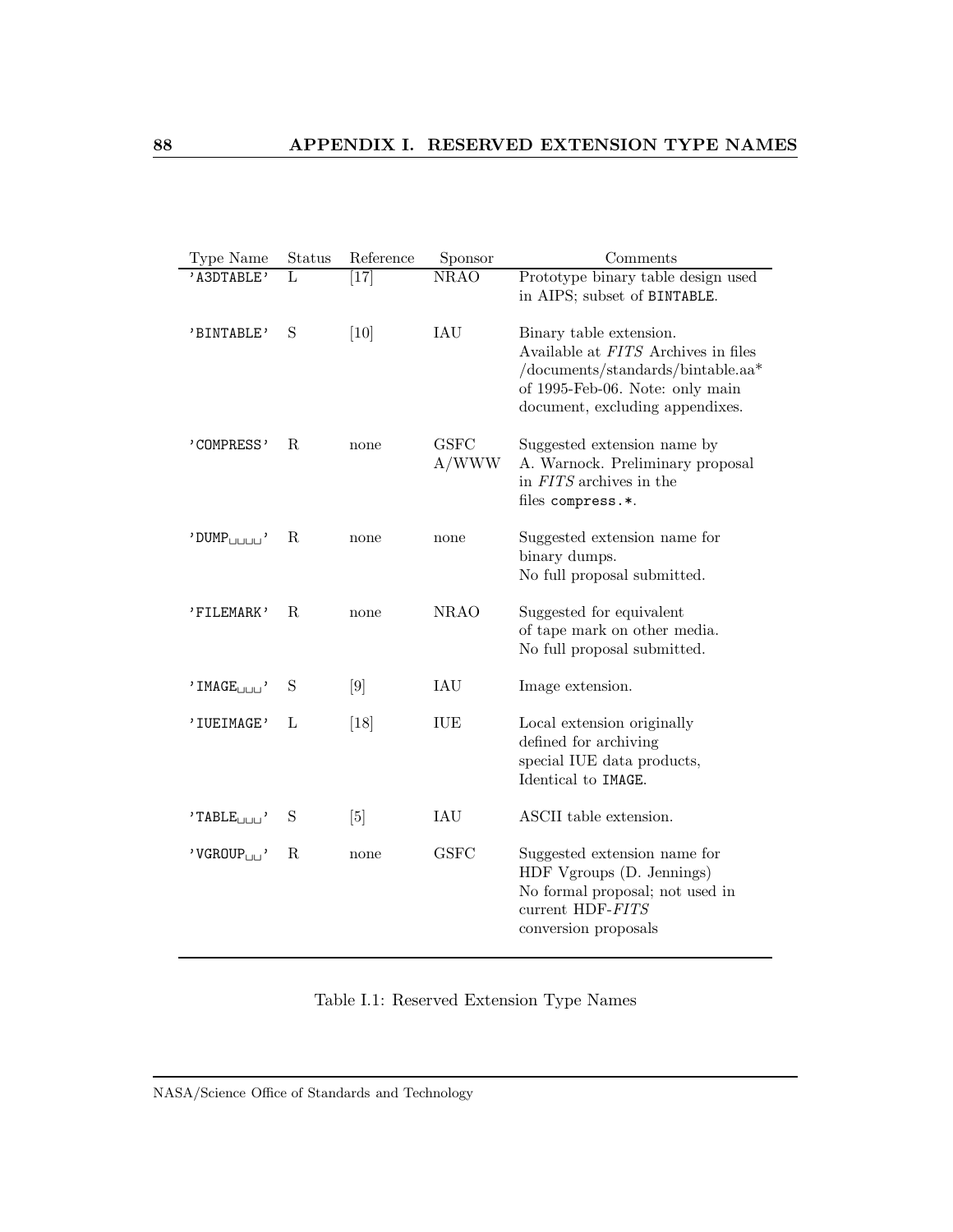| Code | Significance                                                                      |
|------|-----------------------------------------------------------------------------------|
| D    | Draft extension proposal for discussion by regional FITS committees.              |
|      | Local <i>FITS</i> extension.                                                      |
|      | Proposed FITS extension approved by regional FITS committees                      |
|      | but not by IAU FITS Working Group.                                                |
| R.   | Reserved type name for which a full draft proposal has not been submitted.        |
|      | Standard extension approved by IAU FITS Working Group and<br>endorsed by the IAU. |
|      |                                                                                   |

Table I.2: Status Codes

| Acronym     | Meaning                              |
|-------------|--------------------------------------|
| <b>NRAO</b> | National Radio Astronomy Observatory |
| <b>AIPS</b> | Astronomical Image Processing System |
| A/WWW       | A/WWW Enterprises                    |
| HDE         | Hierarchical Data Format             |

Table I.3: Acronyms in List of Registered Extensions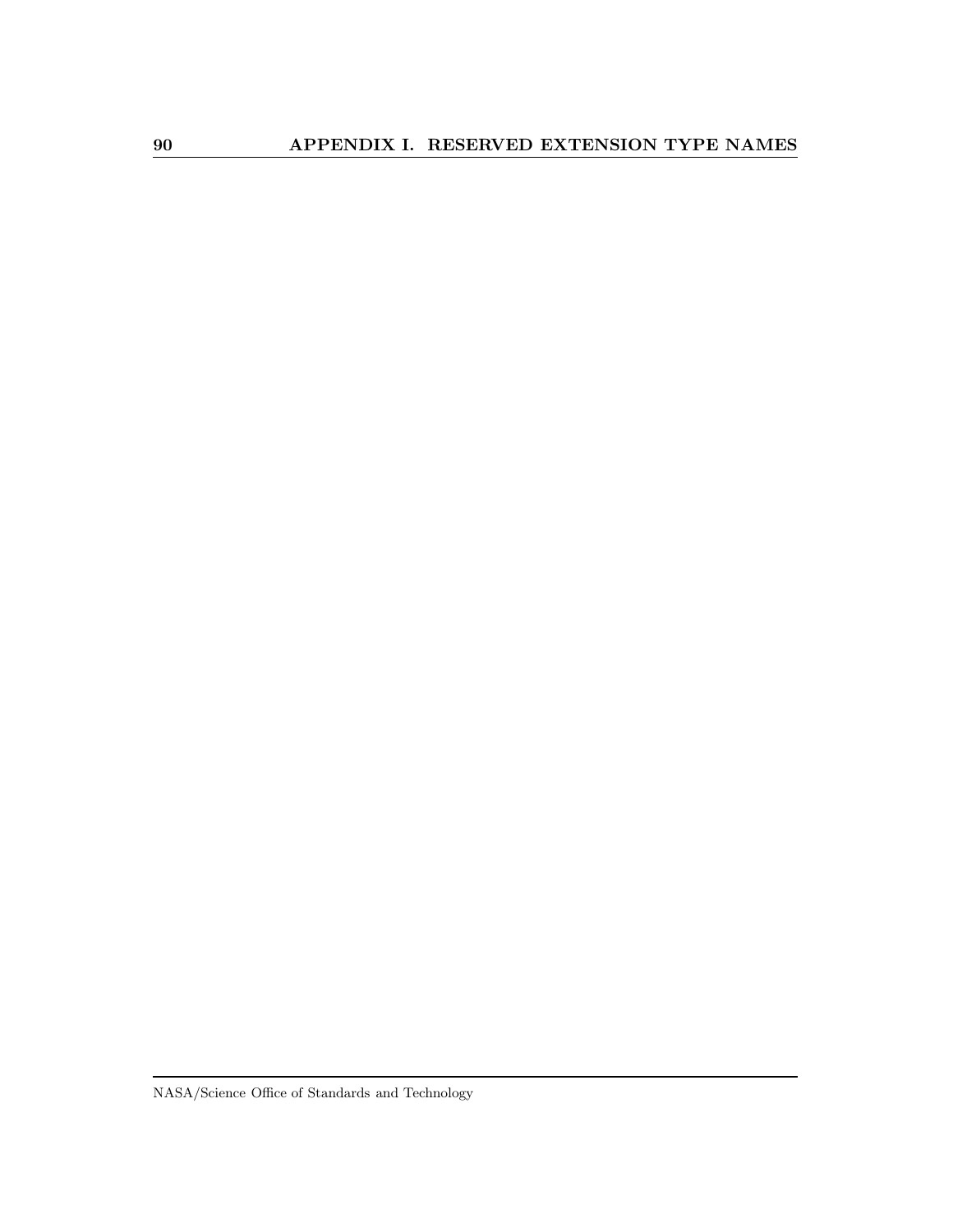## **Appendix J**

# **NOST Publications**

| Document     | Title                               | Date            | Status                 |
|--------------|-------------------------------------|-----------------|------------------------|
| NOST 100-0.1 | <b>FITS</b> Standard                | December, 1990  | Draft Standard         |
|              |                                     |                 |                        |
| NOST 100-0.2 | <i>FITS</i> Implementation Standard | June, 1991      | Revised Draft Standard |
| NOST 100-0.3 | FITS Implementation Standard        | December, 1991  | Revised Draft Standard |
| NOST 100-1.0 | <i>FITS</i> Definition Standard     | March, 1993     | Proposed Standard      |
| NOST 100-1.0 | <i>FITS</i> Definition Standard     | June, 1993      | NOST Standard          |
| NOST 100-1.1 | <i>FITS</i> Definition Standard     | June, 1995      | Proposed Standard      |
| NOST 100-1.1 | <i>FITS</i> Definition Standard     | September, 1995 | NOST Standard          |
| NOST 100-1.2 | <i>FITS</i> Definition Standard     | April, 1998     | Draft Standard         |
| NOST 100-2.0 | <i>FITS</i> Definition Standard     | March, 1999     | NOST Standard          |

Table J.1: NOST Publications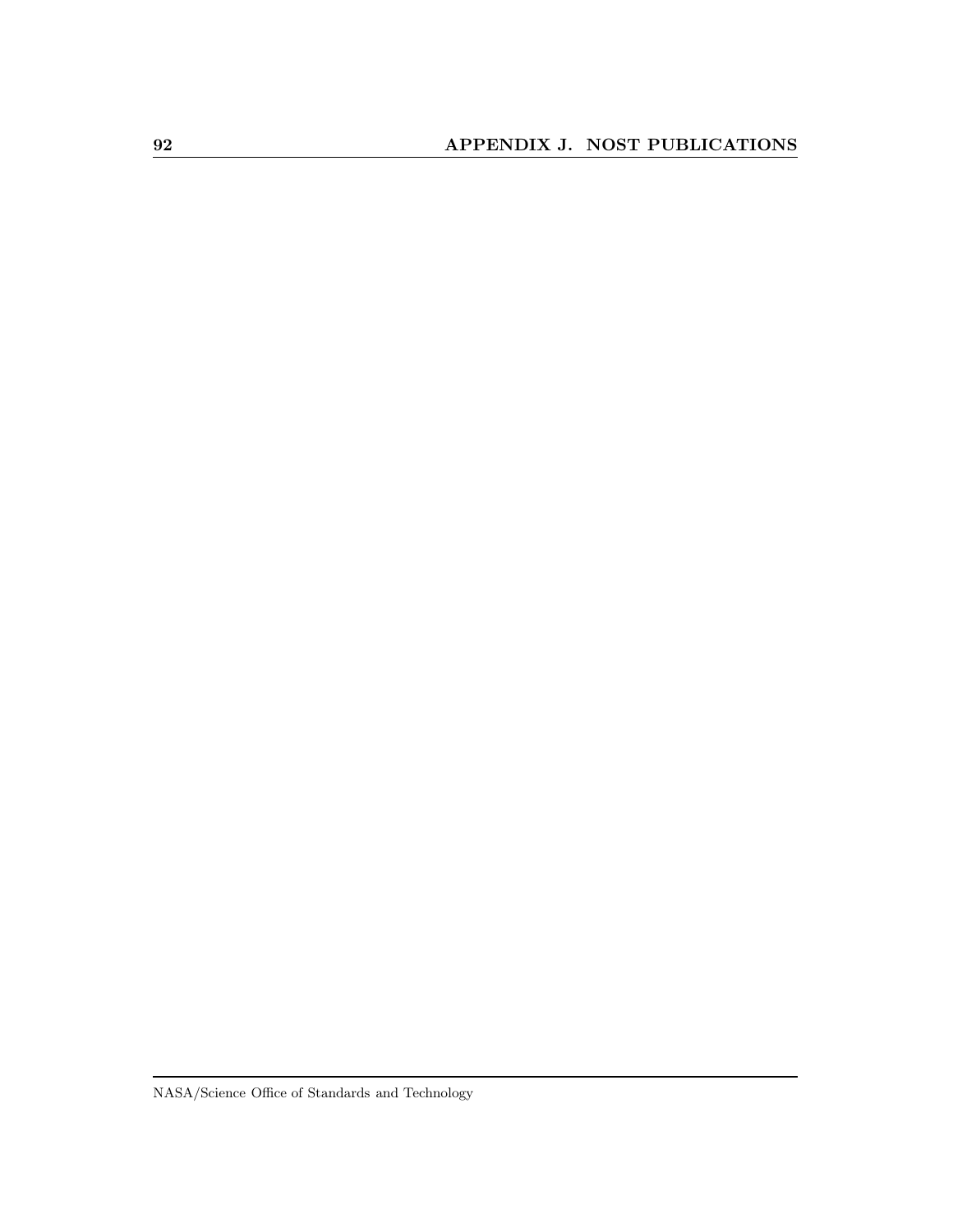# **Index**

 $N_{\text{bits}}$ , 19, 21, 31, 74 TABLE, extension, 35 AIPS, 88 AIPS, Going, 6 angle, 18, 26, 75 angular measure, 18 ANSI, 7 ANSI, ASCII, 6 ANSI, FORTRAN-77, 6 ANSI, IEEE, 6, 30, 47 ANSI, tapes, 65 ANSI, X3.4–1977, 6 ANSI, X3.9–1978, 6 array, 7, 24 array descriptor, 48, 58, 60 array size, 19, 21, 31, 34 array value, 7, 9, 24, 25, 71, 76 array, multidimensional, 2, 12, 13, 60 array, substring, 2, 61 array, variable length, 2, 57, 60 ASCII blank, 7 ASCII character, 3, 7, 29, 35, 38, 81 ASCII table, vii, 1, 2, 5, 35, 76, 87 ASCII text, vii, 3, 7, 11, 12, 16, 24, 38, 47, 71, 81 ASCII, ANSI, 6 AUTHOR, 24 Basic FITS, vii, 1, 7, 71 binary table, vii, 1, 2, 5, 9, 10, 31, 41, 57, 79 BINTABLE, 42, 88 BINTABLE extension, 41, 57, 79, 87

BITPIX, 19, 21, 25, 26, 30–32, 35, 40, 42 BLANK, 25, 30, 75 block size, vii, 1, 2 BLOCKED, 22, 27, 75 blocking, 5, 71, 72 BSCALE, 24, 25, 30, 76 BUNIT, 25, 75, 77 byte order, 29 BZERO, 25, 30, 76 card image, 7, 12, 15 case sensitivity, 15, 16 CDELTn, 25, 75 character string, 16, 47, 61 COMMENT, 24 complex data representation, 18, 47, 73 COMPRESS, 88 conforming extension, 8, 10–13, 21, 71, 72, 74 coordinate axis, 10, 25 coordinate system, 23, 25 coordinate value, 25 CROTAn, 25, 75 CRPIXn, 25, 75 CRVALn, 25, 75 CTYPEn, 25, 75 DATAMAX, 26, 75 DATAMIN, 26, 75 DATE, four-digit year form, 22 DATE, two-digit year form, 22 DATE-OBS, 22, 75 DATExxxx, 23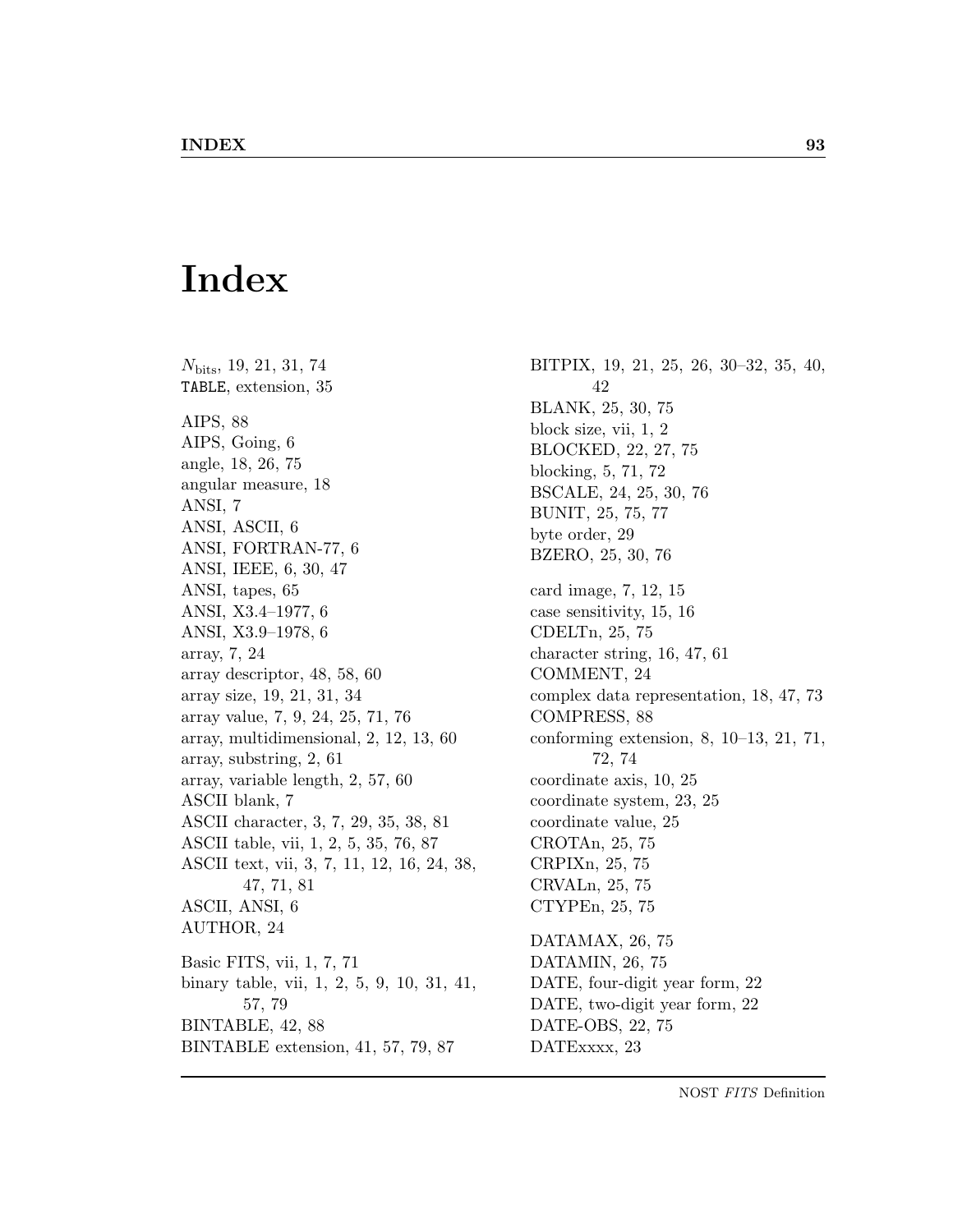deprecate, 2, 8, 22, 23, 31, 51, 71, 75, 76 DUMP, 88 END, 20, 33, 37, 41, 43, 59 EPOCH, 23, 75 EQUINOX, 23, 24, 75 EXTEND, 21, 22, 27, 35, 40, 41 extension, vii, 1, 2, 8, 10–13, 26, 27, 29, 66, 74, 87 extension name, 3, 8, 10, 12, 13, 26 extension registration, 12, 72 extension type name, 21 extension, conforming, 8, 10–13, 21, 71, 72, 74 extension, standard, 10, 13, 21, 35, 40, 41, 72 EXTLEVEL, 26 EXTNAME, 8, 26 EXTVER, 26 field, empty, 43, 46 FILEMARK, 88 fill, 12, 15, 34, 37, 38, 46, 72 FITS structure, 2, 7–9, 11, 13, 21, 51, 71 FITS Support Office, 12, 21, 72, 74 FITS Working Group, vii, 1 floating point, 17, 47, 83 floating point FITS agreement, vii, 5, 71 floating point, 64 bit, 73 floating point, complex, 18, 48, 74 format, 36 format, data, vii, 29 format, extension, 8 format, fixed, 16, 73 format, free, 16 format, keywords, 16 format, standard, 1 FORTRAN-77, 36 FORTRAN-77, ANSI manual, 6 FORTRAN-77, format, 38

FORTRAN-77, list-directed input, 73 FORTRAN-77, list-directed read, 73, 74 fraction, 8, 71 GCOUNT, 21, 31, 33, 34, 36, 41, 42 Going AIPS, 6 group parameter value, 8, 33, 34 GROUPS, 33 HDU, 8, 19, 20 HDU, extension, 8, 11 HDU, primary, 8–13 heap, 45, 58, 60, 77 HISTORY, 24 hyphen, 15 IAU, vii, 1–3, 5, 9, 71 IAU Style Manual, 5, 18, 74 IAU, 1988 General Assembly, vii IAUFWG, vii, 9, 12, 21 IEEE, 9 IEEE floating point, 3, 30 IEEE NaN, 9 IEEE special values, 9, 26, 30, 76, 83 IEEE, ANSI, 6 IMAGE, 40 image extension, vii, 1, 2, 5, 40, 41, 79 INSTRUME, 23 integer, 16-bit, 29, 47 integer, 32-bit, 29, 47, 48 integer, 8-bit, 29, 47 integer, complex, 18, 73 interferometry, 31 IUE, 6, 9 IUEIMAGE, 88 keyword, commentary, 15, 24 keyword, indexed, 9, 15, 19, 71 keyword, mandatory, 35, 73 keyword, new, 26

keyword, order, 19, 20, 31, 35

NASA/Science Office of Standards and Technology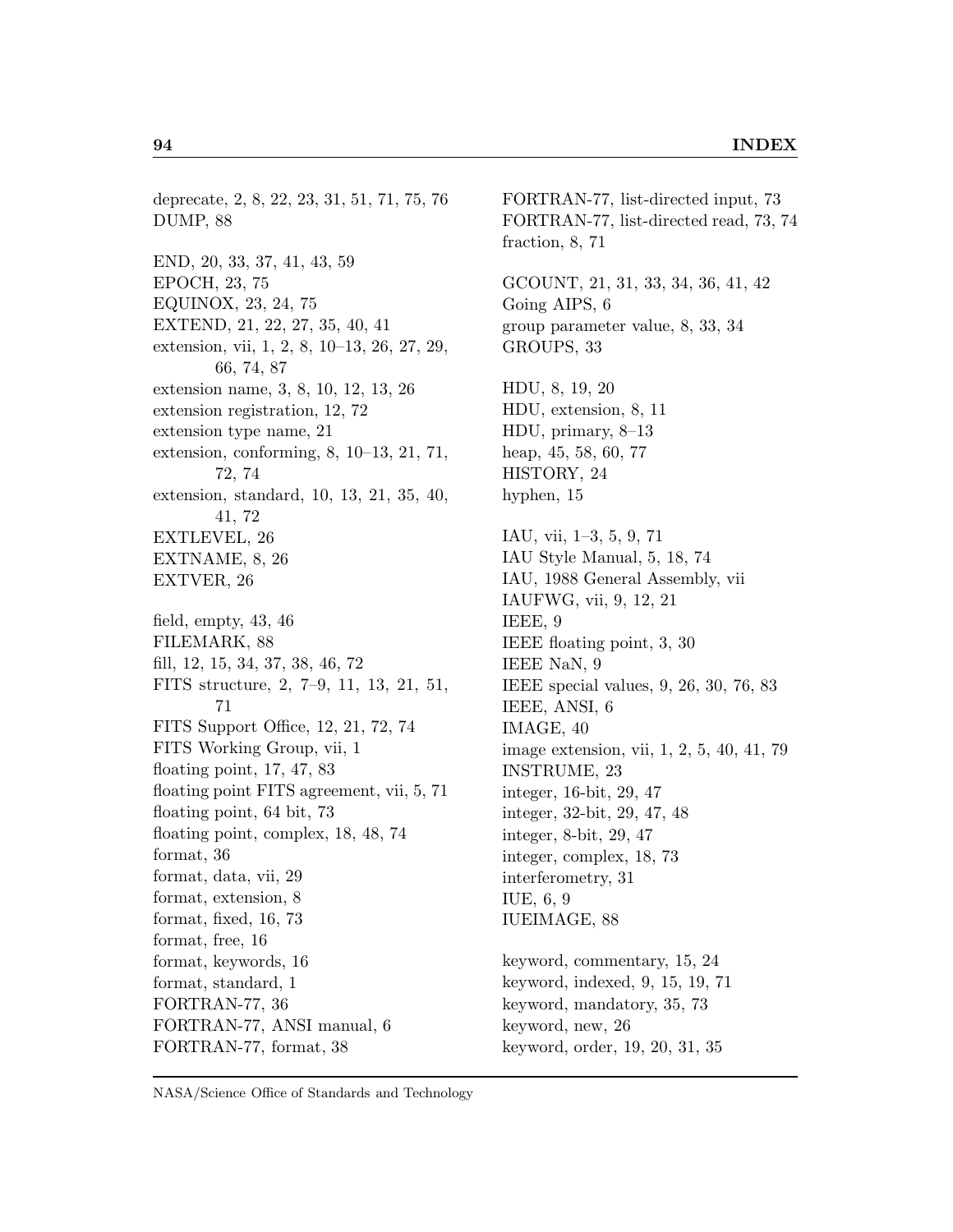keyword, required, 1, 2, 9, 18, 20, 21, 31, 40, 41, 74, 76 keyword, reserved, 1, 2, 10, 21, 33, 37, 44, 72, 74, 76 keyword, restrictions, 27 keyword, valid characters, 15 list-directed input, 73 list-directed read, 73 logical value, 17 mantissa, 8, 9, 71 NaN, IEEE, 47 NAXIS, 11, 12, 19, 21, 22, 31, 32, 34, 35, 41, 42, 74, 75 NAXIS1, 32, 35, 38, 42, 43, 45, 46, 59, 76 NAXIS2, 35, 38, 42, 45, 46, 59, 76 NAXISn, 11, 12, 19–21, 25, 31, 32, 34, 41, 74 NOST, 9 NRAO, 88 NULL, ASCII, 7, 47 OBJECT, 23 OBSERVER, 23 offset, 58 order, array index, 12 order, byte, 29 order, extensions, 13 order, keyword, 15, 19, 20, 31, 35 order, *FITS* structures, 11 ORIGIN, 22 parameter, vii, 33, 34 PCOUNT, 21, 31, 33, 34, 36, 41, 42, 59 physical value, 7, 9, 24–26, 33, 34, 37, 44, 71, 75 primary data array, 7, 9, 11, 12, 20, 24, 32, 34, 41, 72 primary header, 2, 7, 10, 11, 18, 21, 27, 31, 66, 75

PSCALn, 33, 34, 76 PTYPEn, 33, 34 PZEROn, 33, 34, 76 random groups, vii, 1, 2, 5, 8, 24, 31, 76 random groups array, vii, 34 REFERENC, 24 reference point, 10, 25, 72 registration, extension, 12 repeat count, 10, 43, 46, 47 scaling, data, 25, 34, 37, 44, 75 sign bit, 29 sign character, 38 significand, 9 SIMPLE, 32 SIMPLE, before random groups, 31 SIMPLE, in primary header, 18, 19 SIMPLE, in special records, 14 slash, 16 special records, 8, 10, 11, 14 special values, IEEE, 47 standard extension, 10, 13, 21, 35, 40, 41, 72 substring arrays, 61 TABLE, 35 TABLE extension, 76, 79, 88 tape, 9-track half-inch, vii TBCOLn, 36 TDIMn, 46, 58, 61, 63, 77 TDISPn, 45, 77 TELESCOP, 23 TFIELDS, 36, 42, 76 TFORMn, 36, 43, 46–48, 58, 61, 76 THEAP, 45, 59, 77 time system, 23 TNULLn, 37, 38, 44, 47 TSCALn, 37, 38, 44, 59, 77 TTYPEn, 38, 44 TUNITn, 38, 44, 77 twos-complement, 29